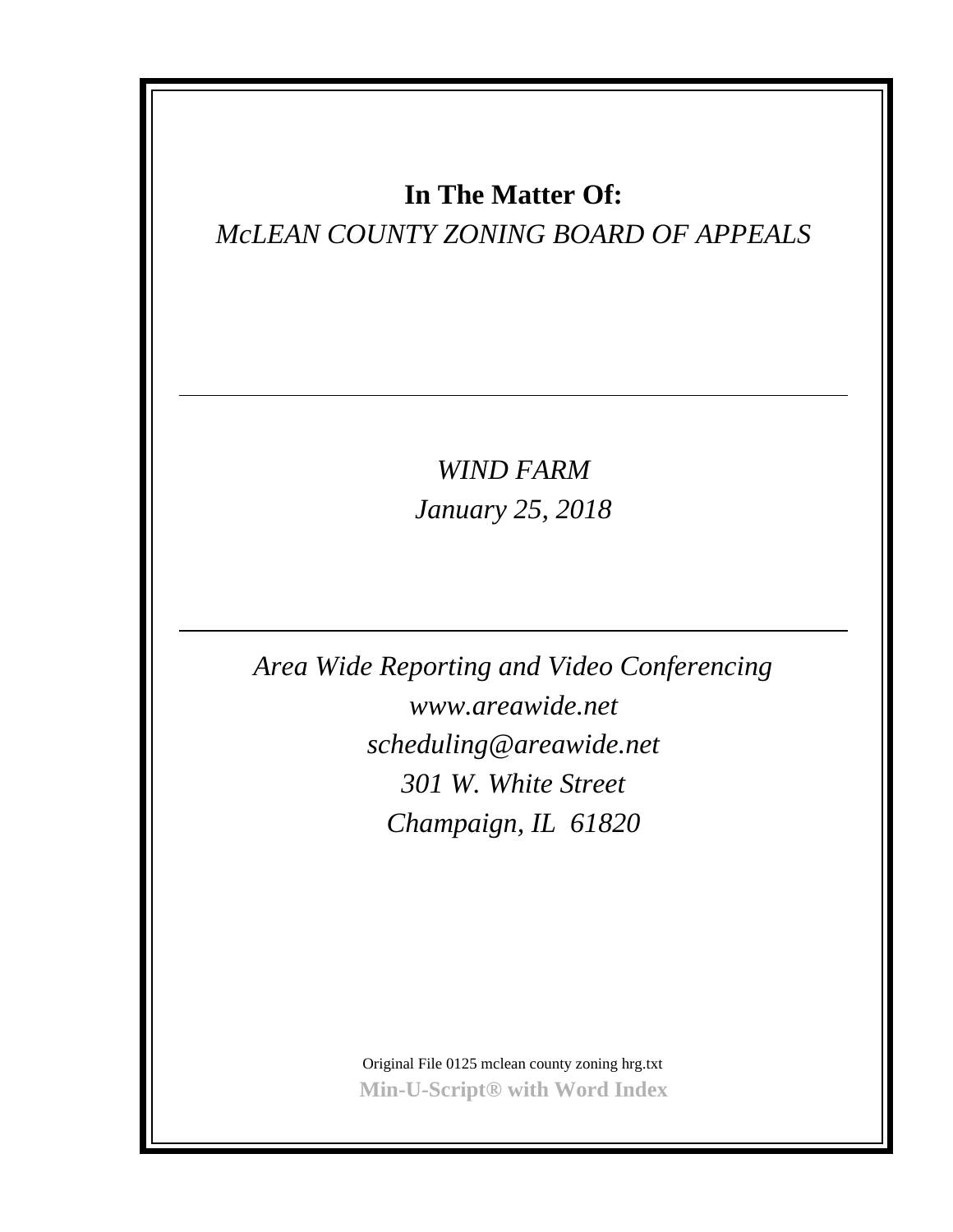|          | Page 908                                                                                                           |        | Page 910                                                                                                   |  |
|----------|--------------------------------------------------------------------------------------------------------------------|--------|------------------------------------------------------------------------------------------------------------|--|
| 1        | MCLEAN COUNTY ZONING BOARD OF APPEALS                                                                              | ı      | 988<br>TERI PITZER                                                                                         |  |
| 2        | <b>MEETING</b>                                                                                                     |        | QUESTIONS BY MR. LUETKEHANS996<br>ERIC ELDER<br>998                                                        |  |
| 3        | THURSDAY, JANUARY 25, 2018<br>$6:00$ $P.M.$                                                                        |        | QUESTIONS BY THE BOARD1009<br><b>LARRY RYAN</b><br>1010                                                    |  |
| 4        | at                                                                                                                 |        | QUESTIONS BY THE BOARD1014<br>QUESTIONS BY MR. POWELL1019                                                  |  |
| 5        | McLean County Government Center                                                                                    | 5.     | QUESTIONS BY MR. DUZAN1020<br>LINDSAY BACHMAN<br>1022.                                                     |  |
| 6        | 115 East Washington Street<br>Bloomington, Illinois                                                                | 6      | QUESTIONS BY THE BOARD1029<br><b>JARROD JUDSON</b><br>1030.                                                |  |
| 7        | Case Number SU-17-11                                                                                               | 7      | QUESTIONS BY THE BOARD1037<br>1038.<br>TIM JOLLY                                                           |  |
| 8        |                                                                                                                    | 8      | QUESTIONS BY THE BOARD1044<br>QUESTIONS BY MS. WINTERLAND1047                                              |  |
| 9        | BOARD MEMBERS PRESENT:                                                                                             | 9      | DR. ANGELO CAPPARELLA<br>DR. ANGELO CAPPARELLA 1051<br>REBUTTAL FROM APPLICANT1060                         |  |
| 10       | Brian Bangert<br>Chris Carlton - 1st Alternate                                                                     | 10     | CROSS EXAMINATION BY MR. LUETKEHANS<br>1064.<br>OUESTIONS BY THE BOARD1067                                 |  |
| 11       | Rick Dean<br>James Finnigan - Chairman                                                                             | 11     |                                                                                                            |  |
| 12       | Michael Kuritz<br>Mary Beth Taylor - 2nd Alternate                                                                 | 12     |                                                                                                            |  |
| 13       | Julia Turner<br>Drake Zimmerman                                                                                    | 13     |                                                                                                            |  |
| 14       |                                                                                                                    | 14     |                                                                                                            |  |
|          | ALSO PRESENT:                                                                                                      |        |                                                                                                            |  |
| 15       | Philip Dick, Director of Building and Zoning<br>Samantha Walley, Assistant State's Attorney                        | 15     |                                                                                                            |  |
| 16       | Jerry Stokes, County Engineer                                                                                      | 16     |                                                                                                            |  |
| 17       |                                                                                                                    | 17     |                                                                                                            |  |
| 18       | Holly Wingstrom, RPR, CRR, CSR #84-03888                                                                           | 18     |                                                                                                            |  |
| 19       | Area Wide Reporting and Videoconferencing<br>31 West White Street                                                  | 19     |                                                                                                            |  |
| 20       | Champaign, IL 61820<br>800.747.6789                                                                                | 20     |                                                                                                            |  |
| 21       |                                                                                                                    | 21     |                                                                                                            |  |
| 22       |                                                                                                                    | 22     |                                                                                                            |  |
| 23       |                                                                                                                    | 23     |                                                                                                            |  |
| 24       |                                                                                                                    | 24     |                                                                                                            |  |
|          |                                                                                                                    |        |                                                                                                            |  |
|          |                                                                                                                    |        |                                                                                                            |  |
|          | Page 909                                                                                                           |        | Page 911                                                                                                   |  |
| 1        | <b>EXHIBITS</b>                                                                                                    | 1      |                                                                                                            |  |
|          | NEUTRAL EXHIBIT #7 - PARKLAND RESOLUTION<br>APPLICANT'S EXHIBIT #17 1/17/18 THACKER LETTER                         | 2      | (COMMENCING AT 6:02 P.M.)                                                                                  |  |
| з        | APPLICANT'S EXHIBIT #18 1/18/18 AOPA LETTER                                                                        |        | <b>CHAIRMAN FINNIGAN:</b> We are going to the                                                              |  |
| 4        |                                                                                                                    |        | 3 McLean County Zoning Board of Appeals open for<br>4 business.                                            |  |
| 5        | <b>INDEX</b><br>PRESENTERS:                                                                                        |        |                                                                                                            |  |
| 6        | DAN DENEEN<br>QUESTIONS BY THE BOARD920                                                                            | 5<br>6 | Will the secretary call the roll?                                                                          |  |
|          | QUESTIONS BY MS. SLEETER923<br>925<br>DENNIS BOURGERIE                                                             |        | MR. DICK: Mark Judd?                                                                                       |  |
| 8        | QUESTIONS BY THE BOARD926<br>QUESTIONS BY MS. BACHMAN927                                                           | 7      | <b>Brian Bangert?</b>                                                                                      |  |
| 9        | QUESTIONS BY MS. SLEETER929<br>MS. LOIS LIPSCOMB<br>932                                                            | 8      | MR. BANGERT: Here.                                                                                         |  |
| 10       | QUESTIONS BY THE BOARD933<br>QUESTIONS BY MR. HUDSON934                                                            | 9      | <b>MR. DICK:</b> Michael Kuritz?                                                                           |  |
| 11       | QUESTIONS BY MS. DUZAN936<br>QUESTIONS BY MS. WINTERLAND939                                                        | 10     | <b>MR. KURTIZ: Here.</b>                                                                                   |  |
| 12       | QUESTIONS BY MR. POWELL941<br><b>ARTHUR SCHLIPF</b>                                                                | 11     | <b>MR. DICK: Rick Dean?</b>                                                                                |  |
|          | QUESTIONS BY THE BOARD944                                                                                          | 12     | MR. DEAN: Here.                                                                                            |  |
| 13       | QUESTIONS BY THE STAFF944<br>MATT WYSS<br>945                                                                      | 13     | <b>MR. DICK: Julia Turner?</b>                                                                             |  |
|          | QUESTIONS BY THE BOARD947<br>QUESTIONS BY THE STAFF948                                                             | 14     | MS. TURNER: Here.                                                                                          |  |
| 15       | QUESTIONS BY MS. COTTER950<br>QUESTIONS BY MR. HUDSON951                                                           | 15     | <b>MR. DICK: Drake Zimmerman?</b>                                                                          |  |
| 16       | QUESTIONS BY MR. JOLLY952<br>QUESTIONS BY MS. BOTKIN954                                                            | 16     | <b>MR. ZIMMERMAN: Here.</b>                                                                                |  |
| 14<br>17 | QUESTIONS BY MR. BOURGERIE955<br>QUESTIONS BY MR. JOLLY956                                                         | 17     | <b>MR. DICK:</b> Jim Finnigan?                                                                             |  |
| 18       | QUESTIONS BY MR. JOHNSON958<br>DAVE KAUFMAN                                                                        | 18     | <b>CHAIRMAN FINNIGAN: Here.</b>                                                                            |  |
| 19       | QUESTIONS BY MR. POWELL961                                                                                         | 19     | <b>MR. DICK: Chris Carlton?</b>                                                                            |  |
| 20       | QUESTIONS BY MR. JOHNSON966<br>DAVE GLACINSKI<br>966                                                               | 20     | <b>MS. CARLTON: Here.</b>                                                                                  |  |
| 21       | QUESTIONS BY THE BOARD968<br>KELLIE DUZAN<br>969                                                                   | 21     | <b>MR. DICK:</b> Mary Beth Taylor?                                                                         |  |
| 22       | QUESTIONS BY THE BOARD977                                                                                          | 22     | <b>MS. TAYLOR: Here.</b>                                                                                   |  |
| 23<br>24 | QUESTIONS BY THE STAFF980<br>QUESTIONS BY MR. GRIFFIN981<br>QUESTIONS BY MS. BOTKIN983<br>QUESTIONS BY MS. METZ984 | 23     | <b>CHAIRMAN FINNIGAN:</b> This is a continuation<br>24 of case SU-1711. I am going to have my counsel tell |  |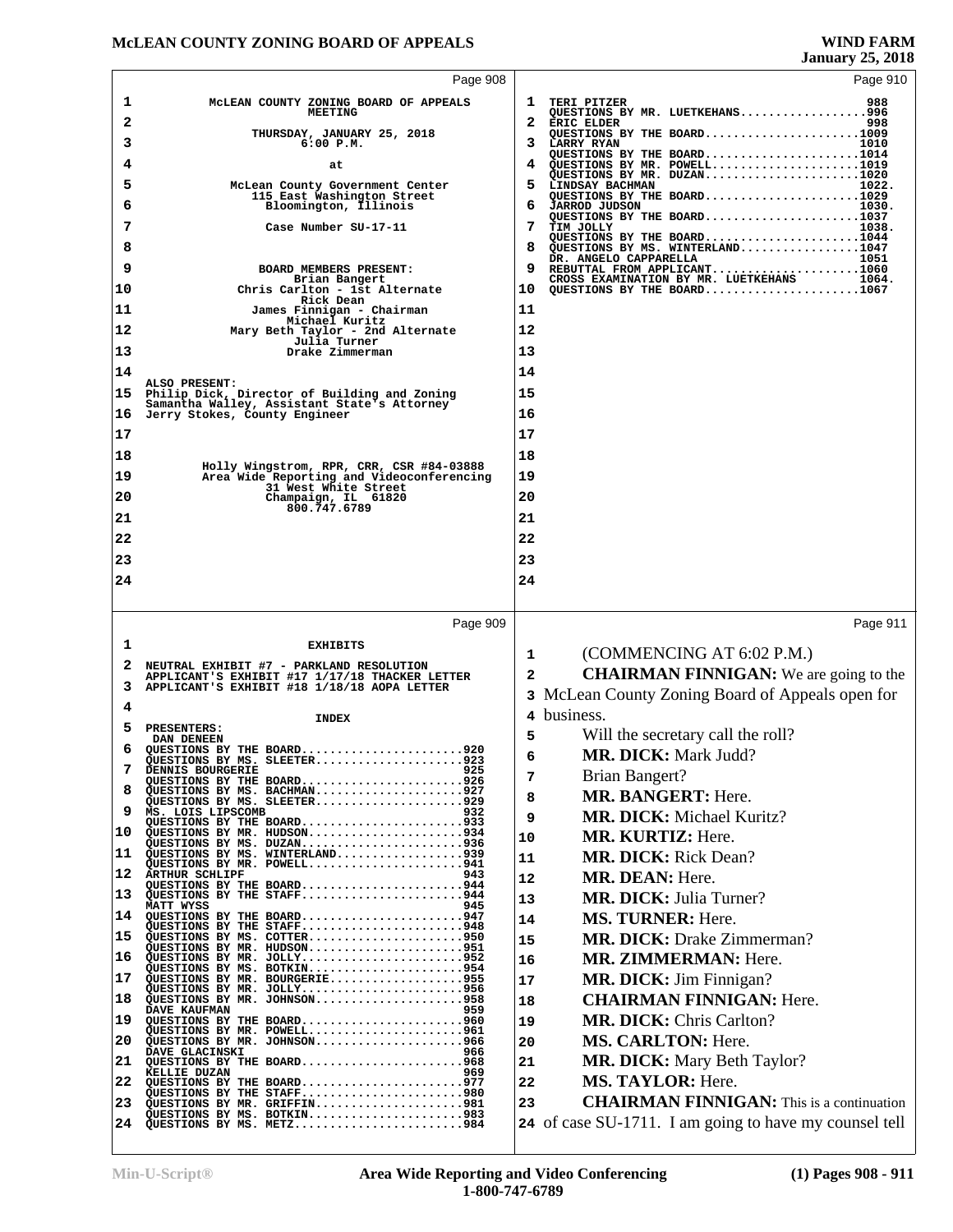|                                       | Page 912                                                                  |    | Page 914                                                                                              |  |
|---------------------------------------|---------------------------------------------------------------------------|----|-------------------------------------------------------------------------------------------------------|--|
|                                       | 1 us where we are at in the procedure.                                    |    | 1 am wearing is Parkland's Foundation President.                                                      |  |
| 2                                     | MS. WALLEY: Good evening, ladies and                                      |    | 2 Parkland's Foundation is a not-for-profit                                                           |  |
|                                       | 3 gentlemen. We are still at the testimony portion of                     |    | 3 organization that provides a very valuable resource                                                 |  |
|                                       | 4 our evidentiary hearing, so what we are doing is                        |    | 4 for the community. It is a public resource and open                                                 |  |
| 5.                                    | going through the list of sign-ups. We will cycle                         |    | 5 to the public although it is 100 percent private.                                                   |  |
|                                       | 6 through that one last time. We will then have an                        |    | 6 Parkland's Foundation has approximately 3500 to                                                     |  |
|                                       | 7 opportunity for brief rebuttal testimony, if that is                    |    | 7 4000 acres of conservation ground in McLean and                                                     |  |
|                                       | 8 exercised. If not, then we will have closing                            |    | 8 Woodford County.                                                                                    |  |
|                                       | 9 arguments, and we can talk about that a little bit                      | 9  | I have given you the resolution by the                                                                |  |
|                                       | 10 as we get closer to that.                                              |    | 10 Parkland Foundation Board. The Parkland Foundation                                                 |  |
| 11                                    | For right now we are just going to go                                     |    | 11 does not support or oppose the Invenergy McLean Wind                                               |  |
|                                       | 12 through the sign-up sheet and make sure that anyone                    |    | 12 Energy Center. Parkland's Foundation supports all                                                  |  |
|                                       | 13 that is here that signed up to testify and wants to                    |    | 13 of the Illinois Department of Natural Resources'                                                   |  |
|                                       | 14 testify can do so.                                                     |    | 14 recommendations in effect at time of vote by the                                                   |  |
| 15                                    | <b>MR. DICK: Dan Deneen?</b>                                              |    | 15 Zoning Board of Appeal or McLean County Board as a                                                 |  |
| 16                                    | MR. DENEEN: Here.                                                         |    | 16 condition of approval, especially including a one                                                  |  |
| 17                                    | MR. DICK: Do you want to come up and                                      |    | 17 half mile setback from the Mackinaw River as well as                                               |  |
|                                       | 18 testify?                                                               |    | 18 all of Heinlein Creek including within the INAI                                                    |  |
| 19                                    | MR. DENEEN: Who would be getting copies                                   | 19 | designation for any wind turbine.                                                                     |  |
|                                       | 20 of the exhibit?                                                        | 20 | And I will comment first on the                                                                       |  |
| 21                                    | MR. DICK: One for the exhibit and one for                                 |    | 21 environmental factors. The county has in its                                                       |  |
|                                       | 22 each of the zoning board.                                              |    | 22 ordinances support for the IDNR positions.                                                         |  |
| 23                                    | MS. WALLEY: Do you need copies made?                                      | 23 | The IDNR recommendations must be honored                                                              |  |
| 24                                    | MR. DENEEN: I have copies. Angelo                                         |    | 24 except for credible evidence otherwise.                                                            |  |
|                                       |                                                                           |    |                                                                                                       |  |
|                                       |                                                                           |    |                                                                                                       |  |
|                                       | Page 913                                                                  |    | Page 915                                                                                              |  |
|                                       |                                                                           | 1  |                                                                                                       |  |
| 2                                     | 1 prepared those for me.                                                  |    | And you have the different resolutions. I                                                             |  |
|                                       | <b>CHAIRMAN FINNIGAN:</b> Would you like to be<br>3 sworn in or affirmed? |    | 2 won't go into them. I know you want to get out of                                                   |  |
| 4                                     | MR. DENEEN: Sworn.                                                        | 4  | 3 here quickly.                                                                                       |  |
| 5                                     | (MR. DENEEN PLACED UNDER OATH.)                                           |    | I will state, though, when I first                                                                    |  |
| 6                                     | <b>CHAIRMAN FINNIGAN:</b> Would you state your                            |    | 5 questioned Mr. Parzyck, he tried to evade the<br>6 answers. He didn't know the standards. He didn't |  |
|                                       | 7 name and address and spell your last name for the                       |    | 7 provide credible evidence. He was upset when I                                                      |  |
|                                       | 8 record?                                                                 |    | 8 asked him what credible evidence he had. I do not                                                   |  |
| 9                                     | MR. DENEEN: Daniel Deneen, D-e-n-e-e-n,                                   |    | <b>9</b> believe they have given credible evidence for any of                                         |  |
| 10                                    | 2219 West Oakland Avenue, Bloomington, Illinois.                          |    | 10 the factors, so I would ask the board to make -- the                                               |  |
|                                       | <b>CHAIRMAN FINNIGAN:</b> Thank you. Go ahead.                            |    | 11 zoning board to make a recommendation to the full                                                  |  |
|                                       | MR. DENEEN: Okay. I am here, and I am                                     |    | 12 board that it accept all the IDNR recommendations.                                                 |  |
|                                       | 13 wearing two hats today.                                                | 13 | I was further incensed when Angelo                                                                    |  |
| 14                                    | MS. WALLEY: Mr. Deneen, I am sorry.                                       | 14 | Capparella was up here. He was attacked. The                                                          |  |
|                                       | 15 Before you start, did you want to be qualified as an                   |    | 15 burden of proof was on Invenergy to provide credible                                               |  |
|                                       | 16 expert?                                                                |    | 16 evidence; instead, Mr. Griffin kept asking him                                                     |  |
|                                       | MR. DENEEN: No.                                                           |    | 17 questions that Ms. Walley said were improper later                                                 |  |
| 18                                    | MS. WALLEY: Okay. I just wanted to                                        |    | 18 on in this proceeding. He kept asking Angelo, "Are                                                 |  |
|                                       | verify that.                                                              |    | 19 you aware?" And he would say something. How could                                                  |  |
|                                       | (NEUTRAL EXHIBIT NO. 7 - PARKLAND                                         |    | 20 he be aware of a study that was not in the record?                                                 |  |
| 21                                    | RESOLUTION.                                                               |    | 21 They could have provided the credible evidence.                                                    |  |
| 22                                    | MR. DICK: We'll call your exhibit,                                        | 22 | They didn't.                                                                                          |  |
| 11<br>12<br> 17<br>$ 19\rangle$<br>20 | 23 Mr. Deneen, Neutral Exhibit 7.                                         | 23 | So, on behalf of Parkland's foundation, we                                                            |  |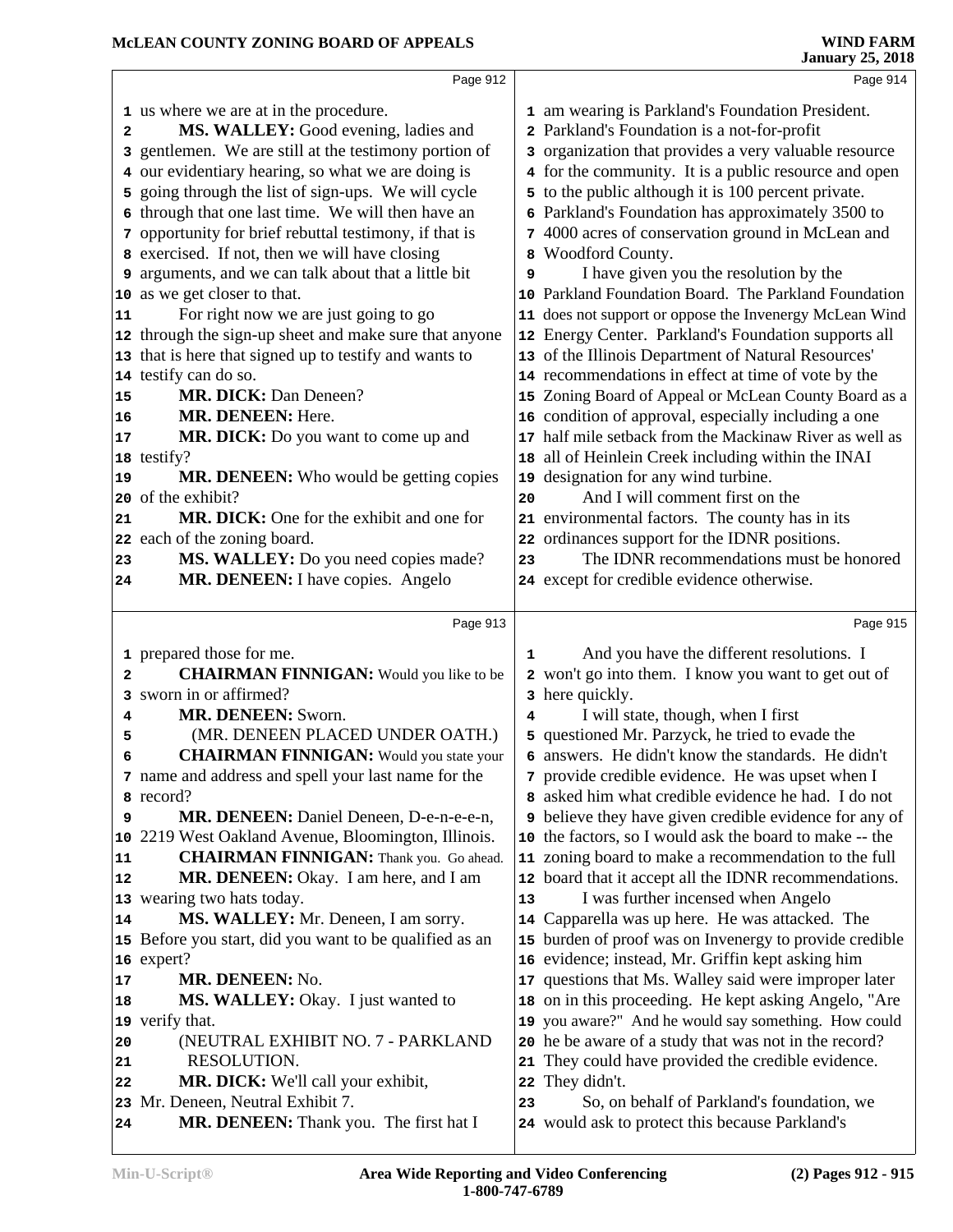|        | Page 916                                                                                                    |    | Page 918                                                                                                       |  |
|--------|-------------------------------------------------------------------------------------------------------------|----|----------------------------------------------------------------------------------------------------------------|--|
|        | 1 foundation has an ecological wildlife oasis in the                                                        |    | 1 computer model and readjust. The first are what                                                              |  |
|        | 2 middle of what's basically an ecological desert                                                           |    | 2 they call the participating people; and the                                                                  |  |
|        | 3 because of farm ground and other things, not that I                                                       |    | 3 participating people, they should be protected by                                                            |  |
|        | 4 oppose farm ground.                                                                                       |    | 4 the 1500-foot minimum standard which should get you                                                          |  |
| 5      | I will take off my hat for Parkland and                                                                     | 5  | to about a 39-decibel level unadjusted.                                                                        |  |
| 6      | testify privately now. This will surprise                                                                   | 6  | But for the nonparticipating persons, the                                                                      |  |
|        | 7 Mr. Griffin and Mr. Parzyck, but I am in support of                                                       |    | 7 ones who aren't asking for a wind farm, the ones who                                                         |  |
|        | 8 a wind farm. Coal is dead, oil is dying, and other                                                        | 8  | are not getting paid a nice amount, then you should                                                            |  |
| 9      | factors.                                                                                                    |    | 9 be much, much more conservative. I would suggest --                                                          |  |
| 10     | Alternative energy sources and                                                                              |    | 10 I'll leave it to you, and you'll probably debate it                                                         |  |
|        | 11 conservation are increasing more so in the rest of                                                       |    | 11 but, I believe they should have at least a 3-decibel                                                        |  |
|        | 12 the world than they are here. We need to get behind                                                      |    | 12 cushion. If their expert was willing to throw out 2                                                         |  |
| 13 it. |                                                                                                             |    | 13 decibels, I think it's only fair that you protect                                                           |  |
| 14     | However, that being said, it is for this                                                                    |    | 14 them with about 3 decibels below the Illinois                                                               |  |
|        | 15 zoning board and county board to protect its                                                             |    | 15 Pollution Control Board standards. That would                                                               |  |
|        | 16 citizens from just taking a project at face value                                                        |    | 16 result I believe in 23 percent less noise energy --                                                         |  |
|        | 17 and saying we will accept your money, build this                                                         |    | 17 not energy -- loudness. That might not be exact,                                                            |  |
|        | 18 project.                                                                                                 |    | 18 but anyone can go to the Internet and see it's in                                                           |  |
| 19     | You've heard numerous comments in other                                                                     |    | 19 the 20 to 25 percent range.                                                                                 |  |
|        | 20 areas, but they are trying to get as many turbines                                                       | 20 | Their expert was correct. I'm not going                                                                        |  |
| 21     | as they can in different areas.                                                                             |    | 21 to give an estimate as to whether you need to                                                               |  |
| 22     | I will just comment briefly on the most                                                                     |    | 22 stretch that to 1750, 1800 feet or more. But their                                                          |  |
|        | 23 important area, and that is noise, which a lot of                                                        |    | 23 expert was correct in it depends on how far away                                                            |  |
|        | 24 the people are here about.                                                                               |    | 24 from the turbine, the further away from the turbine                                                         |  |
|        |                                                                                                             |    |                                                                                                                |  |
|        | Page 917                                                                                                    |    | Page 919                                                                                                       |  |
| 1      |                                                                                                             |    |                                                                                                                |  |
|        | The board must look towards the health,                                                                     |    | 1 I believe the less -- the more affect you get with                                                           |  |
|        | 2 safety, and welfare of the citizens in this                                                               |    | 2 it, but that could have been explained by their                                                              |  |
|        | 3 community. First, I would say you need to take a<br>4 look also what is objective and what is subjective. | 4  | 3 expert instead of by a layman.<br>So I am not going to suggest a distance,                                   |  |
|        | 5 Mr. Hartke might have been a little too subjective,                                                       | 5  | but they should have at least a 3-decibel cushion,                                                             |  |
|        | 6 but you get to objective on some of the other                                                             |    | 6 in my opinion, for the nonparticipating people.                                                              |  |
|        | 7 information.                                                                                              | 7  | For the Village of Lexington, City of                                                                          |  |
| 8      | ISO standards are objective. They are                                                                       | 8  | Lexington, I think it needs to be at least half a                                                              |  |
| 9      | from the people around the world who say this is the                                                        |    | 9 mile because that is a community and you don't want                                                          |  |
| 10     | best standards for wind farms.                                                                              |    | 10 to restrict Lexington's expansion because they want                                                         |  |
| 11     | Subjective is their witness who said,                                                                       |    | 11 to lock them in with this.                                                                                  |  |
| 12     | "Well, I don't really agree with their standards. I                                                         | 12 | And then, just going back and to                                                                               |  |
|        | 13 want to knock two decibels off."                                                                         |    | 13 summarize, really, you had the one exhibit, and you                                                         |  |
| 14     | I know at least four of you up there are                                                                    |    | 14 saw it up there, turn all of the red areas with                                                             |  |
|        | 15 very familiar with noise standards. Two decibels is                                                      |    | 15 houses green. The nonparticipating persons should                                                           |  |
|        | 16 a lot of noise standard. Three decibels increases                                                        |    | 16 not be within the red zone, and the red zone should                                                         |  |
|        | 17 the energy, the noise power by a factor of double,                                                       |    | 17 not be calculated taking off 2 decibels but perhaps                                                         |  |
|        | 18 and I believe the noise loudness is about 23 percent                                                     | 18 | adding 3 decibels to the standards. Go conservative                                                            |  |
|        | 19 more.                                                                                                    | 19 | for these people.                                                                                              |  |
| 20     | So, on behalf of the people around the                                                                      | 20 | And one other thing that did come up that                                                                      |  |
|        | 21 community, be very, very conservative and protect                                                        |    | 21 I would suggest also, they talked about, if they do                                                         |  |
|        | 22 the people from the excess noise.                                                                        |    | 22 build turbines too close to persons, they are going                                                         |  |
| 23     | I think you need to break things into two<br>24 different classes and ask them to go back to their          |    | 23 to have to make adjustments. They have to turn them<br>24 on and off. They lose their productivity. I would |  |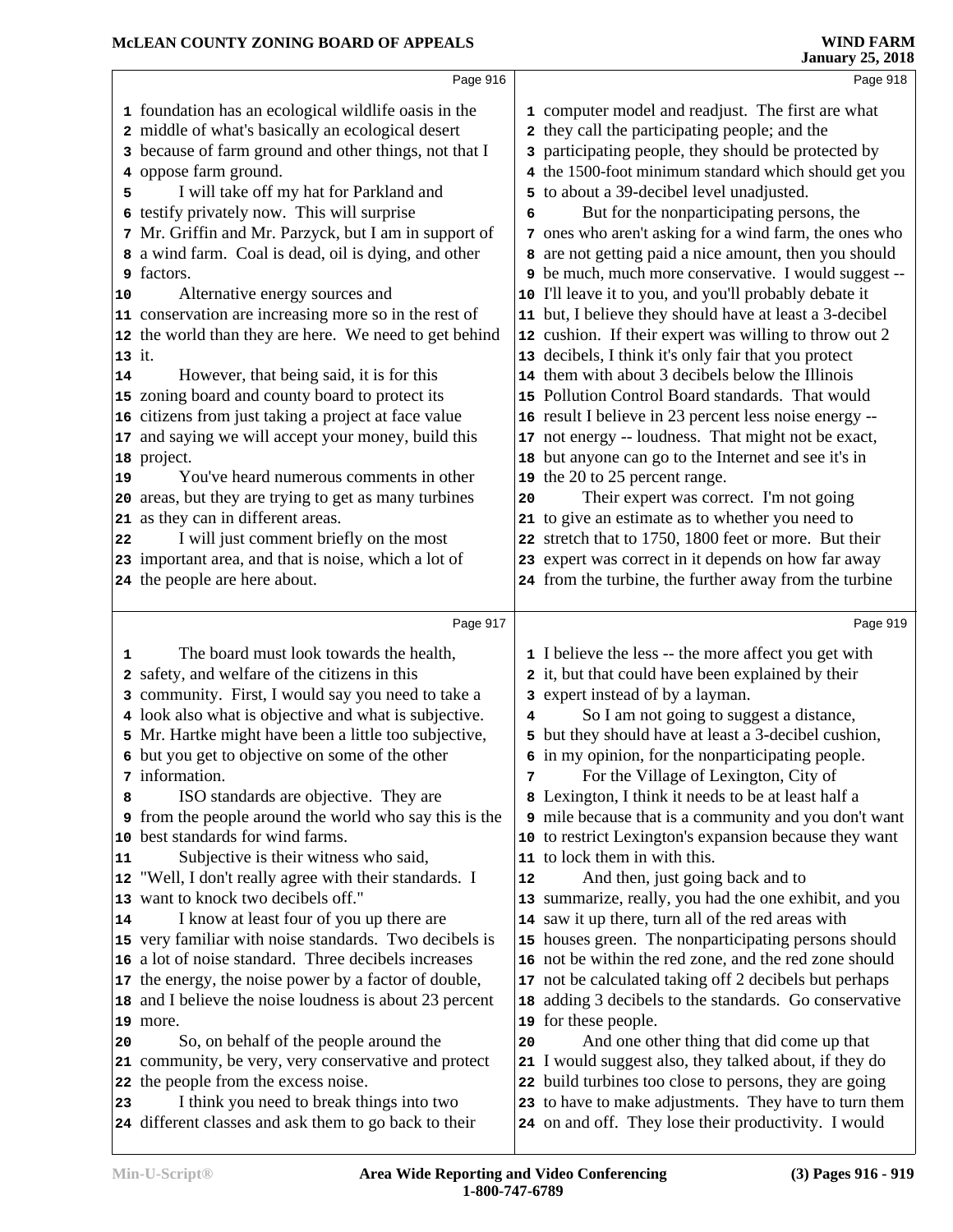|              | Page 920                                                                                                      |        | Page 922                                                                 |  |
|--------------|---------------------------------------------------------------------------------------------------------------|--------|--------------------------------------------------------------------------|--|
|              | 1 suggest this board tell them to crunch their numbers                                                        |        | 1 level, whatever that would be, so that they would                      |  |
|              | 2 further and, instead of turning off turbines and                                                            |        | 2 create less noise.                                                     |  |
|              | 3 making adjustments just for nonparticipating                                                                | 3      | MR. DENEEN: My suggestion, to avoid                                      |  |
| 4            | persons, put them a little further away. Thank you.                                                           |        | 4 friction between nonparticipating residents and                        |  |
| 5            | <b>CHAIRMAN FINNIGAN: Question from the</b>                                                                   |        | 5 Invenergy, instead of making their adjustments,                        |  |
|              | 6 board?                                                                                                      |        | 6 which cuts back on their productivity, and it will                     |  |
| 7            | (QUESTIONS BY THE BOARD:)                                                                                     |        | 7 be even more critical in the coming years if the                       |  |
| 8            | MS. TURNER: Dan, are you under the                                                                            |        | 8 price of energy goes up, but the better practice                       |  |
| 9            | assumption that he took 2 decibels off of the                                                                 |        | <b>9</b> would be to move them away from the nonparticipating            |  |
|              | 10 standard?                                                                                                  |        | 10 persons. Maybe it's up to 1750; 250 feet added to                     |  |
| 11           | MR. DENEEN: Yeah. It's my understanding                                                                       |        | 11 1500 would lower it not just one/sixth but probably                   |  |
|              | 12 that he took the ISO standard and he randomly --                                                           |        | 12 greater than that.                                                    |  |
|              | 13 well, he doesn't think it's randomly. He                                                                   | 13     | I am not an expert in that area, but I do                                |  |
|              | 14 subjectively believes he doesn't fit the model.                                                            |        | 14 understand the science. And when he stated, it's                      |  |
| 15           | MS. TURNER: Right. I don't -- I think he                                                                      | 15     | dependent upon how far you are from the turbine.                         |  |
|              | 16 was taking it off of his own model, is what he's                                                           | 16     | That is a proper general statement, but I cannot                         |  |
|              | 17 saying, not off the standard but off his own model.                                                        | 17     | quantify it. If they pushed all the                                      |  |
|              | 18 Could that be possible?                                                                                    | 18     | nonparticipating persons to at least 1750 feet, I                        |  |
| 19           | MR. DENEEN: You would have to ask him,                                                                        | 19     | think it would avoid friction a great amount, and I                      |  |
|              | 20 but I did hear quite clearly that he crunched the                                                          | 20     | believe that they would have the ability to do it in                     |  |
|              | 21 numbers and he said, well, let's reduce it by 2                                                            |        | 21 their computer models when they plot these out.                       |  |
|              | 22 decibels. He did say, I did add in. I figured it                                                           | 22     | The one witness was very candid. He just                                 |  |
|              | 23 out to see if it was a parking lot, but there was no                                                       |        | 23 said I am not too concerned about the participating                   |  |
|              | 24 discussion as to the magnitude of that deviation,                                                          |        | 24 persons; they made their choice. And I would agree                    |  |
|              |                                                                                                               |        |                                                                          |  |
|              |                                                                                                               |        |                                                                          |  |
|              | Page 921                                                                                                      |        | Page 923                                                                 |  |
|              |                                                                                                               |        |                                                                          |  |
| $\mathbf{2}$ | 1 and we don't know if it's more or less than 2                                                               |        | 1 with that.                                                             |  |
| 3            | decibels.                                                                                                     | 2<br>3 | MR. ZIMMERMAN: Thank you.                                                |  |
| 4            | MS. TURNER: Okay. I'll be sure to go                                                                          |        | <b>CHAIRMAN FINNIGAN:</b> Any questions of<br>4 staff?                   |  |
| 5            | back and read that again.<br>MR. DENEEN: I wasn't able to attend all                                          | 5      | MR. DICK: No.                                                            |  |
|              |                                                                                                               | 6      | <b>CHAIRMAN FINNIGAN:</b> Would anyone in the                            |  |
|              | 6 the hearings, of course. I had other meetings,<br>7 other engagements, and I wasn't brought in until the    |        |                                                                          |  |
|              | 8 end.                                                                                                        | 8      | 7 audience have questions of this witness? They are<br>to come forward.  |  |
| 9            | <b>MS. TURNER:</b> You're a lucky guy.                                                                        | 9      | (QUESTIONS BY MS. SLEETER.)                                              |  |
| 10           | MR. DENEEN: And, also, going with what                                                                        | 10     | <b>CHAIRMAN FINNIGAN:</b> State your name and                            |  |
|              | 11 the school retired superintendent said, I am a                                                             | 11     | address.                                                                 |  |
|              | 12 voluntarily person for Parkland.                                                                           | 12     | <b>MS. SLEETER:</b> My name is Laurie Sleeter,                           |  |
| 13           | MR. ZIMMERMAN: For the record, my                                                                             | 13     | S-l-e-e-t-e-r. My address is 23903 North 2900 East                       |  |
|              | 14 partners in one of my businesses is the treasurer of                                                       |        | 14 Road, in Lexington.                                                   |  |
|              | 15 Parkland's organization, I believe she is still.                                                           | 15     | <b>CHAIRMAN FINNIGAN:</b> Could you spell your                           |  |
| 16           | MR. DENEEN: Yes. We haven't allowed her                                                                       |        | 16 first name?                                                           |  |
|              | 17 to exit.                                                                                                   | $17$   | MS. SLEETER: L-a-u-r-i-e.                                                |  |
| 18           | MR. ZIMMERMAN: What I am hearing you                                                                          | 18     | <b>CHAIRMAN FINNIGAN: Go ahead.</b>                                      |  |
|              | 19 suggest is that one of the possibilities, were we to                                                       | 19     | MS. SLEETER: Mr. Deneen, I was wondering,                                |  |
|              | 20 vote for this, that he would request that we                                                               |        | 20 you mentioned the IDNR recommendations for both the                   |  |
|              | 21 stipulate that we would have the applicant adjust or                                                       |        | 21 Mackinaw River and Heinlein Creek?                                    |  |
|              | 22 program some of the turbines so that they would                                                            | 22     | <b>MR. DENEEN: Correct.</b>                                              |  |
|              | 23 reduce the sound for a particular period of time,<br>24 like at night have them shut off at the particular | 23     | MS. SLEETER: And the setback should be<br>24 their standard of 500 feet? |  |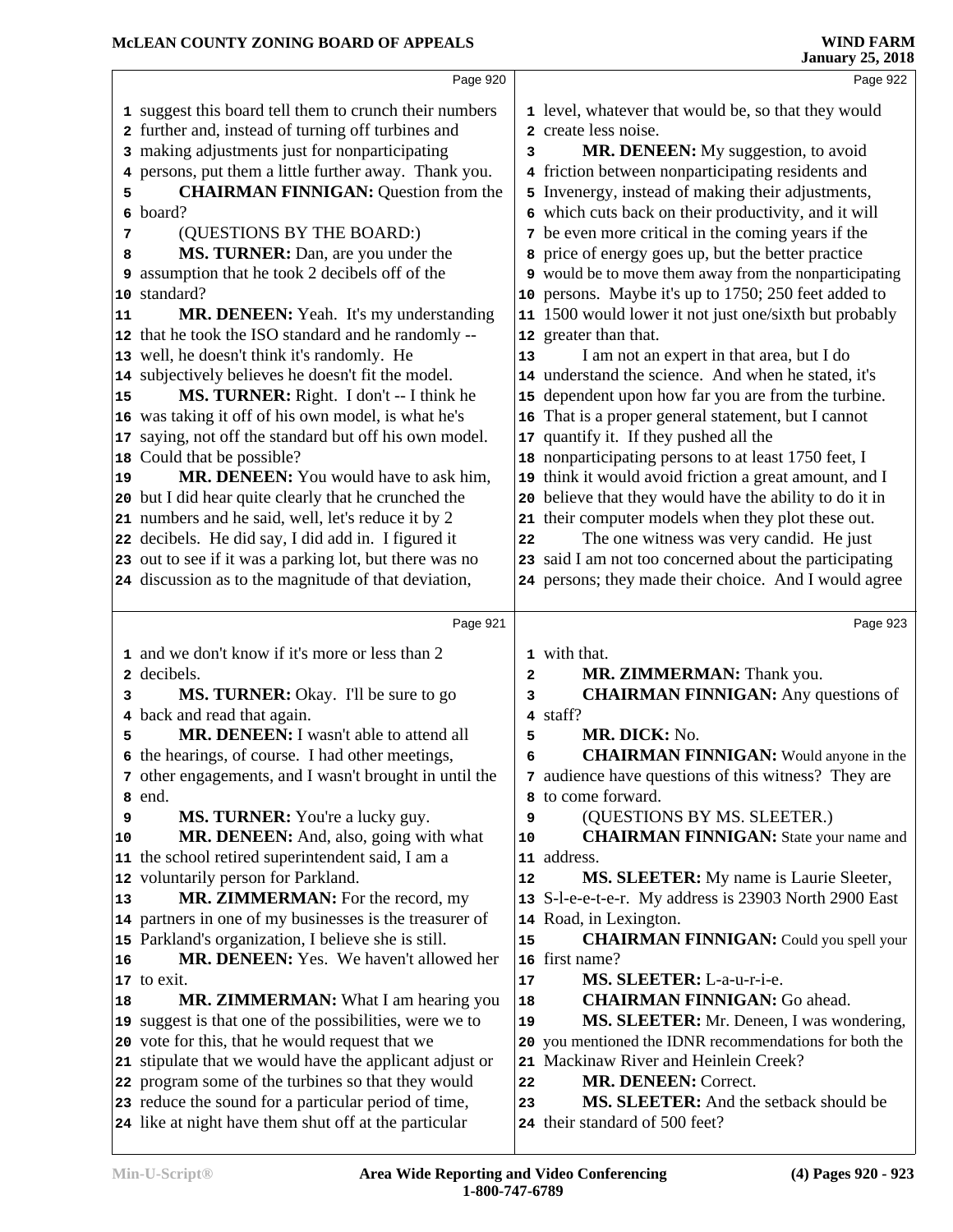| Page 926                                                                                                                                                                                                                                                                                                                                                                                                                                                                                                                                                                                                                                                                                                                                                                                                                                                                                                                                                                                                                                                                                                                           |
|------------------------------------------------------------------------------------------------------------------------------------------------------------------------------------------------------------------------------------------------------------------------------------------------------------------------------------------------------------------------------------------------------------------------------------------------------------------------------------------------------------------------------------------------------------------------------------------------------------------------------------------------------------------------------------------------------------------------------------------------------------------------------------------------------------------------------------------------------------------------------------------------------------------------------------------------------------------------------------------------------------------------------------------------------------------------------------------------------------------------------------|
| 1 my wife is 80 and I am 78 -- and the wind farm<br>2 revenue would benefit their lives very much.<br>I had a conversation with Judd Stover,<br>3<br>4 III, who is a member of the town counsel of<br>5 Lexington just yesterday. He told me that the<br>6 Lexington school had two teachers retire recently.<br>7 They are not going to be replaced. The physics<br>8 courses for students are going to be discontinued.<br>This is a blow to science education in the Lexington<br>10 school district.<br>By the way, I have 16 relatives who live<br>11<br>12 in the Lexington school district and seven children<br>13 who attend Lexington schools.<br>People want to have a good school for<br>14<br>15 their children. If the school system deteriorates,<br>property values will go down and people don't want<br>16<br>17 to move into the community. I strongly support this<br>18 clean energy project. Thank you for allowing me to<br>19 speak before you.<br><b>CHAIRMAN FINNIGAN:</b> Any questions from the<br>20<br>21 board?<br>(QUESTIONS BY THE BOARD.)<br>22<br>MS. TURNER: Do you currently still live<br>23 |
| 24 on your farm?                                                                                                                                                                                                                                                                                                                                                                                                                                                                                                                                                                                                                                                                                                                                                                                                                                                                                                                                                                                                                                                                                                                   |
|                                                                                                                                                                                                                                                                                                                                                                                                                                                                                                                                                                                                                                                                                                                                                                                                                                                                                                                                                                                                                                                                                                                                    |
| Page 927                                                                                                                                                                                                                                                                                                                                                                                                                                                                                                                                                                                                                                                                                                                                                                                                                                                                                                                                                                                                                                                                                                                           |
| MR. BOURGERIE: No. I live on 1621 North<br>1<br>2 School Street.<br>MS. TURNER: Sorry. I missed that. I was<br>3<br>4 looking at something else here. Thank you.<br>MR. BOURGERIE: Yes.<br>5                                                                                                                                                                                                                                                                                                                                                                                                                                                                                                                                                                                                                                                                                                                                                                                                                                                                                                                                       |
| MR. DEAN: Does your tenant live on the<br>6<br>7 farm?                                                                                                                                                                                                                                                                                                                                                                                                                                                                                                                                                                                                                                                                                                                                                                                                                                                                                                                                                                                                                                                                             |
| <b>MR. BOURGERIE:</b> There is no house on the<br>8<br>9 farm anymore. My co-owner is Judd Stover. He farms<br>the farm with his son Aaron Stover.<br>10<br><b>MR. DEAN:</b> Do they live in the area?<br>11<br>MR. BOURGERIE: They live in the Lexington<br>12                                                                                                                                                                                                                                                                                                                                                                                                                                                                                                                                                                                                                                                                                                                                                                                                                                                                    |
| school district. I think Aaron lives within the<br>13<br>City of Lexington and Judd lives south of Lexington.<br>14<br>MR. DEAN: Thank you.<br>15<br><b>CHAIRMAN FINNIGAN:</b> Any questions? No<br>16<br>17 questions from staff.                                                                                                                                                                                                                                                                                                                                                                                                                                                                                                                                                                                                                                                                                                                                                                                                                                                                                                 |
| Page 924<br>MR. DENEEN: That's what IDNR recommended,<br>4 mile, but the upper water courses would be 500 feet.<br>10 the recommendation 5's, 500 feet of perennial stream<br><b>CHAIRMAN FINNIGAN:</b> Any other questions?<br><b>CHAIRMAN FINNIGAN:</b> Would you like to be                                                                                                                                                                                                                                                                                                                                                                                                                                                                                                                                                                                                                                                                                                                                                                                                                                                     |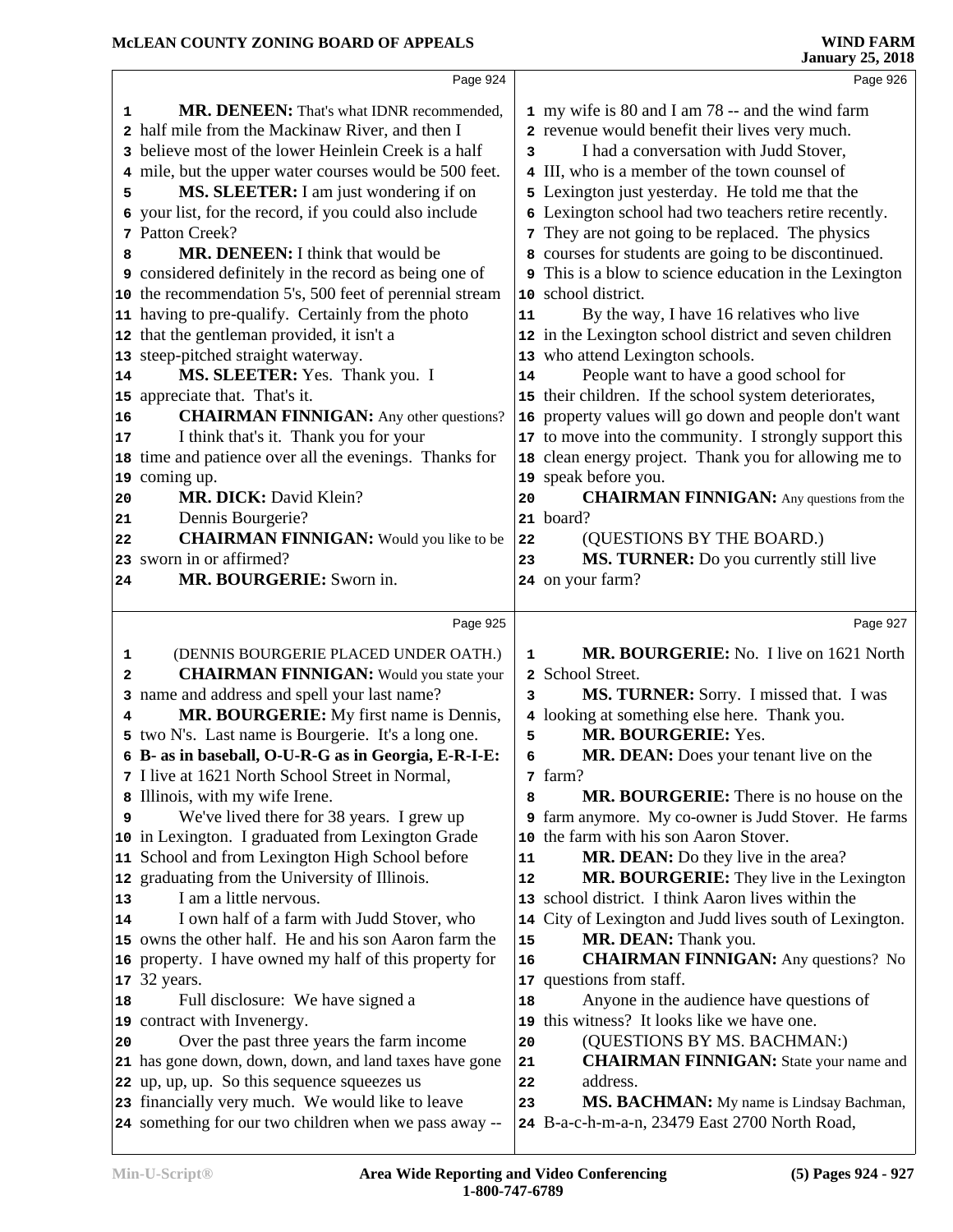|          | Page 928                                                                                   |                | Page 930                                                                     |  |
|----------|--------------------------------------------------------------------------------------------|----------------|------------------------------------------------------------------------------|--|
|          |                                                                                            |                |                                                                              |  |
|          | 1 Lexington.                                                                               |                | 1 name, Bourgerie?                                                           |  |
| 2        | Just a little background: My husband and                                                   | $\overline{a}$ | MR. BOURGERIE: Yeah.                                                         |  |
|          | 3 I are going to be residing on a very much affected                                       | 3              | MS. SLEETER: Hi. Do you think the                                            |  |
|          | 4 nonparticipating residence should this all go                                            |                | 4 turbines are the only way to save our school?                              |  |
|          | 5 through.                                                                                 | 5              | MR. BOURGERIE: I am not really an expert                                     |  |
| 6        | My question for you is: You specifically                                                   |                | 6 on the financial system.                                                   |  |
|          | 7 stated that you do not live near this project. Why                                       | 7              | MS. SLEETER: Just in your opinion, do you                                    |  |
|          | 8 is it the responsibility of the people that do to                                        |                | 8 think it's the only way? Do you think our school                           |  |
|          | 9 help you provide an inheritance for your family?                                         |                | <b>9</b> will close if we don't sign up or have the project                  |  |
| 10       | I just want to understand where your logic                                                 |                | 10 in place?                                                                 |  |
|          | 11 is coming from.                                                                         | 11             | MR. BOURGERIE: You mean just an opinion?                                     |  |
| 12       | MR. BOURGERIE: Well, I believe this                                                        | 12             | MS. SLEETER: Uh-huh.                                                         |  |
|          | 13 project is environmentally safe. I believe it has                                       | 13             | MR. BOURGERIE: I think it will prevent                                       |  |
|          | 14 clean energy. It is our property. Normally you can                                      |                | 14 the school from deteriorating.                                            |  |
|          | 15 do what is legal with the property.                                                     | 15             | MS. SLEETER: Do you know of other ways                                       |  |
| 16       | MS. BACHMAN: I understand that. When you                                                   |                | 16 that Lexingtonian residents have supported the                            |  |
|          | 17 went under contract with -- go ahead. I am sorry.                                       |                | 17 school?                                                                   |  |
| 18       | MR. BOURGERIE: And I do hope that the                                                      | 18             | MR. BOURGERIE: By very high taxes.                                           |  |
|          | 19 turbines will be as soft as going as possible.                                          | 19             | MS. SLEETER: We had a vote --                                                |  |
| 20       | MS. BACHMAN: When you went under contract                                                  | 20             | MR. BOURGERIE: I've had conversations                                        |  |
|          | 21 with Invenergy, were you aware of how                                                   |                | 21 with people.                                                              |  |
|          | 22 nonparticipating residences could be affected by                                        | 22             | MS. SLEETER: And you know about the tax                                      |  |
|          | 23 what you are putting on your ground? Did they give                                      |                | 23 referendum that we voted for the school?                                  |  |
|          | 24 you any of that information?                                                            | 24             | MR. BOURGERIE: I am not familiar with it.                                    |  |
|          |                                                                                            |                |                                                                              |  |
|          |                                                                                            |                |                                                                              |  |
|          | Page 929                                                                                   |                | Page 931                                                                     |  |
|          |                                                                                            | 1              |                                                                              |  |
| 1<br>2   | MR. BOURGERIE: I would say no.                                                             | $\mathbf{2}$   | MS. SLEETER: Okay. We did do that.                                           |  |
| 3        | MS. BACHMAN: Okay. If you lived on your                                                    |                | And do you think that all Lexington                                          |  |
| 4        | farm and were going to be near this turbine, would                                         |                | 3 residents, including myself, that live in the                              |  |
|          | you be as willing to have it put on your ground as                                         |                | 4 country, do you think that we have been properly                           |  |
| 6        | 5 you were living in Normal?                                                               |                | 5 notified about this project? As a landowner, you                           |  |
| 7        | MR. BOURGERIE: Yes.                                                                        | 7              | 6 were notified almost two years ago, correct?                               |  |
|          | MS. BACHMAN: Okay. And just so I am<br>8 clear: You are -- it sounded like -- I understand | 8              | MR. BOURGERIE: That sounds right.                                            |  |
|          |                                                                                            |                | MS. SLEETER: Do you think that all                                           |  |
|          | <b>9</b> you are in support of the project but solely in this                              |                | <b>9</b> Lexington residents were notified at that time or                   |  |
|          | 10 for financial gain and to eventually benefit your                                       | 11             | 10 since?<br><b>CHAIRMAN FINNIGAN:</b> You don't have to                     |  |
| 12       | 11 family?<br>MR. BOURGERIE: Yes. We will receive                                          |                |                                                                              |  |
|          |                                                                                            |                | 12 answer. If you know, otherwise don't. You don't                           |  |
|          | 13 money from the turbine. The school district, as I                                       |                | 13 have to answer the question. I mean to the best of                        |  |
|          | 14 understand it, will also receive a lot of money from<br>15 these turbines.              | 15             | 14 your ability.<br>MR. BOURGERIE: I don't know.                             |  |
| 16       | MS. BACHMAN: I think that is all the                                                       | 16             |                                                                              |  |
|          |                                                                                            |                | <b>CHAIRMAN FINNIGAN:</b> Any other questions?<br>MS. SLEETER: Yes.          |  |
|          | 17 questions that I have.                                                                  | $17\,$         |                                                                              |  |
| 18       | <b>CHAIRMAN FINNIGAN:</b> Any other questions                                              | 18             | Do you know anything about school                                            |  |
|          | 19 for this witness? Come forward, please.                                                 | 19             | enrollment and how that affects the programs,                                |  |
| 20       | (QUESTIONS BY MS. SLEETER:)                                                                | 20             | teachers, sports, do you know how that affects                               |  |
| 21       | MS. SLEETER: Laurie Sleeter, 23903 North                                                   | 21<br>22       | Lexington schools?                                                           |  |
| 22       | 2900 East Road, Lexington.                                                                 |                | MR. BOURGERIE: I am not that involved                                        |  |
| 23<br>24 | This is really nerve wracking.<br>Bourgerie, is that how you say your last                 | 24             | 23 with the specifics of Lexington schools.<br>MS. SLEETER: Okay. Thank you. |  |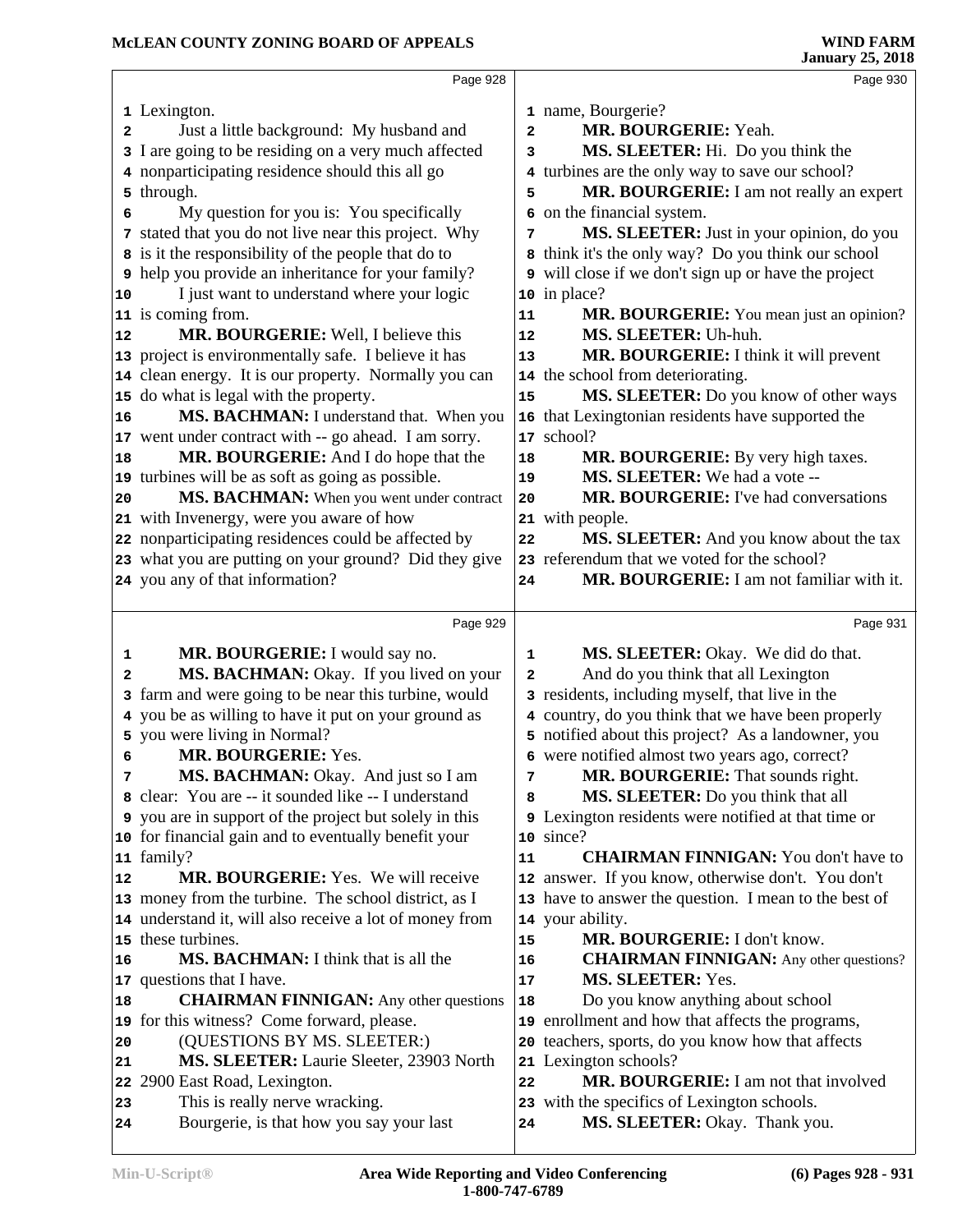|    | Page 932                                                                            |              | Page 934                                                                                          |
|----|-------------------------------------------------------------------------------------|--------------|---------------------------------------------------------------------------------------------------|
|    |                                                                                     |              |                                                                                                   |
| 1  | MR. BOURGERIE: Thank you.                                                           | 1            | MS. LIPSCOMB: None.                                                                               |
| 2  | <b>CHAIRMAN FINNIGAN: Thank you.</b>                                                | 2            | MS. TURNER: None. Okay.                                                                           |
| 3  | Any other questions?                                                                | 3            | <b>CHAIRMAN FINNIGAN:</b> You might have said                                                     |
| 4  | MR. DICK: Thank you for coming.                                                     | 4            | this, but I don't know. I missed it. Does some of                                                 |
| 5  | Lewis Lipscomb? Louise?                                                             | 5            | your family still farm the farm right now?                                                        |
| 6  | MS. LIPSCOMB: Lois.                                                                 | 6            | MS. LIPSCOMB: No, they do not.                                                                    |
| 7  | MR. DICK: Lois. Sorry.                                                              | 7            | <b>CHAIRMAN FINNIGAN:</b> You have it rented out                                                  |
| 8  | <b>CHAIRMAN FINNIGAN:</b> Would you like to be                                      |              | 8 to people?                                                                                      |
| 9  | sworn in or affirmed?                                                               | 9            | MS. LIPSCOMB: Yes, we do.                                                                         |
| 10 | (MS. LOIS LIPSCOMB PLACED UNDER OATH.)                                              | 10           | <b>CHAIRMAN FINNIGAN: Okay. Thank you.</b>                                                        |
| 11 | MS. LIPSCOMB: Yes, please.                                                          | 11           | MR. DICK: How many turbines will you have                                                         |
| 12 | <b>CHAIRMAN FINNIGAN:</b> Would you state your                                      |              | 12 on your land?                                                                                  |
|    | 13 name and address and spell your last name?                                       | 13           | MS. LIPSCOMB: Possibly one.                                                                       |
| 14 | MS. LIPSCOMB: Lois, which is L-o-i-s,                                               | 14           | MS. SLEETER: Possibly more? Possibly                                                              |
|    | 15 Lipscomb, L-i-p-s-c-o-m-b, 342 Fieldcrest Court,                                 |              | $15$ none?                                                                                        |
|    | 16 Normal, Illinois.                                                                | 16           | MS. LIPSCOMB: That, I can't tell you. I                                                           |
| 17 | As I have stated my name, my husband Frank                                          | 17           | know there is a possibility of one.                                                               |
|    | 18 and our three daughters comprise the Warlow                                      | 18           | <b>CHAIRMAN FINNIGAN: Okay. Thank you.</b>                                                        |
|    | 19 Corporation. We own farmland east of the interstate                              | 19           | MS. LIPSCOMB: I don't think it's gotten                                                           |
|    | 20 in the Lexington area.                                                           | 20           | to that point yet.                                                                                |
| 21 | When approached by Invenergy for the                                                | 21           | <b>CHAIRMAN FINNIGAN:</b> Would anyone in the                                                     |
|    | 22 possibility of a wind turbine on our land, we took                               | 22           | audience have questions of this witness?                                                          |
|    | 23 several weeks to research the company and also                                   | 23           | (QUESTIONS BY MR. HUDSON.)                                                                        |
|    | 24 connect with farm owners who have currently wind                                 | 24           | <b>CHAIRMAN FINNIGAN:</b> I do need your name                                                     |
|    |                                                                                     |              |                                                                                                   |
|    | Page 933                                                                            |              | Page 935                                                                                          |
|    | 1 turbines on their land. We weighed the pros and                                   |              | 1 and address and how to spell it.                                                                |
|    | 2 cons and then signed the Invenergy contact.                                       | $\mathbf{2}$ | MR. HUDSON: Jarrod Hudson, H-u-d-s-o-n.                                                           |
| 3  | Obviously, the pros outweigh the cons.                                              |              | 3 Lexington, Illinois.                                                                            |
| 4  | We did not find any problems of the                                                 | 4            | <b>CHAIRMAN FINNIGAN:</b> Could you give your                                                     |
| 5  | magnitude which were described by Mr. Hartke on                                     | 5            | address in Lexington, please?                                                                     |
|    | 6 Tuesday evening. On Tuesday evening, during the                                   | 6            | MR. HUDSON: I believe, by state law, with                                                         |
|    | 7 question portion of Mr. Bertsche's testimony, the                                 |              | 7 the Open Meetings Act, I am not required to. Thank                                              |
|    | 8 comment was made that farming has its ups and downs                               |              | 8 you.                                                                                            |
|    | <b>9</b> but you still made it, and he agreed with that.                            | 9            | MS. WALLEY: I am sorry. I just wanted to                                                          |
| 10 | My parents farmed during their life and                                             | 10           | let you know that is fine. You don't have to give                                                 |
|    | 11 they, too, made it. However, there were farm owners                              |              | 11 your physical address. It's like you said, it's not                                            |
|    | 12 in those downtimes who did not make it.                                          |              | 12 necessarily an OMA issue, but it's important for the                                           |
| 13 | Farming is currently in a downtime. Our                                             |              | 13 board. It's a weight issue for testimony. They                                                 |
|    | 14 family felt adding a wind turbine to our land would                              |              | 14 want to make sure that, when they are considering                                              |
|    | 15 not only augment the farm income but produce much                                |              | 15 evidence, that they are looking at individuals from                                            |
|    | 16 needed electricity for our country. We actually                                  |              | 16 our community that are testifying. So you certainly                                            |
|    | 17 feel that we are being berated for signing the                                   | 17           | don't have to, but I just wanted to make you aware                                                |
|    |                                                                                     |              | 18 of that.                                                                                       |
|    |                                                                                     |              |                                                                                                   |
|    | 18 contract with Invenergy. Farming is a business. A                                |              |                                                                                                   |
|    | 19 business must make a profit to continue.                                         | 19           | MR. HUDSON: I'll give you the crossroads.                                                         |
| 20 | <b>CHAIRMAN FINNIGAN:</b> Any questions from the                                    | 20           | MS. WALLEY: That's fine.                                                                          |
|    | 21 board?                                                                           | 21           | MR. HUDSON: It's 2450 North Road and 3100                                                         |
| 22 | (QUESTIONS BY THE BOARD.)                                                           |              | 22 East.                                                                                          |
| 23 | MS. TURNER: How many of your family<br>24 members are living close to the windmill? | 23           | So you said a big reason that you signed<br>24 the contract with Invenergy is because of the hard |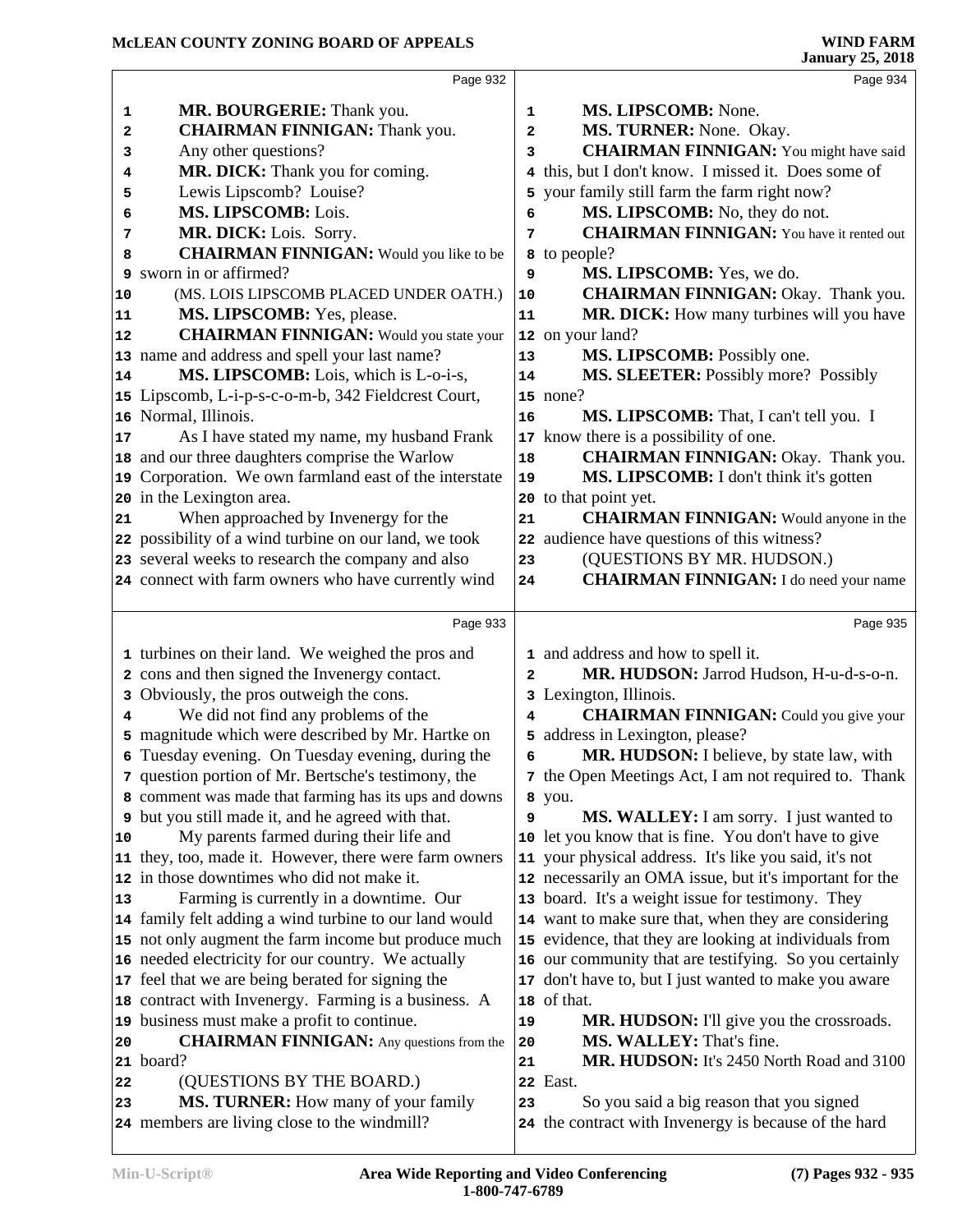|          | Page 936                                                                                                           |                | Page 938                                                               |  |
|----------|--------------------------------------------------------------------------------------------------------------------|----------------|------------------------------------------------------------------------|--|
|          |                                                                                                                    |                |                                                                        |  |
|          | 1 times with farmers, prices are down, and it's hard                                                               |                | 1 farm; am I correct?                                                  |  |
|          | 2 to make a living. I understand that. I work in                                                                   | $\overline{a}$ | MS. LIPSCOMB: That is correct.                                         |  |
|          | 3 agriculture, so I know where you are coming from.                                                                | 3              | MS. DUZAN: So you are using this turbine                               |  |
| 4        | But you also made the comment that you                                                                             |                | 4 so that your business can do more than just make it?                 |  |
|          | 5 don't farm the ground yourself, that you rent it                                                                 | 5              | MS. LIPSCOMB: Yeah.                                                    |  |
|          | $6$ out?                                                                                                           | 6              | MS. DUZAN: So a main question that I<br>7 have -- I am an RN.          |  |
| 7        | MS. LIPSCOMB: That is correct.                                                                                     |                |                                                                        |  |
| 8        | MR. HUDSON: Currently most renters are                                                                             | 8              | MS. LIPSCOMB: So am I.                                                 |  |
|          | <b>9</b> not having a hardship the farmers have because they<br>10 do not have the cost involved. So is that money | 9              | MS. DUZAN: Are you? It's a hard field,<br>10 isn't it?                 |  |
|          | 11 really to help the farm or is it just for the money                                                             | 11             | MS. LIPSCOMB: Yes.                                                     |  |
|          | 12 in your pocket at the end of the day?                                                                           | 12             | MS. DUZAN: When I speak with patients, or                              |  |
|          | MS. LIPSCOMB: I believe it's both.                                                                                 |                | 13 when I did speak with patients when I worked, there                 |  |
| 13       | MR. HUDSON: How will the money from the                                                                            |                | 14 is a difference between surviving --                                |  |
| 14       | windmill help your farm, if you are not farming it?                                                                | 15             | <b>CHAIRMAN FINNIGAN:</b> We need to get down to                       |  |
| 15<br>16 | MS. LIPSCOMB: I am sorry. I can't answer                                                                           |                | 16 a question, though, if you would.                                   |  |
|          | 17 that question.                                                                                                  | $17$           | MS. DUZAN: Sure.                                                       |  |
| 18       | MR. HUDSON: Okay. That's all I've got.                                                                             | 18             | I am comparing your make it and be                                     |  |
| 19       | <b>CHAIRMAN FINNIGAN:</b> Thank you very much.                                                                     |                | 19 successful to a person who whose health is                          |  |
| 20       | (QUESTIONS BY MS. DUZAN.)                                                                                          |                | 20 surviving, getting by, and thriving as a healthy                    |  |
| 21       | <b>CHAIRMAN FINNIGAN:</b> Would you state your                                                                     |                | 21 individual.                                                         |  |
|          | 22 name and address and spell your last name?                                                                      | 22             | MS. LIPSCOMB: I really don't find the                                  |  |
| 23       | MS. DUZAN: Kellie, K-e-l-l-i-e, Duzan,                                                                             |                | 23 comparison there and what we are trying to do here.                 |  |
|          | 24 D-u-z-a-n.                                                                                                      |                | 24 I am really sorry. I just --                                        |  |
|          |                                                                                                                    |                |                                                                        |  |
|          |                                                                                                                    |                |                                                                        |  |
|          | Page 937                                                                                                           |                | Page 939                                                               |  |
|          |                                                                                                                    |                |                                                                        |  |
| 1        | <b>CHAIRMAN FINNIGAN:</b> Can we have your                                                                         | $\mathbf{1}$   | MS. DUZAN: So you don't feel like having                               |  |
| 2        | address?                                                                                                           |                | 2 nonparticipating members in the pathway or the                       |  |
| 3        | MS. DUZAN: Yeah. Sorry. 24322 North                                                                                |                | 3 affected area of your turbine will affect their                      |  |
| 4        | 2250 East Road, in Lexington, Illinois.                                                                            |                | 4 lifestyle and wellbeing and allow them what they                     |  |
| 5        | I just have a question for you. You                                                                                |                | 5 deserve?                                                             |  |
|          | 6 caught my attention when you described your                                                                      | 6              | MS. LIPSCOMB: I don't see how a turbine                                |  |
|          | 7 business, your farming business, and you said that                                                               |                | 7 is going to affect somebody's lifestyle.                             |  |
|          | 8 you needed to do more than just make it. You wanted                                                              | 8              | <b>MS. DUZAN: Really?</b>                                              |  |
|          | <b>9</b> to have a thriving business; am I correct?                                                                | 9              | MS. LIPSCOMB: You know, I have an                                      |  |
| 10       | MS. LIPSCOMB: I guess I think you kind of                                                                          |                | 10 opinion. You have an opinion. Obviously, we have                    |  |
|          | 11 misconstrued what I said. Any business, whether                                                                 |                | 11 different opinions.                                                 |  |
|          | 12 it's farming or not, has to make a profit in order                                                              | 12             | MS. DUZAN: Uh-huh. But would you agree                                 |  |
| 14       | 13 to keep viable.                                                                                                 |                | 13 that there is a difference between health wise                      |  |
|          | MS. DUZAN: Most definitely. My husband                                                                             | 15             | 14 surviving and health wise thriving?                                 |  |
| 16       | 15 is self-employed, so I do get that.                                                                             | 16             | MS. LIPSCOMB: Yes, there would be.                                     |  |
| 17       | MS. LIPSCOMB: Right. Okay.                                                                                         |                | MS. DUZAN: Okay. Thank you. That's all<br>17 I have.                   |  |
|          | MS. DUZAN: If somebody came in and                                                                                 | 18             |                                                                        |  |
|          | 18 somehow made you change the way you ran your                                                                    | 19             | <b>CHAIRMAN FINNIGAN:</b> Thank you.                                   |  |
|          | 19 business, and you could no longer thrive, you only                                                              | 20             | (QUESTIONS BY MS. WINTERLAND.)                                         |  |
| 21       | 20 had a choice to make it, how would you feel?<br>MS. LIPSCOMB: I really don't think that                         | 21             | MS. WINTERLAND: Amy Winterland, 22825<br>North 3075 East Road, Colfax. |  |
|          | 22 pertains to what we're talking about here. I think                                                              | 22             | MR. DICK: Would you spell your last name,                              |  |
|          | 23 you've gotten off the subject.                                                                                  |                | 23 please?                                                             |  |
| 24       | MS. DUZAN: Well, you don't live on your                                                                            | 24             | MS. WINTERLAND: W-i-n-t-e-r-l-a-n-d,                                   |  |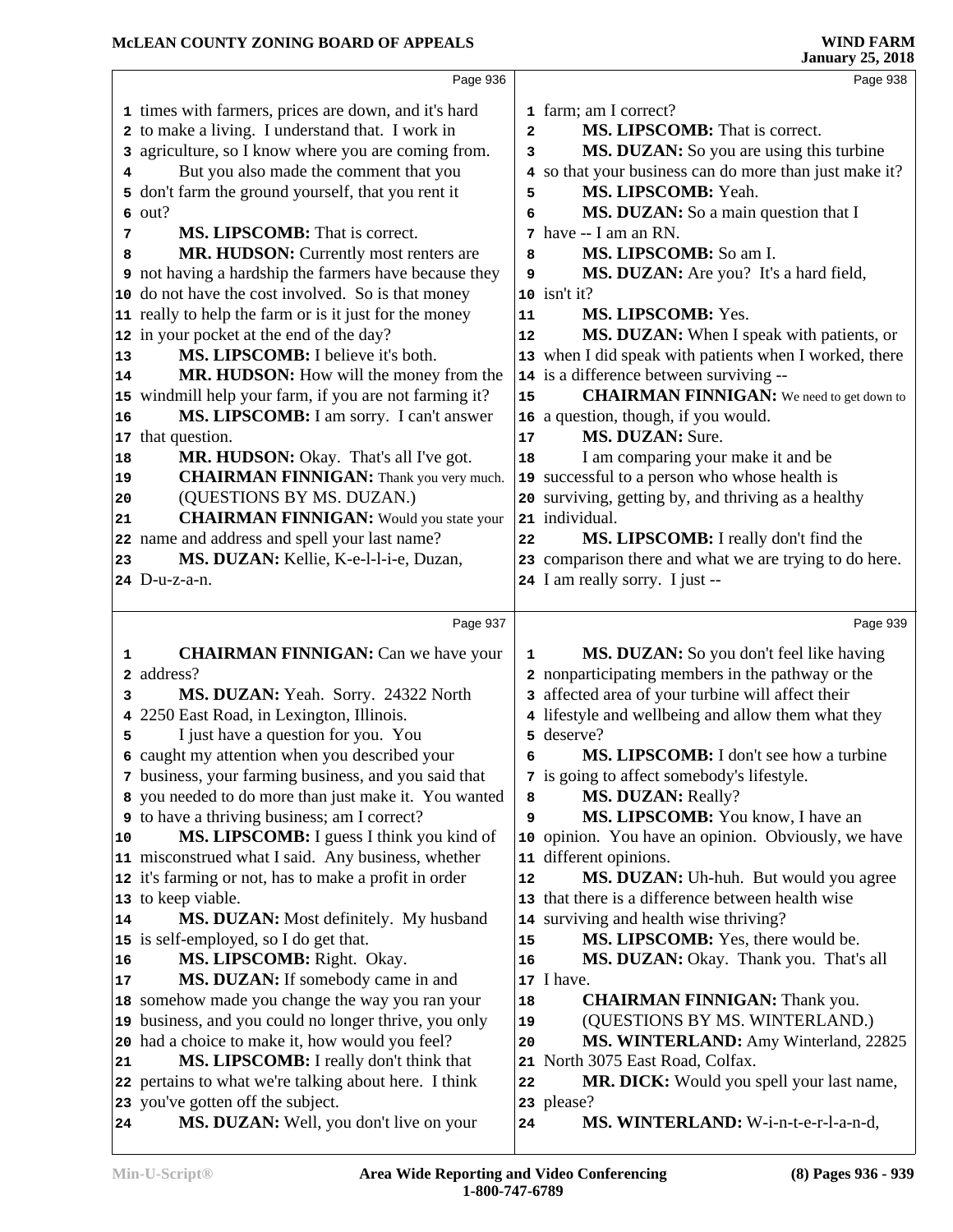|    | Page 940                                               |              | Page 942                                                                        |  |
|----|--------------------------------------------------------|--------------|---------------------------------------------------------------------------------|--|
|    | $1$ A-m-y.                                             | 1            | MR. POWELL: Chenoa.                                                             |  |
| 2  | So you said this turbine is going to                   | 2            | Sorry. I haven't had a chance to talk to                                        |  |
|    | 3 augment your farm income, correct?                   |              | 3 anybody that has signed with Invenergy yet. I was                             |  |
| 4  | MS. LIPSCOMB: That is our hope. That is                |              | 4 kept in the dark about it pretty well. The reason                             |  |
|    | 5 what we hope to have happen.                         |              | 5 why I am asking this question is I am just                                    |  |
|    | MS. WINTERLAND: So are you an active --                |              | 6 unfamiliar how the process worked.                                            |  |
| 6  |                                                        |              | At what point -- you said you live in                                           |  |
|    | 7 are you active farming or a passive farmer?          | 7            |                                                                                 |  |
| 8  | MS. LIPSCOMB: No. We have a -- Soy                     |              | 8 North Normal, right?<br>MS. LIPSCOMB: We do.                                  |  |
|    | <b>9</b> Capital does the managing.                    | 9            |                                                                                 |  |
| 10 | MS. WINTERLAND: Farm manager?<br>MS. LIPSCOMB: Yes.    | 10           | MR. POWELL: At what point, when you were                                        |  |
| 11 |                                                        |              | 11 signing with Invenergy, did you find out the size of<br>12 the wind turbine? |  |
| 12 | MS. WINTERLAND: So are you sharing the                 |              |                                                                                 |  |
|    | 13 income you are getting from the turbine with the    | 13           | MS. LIPSCOMB: I don't know. I don't                                             |  |
|    | 14 person who is actually farming the ground?          |              | 14 remember that. I am sorry.                                                   |  |
| 15 | <b>CHAIRMAN FINNIGAN:</b> That is a personal           | 15           | MR. POWELL: Were you basing any of your                                         |  |
|    | 16 question. I don't think she has to answer that if   |              | 16 decision on what you have seen in the White Oak Farm                         |  |
|    | 17 she doesn't want to.                                |              | 17 in the size of those turbines?                                               |  |
| 18 | MS. WINTERLAND: Okay. So the person                    | 18           | MS. LIPSCOMB: No.                                                               |  |
|    | 19 farming the ground is paying cash rent. Did you     | 19           | MR. POWELL: So the size of them didn't                                          |  |
|    | 20 take into consideration the additional income you   |              | 20 matter to you?                                                               |  |
|    | 21 are getting from the turbine when setting your cash | 21           | MS. LIPSCOMB: No. I didn't say it didn't                                        |  |
|    | 22 rent?                                               |              | 22 matter. I just wasn't aware.                                                 |  |
| 23 | MS. LIPSCOMB: I think you are way off of               | 23           | MR. POWELL: So, when you signed with                                            |  |
|    | 24 the subject. I don't see somehow that is pertinent  |              | 24 Invenergy, you did not know what size the wind                               |  |
|    |                                                        |              |                                                                                 |  |
|    | Page 941                                               |              | Page 943                                                                        |  |
|    | 1 with what I have said.                               |              | 1 turbines would be?                                                            |  |
| 2  | MS. WINTERLAND: Well --                                | $\mathbf{2}$ | MS. LIPSCOMB: I am sorry. I can't                                               |  |
| 3  | <b>CHAIRMAN FINNIGAN:</b> You are into her             |              | 3 remember that.                                                                |  |
|    | 4 personal business. It's not relevant.                | 4            | MR. POWELL: Okay. How do you feel about,                                        |  |
| 5  | MS. WINTERLAND: Okay. I am just -- what                |              | 5 after signing with them, finding out that they will                           |  |
|    | 6 -- I was probably not saying this correctly, but --  |              | 6 be up to three times bigger than what is at White                             |  |
| 7  | <b>CHAIRMAN FINNIGAN:</b> No, you were.                |              | 7 Oak that you probably see every day?                                          |  |
| 8  | MS. WINTERLAND: -- the farm income is the              | 8            | MS. LIPSCOMB: I wasn't aware of that.                                           |  |
| 9  | farmer who is actually farming the ground. Okay.       |              | 9 Sorry.                                                                        |  |
| 10 | <b>CHAIRMAN FINNIGAN:</b> That is a matter of          | 10           | MR. POWELL: Thank you. That is all I                                            |  |
|    | 11 debate.                                             |              | 11 have.                                                                        |  |
| 12 | MS. WINTERLAND: Okay. Sorry.                           | 12           | <b>CHAIRMAN FINNIGAN:</b> Any other questions?                                  |  |
| 13 | <b>CHAIRMAN FINNIGAN:</b> Any other questions?         | 13           | Thanks for coming up.                                                           |  |
|    | 14 Come forward.                                       | 14           | MR. DICK: Art Schlipf?                                                          |  |
| 15 | (QUESTIONS BY MR. POWELL.)                             | 15           | <b>CHAIRMAN FINNIGAN:</b> Do you like to be                                     |  |
| 16 | <b>CHAIRMAN FINNIGAN:</b> Name, address, spell         | 16           | affirmed, is what you told me?                                                  |  |
|    | 17 your last name.                                     | 17           | MR. SCHLIPF: Affirm.                                                            |  |
| 18 | MR. POWELL: Jeff Powell, P-o-w-e-l-l.                  | 18           | (ARTHUR SCHLIPF PLACED UNDER OATH.)                                             |  |
| 19 | <b>CHAIRMAN FINNIGAN:</b> And your address?            | 19           | <b>CHAIRMAN FINNIGAN:</b> Would you state your                                  |  |
| 20 | <b>MR. POWELL: 32897 East 2700 North.</b>              |              | 20 name and address and spell your last name?                                   |  |
| 21 | <b>CHAIRMAN FINNIGAN:</b> Could you repeat that,       | 21           | MR. SCHLIPF: Arthur Schlipf,                                                    |  |
|    | 22 please?                                             |              | 22 S-c-h-l-i-p-f, 21302 East 2950 North Road, Greeley,                          |  |
| 23 | MR. POWELL: 32897 North East 2700 North.               |              | 23 Illinois.                                                                    |  |
| 24 | <b>CHAIRMAN FINNIGAN:</b> In Lexington?                | 24           | <b>CHAIRMAN FINNIGAN:</b> If you would -- I                                     |  |
|    |                                                        |              |                                                                                 |  |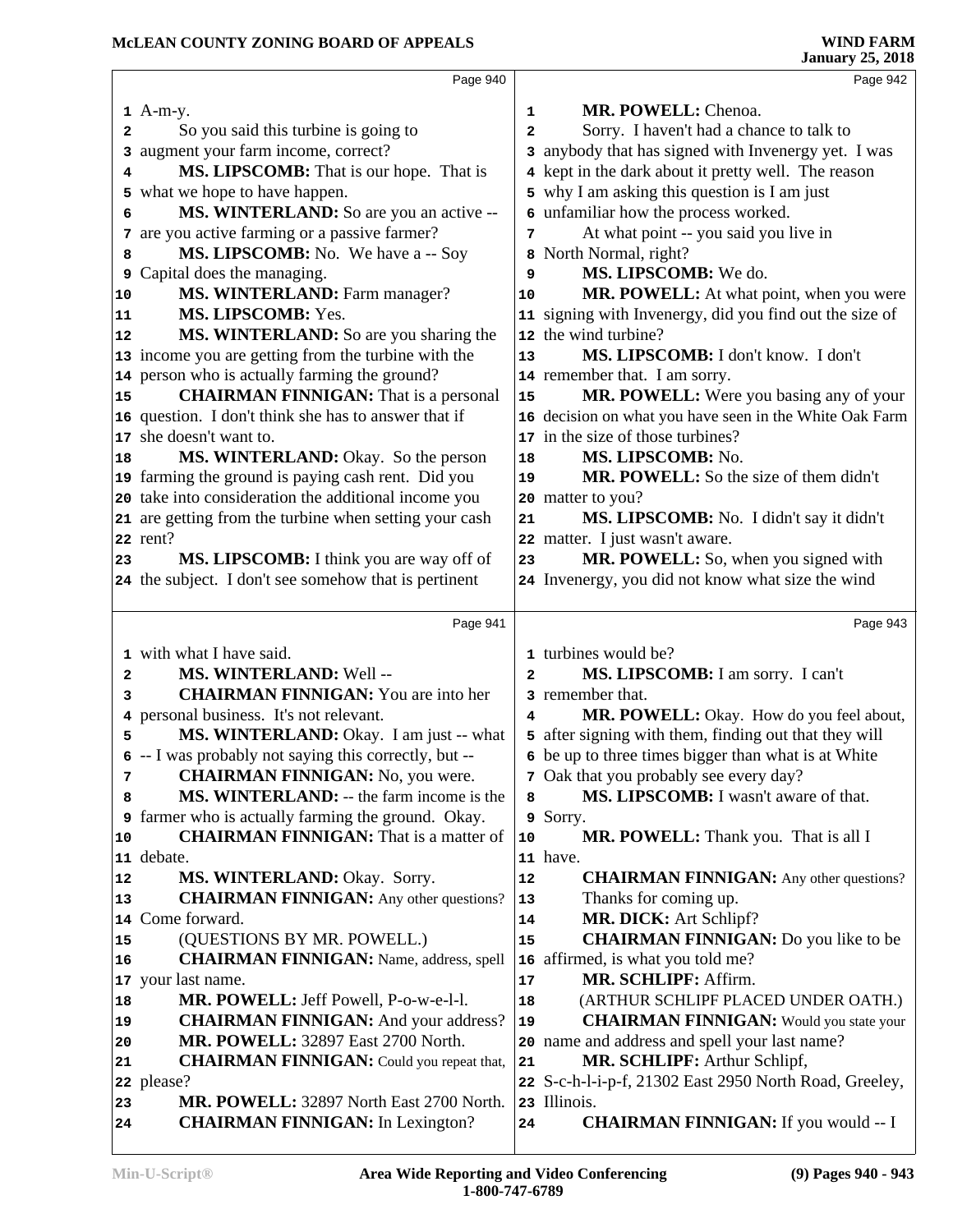|                 | Page 944                                              |    | Page 946                                                |  |
|-----------------|-------------------------------------------------------|----|---------------------------------------------------------|--|
|                 | 1 think we got it all. Go ahead.                      |    | 1 also: (1) I am a vice-president trust officer and     |  |
| 2               | MR. SCHLIPF: I just wanted to state that              |    | 2 farm manager for Heartland Bank, and I represent      |  |
|                 | 3 I'm in favor of the project. I feel that the        |    | 3 five clients who have signed with Invenergy and will  |  |
|                 | 4 benefits to the schools, to the community, to the   |    | 4 have turbines. They are in support because of the     |  |
|                 | 5 county, to the landowners of this project are a     |    | 5 clean energy because of the increase in land values   |  |
|                 | 6 plus. Thank you. That is all I have.                |    | 6 that the turbines will bring and, yes, for the added  |  |
| 7               | <b>CHAIRMAN FINNIGAN:</b> And wait a minute.          |    | 7 income so they can pass on the farm heritage to       |  |
| 8               | Any questions from the board?                         | 8  | their children.                                         |  |
| 9               | (QUESTIONS BY THE BOARD.)                             | 9  | There has been a lot of conversations                   |  |
| 10              | <b>CHAIRMAN FINNIGAN:</b> Do you farm your farm?      | 10 | about whether a landowner who doesn't live on the       |  |
| 11              | MR. SCHLIPF: I help farm with my son. I               |    | 11 farm has skin in the game like the tenant, and I     |  |
| 12 <sub>1</sub> | farm half and half.                                   |    | 12 would just say, for a good piece of farmland that is |  |
| 13              | <b>CHAIRMAN FINNIGAN:</b> So your farm is going       |    | 13 worth \$10,000, they stand to lose a couple thousand |  |
|                 | 14 to be passed down to your son?                     |    | 14 dollars an acre in a downturn like we've seen in the |  |
| 15              | MR. SCHLIPF: Correct.                                 |    | 15 last couple years from the highs. They have a lot    |  |
| 16              | <b>CHAIRMAN FINNIGAN:</b> And you're a                |    | 16 of skin in the game. So, from that regard, my        |  |
| 17              | participant, so you are going to get a windmill or    |    | 17 clients are in support of the project.               |  |
|                 | 18 whatever?                                          | 18 | Personally, my family owns 320 acres in                 |  |
| 19              | MR. SCHLIPF: Yeah, proposed to get one                |    | 19 Lawndale Township, and they have signed up and are   |  |
|                 | 20 windmill.                                          |    | 20 proposed to get two wind turbines. So they are --    |  |
| 21              | <b>CHAIRMAN FINNIGAN: Okay. Thank you.</b>            |    | 21 my family is also in favor of the project.           |  |
| 22              | Questions from the staff?                             | 22 | My family farms in Woodford and Tazwell                 |  |
| 23              | (QUESTIONS BY THE STAFF.)                             |    | 23 County. There haven't been any wind farms near my    |  |
| 24              | MR. DICK: Do you live on the same                     |    | 24 home farm. It's just the population is far too       |  |
|                 |                                                       |    |                                                         |  |
|                 |                                                       |    |                                                         |  |
|                 |                                                       |    |                                                         |  |
|                 | Page 945                                              |    | Page 947                                                |  |
|                 | 1 property where this turbine is going to be located? |    | 1 dense and apparently it's not a high wind area. But   |  |
| 2               | MR. SCHLIPF: Yes, I do.                               |    | 2 if there were a turbine on my family's land, they     |  |
| 3               | MR. DICK: Are you concerned about it                  |    | 3 would allow me to quit my desk job and start in on    |  |
| 4               | being on your farm?                                   |    | 4 the farming operation. There is such a huge barrier   |  |
| 5               | MR. SCHLIPF: No.                                      |    | 5 to entry right now; any extra income would help the   |  |
| 6               | MR. DICK: Thank you.                                  |    | 6 next generation of farmers get back involved in the   |  |
| 7               | <b>CHAIRMAN FINNIGAN:</b> Any questions from the      |    | 7 home farm.                                            |  |
|                 | 8 audience for this witness?                          | 8  | <b>CHAIRMAN FINNIGAN:</b> Any questions from the        |  |
| 9               | You got by on the first trip.                         | 9  | board?                                                  |  |
| 10              | Call the next one, please.                            | 10 | (QUESTIONS BY THE BOARD.)                               |  |
| 11              | <b>MR. DICK: Matt Wyss.</b>                           | 11 | MS. TURNER: You said you have five                      |  |
| 12              | <b>CHAIRMAN FINNIGAN:</b> Would you like to be        | 12 | clients that you help manage the farm in that area?     |  |
|                 | 13 sworn or affirmed?                                 | 13 | MR. WYSS: I do, yes.                                    |  |
| 14              | MR. WYSS: I'll affirm.                                | 14 | MS. TURNER: Do any of them have families                |  |
| 15              | (MATT WYSS PLACED UNDER OATH.)                        | 15 | who live on the farms where the turbines would be?      |  |
| 16              | <b>CHAIRMAN FINNIGAN:</b> State your name and         | 16 | MR. WYSS: No. None of them do.                          |  |
| 17              | address and spell your last name.                     | 17 | MR. ZIMMERMAN: Do you have any family                   |  |
| 18              | MR. WYSS: Matt Wyss, W-y-s-s, 517 West                | 18 | that lives on the farms? You said there were two        |  |
| 19              | Sunset Drive, Eureka, Illinois.                       | 19 | proposed turbines?                                      |  |
| 20              | MR. DICK: Does Matt have two T's in it?               | 20 | <b>MR. WYSS:</b> No. No family that lives               |  |
| 21              | MR. WYSS: It does.                                    |    | 21 there.                                               |  |
| 22              | <b>CHAIRMAN FINNIGAN:</b> I think you can go          | 22 | MS. TURNER: Now I want to talk to your                  |  |
| 24              | 23 ahead.<br>MR. WYSS: I am here wearing two hats     | 24 | 23 other hat.<br>MR. WYSS: Sure.                        |  |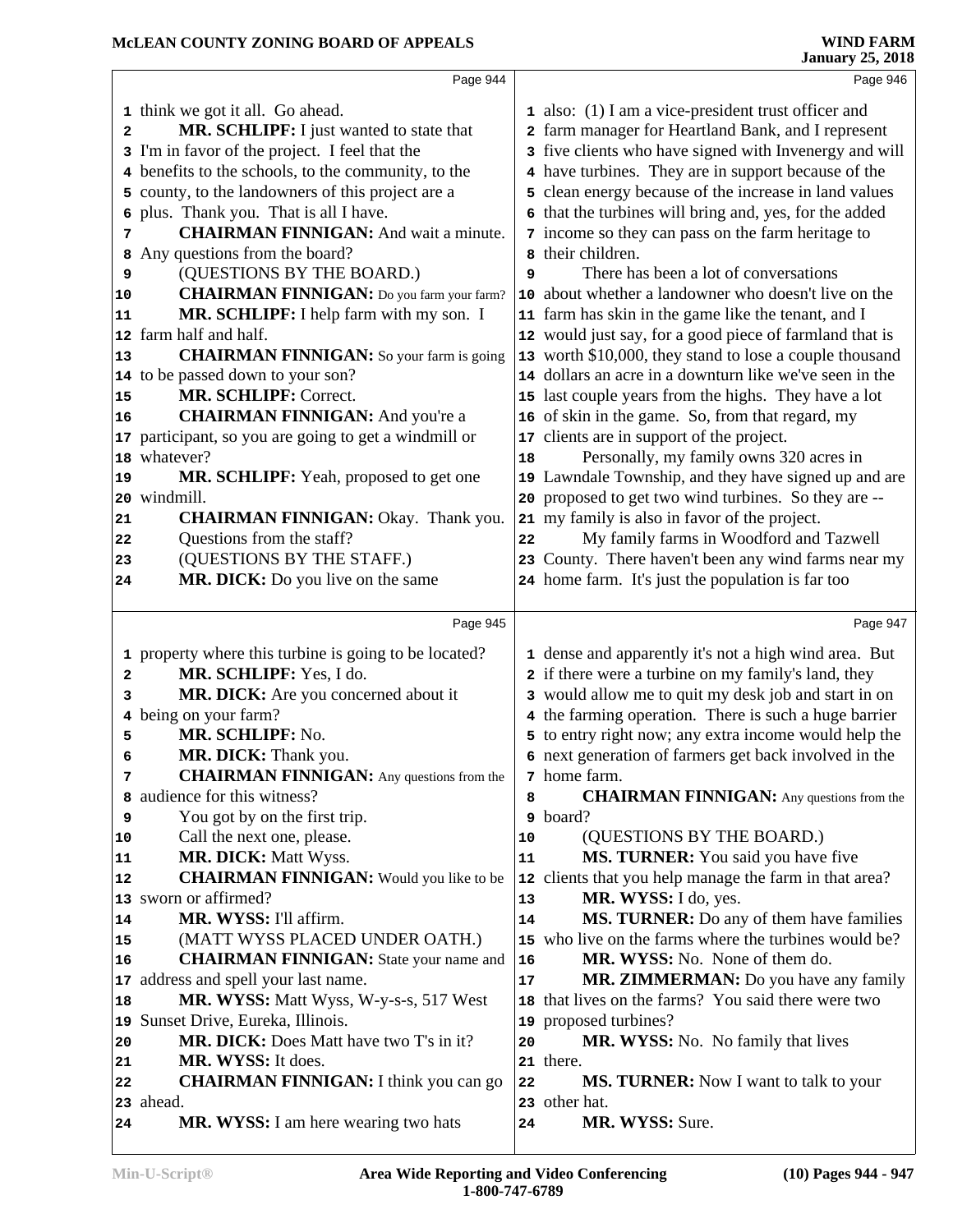|    | Page 948                                                 |             | Page 950                                                   |
|----|----------------------------------------------------------|-------------|------------------------------------------------------------|
| 1  | MS. TURNER: You said that the farm income                | $\mathbf 1$ | <b>CHAIRMAN FINNIGAN:</b> Would anyone in the              |
|    | 2 helps with the entry and that there is a big barrier   |             | 2 audience have questions?                                 |
|    | 3 to entry at this point. Could you tell me a little     | 3           | You might be a first.                                      |
|    | 4 bit more about that?                                   | 4           | (QUESTIONS BY MS. COTTER.)                                 |
| 5  | MR. WYSS: Sure. For myself, coming out                   | 5           | MS. COTTER: Julie Hall Cotter, 23571                       |
|    | 6 of college, I knew I would not be able to jump into    | 6           | North 2900 East Road, Lexington, C-o-t-t-e-r.              |
|    | 7 the farming operation. My dad and my uncle farm        | 7           | As having grown up in the farming                          |
|    | 8 1400 acres together supporting two families. My dad    |             | 8 community, and as a farmer, I also did. Obviously,       |
|    | 9 is not ready to retire. He's not really ready to       |             | <b>9</b> you are aware that part of farming is the ups and |
|    | 10 scale back. And if there was a wind turbine or two    |             | 10 downs?                                                  |
|    | 11 on the farm providing income, he would be able to     | 11          | MR. WYSS: Yes.                                             |
|    | 12 scale back so that I would be able to take on some    | 12          | MS. COTTER: And all of our ancestors,                      |
|    | 13 of those acres and be able to farm.                   |             | 13 mine included, have made it through the ups and         |
| 14 | <b>CHAIRMAN FINNIGAN:</b> It looks like you are          |             | 14 downs. That is part of the game?                        |
|    | 15 kind of young. You got a little time here.            | 15          | MR. WYSS: Yes.                                             |
| 16 | MR. WYSS: I hope so.                                     | 16          | MS. COTTER: Does it not bother your                        |
| 17 | <b>CHAIRMAN FINNIGAN:</b> Give your dad a little         |             | 17 conscious at all that what you are doing is             |
|    | 18 chance.                                               |             | 18 affecting many other lives and children that have no    |
| 19 | Any questions from the staff?                            |             | 19 say so as to what you do?                               |
| 20 | (QUESTIONS BY THE STAFF.)                                | 20          | MR. WYSS: I believe in the right to do                     |
| 21 | MR. DICK: You said that as a family who                  |             | 21 what's legal on your property, whether that's a         |
|    | 22 owns land, has skin in the game, what do you mean?    |             | 22 confined hog operation or whether that is a grain       |
| 23 | MR. WYSS: Yes. I am saying, you know, a                  |             | 23 drying setup or whether that is a wind turbine.         |
|    | 24 couple years ago when good land was selling for       | 24          | MS. COTTER: Most of us that chose to live                  |
|    |                                                          |             |                                                            |
|    | Page 949                                                 |             | Page 951                                                   |
|    | 1 13,000 or 14,000 an acre, and in some cases land is    |             | 1 in the country aren't offended by grain dryers or        |
|    | 2 still selling for that much, my point is, land         |             | 2 hog setups.                                              |
|    | 3 values have decreased quite a bit the last few years   | 3           | <b>CHAIRMAN FINNIGAN:</b> It just has to be                |
|    | 4 from commodity highs. If you look at farmland          |             | 4 questions, not testimony.                                |
|    | 5 purely as an investment, which my clients don't,       | 5           | MS. COTTER: Okay. It doesn't bother your                   |
|    | 6 they stand to lose 2 or 3000, maybe \$4,000 per acre,  |             | 6 conscious at all?                                        |
|    | 7 whereas if you are a farmer and maybe you are paying   | 7           | MR. WYSS: It doesn't.                                      |
|    | 8 \$200 an acre cash rent, \$250 an acre cash rent, that | 8           | MS. COTTER: That's all.                                    |
|    | 200 dollars/\$250 an acre is a whole lot different       | 9           | <b>CHAIRMAN FINNIGAN: Thank you.</b>                       |
|    | 10 than what the landowner stands to lose when land      | 10          | (QUESTIONS BY MR. HUDSON.)                                 |
|    | 11 values decrease.                                      | 11          | <b>CHAIRMAN FINNIGAN:</b> You have been here               |
| 12 | MR. DICK: Are these landowners in a                      | $12 \,$     | once, so you know the drill.                               |
|    | 13 difficult situation then when this land is decreased  | 13          | MR. HUDSON: Jared Hudson, H-u-d-s-o-n,                     |
|    | 14 and the turbines put them in a much better position?  |             | 14 2450 North Road and 3100 East Road, Lexington,          |
|    | 15 Is that what you are thinking?                        |             | 15 Illinois.                                               |
| 16 | MR. WYSS: I don't think their personal                   | 16          | So you said part of the benefit for                        |
|    | 17 finances are important. I am just saying, if you      | 17          | farmers was if they are a landowner, because of land       |
|    | 18 look at it stickily as an investment, they do have a  | 18          | prices and commodity prices, that will help offset.        |
|    | 19 lot of skin in the game.                              |             | 19 Do you realize that farmers are able to dictate what    |
| 20 | And, you know, I don't know if Dave Klein                | 20          | they buy that land for?                                    |
|    | 21 has testified yet. I know what his numbers say. I     | 21          | <b>MR. WYSS:</b> Yes. I realize nobody is                  |
|    | 22 am an appraiser. I know that a turbine adds between   |             | 22 forcing anybody to buy land at any price.               |
|    | 23 1,000 and \$1,200 per acre on a lot of farms, and it  | 23          | MR. HUDSON: So, if a farmer makes a bad                    |
|    | 24 can really help offset some of those decreases.       |             | 24 business decision, should they get double subsidies     |
|    |                                                          |             |                                                            |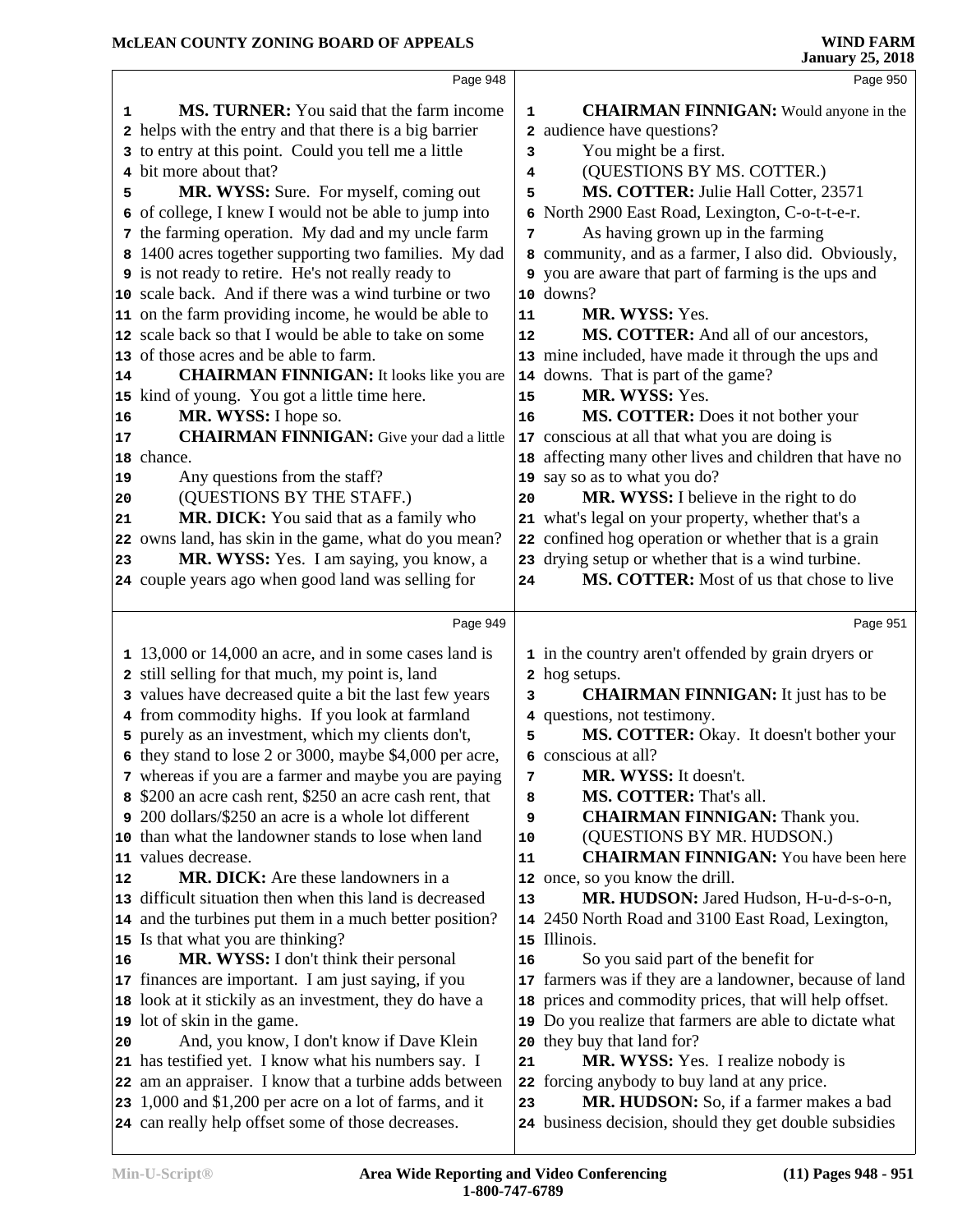|              | Page 952                                                                                       |    | Page 954                                                                                   |  |
|--------------|------------------------------------------------------------------------------------------------|----|--------------------------------------------------------------------------------------------|--|
|              | 1 to help make it?                                                                             | 1  | MR. JOLLY: And that was because the                                                        |  |
| 2            | MR. WYSS: No. I don't think so.                                                                |    | 2 commodity prices were extremely high at that time,                                       |  |
| з            | MR. HUDSON: So, if they shouldn't get                                                          |    | 3 correct?                                                                                 |  |
|              | 4 double subsidies -- they already get farming                                                 | 4  | MR. WYSS: Yeah, peeking in 2012, '13.                                                      |  |
| 5            | subsidies from the government.                                                                 | 5  | MR. JOLLY: So the price of farmland kind                                                   |  |
| 6            | <b>CHAIRMAN FINNIGAN:</b> We are getting into                                                  |    | 6 of fluctuates with the price of commodities?                                             |  |
|              | 7 testimony again. Just a question.                                                            | 7  | MR. WYSS: Agreed.                                                                          |  |
| 8            | MR. HUDSON: All right. I guess that is                                                         | 8  | MR. JOLLY: So, if the price of                                                             |  |
|              | 9 it. Thank you.                                                                               | 9  | commodities were to escalate again, it's quite                                             |  |
| 10           | <b>CHAIRMAN FINNIGAN:</b> Any other questions?                                                 |    | 10 possibly and probable that they would escalate                                          |  |
| 11           | We've got one more.                                                                            |    | 11 again?                                                                                  |  |
| 12           | (QUESTIONS BY MR. JOLLY.)                                                                      | 12 | MR. WYSS: I hope so.                                                                       |  |
| 13           | MR. JOLLY: Tim Jolley, 26759 East 2700                                                         | 13 | MR. JOLLY: Thank you.                                                                      |  |
|              | 14 North Road, Chenoa. J-o-l-l-y.                                                              | 14 | <b>CHAIRMAN FINNIGAN:</b> One more question.                                               |  |
| 15           | Have you discussed with the nearby                                                             | 15 | (QUESTIONS BY MS. BOTKIN.)                                                                 |  |
|              | 16 nonparticipants how this project would impact them?                                         | 16 | <b>CHAIRMAN FINNIGAN:</b> My name is Julie                                                 |  |
| 17           | MR. WYSS: I have discussed it with a few.                                                      |    | 17 Botkin, B-o-t-k-i-n. 23343 --                                                           |  |
|              | 18 Yes.                                                                                        | 18 | MR. DICK: Spell your first name.                                                           |  |
| 19           | MR. JOLLY: How close would they be                                                             | 19 | MS. BOTKIN: J-u-l-i-e. 23343 North 2600                                                    |  |
|              | 20 approximately to the turbine that is proposed?                                              |    | 20 East Road, Lexington, 61753.                                                            |  |
| 21           | MR. WYSS: I don't know the exact                                                               | 21 | I just have one question for you. We                                                       |  |
|              | 22 distance, but I think -- I don't know the exact                                             |    | 22 farm. We live on 100 acres ourselves. I was                                             |  |
|              | 23 distance.                                                                                   |    | 23 wondering, what areas -- you said land values are                                       |  |
| 24           | MR. JOLLY: A mile?                                                                             |    | 24 fluctuating, going up and down. What areas are                                          |  |
|              |                                                                                                |    |                                                                                            |  |
|              | Page 953                                                                                       |    | Page 955                                                                                   |  |
|              |                                                                                                |    |                                                                                            |  |
| 1            | <b>MR. WYSS:</b> I would say they would be                                                     |    | 1 going down? Do you see a certain trend, like places                                      |  |
| $\mathbf{2}$ | closer than a mile.                                                                            |    | 2 are going down whereas other places are not?                                             |  |
| 3            | MR. JOLLY: Half a mile?                                                                        | 3  | MR. WYSS: I would say prime farmland is                                                    |  |
| 4            | MR. WYSS: Possibly closer.                                                                     |    | 4 holding its value for such. Lesser quality land has                                      |  |
| 5            | MR. JOLLY: Okay. And these are                                                                 |    | 5 dropped off a lot. Farmland with a drainage ditch                                        |  |
|              | 6 nonparticipants that you have talked to?                                                     |    | 6 through it, farmland with poor drainage,                                                 |  |
| 7            | MR. WYSS: Yes.                                                                                 |    | 7 triangular-shaped tracts, anything that is difficult                                     |  |
| 8            | MR. JOLLY: What was their reaction?                                                            |    | 8 to farm or doesn't look as appealing to the eye is                                       |  |
| 9            | MR. WYSS: Their reaction was they would                                                        |    | g dropping off, but prime farmland has pretty much                                         |  |
|              | 10 prefer not to have them but they understand it's not                                        |    | 10 held its value.                                                                         |  |
| 11           | their decision.                                                                                | 11 | MS. BOTKIN: Okay. What do you consider                                                     |  |
| 12           | MR. JOLLY: Okay. You had talked about                                                          |    | 12 appealing to the eye?                                                                   |  |
|              | 13 farmland investing?                                                                         | 13 | <b>MR. WYSS:</b> Nice square 80s, nice square                                              |  |
| 14           | MR. WYSS: Yes.                                                                                 |    | 14 160s.                                                                                   |  |
| 15           | MR. JOLLY: What are -- the last 15 years,                                                      | 15 | MS. BOTKIN: Okay. That's all I have.                                                       |  |
| 16           | what has the trend in farmland been?                                                           | 16 | Thanks.                                                                                    |  |
| 17           | MR. WYSS: It's been up.                                                                        | 17 | <b>CHAIRMAN FINNIGAN:</b> Name and address and                                             |  |
| 18           | MR. JOLLY: Do you -- and I know this is                                                        |    | 18 spell your last name again.                                                             |  |
|              | 19 with your age -- about what year do you recall them                                         | 19 | (QUESTIONS BY MR. BOURGERIE.)                                                              |  |
|              | 20 really escalating at?                                                                       | 20 | MR. BOURGERIE: Dennis Bourgerie. B- as                                                     |  |
| 21           | MR. WYSS: I remember when I was in fourth                                                      |    | 21 in baseball, O-U-R-G, as in George, -e-r-i-e.                                           |  |
|              | 22 grade my grandpa bought a farm for 3,000 an acre,                                           | 22 | My question is: Does the real estate tax                                                   |  |
|              | 23 and then I kind of lost touch of things. I don't --<br>24 2006 and 2007 it really took off. |    | 23 on farmland fluctuate up and down or does it<br>24 basically stay level and only go up? |  |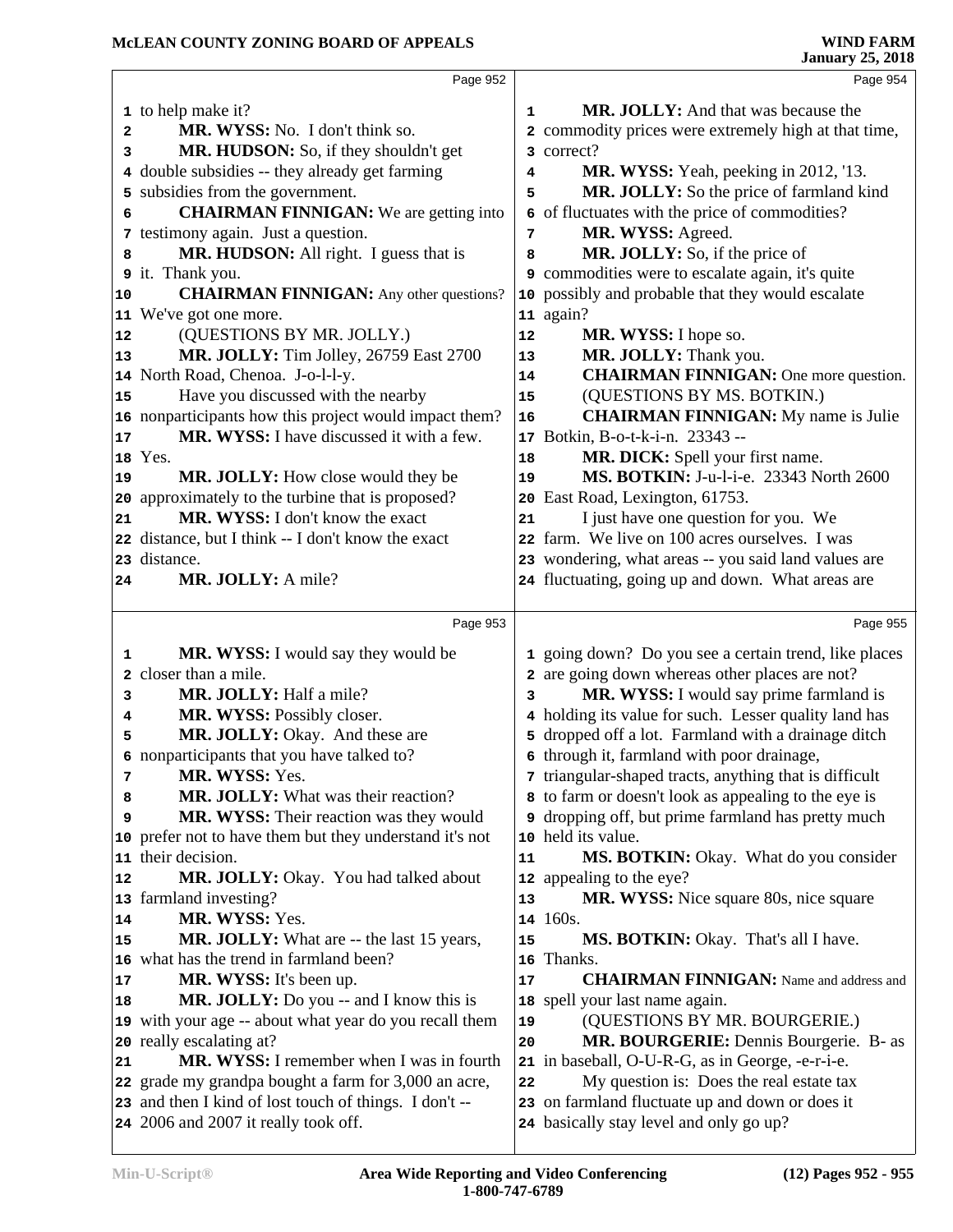| Page 956<br><b>MR. WYSS:</b> It's supposed to fluctuate.<br><b>MR. JOLLY:</b> Nine billion?<br>1<br>1<br>2 The last five or six years it has gone up 10 percent<br>MR. WYSS: Nine billion, yeah. Excuse me.<br>$\overline{a}$<br>MR. JOLLY: Do you know how many people<br>3 every year. Finally, it's still going up, but the<br>3<br>4 that an acre of farmland would feed?<br>4 percentage increase is decreasing. So, in the last<br>5 year 8 or 9 percent increase, but I think we've<br>MR. WYSS: I do not.<br>5<br>6 leveled off. We've caught up to the increased value<br>MR. JOLLY: Okay. That is all.<br>6<br>7 of land. I am hoping farmland real estate taxes<br><b>CHAIRMAN FINNIGAN:</b> Any other questions?<br>7<br>will, if not decrease, increase at a slower rate.<br>(QUESTIONS BY MR. JOHNSON.)<br>8<br>8<br>MR. BOURGERIE: That is the end of my<br>MR. JOHNSON: Bruce Johnson, Lexington,<br>9<br>9<br>10 Illinois, 15 Gregory Lane. J-o-h-n-s-o-n.<br>10 questions.<br>You mentioned the taxes?<br><b>CHAIRMAN FINNIGAN:</b> Thank you.<br>11<br>11<br>(QUESTIONS BY MR. JOLLY.)<br>MR. WYSS: Yes.<br>12<br>12<br>MR. JOLLY: Tim Jolly, same address.<br>MR. JOHNSON: Will the turbine on the farm<br>13<br> 13<br>You had mentioned about being prime<br>14 ground cause the taxes to go up?<br>14 | Page 958 |
|------------------------------------------------------------------------------------------------------------------------------------------------------------------------------------------------------------------------------------------------------------------------------------------------------------------------------------------------------------------------------------------------------------------------------------------------------------------------------------------------------------------------------------------------------------------------------------------------------------------------------------------------------------------------------------------------------------------------------------------------------------------------------------------------------------------------------------------------------------------------------------------------------------------------------------------------------------------------------------------------------------------------------------------------------------------------------------------------------------------------------------------------------------------------------------------------------------------------------------------------------------------------------------------------------------------------------|----------|
|                                                                                                                                                                                                                                                                                                                                                                                                                                                                                                                                                                                                                                                                                                                                                                                                                                                                                                                                                                                                                                                                                                                                                                                                                                                                                                                              |          |
|                                                                                                                                                                                                                                                                                                                                                                                                                                                                                                                                                                                                                                                                                                                                                                                                                                                                                                                                                                                                                                                                                                                                                                                                                                                                                                                              |          |
|                                                                                                                                                                                                                                                                                                                                                                                                                                                                                                                                                                                                                                                                                                                                                                                                                                                                                                                                                                                                                                                                                                                                                                                                                                                                                                                              |          |
|                                                                                                                                                                                                                                                                                                                                                                                                                                                                                                                                                                                                                                                                                                                                                                                                                                                                                                                                                                                                                                                                                                                                                                                                                                                                                                                              |          |
|                                                                                                                                                                                                                                                                                                                                                                                                                                                                                                                                                                                                                                                                                                                                                                                                                                                                                                                                                                                                                                                                                                                                                                                                                                                                                                                              |          |
|                                                                                                                                                                                                                                                                                                                                                                                                                                                                                                                                                                                                                                                                                                                                                                                                                                                                                                                                                                                                                                                                                                                                                                                                                                                                                                                              |          |
|                                                                                                                                                                                                                                                                                                                                                                                                                                                                                                                                                                                                                                                                                                                                                                                                                                                                                                                                                                                                                                                                                                                                                                                                                                                                                                                              |          |
|                                                                                                                                                                                                                                                                                                                                                                                                                                                                                                                                                                                                                                                                                                                                                                                                                                                                                                                                                                                                                                                                                                                                                                                                                                                                                                                              |          |
|                                                                                                                                                                                                                                                                                                                                                                                                                                                                                                                                                                                                                                                                                                                                                                                                                                                                                                                                                                                                                                                                                                                                                                                                                                                                                                                              |          |
|                                                                                                                                                                                                                                                                                                                                                                                                                                                                                                                                                                                                                                                                                                                                                                                                                                                                                                                                                                                                                                                                                                                                                                                                                                                                                                                              |          |
|                                                                                                                                                                                                                                                                                                                                                                                                                                                                                                                                                                                                                                                                                                                                                                                                                                                                                                                                                                                                                                                                                                                                                                                                                                                                                                                              |          |
|                                                                                                                                                                                                                                                                                                                                                                                                                                                                                                                                                                                                                                                                                                                                                                                                                                                                                                                                                                                                                                                                                                                                                                                                                                                                                                                              |          |
|                                                                                                                                                                                                                                                                                                                                                                                                                                                                                                                                                                                                                                                                                                                                                                                                                                                                                                                                                                                                                                                                                                                                                                                                                                                                                                                              |          |
|                                                                                                                                                                                                                                                                                                                                                                                                                                                                                                                                                                                                                                                                                                                                                                                                                                                                                                                                                                                                                                                                                                                                                                                                                                                                                                                              |          |
|                                                                                                                                                                                                                                                                                                                                                                                                                                                                                                                                                                                                                                                                                                                                                                                                                                                                                                                                                                                                                                                                                                                                                                                                                                                                                                                              |          |
| 15 farmland?<br>MR. WYSS: I believe any taxes associated<br>15                                                                                                                                                                                                                                                                                                                                                                                                                                                                                                                                                                                                                                                                                                                                                                                                                                                                                                                                                                                                                                                                                                                                                                                                                                                               |          |
| 16 with the turbine itself are paid by Invenergy, but<br>MR. WYSS: (Nodding.)<br>16                                                                                                                                                                                                                                                                                                                                                                                                                                                                                                                                                                                                                                                                                                                                                                                                                                                                                                                                                                                                                                                                                                                                                                                                                                          |          |
| MR. JOLLY: Would you probably classify<br>17 if the assessment for the land goes up that would be<br>17                                                                                                                                                                                                                                                                                                                                                                                                                                                                                                                                                                                                                                                                                                                                                                                                                                                                                                                                                                                                                                                                                                                                                                                                                      |          |
| 18 this farm ground as the best in the state?<br>18 the responsibility of the landowner.                                                                                                                                                                                                                                                                                                                                                                                                                                                                                                                                                                                                                                                                                                                                                                                                                                                                                                                                                                                                                                                                                                                                                                                                                                     |          |
| MR. WYSS: That's a little subjective, but<br>MR. JOHNSON: So the answer to that<br>19<br>19                                                                                                                                                                                                                                                                                                                                                                                                                                                                                                                                                                                                                                                                                                                                                                                                                                                                                                                                                                                                                                                                                                                                                                                                                                  |          |
| 20 I would say McLean County is some of the best in the<br>20 question is, yes, the taxes will go up, right?                                                                                                                                                                                                                                                                                                                                                                                                                                                                                                                                                                                                                                                                                                                                                                                                                                                                                                                                                                                                                                                                                                                                                                                                                 |          |
| MR. WYSS: The assessed value on the<br>21 state. Yes.<br>21                                                                                                                                                                                                                                                                                                                                                                                                                                                                                                                                                                                                                                                                                                                                                                                                                                                                                                                                                                                                                                                                                                                                                                                                                                                                  |          |
| MR. JOLLY: The yields in McLean County,<br>22 turbine structure itself is not taxed to the<br>22                                                                                                                                                                                                                                                                                                                                                                                                                                                                                                                                                                                                                                                                                                                                                                                                                                                                                                                                                                                                                                                                                                                                                                                                                             |          |
| 23 how do they rank statewide in corn and bean<br>23 landowner, to my understanding.                                                                                                                                                                                                                                                                                                                                                                                                                                                                                                                                                                                                                                                                                                                                                                                                                                                                                                                                                                                                                                                                                                                                                                                                                                         |          |
| MR. JOHNSON: Thank you.<br>24 production?<br>24                                                                                                                                                                                                                                                                                                                                                                                                                                                                                                                                                                                                                                                                                                                                                                                                                                                                                                                                                                                                                                                                                                                                                                                                                                                                              |          |
|                                                                                                                                                                                                                                                                                                                                                                                                                                                                                                                                                                                                                                                                                                                                                                                                                                                                                                                                                                                                                                                                                                                                                                                                                                                                                                                              |          |
| Page 957                                                                                                                                                                                                                                                                                                                                                                                                                                                                                                                                                                                                                                                                                                                                                                                                                                                                                                                                                                                                                                                                                                                                                                                                                                                                                                                     | Page 959 |
|                                                                                                                                                                                                                                                                                                                                                                                                                                                                                                                                                                                                                                                                                                                                                                                                                                                                                                                                                                                                                                                                                                                                                                                                                                                                                                                              |          |
| <b>MR. WYSS:</b> I am terrible with specific<br>1<br>1                                                                                                                                                                                                                                                                                                                                                                                                                                                                                                                                                                                                                                                                                                                                                                                                                                                                                                                                                                                                                                                                                                                                                                                                                                                                       |          |
| <b>CHAIRMAN FINNIGAN:</b> Any other questions?<br>2 numbers. I know they are always close to the top.<br>You better push that button and run.<br>2                                                                                                                                                                                                                                                                                                                                                                                                                                                                                                                                                                                                                                                                                                                                                                                                                                                                                                                                                                                                                                                                                                                                                                           |          |
| 3 Woodford County was number one a year or two ago.<br>MR. DICK: Dave Kaufman?<br>3                                                                                                                                                                                                                                                                                                                                                                                                                                                                                                                                                                                                                                                                                                                                                                                                                                                                                                                                                                                                                                                                                                                                                                                                                                          |          |
| 4 Piatt County is usually excellent. Macon,<br><b>CHAIRMAN FINNIGAN:</b> Would you like to be<br>4                                                                                                                                                                                                                                                                                                                                                                                                                                                                                                                                                                                                                                                                                                                                                                                                                                                                                                                                                                                                                                                                                                                                                                                                                           |          |
| 5 Champaign.<br>sworn in or affirmed?<br>5                                                                                                                                                                                                                                                                                                                                                                                                                                                                                                                                                                                                                                                                                                                                                                                                                                                                                                                                                                                                                                                                                                                                                                                                                                                                                   |          |
| MR. JOLLY: But McLean?<br>MR. KAUFMAN: Sworn.<br>6<br>6                                                                                                                                                                                                                                                                                                                                                                                                                                                                                                                                                                                                                                                                                                                                                                                                                                                                                                                                                                                                                                                                                                                                                                                                                                                                      |          |
| <b>MR. WYSS:</b> They are right there.<br>(DAVE KAUFMAN PLACED UNDER OATH.)<br>7<br>7                                                                                                                                                                                                                                                                                                                                                                                                                                                                                                                                                                                                                                                                                                                                                                                                                                                                                                                                                                                                                                                                                                                                                                                                                                        |          |
| <b>MR. JOLLY:</b> They are right there?<br><b>CHAIRMAN FINNIGAN:</b> State your time and<br>8<br>8                                                                                                                                                                                                                                                                                                                                                                                                                                                                                                                                                                                                                                                                                                                                                                                                                                                                                                                                                                                                                                                                                                                                                                                                                           |          |
| MR. WYSS: Uh-huh.<br>address it and spell your last name.<br>9<br>9                                                                                                                                                                                                                                                                                                                                                                                                                                                                                                                                                                                                                                                                                                                                                                                                                                                                                                                                                                                                                                                                                                                                                                                                                                                          |          |
| MR. JOLLY: When you are taking prime farm<br>MR. KAUFMAN: Dave Kaufman, K-a-u-f-m-a-n,<br>10<br>10                                                                                                                                                                                                                                                                                                                                                                                                                                                                                                                                                                                                                                                                                                                                                                                                                                                                                                                                                                                                                                                                                                                                                                                                                           |          |
| 11 ground out of production to put windmills on that,<br>11 549 County Road 500 East, El Paso, Illinois.                                                                                                                                                                                                                                                                                                                                                                                                                                                                                                                                                                                                                                                                                                                                                                                                                                                                                                                                                                                                                                                                                                                                                                                                                     |          |
| 12 do you think that is a prudent way to treat farm<br>First of all, I would like to thank the<br>12                                                                                                                                                                                                                                                                                                                                                                                                                                                                                                                                                                                                                                                                                                                                                                                                                                                                                                                                                                                                                                                                                                                                                                                                                         |          |
| 13 board for the endless hours and evenings. I hope<br>13 ground?                                                                                                                                                                                                                                                                                                                                                                                                                                                                                                                                                                                                                                                                                                                                                                                                                                                                                                                                                                                                                                                                                                                                                                                                                                                            |          |
| 14 you don't have jobs you got to get up at 5:00 in the<br>MR. WYSS: I don't think taking an acre of<br>14                                                                                                                                                                                                                                                                                                                                                                                                                                                                                                                                                                                                                                                                                                                                                                                                                                                                                                                                                                                                                                                                                                                                                                                                                   |          |
| 15 land for a wind turbine is imprudent.<br>15 morning and you got to get up and go to work because                                                                                                                                                                                                                                                                                                                                                                                                                                                                                                                                                                                                                                                                                                                                                                                                                                                                                                                                                                                                                                                                                                                                                                                                                          |          |
| MR. JOLLY: Do you think it would be<br>16 I know it's rough.<br>16                                                                                                                                                                                                                                                                                                                                                                                                                                                                                                                                                                                                                                                                                                                                                                                                                                                                                                                                                                                                                                                                                                                                                                                                                                                           |          |
| 17 better served to put it in less productive ground?<br>But, anyway, my wife and I and my daughter<br>17                                                                                                                                                                                                                                                                                                                                                                                                                                                                                                                                                                                                                                                                                                                                                                                                                                                                                                                                                                                                                                                                                                                                                                                                                    |          |
| MR. WYSS: I understand your question. I<br>18 and granddaughter do own a farm just south of Chenoa<br>18                                                                                                                                                                                                                                                                                                                                                                                                                                                                                                                                                                                                                                                                                                                                                                                                                                                                                                                                                                                                                                                                                                                                                                                                                     |          |
| 19 that we did sign up with Invenergy. And, like I<br>19 don't think it would matter where you put the wind                                                                                                                                                                                                                                                                                                                                                                                                                                                                                                                                                                                                                                                                                                                                                                                                                                                                                                                                                                                                                                                                                                                                                                                                                  |          |
| said, it's a family-owned farm with my wife,<br>20 turbine.<br>20                                                                                                                                                                                                                                                                                                                                                                                                                                                                                                                                                                                                                                                                                                                                                                                                                                                                                                                                                                                                                                                                                                                                                                                                                                                            |          |
| 21 daughter and granddaughter.<br>MR. JOLLY: Do you believe that the<br>21                                                                                                                                                                                                                                                                                                                                                                                                                                                                                                                                                                                                                                                                                                                                                                                                                                                                                                                                                                                                                                                                                                                                                                                                                                                   |          |
| 22 population of the world is increasing or decreasing?<br>One thing I'd like to point out that I<br>22                                                                                                                                                                                                                                                                                                                                                                                                                                                                                                                                                                                                                                                                                                                                                                                                                                                                                                                                                                                                                                                                                                                                                                                                                      |          |
| MR. WYSS: I believe it's increasing.<br>23 haven't really heard pointed out is the money.<br>23<br>24 Everybody is talking about the money that the<br>24 Projected to be at 9 million in 2030.                                                                                                                                                                                                                                                                                                                                                                                                                                                                                                                                                                                                                                                                                                                                                                                                                                                                                                                                                                                                                                                                                                                              |          |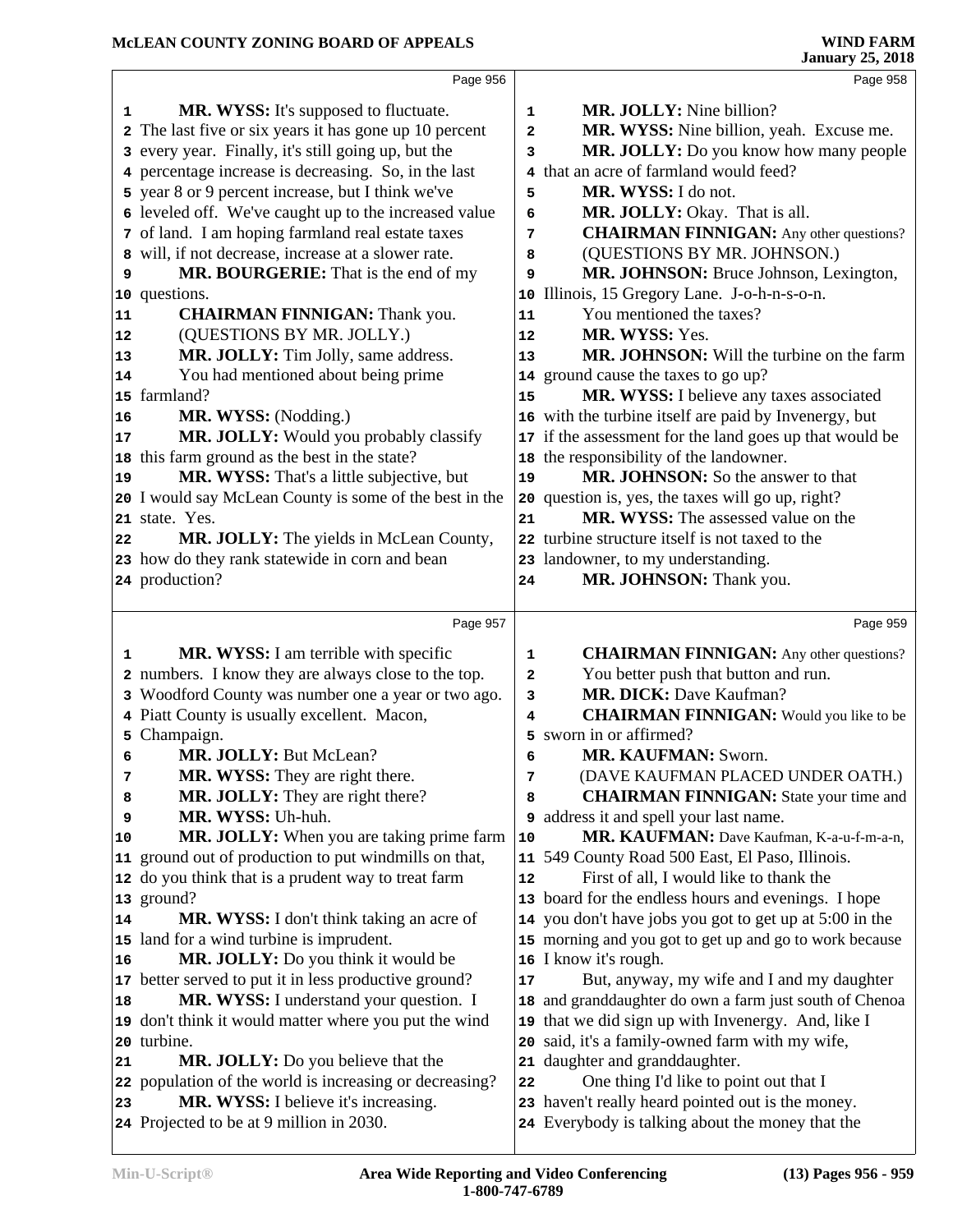|    | Page 960                                                |              | Page 962                                                                                          |
|----|---------------------------------------------------------|--------------|---------------------------------------------------------------------------------------------------|
|    | 1 windmill will bring in. Yes, I won't sit here and     | 1            | MR. POWELL: Jeff Powell, P-o-w-e-l-l,                                                             |
|    | 2 say no they are not greedy with money. Yes, they      | $\mathbf{2}$ | 32897 East 2700 North, Chenoa, Illinois.                                                          |
|    | 3 are.                                                  | 3            | I want to ask you the same question that I                                                        |
| 4  | But being a businessman, you got to                     | 4            | asked earlier. Were you aware of the size of these                                                |
|    | 5 realize you can't hoard money or you pay income tax   | 5            | turbines when you signed with Invenergy?                                                          |
|    | 6 on it. So this money, the thousands of dollars that   | 6            | MR. KAUFMAN: I knew they were 2.5. Yes.                                                           |
|    | 7 is coming in, McLean County will be spent -- the      | 7            | MR. POWELL: You said you farm. So, you                                                            |
|    | 8 majority of it will be spent in McLean County such    | 8            | probably spent a lot of time on township roads?                                                   |
|    | <b>9</b> as buying machinery.                           | 9            | MR. KAUFMAN: Yes.                                                                                 |
| 10 | Just our farm operation alone last year                 | 10           | MR. POWELL: Would the size of those                                                               |
|    | 11 bought over \$350,000 worth of machinery right out   |              | 11 turbines getting trucked in and all the construction                                           |
|    | 12 here at Birkey's out here.                           |              | 12 equipment and concrete trucks and whatnot, are you                                             |
| 13 | And the revenue from the gentleman from                 |              | 13 concerned at all with that impact it will have on                                              |
|    | 14 the -- that is putting it up, that made -- the       |              | 14 those township roads?                                                                          |
|    | 15 contractors, the people putting up the wind towers,  | 15           | MR. KAUFMAN: No, because I watched -- I                                                           |
|    | 16 the income taxes they are going to be paying, and    |              | 16 work in North Normal. I watched the White Oak Farm                                             |
|    | 17 they are going to have the income, and it's going to |              | 17 they put up on the northwest corner of Normal, and I                                           |
|    | 18 be spent in McLean County. And that is about all I   |              | 18 watched them, and I watched the roads.                                                         |
|    | 19 got to say.                                          | 19           | The main reason I watched the roads, Dave                                                         |
| 20 | <b>CHAIRMAN FINNIGAN: Questions from the</b>            |              | 20 Brown from the surveyor's, is my neighbor, and he                                              |
|    | 21 board?                                               |              | 21 worked with the township commissioner as far as                                                |
| 22 | (QUESTIONS BY THE BOARD:)                               |              | 22 watching the roads and stuff like that, too; and I                                             |
| 23 | MR. DEAN: So you are an active farmer                   |              | 23 never seen anything tore up out there.                                                         |
|    | 24 then?                                                | 24           | MR. POWELL: So, with the size of the                                                              |
|    |                                                         |              |                                                                                                   |
|    |                                                         |              |                                                                                                   |
|    | Page 961                                                |              | Page 963                                                                                          |
| 1  | MR. KAUFMAN: Yes. I am an active farmer.                |              | 1 White Oak Farm, you didn't see any issues; but these                                            |
|    | 2 I have three farms over in El Paso, a farm, and one   |              | 2 are more than twice as big, maybe up to three times                                             |
|    | 3 over in Chenoa I rent to my nephew, and I help him    |              | 3 as big. Do you think, you know, a bigger windmill,                                              |
|    | 4 farm.                                                 |              | 4 bigger turbines, do you think that might have an                                                |
| 5  | MR. DEAN: Okay.                                         |              | 5 impact on the roads?                                                                            |
| 6  | <b>CHAIRMAN FINNIGAN:</b> Will the farms that           | 6            | MR. KAUFMAN: Are you sure of the facts of                                                         |
|    | 7 are in this opposed district here, the wind farms,    |              | 7 two and a half to three times bigger than the White                                             |
|    | 8 stay in your family?                                  | 8            | Oaks?                                                                                             |
| 9  | MR. KAUFMAN: Yes.                                       | 9            | MR. POWELL: That is the information.                                                              |
| 10 | <b>CHAIRMAN FINNIGAN: So your --</b>                    | 10           | MR. KAUFMAN: Pardon me?                                                                           |
| 11 | MR. KAUFMAN: No. No. They are already                   | 11           | <b>MR. POWELL:</b> The ones that the information                                                  |
|    | 12 in trust. You mean as far as renting them?           |              | 12 that you have been given is the White Oak windmills.                                           |
| 13 | <b>CHAIRMAN FINNIGAN:</b> Renting them.                 | 13           | MR. KAUFMAN: If they are three times                                                              |
| 14 | MR. KAUFMAN: Yes. My nephew rents them,                 |              | 14 bigger, they would have to be -- they would have to                                            |
|    | 15 yes.                                                 |              | 15 be like a 2.75 megawatt, and these they are putting                                            |
| 16 | <b>CHAIRMAN FINNIGAN:</b> That's all I have.            |              | 16 up is 2.5.                                                                                     |
| 17 | MR. ZIMMERMAN: Does your nephew live on                 | 17           | Can any of you gentlemen? I don't know.                                                           |
|    | 18 the farm?                                            | 18           | MR. POWELL: That is what I am trying                                                              |
| 19 | MR. KAUFMAN: No.                                        |              | $19$ to $-$                                                                                       |
| 20 | <b>CHAIRMAN FINNIGAN:</b> Any questions from the        | 20           | <b>CHAIRMAN FINNIGAN:</b> We are just kind of                                                     |
|    | 21 staff?                                               |              | 21 questions here. Someone will clarify later if we                                               |
| 22 | Anyone in the audience have any questions               |              | 22 have to.                                                                                       |
| 24 | 23 of this witness?<br>(QUESTIONS BY MR. POWELL:)       | 23           | MR. POWELL: I mean I am in the dark about<br>24 it myself, so I am trying to find out exactly how |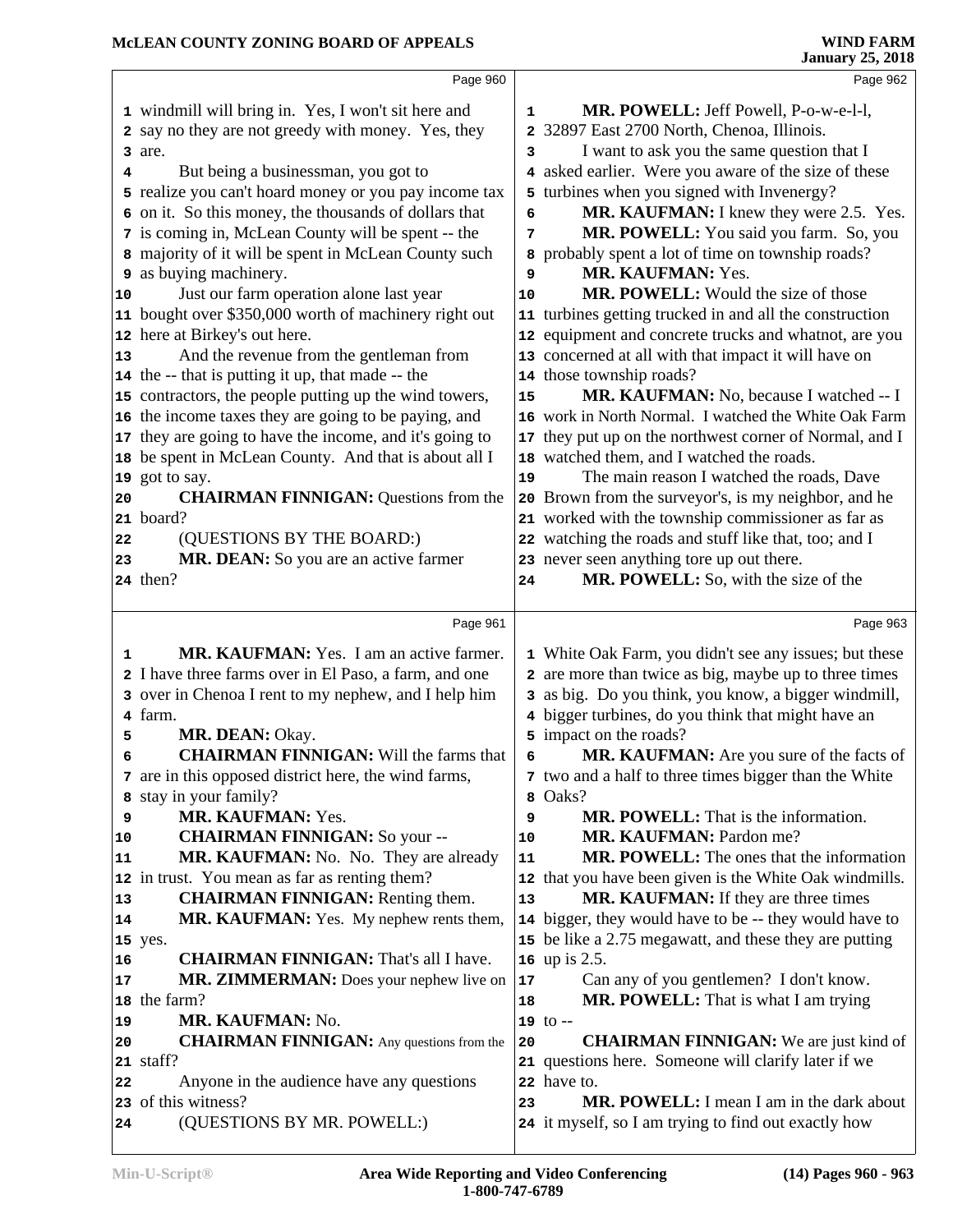|              | Page 964                                                                                   |                         | Page 966                                                                          |
|--------------|--------------------------------------------------------------------------------------------|-------------------------|-----------------------------------------------------------------------------------|
|              | 1 big these will be myself.                                                                | $\mathbf 1$             | MR. POWELL: Okay. Thank you.                                                      |
| $\mathbf{2}$ | MR. KAUFMAN: We do farm right next to the                                                  | $\mathbf{2}$            | <b>CHAIRMAN FINNIGAN:</b> Thank you.                                              |
|              | 3 farm in Woodford County that has got a MED tower --                                      | 3                       | Any other questions?                                                              |
|              | 4 they call it MED tower -- on the farm that we've got                                     | 4                       | MR. KAUFMAN: I can't get off that easy.                                           |
|              | 5 to farm. Right next to it, within I would guess                                          | 5                       | (QUESTIONS BY MR. JOHNSON:)                                                       |
|              | 6 maybe -- don't get me to quote on this -- but I                                          | 6                       | MR. JOHNSON: Bruce Johnson, 15 Gregory                                            |
|              | 7 would guess within 100 feet of the fence line there                                      | 7                       | Lane, Lexington, Illinois.                                                        |
|              | 8 is a turbine. I took my grandson out there with me                                       | 8                       | Do any of your family members live on                                             |
|              | <b>9</b> last fall to just to stand under it just to see                                   |                         | <b>9</b> these farms with the wind turbines?                                      |
|              | 10 what, to show him what it looked like. And it was a                                     | 10                      | MR. KAUFMAN: No.                                                                  |
|              | 11 windy, fall day. Turbines were turning. I don't                                         | 11                      | MR. JOHNSON: Thank you.                                                           |
|              | 12 know how many revolutions. And the farm that we was                                     | 12                      | <b>CHAIRMAN FINNIGAN: Thank you.</b>                                              |
|              | 13 on had four of them, four had turbines within an                                        | 13                      | MR. KAUFMAN: Can I say? I do live within                                          |
|              | 14 eighth of a mile of the fence line, and not once                                        |                         | 14 a mile of White Oak.                                                           |
|              | 15 that afternoon did we hear the windmills, and I                                         | 15                      | <b>CHAIRMAN FINNIGAN:</b> Any other questions?                                    |
|              | 16 don't know what size.                                                                   | 16                      | I think I would run, if I was you.                                                |
| 17           | MR. POWELL: In your experience in farming                                                  | $17\,$                  | MR. KAUFMAN: Thank you.                                                           |
|              | 18 all these years on township roads, have you                                             | 18                      | MR. DICK: Dave Glacinski.                                                         |
|              | 19 experienced whenever any road damage has occurred?                                      | 19                      | <b>CHAIRMAN FINNIGAN:</b> Would you like to be                                    |
| 20           | MR. KAUFMAN: From farm machines, or what                                                   |                         | 20 sworn in or affirmed?                                                          |
|              | 21 are you talking about?                                                                  | 21                      | MR. GLACINSKI: Whatever.                                                          |
| 22           | MR. POWELL: Just overweight equipment.                                                     | 22                      | <b>CHAIRMAN FINNIGAN:</b> I'll swear you in.                                      |
| 23           | MR. KAUFMAN: First of all, I am also in                                                    | 23                      | (DAVE GLACINSKI PLACED UNDER OATH.)                                               |
|              | 24 the trucking business, and I don't believe the                                          | 24                      | <b>CHAIRMAN FINNIGAN:</b> State your name and                                     |
|              |                                                                                            |                         |                                                                                   |
|              | Page 965                                                                                   |                         | Page 967                                                                          |
|              | 1 gentlemen are going to go out on the road with the                                       |                         | 1 address and spell your last name.                                               |
|              | 2 trucks that are over legal limit.                                                        | $\overline{\mathbf{c}}$ | MR. GLACINSKI: Dave Glacinski.                                                    |
| 3            | Do you know what the legal limit is on a                                                   | 3                       | My wife and I live at 132 Hilton Drive in                                         |
|              | 4 truck?                                                                                   | 4                       | Lexington.                                                                        |
| 5            | MR. POWELL: Semi is 8,000.                                                                 | 5                       | <b>CHAIRMAN FINNIGAN:</b> You are going to have                                   |
| 6            | MR. KAUFMAN: Per an axle. On a dual --                                                     |                         | 6 to spell your last name.                                                        |
|              | 7 on an axle truck, do you know what the weight limit                                      | 7                       | MR. GLACINSKI: Again? It's                                                        |
|              | $8$ is?                                                                                    | 8                       | G-l-a-c-i-n-s-k-i.                                                                |
| 9            | <b>CHAIRMAN FINNIGAN:</b> We are getting into                                              | 9                       | Like I said, my wife and I live in                                                |
|              | 10 testimony.                                                                              |                         | 10 Lexington, and there is a big need in Lexington                                |
| 11           | <b>MR. POWELL:</b> Well, that is the thing. I                                              |                         | 11 Township for a project like this to be successful.                             |
|              | 12 don't know what is coming in. I don't know how --                                       |                         | 12 The real estate prices, our taxes are too high, and                            |
| 13           | MR. KAUFMAN: I am sure they would have to                                                  |                         | 13 the school system, the cost of running the schooling<br>14 is not sustainable. |
|              | 14 be coming in legal. They are governed by -- they                                        |                         |                                                                                   |
|              | 15 are watched by the township road commissioner.<br>MR. POWELL: Okay. The reason why I am | 15                      | I am going to point out four homes that I<br>16 know --                           |
| 16           | 17 asking this question is because my concern is if                                        |                         | <b>CHAIRMAN FINNIGAN: Could you kind of</b>                                       |
|              | 18 there is damage --                                                                      | 17                      | 18 speak a little bit closer to the mic or pull it                                |
| 19           | <b>CHAIRMAN FINNIGAN:</b> Has to be a question.                                            |                         | 19 toward you?                                                                    |
| 20           | MR. POWELL: If you have seen road damage                                                   | 20                      | MR. GLACINSKI: Okay. I know personally                                            |
|              | 21 before, has it been fixed properly in a manner, and                                     |                         | 21 of four homes that have gone on the real estate                                |
|              | 22 do you think that will happen after this project, if                                    |                         | 22 market over the last three years, or off and on                                |
|              | 23 there is road damage?                                                                   |                         | 23 repeatedly. They could not sell, all right? The                                |
| 24           | MR. KAUFMAN: Yes, I do.                                                                    |                         | 24 owners told me it was due to the shaky school system                           |
|              |                                                                                            |                         |                                                                                   |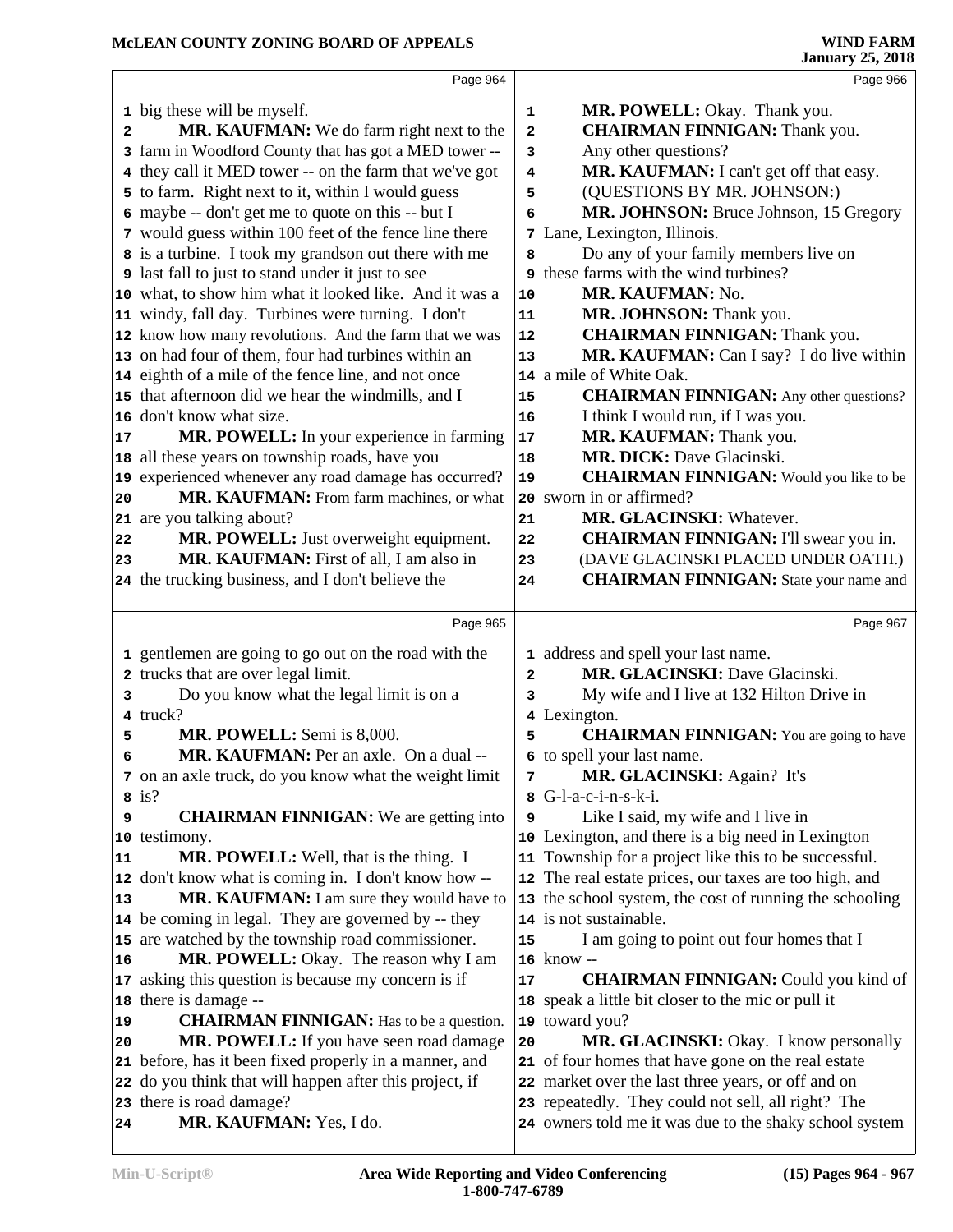|                                                          | Page 968                                                                    |    | Page 970                                                                                                     |  |
|----------------------------------------------------------|-----------------------------------------------------------------------------|----|--------------------------------------------------------------------------------------------------------------|--|
|                                                          | 1 and the high real estate taxes. Two of those homes                        | 1  | <b>CHAIRMAN FINNIGAN:</b> Could you spell your                                                               |  |
|                                                          | 2 went into foreclosure. I was told a couple weeks                          |    | 2 first name, too, please?                                                                                   |  |
|                                                          | 3 ago the third one went back to the bank. So,                              | 3  | MS. DUZAN: K-e-l-l-i-e.                                                                                      |  |
|                                                          | 4 obviously, the real estate value is not going to be                       | 4  | Well, you all know my name. I am Kellie.                                                                     |  |
|                                                          | 5 hurt by the windmills, all right?                                         |    | 5 And you all know that I am a nurse. I have a                                                               |  |
| 6                                                        | However, after listening to the testimony                                   |    | 6 bachelor's of science degree in nursing from                                                               |  |
|                                                          | 7 of Mr. Hartke and I think it was Dr. Schomer -- is                        |    | 7 Illinois Wesleyan, and for 11 years of my career I                                                         |  |
|                                                          | 8 that right? -- it appears to be an issue with a                           |    | 8 was the school nurse in Lexington School District.                                                         |  |
|                                                          | <b>9</b> decibel rating in the proximity of the turbines. So                |    | 9 So, because of my nursing background, I have had an                                                        |  |
|                                                          | 10 I think, unless that gets reasonably addressed, we                       |    | 10 interest in reading articles and studies that have                                                        |  |
|                                                          | 11 may be doing some harm to people living by. That is                      |    | 11 been done regarding the health effects of the                                                             |  |
|                                                          | 12 all I have to say.                                                       |    | 12 turbines.                                                                                                 |  |
| 13                                                       | <b>CHAIRMAN FINNIGAN: Questions from the</b>                                | 13 | One caught my eye especially. These                                                                          |  |
|                                                          | 14 board?                                                                   |    | 14 results are disturbing to me; I'll be honest. I                                                           |  |
| 15                                                       | (QUESTIONS BY THE BOARD.)                                                   |    | 15 read of a conference on wind turbine syndrome, and I                                                      |  |
| 16                                                       | MS. TURNER: How long have you lived in                                      |    | 16 am just going to read to you some bullet points,                                                          |  |
|                                                          | 17 Lexington?                                                               |    | 17 some quotes from this, the professors and physicians                                                      |  |
| 18                                                       | MR. GLACINSKI: 40 years. 41 years.                                          |    | 18 that spoke at that conference. It gives you a                                                             |  |
| 19                                                       | MS. TURNER: Do you work in Lexington                                        |    | 19 little bit of information on how the ear actually                                                         |  |
|                                                          | $20$ also?                                                                  |    | 20 works.                                                                                                    |  |
| 21                                                       | MR. GLACINSKI: Oh, no. I am retired. I                                      | 21 | So, we are not going to get technical, but                                                                   |  |
|                                                          | 22 come from a farming family, all right? I worked in                       |    | 22 your ear has three organs in it, one is used for                                                          |  |
|                                                          | 23 manufacturing myself.                                                    |    | 23 hearing, and two are used for motion sensing. So                                                          |  |
| 24                                                       | MS. TURNER: Okay. Thank you.                                                |    | 24 that is a little bit of background.                                                                       |  |
|                                                          | Page 969                                                                    |    |                                                                                                              |  |
|                                                          |                                                                             |    |                                                                                                              |  |
|                                                          |                                                                             |    | Page 971                                                                                                     |  |
| 1                                                        | <b>CHAIRMAN FINNIGAN: Questions from the</b>                                | 1  | So I am quoting these first few points                                                                       |  |
|                                                          | 2 staff?                                                                    |    | 2 from Nina Pierpont, M.D., Ph.D., and a behavioral                                                          |  |
| 3                                                        | MR. DICK: No.                                                               |    | 3 pediatric specialist:                                                                                      |  |
| 4                                                        | <b>CHAIRMAN FINNIGAN:</b> I guess I should ask                              | 4  | 1.) The physiologic responses in the                                                                         |  |
| 5                                                        | the applicant?                                                              |    | 5 hearing organ inside the ear suppress the hearing                                                          |  |
| 6                                                        | Any questions from the audience?                                            |    | 6 response to low frequency sounds so we are not going                                                       |  |
| 7                                                        | I think you are okay.                                                       |    | 7 to hear that but still sends signals to the brain.                                                         |  |
| 8                                                        | MR. DICK: Daryl Haney?                                                      |    | This physiologic response to turbine noise is a                                                              |  |
| 9                                                        | MR. HANEY: I am going to pass for now,                                      |    | 9 trigger for tinnitus and the brain cell level                                                              |  |
|                                                          | until February 6.                                                           |    | 10 reorganization that that represents.                                                                      |  |
|                                                          | <b>MR. DICK:</b> That will be a different                                   | 11 | So we know tinnitus is a ringing in the                                                                      |  |
|                                                          | 12 hearing you know?                                                        |    | 12 ear. Most of us are kind of familiar with that                                                            |  |
|                                                          | MR. HANEY: I understand.                                                    | 14 | 13 term.                                                                                                     |  |
|                                                          | <b>MR. DICK:</b> Amy Laible?<br><b>VOICE FROM AUDIENCE:</b> She isn't here. |    | The New England Journal of Medicine                                                                          |  |
|                                                          | MR. DICK: Kellie Duzan?                                                     |    | 15 describes the pathophysiology as, quote, "What is                                                         |  |
|                                                          | <b>CHAIRMAN FINNIGAN:</b> Would you like to be                              |    | 16 happening here is that the cells in the brain are                                                         |  |
|                                                          | 18 sworn in?                                                                |    | 17 making new connections, not good connections. It's<br>18 like chaos in the brain, and it's like hearing a |  |
|                                                          | <b>MS. DUZAN: Please.</b>                                                   |    | 19 noise that isn't really there. To take it a little                                                        |  |
|                                                          | (KELLIE DUZAN PLACED UNDER OATH.)                                           |    | 20 further, it is kind of like a phantom pain. If you                                                        |  |
| 10<br>11<br>13<br>14<br>15<br>16<br>17<br>19<br>20<br>21 | <b>CHAIRMAN FINNIGAN:</b> State your name and                               |    | 21 have known anybody who has had an amputation, there                                                       |  |
|                                                          | 22 address and spell your last name, please.                                |    | 22 is no lower leg there but they will still feel pain.                                                      |  |
| 23                                                       | MS. DUZAN: Kellie Duzan, D-u-z-a-n, 24322                                   | 23 | 2.) The motion detecting organs in the                                                                       |  |
|                                                          | 24 North 2250 East Road, Lexington.                                         |    | 24 ear also respond to the airborne low-frequency                                                            |  |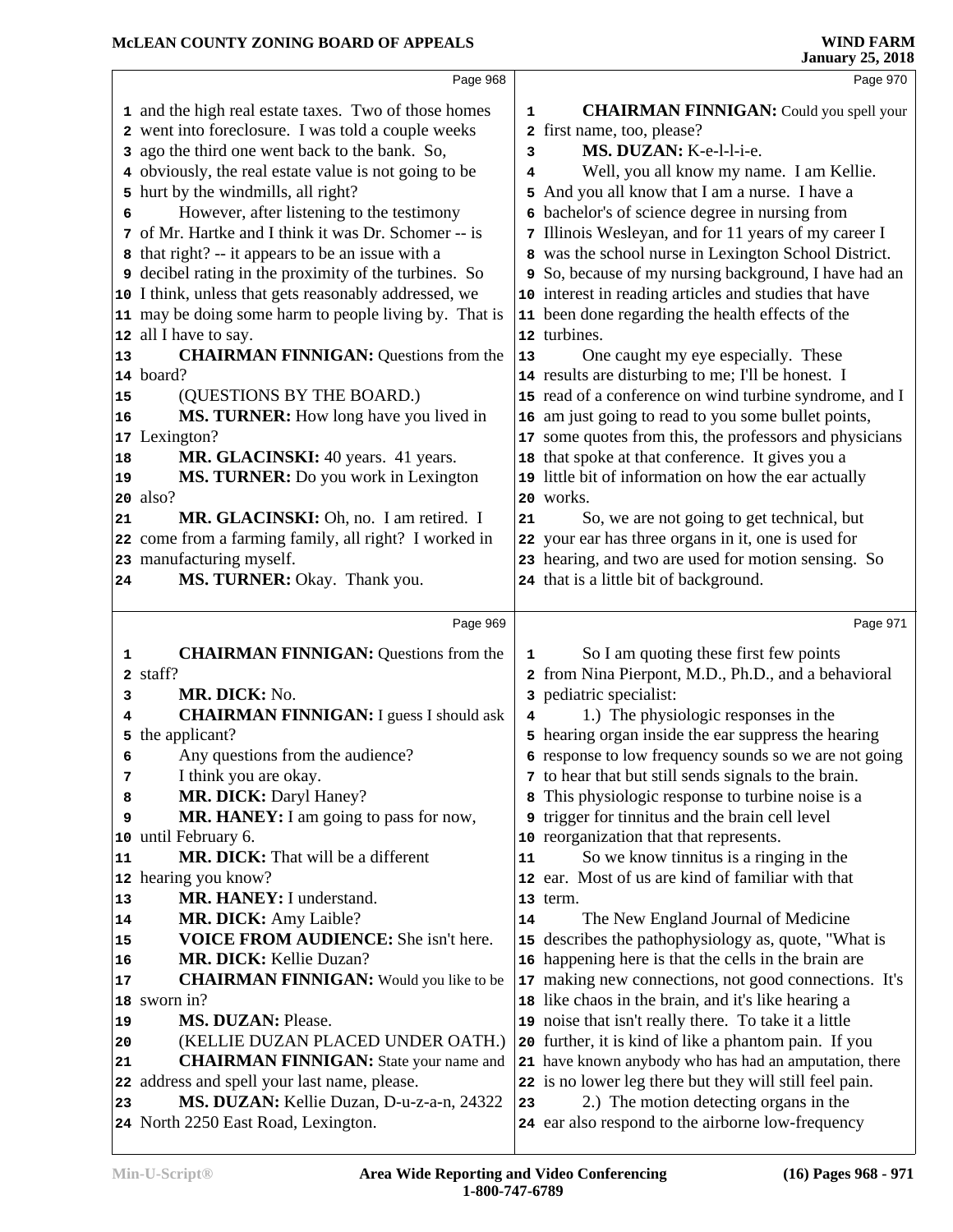|    | Page 972                                                                                                   |    | Page 974                                                                                               |
|----|------------------------------------------------------------------------------------------------------------|----|--------------------------------------------------------------------------------------------------------|
|    | 1 sound. The physiological responses and signals from                                                      |    | 1 adult subjects experienced a highly disturbing                                                       |
|    | 2 these organs are known to generate a wide range of                                                       |    | 2 collection of symptoms when exposed to high levels                                                   |
|    | 3 brain responses, including dizziness and nausea,                                                         |    | 3 of turbine noise. They felt movement inside their                                                    |
|    | 4 fear and alerting, and difficulties with                                                                 |    | 4 chests, described a quivering, jitteriness or                                                        |
| 5  | visually-based problem solving.                                                                            |    | 5 pulsation, and then an uncomfortable urge to flee,                                                   |
| 6  | 3.) The increased alerting and the                                                                         | 6  | to get out of there. That is called the flight or                                                      |
| 7  | presence of wind turbine noise disturbs sleep even                                                         |    | 7 fight response. Or the feeling awoke them at night,                                                  |
| 8  | when people do not recall being awaken.                                                                    |    | 8 panic with racing heart, a feeling they could not                                                    |
| 9  | Population level surveys show clear                                                                        |    | <b>9</b> breathe or the sense that there had just been an                                              |
|    | 10 disturbance of sleep and mental wellbeing out to                                                        |    | 10 alarming noise like a window breaking, and then they                                                |
| 11 | 4600 feet from turbines with diminishing effects out                                                       |    | 11 had to go check the house.                                                                          |
|    | 12 to 3 miles.                                                                                             | 12 | Dr. Christopher Hanning, M.D., is a sleep                                                              |
|    |                                                                                                            |    |                                                                                                        |
| 13 | These sensory systems in our ears change                                                                   |    | 13 specialist: Wind turbines create a particularly                                                     |
|    | 14 our brain functioning. They affect not only what an                                                     |    | 14 disturbing kind of noise with high alert potential.                                                 |
|    | 15 animal or person feels and thinks at that very                                                          | 15 | This type of disturbance requires even less noise                                                      |
|    | 16 moment but also how that brain will function in the                                                     |    | 16 than full awakening but still disrupts sleep and                                                    |
|    | 17 future, even the near future.                                                                           |    | 17 restorative properties for mood, memories, thinking,                                                |
| 18 | Dr. Pierpont says that in her wind turbine                                                                 |    | 18 alertness, and coordination.                                                                        |
|    | 19 study she did a survey and a study from her private                                                     | 19 | From Rick James, a noise control engineer:                                                             |
|    | 20 practice. She started seeing so many symptoms that                                                      | 20 | Disturbing high alert qualities of wind turbine                                                        |
|    | 21 were new after the project opened near her home.                                                        |    | 21 noise include high levels of low frequency noise and                                                |
| 22 | Seven out of ten school-aged children and                                                                  |    | 22 infrasound as well as the pulsating quality of the                                                  |
|    | 23 teens did worse in school during exposure to                                                            |    | 23 low frequency noise and infrasound. Both the                                                        |
|    | 24 turbines compared to before or after, including                                                         |    | 24 audible noise and the infrasound from turbines are                                                  |
|    | Page 973                                                                                                   |    | Page 975                                                                                               |
|    |                                                                                                            |    |                                                                                                        |
|    | 1 unexpected problems in reading, math, concentration,                                                     |    | 1 subject to "amplitude modulation," meaning the                                                       |
|    | 2 and test performance noticed by both teachers and                                                        |    | 2 loudness goes up and down, a quality that adds                                                       |
|    | 3 parents. Teachers sent home notes asking what was                                                        |    | 3 markedly to its disturbing character.                                                                |
|    | 4 wrong with the children.                                                                                 | 4  | A second point from the noise control                                                                  |
| 5  | And then she says over 90 percent of her                                                                   |    | 5 engineer is the arrangement and spacing of turbines                                                  |
|    | 6 sample of affected people, both adults and children,                                                     |    | 6 in clusters also affects how much noise they make.                                                   |
|    | 7 had cognitive difficulties during wind turbine                                                           |    | 7 A second turbine beating in the downwind turbulence                                                  |
|    | 8 exposure, problems that lingered and resolved slowly                                                     |    | 8 of the first turbine makes more noise.                                                               |
|    |                                                                                                            |    |                                                                                                        |
|    | <b>9</b> after exposure ended. These include difficulties                                                  | 9  | A final word from Dr. Pierpont at the end                                                              |
|    | 10 with reading, math, spelling, writing, multitasking                                                     | 10 | of her presentation, which was called wind turbine                                                     |
|    | 11 in kitchen and home, remembering a series of                                                            |    | 11 syndrome and the brain speaks loud and clear, "For                                                  |
|    | 12 errands, maintaining a train of thought in a                                                            |    | 12 me it was both sobering and energizing to talk again                                                |
|    | 13 telephone conversation, following the plot of a TV                                                      |    | 13 with victims of wind turbine syndrome at the                                                        |
|    | 14 show, following recipes, and following directions to                                                    |    | 14 conference. At times distracted by political and                                                    |
|    | 15 put together furniture.                                                                                 |    | 15 journalist noise, I forget how serious WTS actually                                                 |
| 16 | Some of those seem a little trite, but we                                                                  |    | 16 is. Separately a man and a woman from different                                                     |
|    | 17 in the nursing profession call those activities of                                                      |    | 17 countries told me quietly of their thoughts of                                                      |
|    | 18 daily living, and we rate a person's health in the                                                      |    | 18 committing suicide. Both are older with good                                                        |
|    | 19 home very highly. We regard those activities of                                                         |    | 19 marriages and productive lives and adequate                                                         |
| 20 | daily living very highly. Obviously, we need those                                                         |    | 20 resources. One has been driven from her home by                                                     |
| 21 | to survive.                                                                                                |    | 21 relentless nausea and vomiting, and the other is                                                    |
| 22 | Also, the balance system is closely linked                                                                 |    | 22 made ill whenever he returns home. While                                                            |
|    | 23 to emotions, especially fear, anxiety, and panic.<br>24 In her study, she says that 14 out of 21 of the |    | 23 governments, the wind industry, and the media<br>24 continue to belittle and deny the experience of |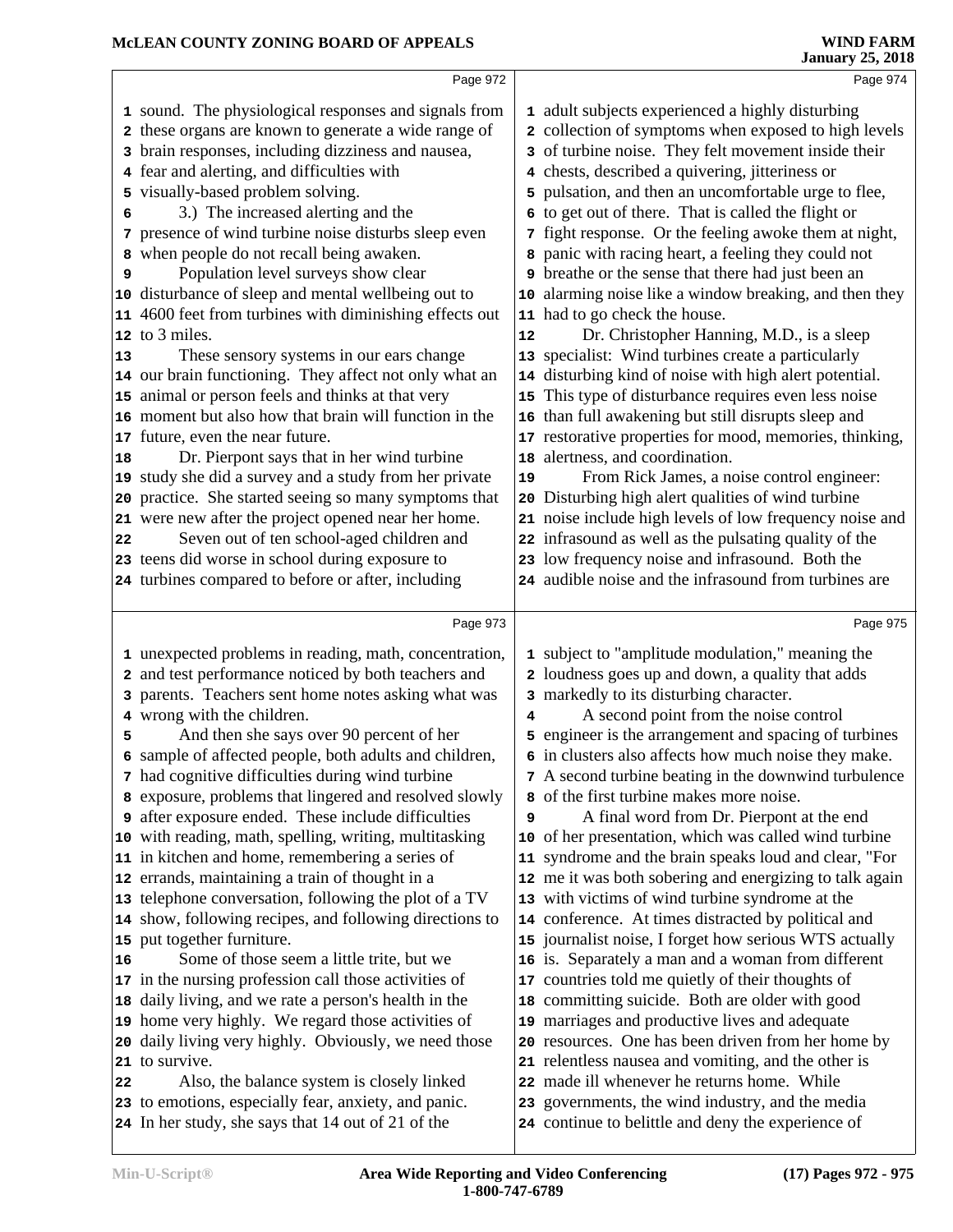|    | Page 976                                                                                                        |                         | Page 978                                                                                     |  |
|----|-----------------------------------------------------------------------------------------------------------------|-------------------------|----------------------------------------------------------------------------------------------|--|
|    | 1 these individuals, I am reminded once more that the                                                           |                         | 1 lot more. It's easy to find.                                                               |  |
|    | 2 physical, mental, social, and financial consequences                                                          | $\overline{\mathbf{2}}$ | MS. CARLTON: I'd like a copy of that.                                                        |  |
|    | 3 of this perfectly correctable condition are                                                                   | 3                       | MS. DUZAN: Sure. You can have that.                                                          |  |
|    | 4 appalling."                                                                                                   | 4                       | MS. CARLTON: Thank you.                                                                      |  |
| 5  | One other thing I would like to read                                                                            | 5                       | MS. DUZAN: Uh-huh.                                                                           |  |
|    | 6 briefly -- you know what? I am not going to do                                                                | 6                       | MS. TURNER: Kellie, have you had any                                                         |  |
|    | 7 that. I've only got two minutes left.                                                                         |                         | 7 direct conversation with Dr. Pierpont who was at                                           |  |
| 8  | It's a letter written, though, by the                                                                           |                         | 8 that conference?                                                                           |  |
|    | 9 Superintendent of the Armstrong Township High School                                                          | 9                       | MS. DUZAN: No. No.                                                                           |  |
|    | 10 after the Cal Ridge project was completed, and it                                                            | 10                      | MS. TURNER: Okay. Have you had any                                                           |  |
|    | 11 describes some of the issues their school is having                                                          |                         | 11 direct -- any direct connection with anyone who has                                       |  |
|    | 12 with their students, with families leaving the                                                               |                         | 12 had this windmill syndrome?                                                               |  |
|    | 13 district.                                                                                                    | 13                      | MS. DUZAN: No. And this term windmill or                                                     |  |
| 14 | In one sentence he says, "The revenue                                                                           |                         | 14 turbine syndrome is new. This is a new thing. This                                        |  |
|    | 15 generated by the turbines is a blessing to our                                                               |                         | 15 is new territory.                                                                         |  |
|    | 16 schools, but the unintended consequences are real."                                                          | 16                      | <b>MS. TURNER:</b> Are there other school                                                    |  |
| 17 | So what does this mean for us personally                                                                        |                         | 17 districts in -- are there other schools within your                                       |  |
|    | 18 here in the footprint of this project? It means                                                              |                         | 18 school district that you were an RN in that had wind                                      |  |
|    | 19 that we must find a way to protect ourselves and                                                             |                         | 19 turbines in their school's area?                                                          |  |
|    | 20 families. However, we are finding that those of us                                                           | 20                      | MS. DUZAN: No. Lexington is a K-12                                                           |  |
|    | 21 with the most to lose have the least voice in the                                                            |                         | 21 district on our own.                                                                      |  |
|    | 22 matter. We are forced then to rely on each one of                                                            | 22                      | MS. TURNER: On your own?                                                                     |  |
|    | 23 you and the McLean County Board to protect our                                                               | 23                      | MS. DUZAN: Yeah.                                                                             |  |
|    | 24 rights. You have the opportunity to deny Invenergy                                                           | 24                      | MS. TURNER: Do you ever get together with                                                    |  |
|    |                                                                                                                 |                         |                                                                                              |  |
|    |                                                                                                                 |                         |                                                                                              |  |
|    | Page 977                                                                                                        |                         | Page 979                                                                                     |  |
|    | 1 this project or at the very least demand setbacks                                                             |                         | 1 any nurses from other school districts?                                                    |  |
|    | 2 that will be safe for people rather than simply                                                               | $\mathbf{2}$            | MS. DUZAN: Not anymore. I haven't worked                                                     |  |
|    | 3 meeting the minimum requirements.                                                                             |                         | 3 in the school since 2009.                                                                  |  |
| 4  | Are each one of you willing to shoulder                                                                         | 4                       | MS. TURNER: Okay. All right. Windmills                                                       |  |
|    | 5 the responsibility for undue difficulties placed on                                                           |                         | 5 haven't been around before that. I was just                                                |  |
|    | 6 the affected children and families of McLean County?                                                          |                         | 6 wondering if any of them have ever said anything to                                        |  |
| 7  | Do me a favor, take a good long look at                                                                         |                         | 7 you.                                                                                       |  |
|    | 8 the room. I am serious. Just humor me. Look at                                                                | 8                       | MS. DUZAN: You might like to read the                                                        |  |
| 9  | the people in this room. I don't see anybody                                                                    |                         | <b>9</b> letter from the superintendent, though.                                             |  |
|    | 10 looking. Thanks.                                                                                             | 10                      | MR. BANGERT: Are you an RN in                                                                |  |
| 11 | There are valuable lives at stake here.                                                                         |                         | 11 Bloomington? In a hospital up here? Where?                                                |  |
|    | 12 Forcing each one of us to live among these dangerous                                                         | 12                      | MS. DUZAN: I am not employed anymore. I                                                      |  |
|    | 13 turbines against our will will force each one of you                                                         |                         | 13 have haven't work for six years. I worked until                                           |  |
|    | 14 to live with the weight of that decision. Thank                                                              |                         | 14 2009 at the school, and then I worked at Advocate                                         |  |
|    | 15 you.                                                                                                         |                         | 15 BroMenn in an office. But before that I worked in                                         |  |
| 16 | <b>CHAIRMAN FINNIGAN:</b> Thank you. Questions                                                                  |                         | 16 pediatrics in the hospital setting and in the public                                      |  |
| 17 | from the board?                                                                                                 |                         | 17 health setting and in the school. Pediatrics was my                                       |  |
| 18 | (QUESTIONS BY THE BOARD.)                                                                                       |                         | 18 chosen field, my chosen specialty.                                                        |  |
| 19 | MS. CARLTON: Were you reading from a                                                                            | 19                      | MR. BANGERT: So we do have another wind                                                      |  |
| 20 | magazine or a conference?                                                                                       |                         | 20 farm in the county. It's rather close. Do we know                                         |  |
| 21 | <b>MS. DUZAN:</b> Conference articles. I have                                                                   |                         | 21 of any -- do you know of any, I should say, instance                                      |  |
|    | 22 them here if you need them. There are several                                                                |                         | 22 where people were brought into the hospital for --                                        |  |
|    | 23 stapled here. And those are just bullet points that<br>24 I pulled out that caught my attention. There are a | 23                      | MS. DUZAN: You know, I don't know that.<br>24 I haven't spoken to anybody about that. As you |  |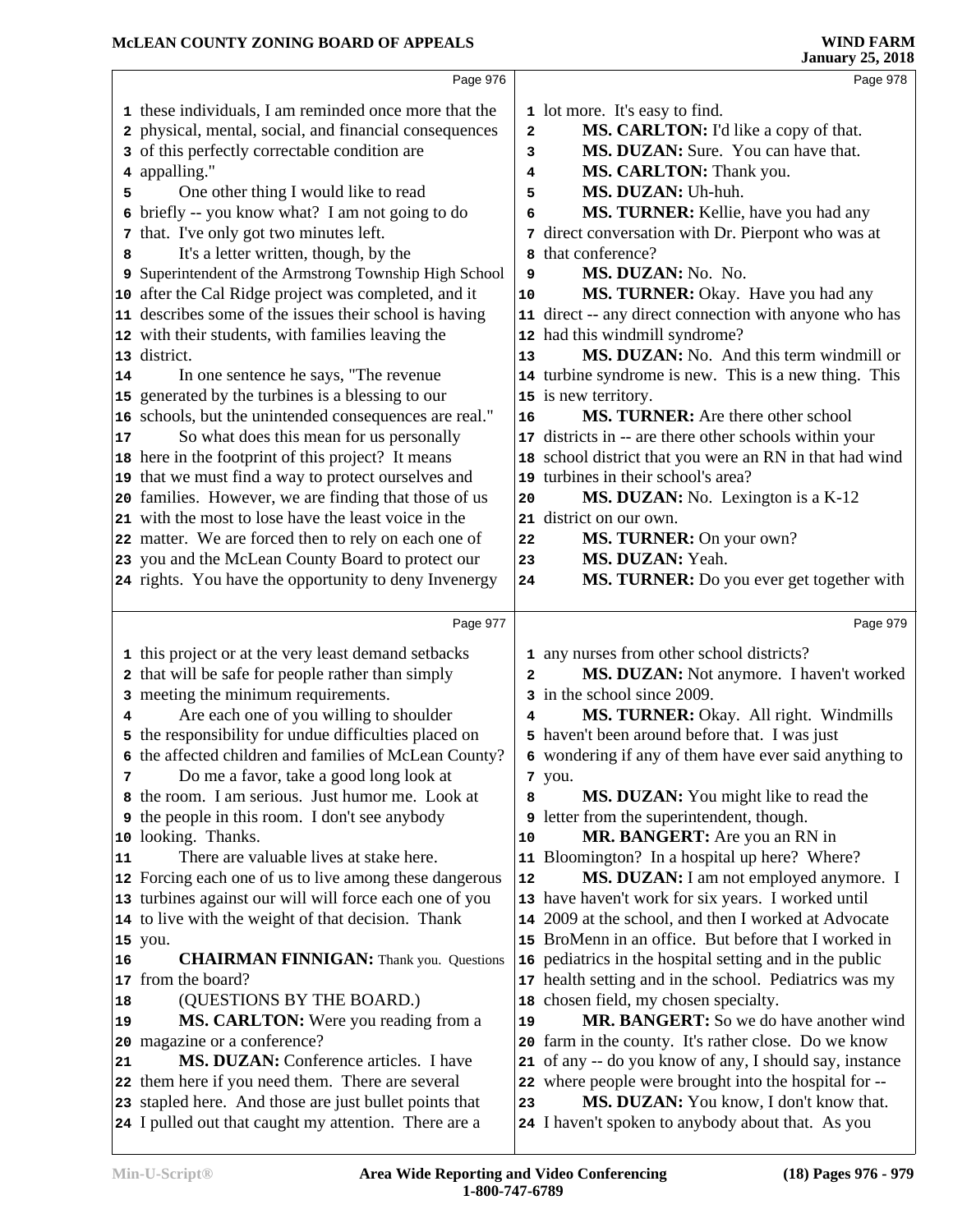|        | Page 980                                                                                        |                | Page 982                                                          |  |
|--------|-------------------------------------------------------------------------------------------------|----------------|-------------------------------------------------------------------|--|
|        | 1 know, we got late notice on this, so it's not been                                            | $\mathbf{1}$   | MS. DUZAN: Both.                                                  |  |
|        | 2 that long since I've known that we were getting it,                                           | $\overline{a}$ | MR. GRIFFIN: You know that? How do you                            |  |
| 3      | and then it really peaked my interest even more.                                                |                | 3 know that?                                                      |  |
| 4      | MR. BANGERT: Thank you.                                                                         | 4              | MS. DUZAN: From what I've read.                                   |  |
| 5      | MS. CARLTON: Kellie, you referred to a                                                          | 5              | MR. GRIFFIN: I see. And from what you                             |  |
| 6      | high level of turbine effect. Did they define that?                                             |                | 6 read, she did meet with people and diagnose them as             |  |
| 7      | MS. DUZAN: No. No. I don't have any                                                             |                | 7 a doctor? That is what you read?                                |  |
| 8      | measurements.                                                                                   | 8              | MS. DUZAN: Yes. She is a pediatrician                             |  |
| 9      | <b>CHAIRMAN FINNIGAN:</b> Questions from staff?                                                 |                | <b>9</b> with a private practice, and she started noticing        |  |
| 10     | (QUESTIONS BY THE STAFF.)                                                                       |                | 10 symptoms in her patients.                                      |  |
| 11     | MR. DICK: Did you not see any Pantograph                                                        | 11             | MR. GRIFFIN: Okay. Do you know whether                            |  |
|        | 12 articles about a wind farm?                                                                  |                | 12 Dr. Pierpont's work has ever been peer reviewed?               |  |
| 13     | MS. DUZAN: I am sorry?                                                                          | 13             | MS. DUZAN: I know that it has not gotten                          |  |
| 14     | MR. DICK: Did you not see Pantograph                                                            |                | 14 good peer reviews in some instances. Her study was             |  |
|        | 15 articles about a wind farm six months or a year ago?                                         |                | 15 small. It was based on her personal experience.                |  |
| 16     | MS. DUZAN: No, I did not. We only get                                                           | 16             | And it is my belief that, even though it                          |  |
|        | 17 the Pantograph on the weekends, and I did not see                                            |                | 17 was small, if this is real for her patients, this is           |  |
|        | 18 that.                                                                                        |                | 18 a real physical problem.                                       |  |
| 19     | MR. DICK: Thank you.                                                                            | 19             | MR. GRIFFIN: Are you aware of anyone in                           |  |
| 20     | MS. TURNER: Kellie, you live in                                                                 |                | 20 the state of Illinois that has ever been diagnosed             |  |
| 21     | Lexington?                                                                                      |                | 21 with wind turbine syndrome?                                    |  |
| 22     | MS. DUZAN: I do, and I have for -- I am                                                         | 22             | MS. DUZAN: No. It is not a recognized                             |  |
|        | 23 56 -- for all but about two years.                                                           |                | 23 diagnosis by the medical society. I am not trying              |  |
| 24     | MS. TURNER: So a long time?                                                                     |                | 24 to say that.                                                   |  |
|        |                                                                                                 |                |                                                                   |  |
|        | Page 981                                                                                        |                | Page 983                                                          |  |
|        |                                                                                                 |                |                                                                   |  |
| 1      | MS. DUZAN: Uh-huh.                                                                              | 1              | <b>MR. GRIFFIN:</b> That's all the questions                      |  |
| 2      | MS. TURNER: Have you seen the Invenergy                                                         |                | 2 that I have. Thank you.                                         |  |
| 3      | sign on the door? Have you seen that they had a                                                 | 3              | <b>CHAIRMAN FINNIGAN:</b> Would anyone in the                     |  |
| 4      | place there in Lexington?                                                                       |                | 4 audience have questions?                                        |  |
| 5<br>6 | MS. DUZAN: Not until recently.                                                                  | 5<br>6         | (QUESTIONS BY MS. BOTKIN:)                                        |  |
| 7      | MS. TURNER: Okay.                                                                               |                | MS. BOTKIN: Julie Botkin, 23343 North                             |  |
|        | MS. DUZAN: It's just located in a spot on<br>8 the block in Main Street that I don't have to go | 8              | 7 2600 Road, Lexington.<br>I have four children, and we live on a |  |
| 9      | that far east.                                                                                  |                | <b>9</b> farm, and there is no windmills on our property on       |  |
| 10     | MS. TURNER: Okay. And you haven't heard                                                         |                | 10 the special use permits, and it shows that our farm            |  |
|        | 11 people in Lexington talking about it?                                                        |                | 11 is supposed to be at 46 decibels. How do you think             |  |
| 12     | MS. DUZAN: I've heard rumblings.                                                                |                | 12 my children are going to be affected?                          |  |
| 13     | MS. TURNER: Okay.                                                                               | 13             | MS. DUZAN: They will be affected greatly.                         |  |
| 14     | <b>CHAIRMAN FINNIGAN:</b> Would the applicant                                                   |                | 14 I would -- I mean I can't. I don't know that. I                |  |
| 15     | have questions?                                                                                 |                | 15 can't promise you that. I don't think -- I can't go            |  |
| 16     | Do you want a copy of the report?                                                               |                | 16 there. I can't answer you, but I do think that I               |  |
| 17     | (QUESTIONS BY MR. GRIFFIN.)                                                                     | 17             | can't imagine that they wouldn't be affected in some              |  |
| 18     | MR. GRIFFIN: Jim Griffin, law firm of                                                           |                | 18 way.                                                           |  |
| 19     | Schain Banks, 70 West Madison, Suite 5300, Chicago,                                             | 19             | <b>MS. BOTKIN:</b> So you think their grades are                  |  |
| 20     | 60602.                                                                                          | 20             | going to -- they are not going to do their best and               |  |
| 21     | Ms. Duzan, do you know whether Nina                                                             |                | 21 not get the sleep that they probably should?                   |  |
|        | 22 Pierpont actually diagnosed any of the people she is                                         | 22             | MS. DUZAN: There is a lot of evidence out                         |  |
|        | 23 describing in person or whether she just talked to<br>24 them on the telephone?              | 24             | 23 there to that effect.<br>MS. BOTKIN: Okay. Thank you. I        |  |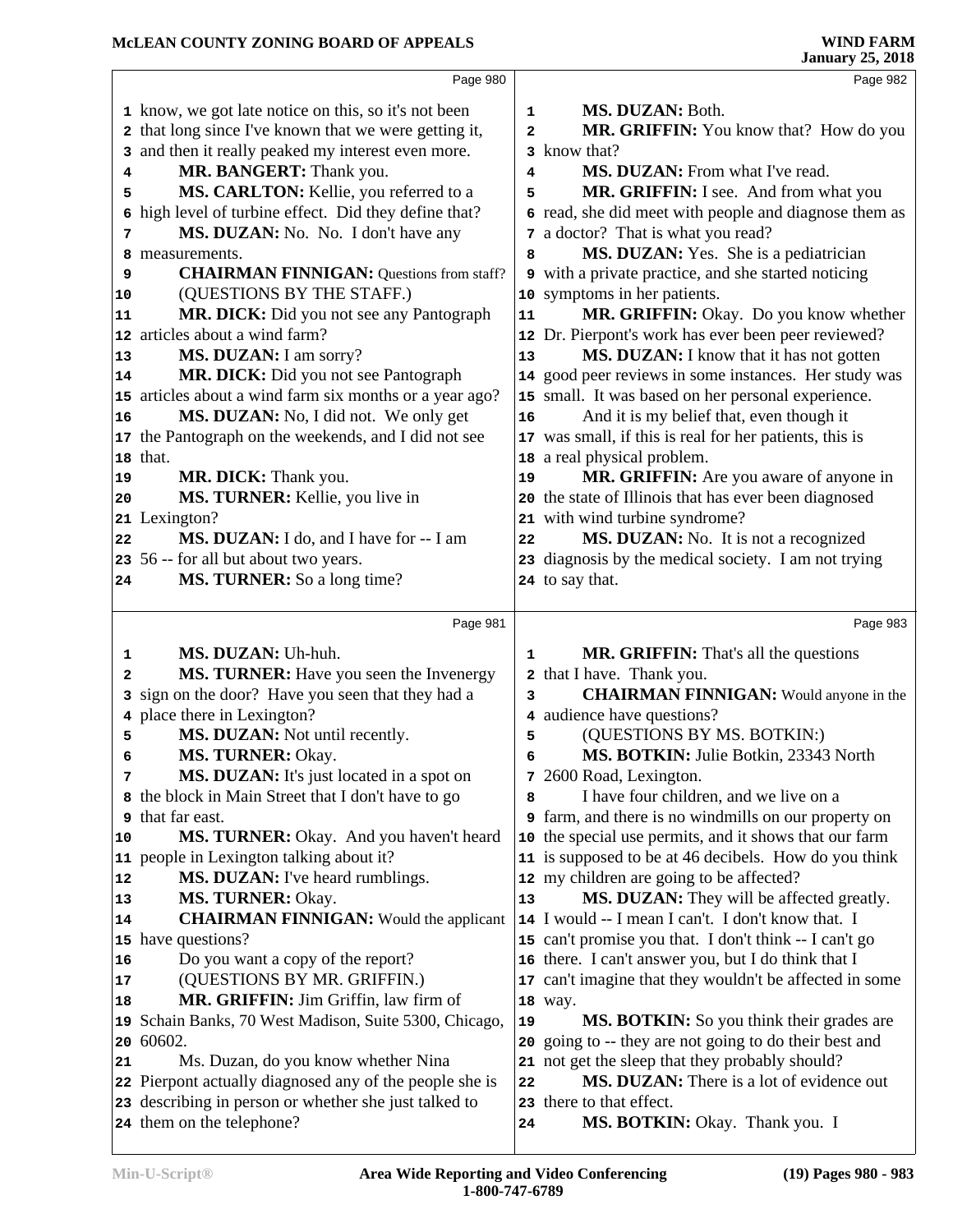|    | Page 984                                                             |        | Page 986                                                                      |  |
|----|----------------------------------------------------------------------|--------|-------------------------------------------------------------------------------|--|
|    | 1 apologize.                                                         | 1      | MS. METZ: Okay. Thank you.                                                    |  |
| 2  | (QUESTIONS BY MS. METZ.)                                             | 2      | <b>CHAIRMAN FINNIGAN:</b> Thank you.                                          |  |
| 3  | MS. METZ: Barb Metz, 27709 North 2550                                | 3      | (QUESTIONS BY MS. SLEETER:)                                                   |  |
| 4  | East Road, in Lexington. M-e-t-z.                                    | 4      | MR. DICK: Laurie Sleeter? 23903 North                                         |  |
| 5  | Kids in school nowadays, I think there is                            | 5      | 2900 East Road, in Lexington.                                                 |  |
|    | 6 -- would you agree there is an increase in attention               | 6      | <b>CHAIRMAN FINNIGAN:</b> Let's kind of get this                              |  |
| 7  | deficit disorder?                                                    |        | 7 right. It's not cross examination. It's questions.                          |  |
| 8  | MS. DUZAN: Oh, absolutely.                                           |        | 8 You can't help each other. That is not what we are                          |  |
| 9  | MS. METZ: So what do you think sleep                                 |        | 9 here for.                                                                   |  |
|    | 10 depravation is going to do to those children?                     | 10     | MS. SLEETER: I didn't know what she was                                       |  |
| 11 | MS. DUZAN: They can't concentrate in                                 |        | 11 going to talk about.                                                       |  |
|    | 12 school. They can't -- believe it or not, with,                    | 12     | <b>CHAIRMAN FINNIGAN:</b> Well, I am just -- I                                |  |
|    | 13 like, the hyperactivity and the ADD, they can't sit               |        | 13 just want you to ask questions. If that is what you                        |  |
|    | 14 still. These kids will be different. They will                    |        | 14 are doing, that is fine. We are kind of getting                            |  |
|    | 15 want to sleep. It is almost similar to a sleep                    |        | 15 past it a little bit along the last one.                                   |  |
|    | 16 apnea, if anybody has ever worn a sleep apnea mask.               | 16     | MS. SLEETER: Do you want me to go ahead?                                      |  |
|    | 17 You don't realize that you are waking up in the                   | 17     | <b>CHAIRMAN FINNIGAN: Yeah.</b>                                               |  |
|    | 18 night, but during the day you are tired and you have              | 18     | MS. SLEETER: Kellie, when did you find                                        |  |
|    | 19 headaches.                                                        |        | 19 out about this project?                                                    |  |
| 20 | MS. METZ: So, in your medical opinion,                               | 20     | MS. DUZAN: In December.                                                       |  |
|    | 21 why do you think Invenergy denies the symptoms that               | 21     | MS. SLEETER: Of?                                                              |  |
|    | 22 people may be experiencing?                                       | 22     | MS. DUZAN: 2017, when my daughter got a                                       |  |
| 23 | MS. DUZAN: Well, it costs them money; but                            |        | 23 notice.                                                                    |  |
|    | 24 that's just my opinion.                                           | 24     | MS. SLEETER: And do you think you would                                       |  |
|    |                                                                      |        |                                                                               |  |
|    | Page 985                                                             |        |                                                                               |  |
|    |                                                                      |        | Page 987                                                                      |  |
| 1  | <b>CHAIRMAN FINNIGAN:</b> We are getting off the                     |        | 1 have known about it if there was any articles pro                           |  |
| 2  | edge here with this kind of questions.                               |        | 2 and con in the Lexingtonian newspaper?                                      |  |
| 3  | MS. DUZAN: It is a new area for health                               | 3      | MS. DUZAN: Yes. I do read the                                                 |  |
|    | 4 care; I admit that. And there are not a lot of                     |        | 4 Lexingtonian.                                                               |  |
| 5  | solid answers, so it is the subjective thing.                        | 5      | MS. SLEETER: You do get the Lexingtonian?                                     |  |
| 6  | MS. METZ: So, as a medical background                                |        | 6 You are a subscriber and you read it. And did you                           |  |
|    | 7 person -- I am not a medical background person, but                |        | 7 ever see any news about the wind turbine project in                         |  |
|    | 8 I work in health claims -- would you perceive an                   |        | 8 the Lexingtonian?                                                           |  |
|    | 9 increase in health care costs in the county?                       | 9      | MS. DUZAN: No.                                                                |  |
| 10 | MS. DUZAN: I've actually thought about                               | 10     | <b>MS. SLEETER:</b> Okay. My final question is:                               |  |
|    | 11 that. Health insurance costs as well.                             | 11     | Are you familiar with the seven standards for                                 |  |
| 12 | MS. METZ: And so a lot of people in our                              | 12     | special use permits listed on this piece of paper?                            |  |
|    | 13 county are farmers. Where do they get their health                | 13     | MS. DUZAN: I am learning.                                                     |  |
|    | 14 care from?                                                        | 14     | MS. SLEETER: Have you read the number,                                        |  |
| 15 | <b>CHAIRMAN FINNIGAN:</b> We are kind of getting                     |        | 15 the first one? Are you familiar with the very first                        |  |
|    | 16 beyond the scope of what they testified to.                       | 16     | one of the seven standards?                                                   |  |
| 17 | MS. DUZAN: As a self-employed family, I                              | $17\,$ | MS. DUZAN: No.                                                                |  |
|    | 18 know that they buy it on their own.                               | 18     | MS. SLEETER: Could I read it?                                                 |  |
| 19 | MS. METZ: In your medical opinion, has                               | 19     | MS. DUZAN: Yes.                                                               |  |
|    | 20 Invenergy produced evidence to you to say they are                | 20     | <b>MS. SLEETER:</b> The proposed special use                                  |  |
|    | 21 not hurting our people in our community?                          |        | 21 will not be detrimental or to endanger the health,                         |  |
| 22 | MS. DUZAN: I haven't spoken to anybody                               | 22     | safety, morals, comfort, or welfare of the public.                            |  |
|    | 23 from Invenergy, but I haven't heard either way on<br>24 that one. |        | 23 Based on your testimony, do you believe that to be<br>24 true or not true? |  |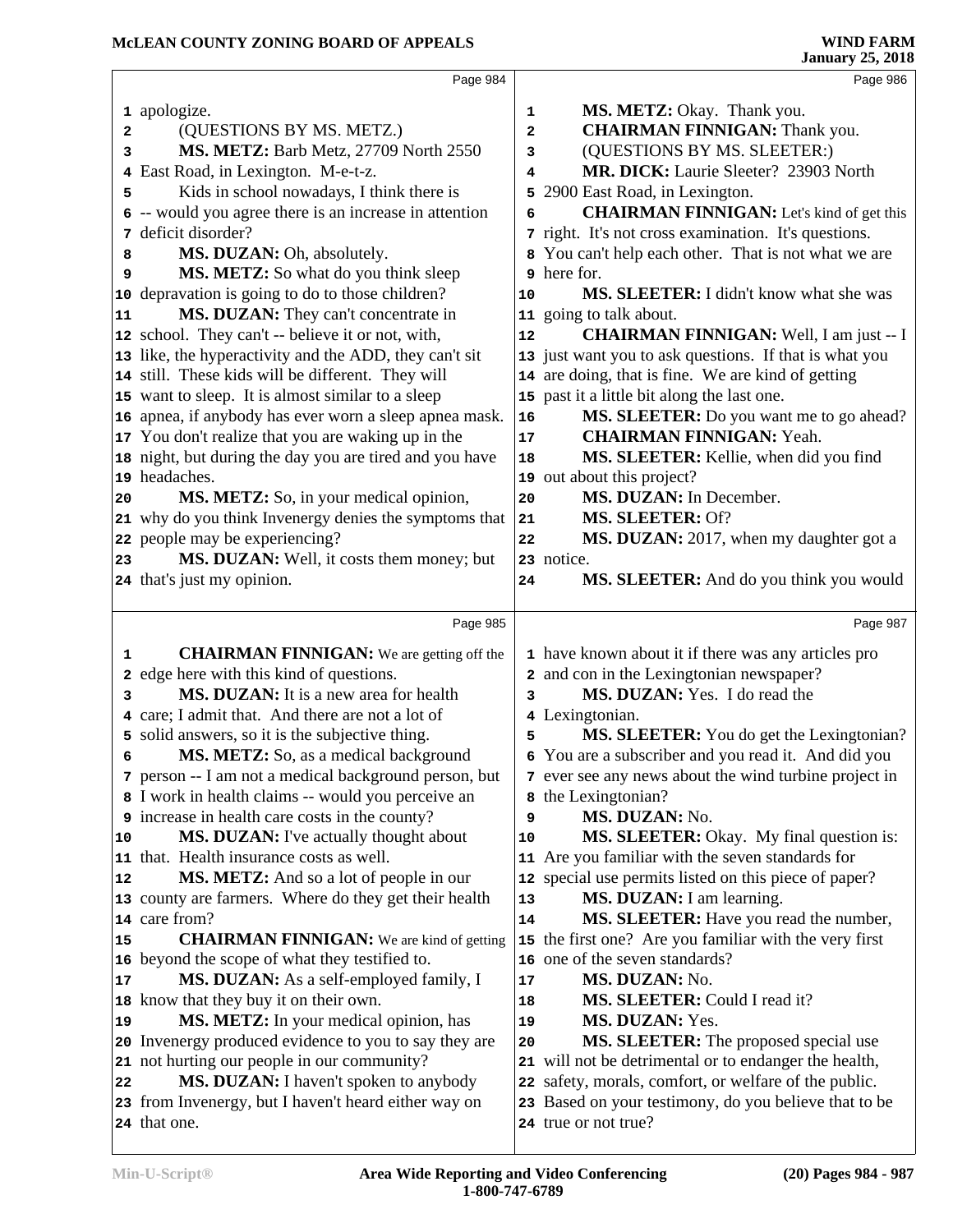|    | Page 988                                                     |    | Page 990                                                      |
|----|--------------------------------------------------------------|----|---------------------------------------------------------------|
| 1  | MS. DUZAN: I do believe that to be true.                     | 1  | I can't imagine the peril the pilots would                    |
| 2  | MS. SLEETER: Thank you.                                      |    | 2 be put in having to navigate around spinning blades         |
| 3  | <b>CHAIRMAN FINNIGAN:</b> Any other questions?               | 3  | 500 feet high in their flight path and the turbulent          |
| 4  | I think that's it. Push the button.                          |    | 4 wind conditions they would create.                          |
| 5  | Thank you for coming.                                        | 5  | I want to bring out a third factor that                       |
| 6  | I think we are going to take a break, a                      | 6  | has not yet been brought up and I am guessing most            |
| 7  | ten-minute break.                                            |    | 7 of you if not all of you are unaware of. The land           |
| 8  | (BREAK TAKEN.)                                               |    | 8 surrounding Turbine Number 80 along the Mackinaw            |
| 9  | MR. DICK: Teri Pitzer?                                       |    | <b>9</b> River was the site of the home of the Delaware       |
| 10 | <b>CHAIRMAN FINNIGAN:</b> Would you like to be               |    | 10 Indian Tribe believed to be the only one in the            |
|    | 11 sworn in?                                                 |    | 11 state of Illinois. Researchers from the Illinois           |
| 12 | <b>MS. PITZER: Sure.</b>                                     |    | 12 State Archeological Survey spent several weeks             |
| 13 | (TERI PITZER PLACED UNDER OATH.)                             |    | 13 excavating the land along the side of the road in          |
| 14 | <b>CHAIRMAN FINNIGAN:</b> State your name and                | 14 | preparation for proposed improvements to the gravel           |
| 15 | address, and spell your last name, please.                   |    | 15 road along the one-mile stretch we, along with four        |
| 16 | MR. PITZER: Teri Pitzer, P-i-t-z-e-r.                        |    | 16 other families, live on. And, yes, it is a gravel          |
| 17 | 29485 East 2100 North Road, Colfax, Illinois.                |    | 17 road.                                                      |
| 18 | <b>CHAIRMAN FINNIGAN:</b> She got it. Go ahead.              | 18 | I have spoken to Dr. Thomas Loebel several                    |
| 19 | MS. PITZER: Good evening. I want to say                      | 19 | times in the last week. Dr. Loebel has a Ph.D. in             |
| 20 | thank you to the board for the many hours you spent          | 20 | anthropology from the University of Illinois Chicago          |
| 21 | listening to both sides of this. I know we all have          |    | 21 and is the Senior Cultural Resources Coordinator for       |
|    | 22 better things to do, and I appreciate your continued      |    | 22 the Illinois State Archeological Survey.                   |
|    | 23 attention, and I will try not to bore you.                | 23 | After permanently leading the research                        |
| 24 | A lot of this seems to boil down to me to                    |    | 24 team at the site, it is his professional opinion           |
|    |                                                              |    |                                                               |
|    | Page 989                                                     |    | Page 991                                                      |
|    | 1 the difference between what is legally allowable and       |    | 1 that Turbine Number 80 is uncomfortably close to an         |
| 2  | what is morally responsible. I'll be speaking to             |    | area that has not been studied and is on the edge of          |
| 3  | two points tonight, the first being specific to              |    | a high-probability zone. There is a known density             |
|    | Turbine Number 80 and the second being a general             |    | 4 of archeological sites along the Mackinaw River he          |
| 5. | statement.                                                   | 5  | said in this area, several of which are recommended           |
| 6  | 1.) In regard to Turbine Number 80                           |    | 6 and eligible for inclusion in the Natural Registry          |
|    | 7 specifically, we have already heard extensive              |    | 7 of Historic Places. He spoke with an engineer at            |
|    | 8 testimony about the unique environmental importance        |    | Burns and McDonnell, the company who will be doing            |
|    | <b>9</b> of this area surrounding the confluence of Heinlein |    | <b>9</b> the engineering studies for this project, and he was |
|    | 10 Creek and the Mackinaw River rating among the best        |    | 10 told no studies have yet been done.                        |
|    | 11 of the best in the state as testified by Dr. Angelo       | 11 | In light of all these extenuating                             |
|    | 12 Capparella. We have also heard from Scott Schertz,        |    | 12 circumstances, I am requesting that Turbine                |
|    | 13 owner of Schertz Aerial, who flies crop dusters in        |    | 13 Number 80 be removed from the proposed plans.              |
|    | 14 and out of the airport dozens of times a day all day      | 14 | 2.) Neither my husband nor I are natives                      |
|    | 15 long from spring through fall. He testified to the        |    | 15 of McLean County. We both came to Bloomington in           |
|    | 16 danger this turbine and the others in close               |    | 16 1968 to attend college. Little did we expect that          |
| 17 | proximity that he identified would pose to his               |    | 17 we would choose McLean County to be our home; but          |
|    | 18 pilots and the aircraft.                                  | 18 | after we married and started our family, we soon              |
| 19 |                                                              |    |                                                               |
|    | In the 12 years since moving to our family                   |    | 19 realized that the quality of life that McLean County       |
|    | 20 farm, we have already witnessed one crash on a clear      | 20 | offered was just what we were looking for, and we             |
| 21 | day with no manmade interferences, just natural              | 21 | decided to stay.                                              |
|    | 22 atmospheric conditions. The plane was destroyed,          | 22 | In the early 2000s our former home                            |
|    | 23 but fortunately the pilot was not hurt and no homes       |    | 23 southeast of town was threatened by a request to           |
|    | 24 were impacted.                                            |    | 24 rezone the farmland adjoining our property from            |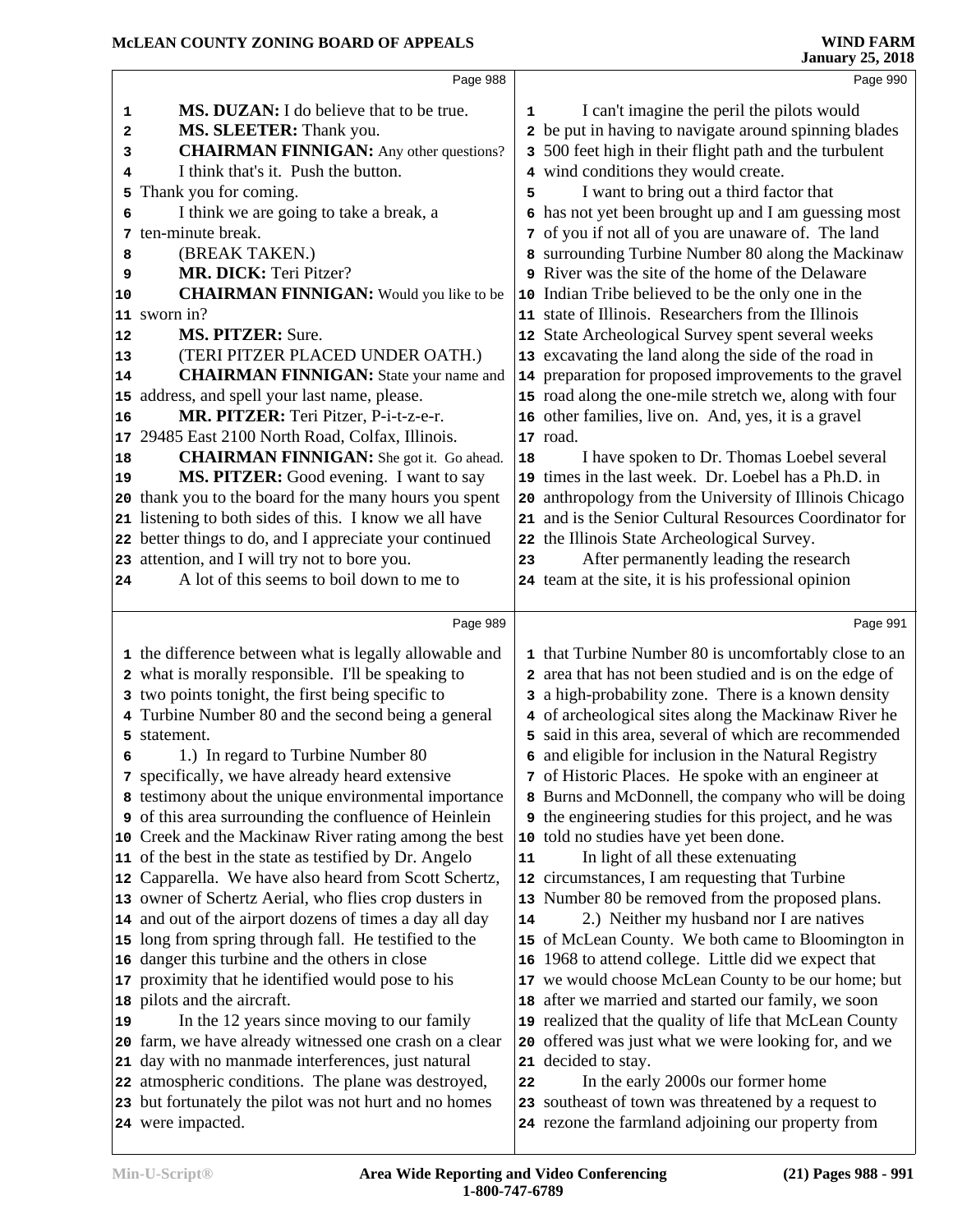|    | Page 992                                                                                                      |    | Page 994                                                                           |  |
|----|---------------------------------------------------------------------------------------------------------------|----|------------------------------------------------------------------------------------|--|
|    | 1 agricultural to a zoning which allowed for                                                                  |    | 1 best economic choice for many of us to remain here                               |  |
|    | 2 absolutely anything to be built there. The county                                                           |    | 2 when we can move to a state with little or no state                              |  |
| з  | board was forward thinking and in the end rejected                                                            |    | 3 income tax, not to mention the better weather, but                               |  |
|    | 4 the rezoning. Through another means that beautiful                                                          |    | 4 we chose to stay because of the lifestyle and the                                |  |
|    | 5 farmland was eventually declared a TIF district                                                             |    | 5 people.                                                                          |  |
|    | 6 which cleared the way for the construction of                                                               | 6  | All of the money in the world will not                                             |  |
|    | 7 storage units and a business. Despite expert                                                                |    | 7 help a school district if there are not enough                                   |  |
|    | 8 testimony to the contrary, property values were                                                             |    | 8 children living in the district to keep it open.                                 |  |
|    | 9 dramatically impacted, and the business that was                                                            | 9  | Personally, we are not against wind energy                                         |  |
|    | 10 built there has now sat abandoned for more than a                                                          |    | 10 in the wide open spaces of the heartland. It's when                             |  |
|    | 11 decade.                                                                                                    |    | 11 it gets up close and personal that we have a                                    |  |
| 12 | I say this to illustrate the fact that a                                                                      |    | 12 problem, a big problem. Many if not most of the                                 |  |
|    | 13 lot of these proposals promise much but end up                                                             |    | 13 homeowner's most intimately affected by this project                            |  |
|    | 14 delivering much less and leaving eyesores behind.                                                          |    | 14 stand to gain nothing but will be impacted the most.                            |  |
|    | 15 Unintended consequences.                                                                                   |    | 15 The closest turbine to us is twice as far as away                               |  |
| 16 | McLean County is a wonderful place to call                                                                    |    | 16 from the person who has agreed to it than it is for                             |  |
|    | 17 home. What I used to see is acres and acres of just                                                        |    | 17 the five homes who will be impacted by it and gain                              |  |
|    | 18 boring corn and soybeans I now appreciate as the                                                           |    | 18 nothing.                                                                        |  |
|    | 19 richest most productive farmland in the world. We                                                          | 19 | The 1500-foot proposed distance from homes                                         |  |
|    | 20 own two farms.                                                                                             |    | 20 is less than one third of a mile. Now, in town,                                 |  |
| 21 | But it's the people that make McLean                                                                          |    | 21 three tenths of a mile might seem like a long way.                              |  |
|    | 22 County what it is. We choose to live here. We                                                              |    | 22 In the country, three tenths of a mile is often in                              |  |
|    | 23 choose to raise our families here, to go to school                                                         |    | 23 our backyards. We can see an eagle soar or hear the                             |  |
|    | 24 here, to work here, to shop here. We have choices,                                                         |    | 24 hoot of owls for over a mile away.                                              |  |
|    |                                                                                                               |    |                                                                                    |  |
|    |                                                                                                               |    |                                                                                    |  |
|    | Page 993                                                                                                      |    | Page 995                                                                           |  |
|    | 1 but to many of us it's a quality of life decision.                                                          | 1  | The people employed by Invenergy will go                                           |  |
| 2  | According to a January 24, 2018, article                                                                      |    | 2 back to their high-rise offices in Chicago when all                              |  |
|    | 3 in the Chicago Tribune, 33,700 people chose to leave                                                        |    | 3 this is over and never have to look at let alone                                 |  |
|    | 4 the state of Illinois last year. That is the                                                                |    | 4 live wit, the results of their proposal.                                         |  |
|    | 5 greatest numeric loss of any state. This wasn't                                                             | 5  | And I am guessing most of you live in town                                         |  |
|    | 6 just a one-year blip but the fourth year in a row,                                                          |    | 6 and only will be seeing these turbines from a                                    |  |
|    | 7 and the decline continues to get bigger every year.                                                         |    | 7 comfortable distance.                                                            |  |
|    | 8 Illinois property taxes are the highest in the                                                              | 8  | But for me it will be different. It will                                           |  |
|    | 9 nation according to US Census Bureau, as quoted in                                                          |    | 9 be personal. When I walk out to get my mail and                                  |  |
|    | 10 the Chicago Tribune 4/27/2016, and the state income                                                        |    | 10 look up, and I mean way up, I'll be looking at a                                |  |
|    | 11 tax is going up by 32 percent.                                                                             |    | 11 structure about the height of a 50-story building                               |  |
|    | Illinois home owners are fed up, and many                                                                     |    | 12 only about 800 to 1000 feet away.                                               |  |
|    | 13 consider moving, and as people leave they take their                                                       | 13 | For me and many of my neighbors, it is a                                           |  |
|    | 14 pocketbooks with them.                                                                                     |    | 14 quality of life issue, and we are looking to you to                             |  |
| 15 | Bloomington-Normal used to be recession                                                                       |    | 15 stand in the gap and protect our homes. Imagine for                             |  |
|    | 16 proof. Not anymore. We all know people who are                                                             |    | 16 a minute if it was your mailbox or your home. Thank                             |  |
|    | 17 moving or have already moved as a result of                                                                | 18 | 17 you.                                                                            |  |
|    | 18 businesses closing, like Mitsubishi, or relocating                                                         |    | <b>CHAIRMAN FINNIGAN:</b> Thank you. Questions<br>19 from the board?               |  |
|    | 19 with their employees, like State Farm, to more<br>20 business-friendly states.                             | 20 | Staff?                                                                             |  |
| 21 | For some, McLean County will always be                                                                        | 21 | Applicant?                                                                         |  |
| 12 | 22 home because of their work or their families. But                                                          | 22 | Anyone in the audience have a question?                                            |  |
|    | 23 for many, remaining here is a choice. It has become<br>24 a quality of life choice. It certainly isn't the | 23 | MR. LUETKEHANS: I have a question.<br><b>CHAIRMAN FINNIGAN:</b> You've got to give |  |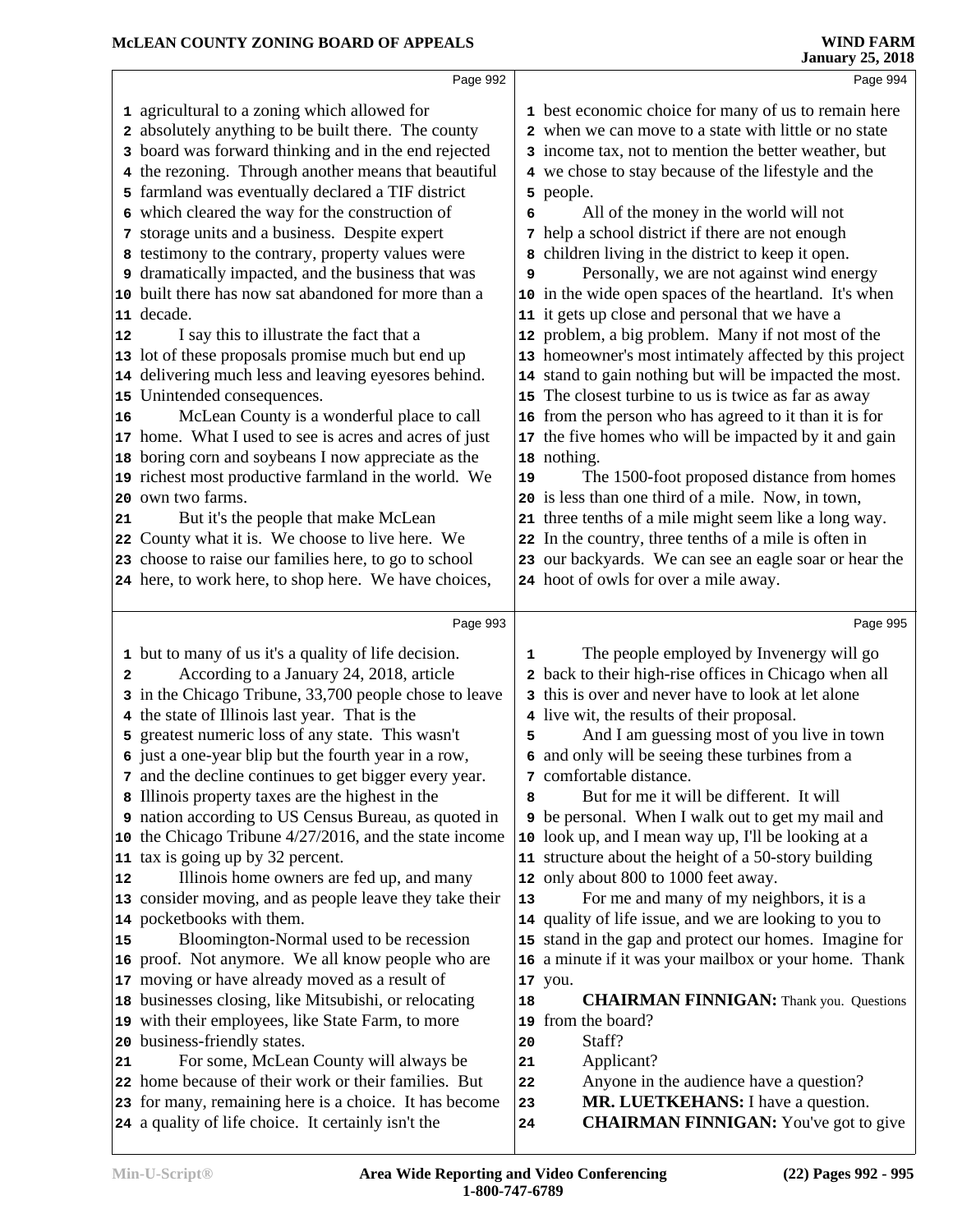|                |                                                                         |    | <b>January 25, 2018</b>                                                                                 |
|----------------|-------------------------------------------------------------------------|----|---------------------------------------------------------------------------------------------------------|
|                | Page 996                                                                |    | Page 998                                                                                                |
|                | 1 your full name and address.                                           |    | 1 sworn in or affirmed?                                                                                 |
| $\overline{a}$ | (QUESTIONS BY MR. LUETKEHANS.)                                          | 2  | MR. ELDER: Sworn, please.                                                                               |
| 3              | MR. LUETKEHANS: Phil Luetkehans, 105 East                               | 3  | (ERIC ELDER PLACED UNDER OATH.)                                                                         |
| 4              | Irving Park Road, Itasca, Illinois.                                     | 4  | <b>CHAIRMAN FINNIGAN:</b> State your name and                                                           |
| 5              | MR. DICK: Could you spell your name?                                    |    | 5 address, and spell your last name.                                                                    |
| 6              | MR. LUETKEHANS: L-u-e-t-k-e-h-a-n-s.                                    | 6  | MR. ELDER: Eric Elder, E-l-d-e-r. I live                                                                |
| 7              | How far is your home from the nearest wind                              |    | 7 at 25615 East 3000 North Road, Chenoa, Illinois, and                                                  |
|                | 8 turbine? Do you know?                                                 |    | a directly in the impacted area of this project.                                                        |
| 9              | MS. PITZER: I think it's supposed to be                                 | 9  | <b>CHAIRMAN FINNIGAN:</b> Could you spell your                                                          |
| 10             | 1500 feet from the foundation for our home. About                       |    | 10 first name?                                                                                          |
| 11             | 800 feet from the closest part of our property.                         | 11 | MR. ELDER: E-r-i-c. And I apologize. I                                                                  |
| 12             | MR. LUETKEHANS: Okay. You said when you                                 |    | 12 have some laryngitis tonight.                                                                        |
|                | 13 were at your mailbox it was about 800 to 1000 feet,                  | 13 | <b>CHAIRMAN FINNIGAN:</b> Don't worry about it.                                                         |
|                | 14 correct?                                                             |    | 14 Move a little closer.                                                                                |
| 15             | MS. PITZER: (Nodding.)                                                  | 15 | MR. ELDER: Thanks. Really, thanks for                                                                   |
| 16             | MR. LUETKEHANS: You have to say yes.                                    |    | 16 asking for our comments and our thoughts. I really                                                   |
| 17             | MS. PITZER: Yes.                                                        | 17 | appreciate it.                                                                                          |
| 18             | MR. LUETKEHANS: Sorry. She can't take                                   | 18 | Like many in this room, I live directly in                                                              |
|                | 19 down shakes, nods of the head, etc.                                  | 19 | the impacted area, and this is very new information,                                                    |
| 20             | MS. PITZER: Sorry.                                                      | 20 | and quite surprising to most of us. Others, it                                                          |
| 21             | MR. LUETKEHANS: Between your husband and                                |    | 21 sounds like have signed contracts and have had                                                       |
|                | 22 the mailbox is that farmland?                                        |    | 22 months and even tonight I heard two years to                                                         |
| 23             | MS. PITZER: It is not. No. It is our                                    |    | 23 consider this.                                                                                       |
|                | 24 yard.                                                                | 24 | Last night at the meeting was the first                                                                 |
|                | Page 997                                                                |    | Page 999                                                                                                |
| 1              | MR. LUETKEHANS: Thank you. One more                                     |    | 1 chance I had to talk to any of my neighbors about                                                     |
|                | 2 second. I am sorry. What do you use your yard for?                    |    | 2 this, with the holidays and being sick. This is the                                                   |
| 3              | MS. PITZER: Oh, we have -- our family is                                |    | 3 first time I've had a chance in the last four weeks                                                   |
|                | 4 -- we now have 23 in our family. We have 11                           |    | 4 since I got the letter. That is the first time I                                                      |
|                | 5 grandchildren, five married children. We use it for                   |    | 5 ever heard of it.                                                                                     |
|                | 6 our family, and the land has been in our family for                   | 6  | Of my three neighbors that I talked to,                                                                 |
|                | 7 -- since 1897, and we hope to pass it on to our                       |    | 7 one was for, one was against, and one was neutral.                                                    |
|                | 8 family in the future.                                                 |    | 8 Now, within another day I am supposed to decide                                                       |
| 9              | <b>MR. LUETKEHANS:</b> I am just talking about                          |    | 9 whether I am for, against, or neutral on a project                                                    |
|                | 10 the yard itself, not the farmland, okay?                             |    | 10 that even some of the expert witnesses I have heard                                                  |
| 11             | MS. PITZER: Our grandchildren play out                                  |    | 11 here over the last 60 years gone from testifying on                                                  |
|                | 12 there.                                                               |    | 12 behalf of the wind companies to testifying on behalf                                                 |
| 13             | MR. LUETKEHANS: That is what I want to                                  |    | 13 of those against the wind companies.                                                                 |
|                | 14 know. Could you explain that?                                        | 14 | And so this is a very complex issue, and                                                                |
| 15             | MS. PITZER: Yes. I babysit a lot and                                    |    | 15 part of my frustration, and some of these others in                                                  |
|                | 16 have grandchildren over a lot. They play. They                       |    | 16 the room, is all of a sudden there is a decision                                                     |
| 17             | ride their bikes. We play with our dogs out there.                      |    | 17 needing to be made, and it's very hard.                                                              |
| 18             | We have a fire pit where we have a lot of friends                       | 18 | I do want to say, though, to my friends                                                                 |
| 19             | and family over and have cookouts.                                      | 19 | and neighbors in the room and the others in my                                                          |
| 20             | MR. LUETKEHANS: Thank you very much.                                    |    | 20 community: You know, I love them, I respect them,                                                    |
| 21             | <b>CHAIRMAN FINNIGAN:</b> Any other questions?                          |    | 21 and regardless of how this all goes I will continue                                                  |
|                |                                                                         |    |                                                                                                         |
| 22             | Push the button, if you would. Thank you.                               |    | 22 to love them and respect them. This isn't about                                                      |
| 23<br>24       | MR. DICK: Eric Elder?<br><b>CHAIRMAN FINNIGAN:</b> Would you like to be |    | 23 money. This is about neighbors and friends and<br>24 community, and that's just the way that we roll |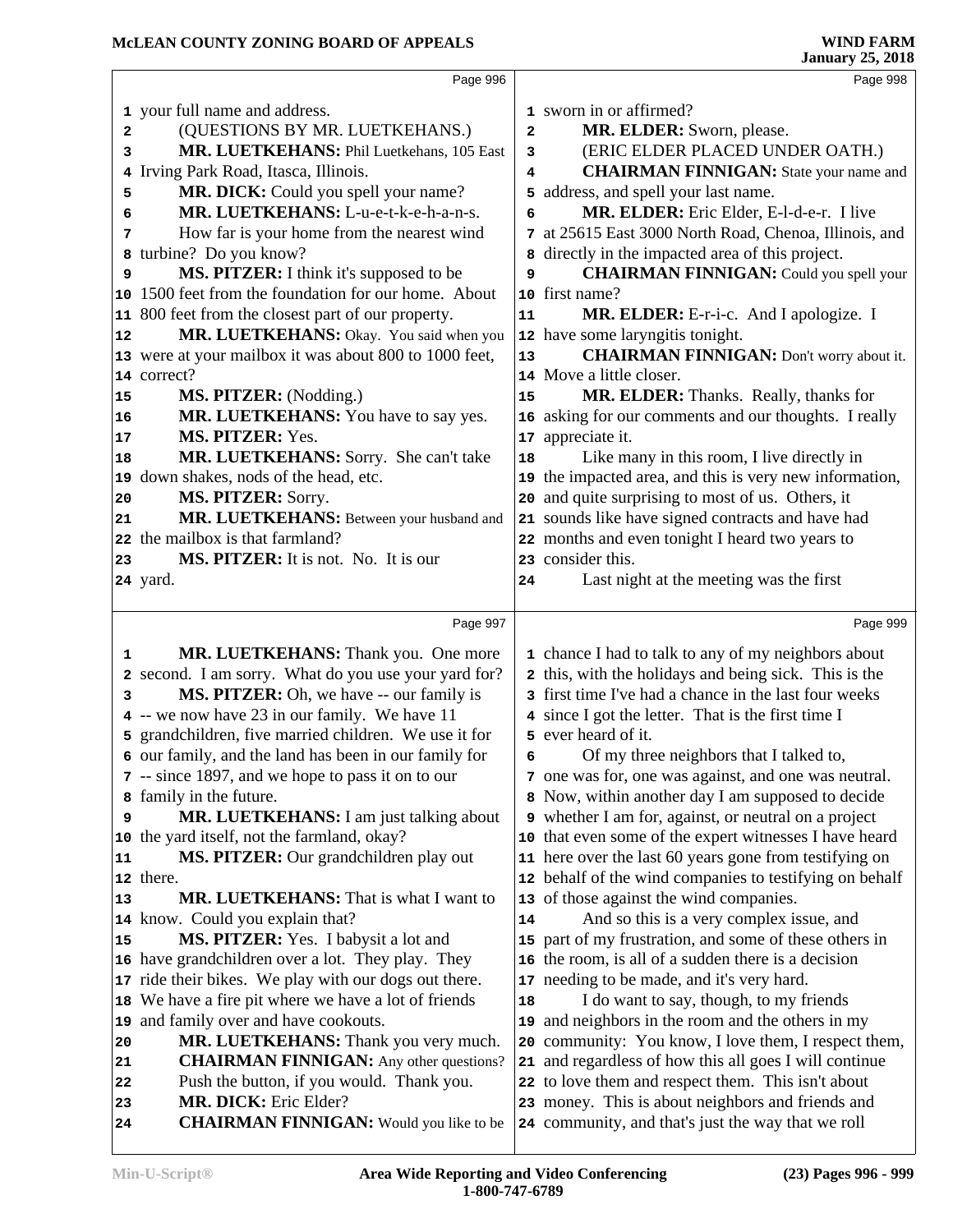|    | Page 1000                                                                                                          |    | Page 1002                                                                                                 |  |
|----|--------------------------------------------------------------------------------------------------------------------|----|-----------------------------------------------------------------------------------------------------------|--|
|    | 1 here.                                                                                                            | 1  | I read the proposal I believe from EDP                                                                    |  |
| 2  | So I am not here in any way to deprive                                                                             |    | 2 which is coming to Chenoa, and maybe that is what                                                       |  |
|    | 3 anyone of an economic opportunity. I am just here                                                                |    | 3 you are hearing February 6; I am not sure. That is                                                      |  |
|    | 4 as a concerned citizen who has just gotten this                                                                  |    | 4 a different one, but I just read their proposal on                                                      |  |
|    | 5 news. It was sort of like getting a letter from the                                                              |    | 5 the other side of Chenoa, and they offered a good                                                       |  |
|    | 6 IRS and you open it and all of a sudden you find out                                                             |    | 6 neighbor offer to people in the neighborhood who are                                                    |  |
|    | 7 that something bad is happening around you that has                                                              |    | 7 going to be negatively impacted. I don't know what                                                      |  |
|    | 8 a negative impact and personally no direct positive                                                              |    | 8 those amounts are, but I think that is very kind and                                                    |  |
|    | 9 impacts to me.                                                                                                   |    | <b>9</b> a neighborly kind of thing to do when you are going                                              |  |
| 10 | In fact, it's actually more like getting a                                                                         |    | 10 to come and take something away from someone.                                                          |  |
|    | 11 letter or hearing from one of my daughters -- I've                                                              | 11 | I am not expecting my neighbors to make                                                                   |  |
|    | 12 got three daughters, and if one of them were to call                                                            |    | 12 any other kind of decision that is not good for                                                        |  |
|    | 13 me up and, say, you know what, this guy has proposed                                                            |    | 13 them. I don't want to deprive them of making a good                                                    |  |
|    | 14 to me and we've set a date, and I know you've never                                                             |    | 14 sound decision. At the same time I don't want to be                                                    |  |
|    | 15 met him before but we are planning to get married by                                                            |    | 15 deprived of my way of life, and I have lived in this                                                   |  |
|    | 16 the end of the year. What do you think, Dad.                                                                    |    | 16 home for my life. I grew up here. My dad lived                                                         |  |
| 17 | We are talking about my very valuable                                                                              |    | 17 there. My children live with me there. I moved                                                         |  |
|    | 18 daughters, and I am going to just trust them to                                                                 |    | 18 away after college. Happy to leave. Happy to go                                                        |  |
|    | 19 someone that I've only just met and not even met                                                                |    | 19 live in big cities. And after years and years of                                                       |  |
|    | 20 but, you know, I am just getting to know and they                                                               |    | 20 that, I am so, so happy to have moved back seven                                                       |  |
|    | 21 want to make a decision that is going to impact them                                                            |    | 21 years ago to this home where I grew up.                                                                |  |
|    | 22 for the rest of their life. And I am 54 years old.                                                              | 22 | I believe there is a flaw in the Invenergy                                                                |  |
|    | 23 This project will likely last for the rest of my                                                                |    | 23 plan. I do believe this must be remedied before                                                        |  |
|    | 24 life.                                                                                                           |    | 24 approval, and I think that would alleviate a lot of                                                    |  |
|    | Page 1001                                                                                                          |    | Page 1003                                                                                                 |  |
| 1  | So it's all very new information. You                                                                              |    | 1 the concerns of people in this room. A lot of                                                           |  |
| 2  | guys have been down this road before. You've seen                                                                  |    | 2 people are just frustrated by this. They are                                                            |  |
|    | 3 other wind projects around. But when it comes to                                                                 |    | 3 annoyed by this. It's highly annoying -- and using                                                      |  |
|    | 4 your doorstep, when it's in your backyard, as I've                                                               |    | 4 Dr. Schomer's words -- to many of us that have this                                                     |  |
|    | 5 heard from several people tonight, people don't mind                                                             |    | 5 in our backyards, and I believe there should be some                                                    |  |
|    | 6 wind farms. It's a great idea. I love it, just not                                                               |    | 6 kind of compensation offered. I am not saying I                                                         |  |
|    | 7 in my backyard.                                                                                                  |    | 7 would take it or not take it. I am not even                                                             |  |
| 8  | And I think there is real valid concern                                                                            | 8  | suggesting an amount, although an amount of \$6,000                                                       |  |
|    | 9 with that, and that addresses criteria number 1 of                                                               |    | <b>9</b> per year for the life of the project would at least                                              |  |
|    | 10 your seven criteria. This does substantially affect                                                             |    | 10 make me a little happier, it would at least make me                                                    |  |
|    | 11 my health and comfort and welfare; and so, on that                                                              |    | 11 look at the wind turbines. I know I grew up on a                                                       |  |
|    | 12 basis, just from me personally, it fails on that                                                                |    | 12 farm, and my dad had pigs. We had a pig farm, small                                                    |  |
|    | 13 criteria.                                                                                                       |    | 13 farm, pig farm. I've lived around pig farms. I                                                         |  |
| 14 | Also, I believe it fails criteria Number 2                                                                         |    | 14 live around them now, and I've lived around all                                                        |  |
|    | 15 on your list, which is that it substantially impacts                                                            |    | 15 kinds of grain bins, all kinds of projects. I                                                          |  |
|    | 16 the enjoyment. And even though it says it does not                                                              |    | 16 understand small farming.                                                                              |  |
|    | 17 substantially impact the property values, the fact                                                              | 17 | But when you come in and have a whole                                                                     |  |
|    | 18 that they put that word in there, apparently it does<br>19 affect property values or they would say it will not |    | 18 industry here, that is when it takes a change of<br>19 course. And the phrase at home was, whenever we |  |
|    | 20 affect your property values.                                                                                    |    | 20 smell pigs or drive by cows or any kind of thing                                                       |  |
| 21 | My frustration with this is Invenergy has                                                                          | 21 | that might be a little unpleasant, and what did we                                                        |  |
|    | 22 not come to me as a homeowner in this area and has                                                              |    | 22 say? "Smells like money," and it puts a smile on                                                       |  |
|    | 23 not offered me any kind of compensation for the                                                                 |    | 23 your face. And I think this is putting a smile on a                                                    |  |
|    | 24 negatives they are going up in my backyard.                                                                     |    | 24 lot of people's faces, communities, schools,                                                           |  |
|    |                                                                                                                    |    |                                                                                                           |  |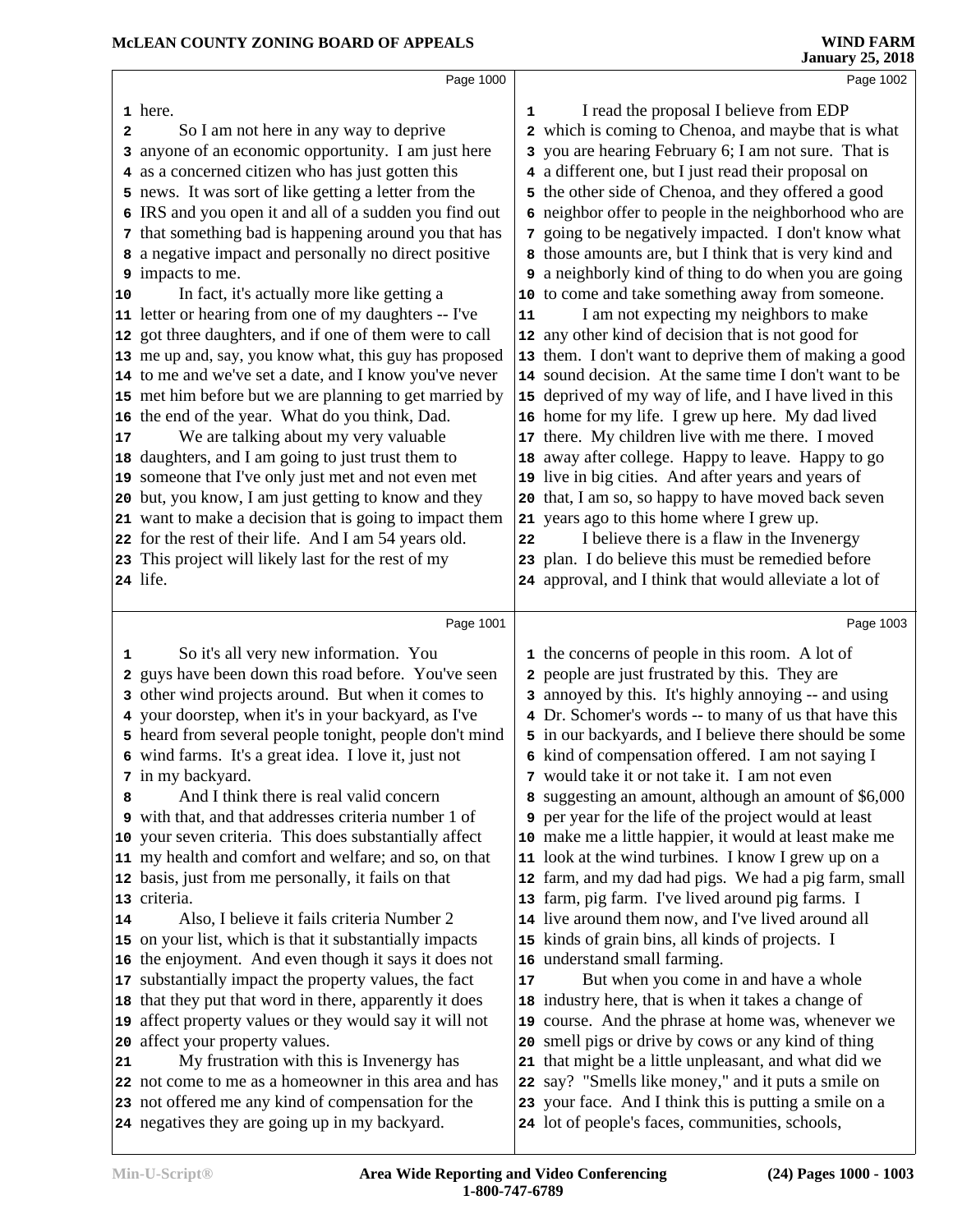|    | Page 1004                                                                                             |    | Page 1006                                                                                                   |  |
|----|-------------------------------------------------------------------------------------------------------|----|-------------------------------------------------------------------------------------------------------------|--|
|    | 1 farmers, landowners. Unfortunately, it's not                                                        |    | 1 daytime sky, and the stars at night. I have also                                                          |  |
|    | 2 putting a smile on my face, and I think that is a                                                   |    | 2 chosen to live there because this is the home and                                                         |  |
|    | 3 flaw in the plan when other energy companies offer                                                  |    | 3 community where I grew up, where my mom and dad                                                           |  |
|    | 4 such a thing.                                                                                       |    | 4 lived and died, where my kids live me. I don't mean                                                       |  |
| 5  | Living in the impacted zone myself, when I                                                            |    | 5 to be overly emotional, but this is the home where I                                                      |  |
|    | 6 read these criterions, the first two -- let me just                                                 |    | 6 held the hand of my wife as she passed from this                                                          |  |
|    | 7 repeat those. I believe it does not meet it at                                                      |    | 7 life to the next five years ago. I don't want to                                                          |  |
|    | 8 least for me personally. It might for others, and                                                   |    | 8 look for another place to live. This is my home. I                                                        |  |
|    | <b>9</b> for others are who being compensated and compensated                                         |    | I love the people here. And if something                                                                    |  |
|    | 10 well. Obviously, they took the contracts because                                                   |    | 10 happens with these turbines where it significantly                                                       |  |
|    | 11 they are being compensated well. They were able to                                                 |    | 11 impacts my life and my way of life, that will be the                                                     |  |
|    | 12 balance this out. I am not. It is detrimental to                                                   |    | 12 choice that I'll have to face just like others have                                                      |  |
|    | 13 my health, my comfort and my welfare and, in short,                                                |    | 13 had to face.                                                                                             |  |
|    | 14 my quality of life with no benefit to me to offset                                                 | 14 | Not to be mysterious, but I just want to                                                                    |  |
|    | 15 that detriment.                                                                                    |    | 15 protect this picture. I brought a picture with me                                                        |  |
| 16 | The second: It will be injurious to my                                                                |    | 16 of my farmstead. This was taken three years ago and                                                      |  |
|    | 17 enjoyment of the other property in the immediate                                                   |    | 17 taken by an aerial photographer. I will be glad to                                                       |  |
|    | 18 area and will affect my property values.                                                           |    | 18 walk around and show it to you. This is my farm.                                                         |  |
| 19 | And, of course, the definition of                                                                     | 19 | And one of my kids asked, Why did you buy                                                                   |  |
|    | 20 substantial impact on your property values is very                                                 |    | 20 that from the aerial photographer? You know, he's                                                        |  |
|    | 21 debatable.                                                                                         |    | 21 just trying to scam you. He's just making a deal.                                                        |  |
| 22 | For me, I live in my home 24/7, nearly                                                                |    | 22 And I said, To me, this is so worth it. This is why                                                      |  |
|    | 23 365 days a year. I am an author and composer, I                                                    |    | 23 I moved back here. I look at this is my house that                                                       |  |
|    | 24 write piano music, and I write books, and my home is                                               |    | 24 I've lived in from childhood until now, and all this                                                     |  |
|    | Page 1005                                                                                             |    | Page 1007                                                                                                   |  |
|    | 1 my getaway. My home is my respite. The reason I                                                     |    | 1 property back here is free and clear and open.                                                            |  |
|    | 2 love coming back to here is to enjoy the peace, the                                                 | 2  | And I told my daughter who asked me why I                                                                   |  |
|    | 3 quiet, the solitude. I take daily walks down my                                                     |    | 3 bought this, I said, because it is not always going                                                       |  |
|    | 4 property, summer and winter. I take my family down                                                  |    | 4 to be free and open and clear like this, and I want                                                       |  |
|    | 5 the country roads. We take starry-night walks. I                                                    |    | 5 to be able to remember it like this because I love                                                        |  |
|    | 6 done mean to get sentimental, but when you've lived                                                 |    | 6 it like this and this is where I want to live.                                                            |  |
|    | 7 in the city for years and years and years, this is a                                                | 7  | I had little idea that three years later                                                                    |  |
|    | 8 huge plus to my life at this stage of my life and                                                   |    | 8 everything you see here will be covered with                                                              |  |
|    | <b>9</b> especially for my children.                                                                  |    | <b>9</b> turbines. Everything you see here, this is the                                                     |  |
| 10 | This is not just a like for me personally,                                                            | 10 | direction where the turbine farm will be.                                                                   |  |
|    | 11 but it also helps clear my mind, helps me to think                                                 | 11 | If it's okay if I approach you, I just                                                                      |  |
|    | 12 deeply and to write the books and the music that I                                                 |    | 12 want to let you know this is real, this is my life,                                                      |  |
|    | 13 write, which are my livelihood, most creatively.                                                   |    | 13 and this is the life of many of us in this room,<br>14 farmers included. And I am not saying that I have |  |
| 14 | I've never lived by a wind turbine before.<br>15 I am concerned what I read about the visual flicker, |    | 15 any other special right. I am saying I do have a                                                         |  |
|    | 16 what that could cause on my sunset walks.                                                          |    | 16 right to some kind of compensation to offset for the                                                     |  |
| 17 | I am concerned about the audible noise                                                                |    | 17 loss of what this is.                                                                                    |  |
|    | 18 that that could cause whenever the wind turbines are                                               | 18 | If anyone else cares to see it closer,                                                                      |  |
|    | 19 running day or night because I live there, as I say,                                               |    | 19 I'll leave it up here on my desk.                                                                        |  |
|    | $20\ \frac{24}{7}$ .                                                                                  | 20 | I don't know that anything I am going to                                                                    |  |
| 21 | I simply don't know how the turbines might                                                            | 21 | say is going to make a difference. You've already                                                           |  |
|    | 22 affect me. The potential is negative, though, with                                                 |    | 22 approved two or three wind turbine farms here in the                                                     |  |
|    | 23 no potential positive. I've chosen to live there                                                   |    | 23 county.                                                                                                  |  |
|    | 24 because of the peace and quiet, the views of the                                                   | 24 | You know, I just know that for me it hurts                                                                  |  |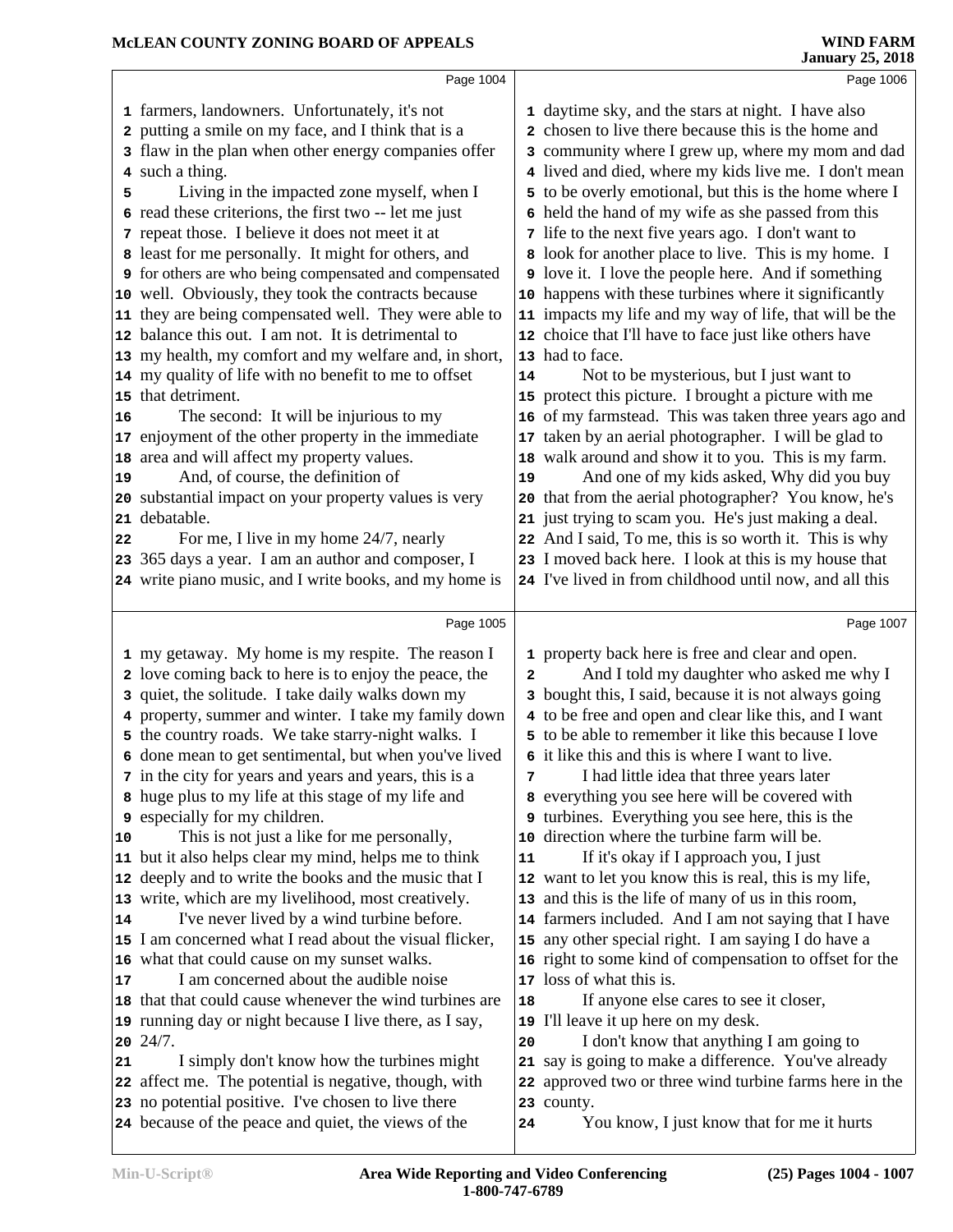|    | Page 1008                                                                                                       |    | Page 1010                                                                                    |  |
|----|-----------------------------------------------------------------------------------------------------------------|----|----------------------------------------------------------------------------------------------|--|
|    | 1 me. It's disappointing. And I would like more time                                                            | 1  | <b>CHAIRMAN FINNIGAN: Questions from the</b>                                                 |  |
|    | 2 to get used to the idea, just like if I married off                                                           |    | 2 staff?                                                                                     |  |
|    | 3 my daughter. Maybe it's not a bad idea. I am not                                                              | 3  | MR. DICK: No.                                                                                |  |
|    | 4 opposed to wind energy. I wish I thought of it. I                                                             | 4  | <b>CHAIRMAN FINNIGAN: Applicant?</b>                                                         |  |
|    | 5 wish I could have gathered the neighbors and said,                                                            | 5  | MR. GRIFFIN: No thank you.                                                                   |  |
|    | 6 hey, guys, we've got this great natural resource. I                                                           | 6  | <b>CHAIRMAN FINNIGAN:</b> Anyone in the audience                                             |  |
|    | 7 am a little bummed that a company from outside that                                                           |    | 7 have questions?                                                                            |  |
|    | 8 does not live here is coming down and able to do                                                              | 8  | <b>MR. ELDER: Thanks.</b>                                                                    |  |
|    | <b>9</b> this project. I mean I am glad for them. They are                                                      | 9  | <b>CHAIRMAN FINNIGAN: Thank you.</b>                                                         |  |
|    | 10 able to do it and able to provide for their                                                                  | 10 | MR. DICK: Larry Ryan?                                                                        |  |
|    | 11 families; I am not against that. I am just saying                                                            | 11 | <b>CHAIRMAN FINNIGAN:</b> Would you like to be                                               |  |
|    | 12 I've not had time.                                                                                           |    | 12 sworn in?                                                                                 |  |
| 13 | <b>CHAIRMAN FINNIGAN:</b> Hate to cut you off.                                                                  | 13 | MR. RYAN: Yes.                                                                               |  |
|    | 14 You're a little bit over.                                                                                    | 14 | (LARRY RYAN PLACED UNDER OATH.)                                                              |  |
| 15 | MR. ELDER: Thanks.                                                                                              | 15 | <b>CHAIRMAN FINNIGAN:</b> State your name and                                                |  |
| 16 | <b>CHAIRMAN FINNIGAN:</b> We are a little bit                                                                   | 16 | address. Spell your last name.                                                               |  |
|    | 17 over.                                                                                                        | 17 | MR. RYAN: Larry Ryan, R-y-a-n.                                                               |  |
| 18 | MR. ELDER: I am sorry. I didn't realize.                                                                        | 18 | <b>CHAIRMAN FINNIGAN:</b> And your address?                                                  |  |
| 19 | <b>CHAIRMAN FINNIGAN: We understand.</b>                                                                        | 19 | MR. RYAN: 21544 North 1100 East Road,                                                        |  |
| 20 | MR. ELDER: So my concluding would be just                                                                       | 20 | Carlock, Illinois.                                                                           |  |
|    | 21 that I believe it fails on the first two criteria                                                            | 21 | <b>CHAIRMAN FINNIGAN: Okay. Go ahead.</b>                                                    |  |
|    | 22 for me, and I believe there should be some                                                                   | 22 | MR. RYAN: I understand that there was                                                        |  |
|    | 23 compensation in the proposal to offset people like                                                           |    | 23 comments recently for the lack of complaints from                                         |  |
|    | 24 me. Thanks.                                                                                                  |    | 24 the White Oak project, which I am, and have been                                          |  |
|    | Page 1009                                                                                                       |    | Page 1011                                                                                    |  |
|    |                                                                                                                 |    |                                                                                              |  |
| 1  | <b>CHAIRMAN FINNIGAN: Questions?</b>                                                                            |    | 1 from the start to finish part of that project,                                             |  |
| 2  | (QUESTIONS BY THE BOARD:)                                                                                       |    | 2 within it, and I would like to talk tonight about                                          |  |
| 3  | MS. TURNER: Eric, did you say how many                                                                          |    | 3 the realities when you live in the middle of one of                                        |  |
|    | 4 acres you are on there?                                                                                       |    | 4 these wind factories.                                                                      |  |
| 5  | MR. ELDER: I live on two and a half                                                                             | 5  | I currently live where I live. I have                                                        |  |
|    | 6 acres. My dad used to farm the 400 that are all                                                               |    | 6 four of them that are within 1500 feet, completely                                         |  |
|    | 7 around me, so everything you see here was he farmed                                                           |    | 7 in a 360 radius around my house, and I thought I                                           |  |
|    | 8 this back 400 and across the road.                                                                            |    | 8 just wanted to tell you what it's like for the past                                        |  |
| 9  | And a good friend of mine and a neighbor                                                                        |    | <b>9</b> five years of living there and how things have                                      |  |
|    | 10 farms it now, and they are putting turbines up, and<br>11 I don't despise them at all. I am very thankful. I |    | 10 changed for my wife and I.                                                                |  |
|    | 12 am glad for their opportunity.                                                                               | 11 | I am retired, so now I spend most of my<br>12 time on the property. I have five acres. And I |  |
| 13 | MS. TURNER: Thank you.                                                                                          | 13 | thought, well, I would just talk a little bit about                                          |  |
| 14 | MR. ZIMMERMAN: How far away are you from                                                                        | 14 | what actually goes on through the project.                                                   |  |
|    | 15 the turbines that are going up there?                                                                        | 15 | The first thing is the construction                                                          |  |
| 16 | MR. ELDER: A neighbor just told me                                                                              | 16 | process. I can tell you it's very disrupting for                                             |  |
|    | 17 tonight. I didn't know the actual distance.                                                                  | 17 | anybody that lives within the project itself.                                                |  |
| 18 | Do they know?                                                                                                   | 18 | There's many times that your road will be blocked.                                           |  |
| 19 | It's in my backyard. Yeah, in my                                                                                | 19 | For some of us there is one way in and one way out,                                          |  |
|    | 20 backyard, and it's not just that one but it's the                                                            | 20 | and so you have to wait. It's not blocked all the                                            |  |
|    | 21 whole slew of them. I take advantage of the country                                                          |    | 21 time, all day long. Sometimes it's four hours                                             |  |
|    | 22 road. I ride bikes. This is my land. This is my                                                              |    | 22 because they are delivering the wind blades, the                                          |  |
|    | 23 stomping grounds, so it's not just my backyard that                                                          | 23 | towers, whatever. And I noticed that even some of                                            |  |
|    | 24 is affected. It's all of ours.                                                                               |    | 24 the farmers would have to wait until the roads were                                       |  |
|    |                                                                                                                 |    |                                                                                              |  |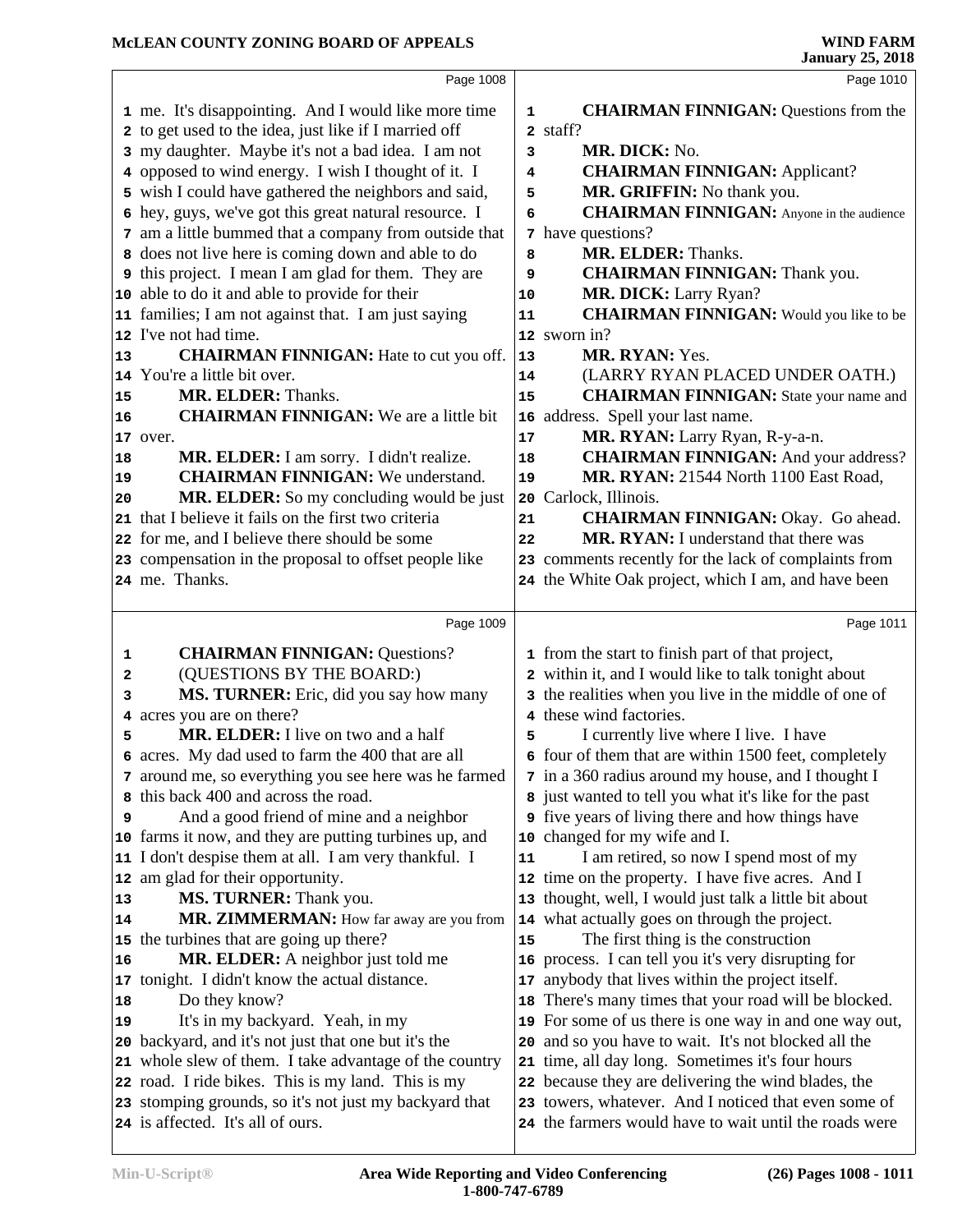|    | Page 1012                                                                                                        |    | Page 1014                                                                                       |  |
|----|------------------------------------------------------------------------------------------------------------------|----|-------------------------------------------------------------------------------------------------|--|
|    | 1 clear.                                                                                                         |    | 1 this -- and I watched the project through the entire                                          |  |
| 2  | Most of the time, without notification,                                                                          |    | 2 process. I wanted to explain to you what I got out                                            |  |
|    | 3 you could be out grocery shopping and come back and                                                            |    | 3 of this. Nothing. I got nothing out of it.                                                    |  |
|    | 4 you've got groceries in your car and ice cream is                                                              | 4  | That's all I have. I just wanted to pass                                                        |  |
|    | 5 melting and whatever because you can't get into your                                                           |    | 5 on what it's really like, and I do live in the                                                |  |
|    | 6 house.                                                                                                         | 6  | middle of all of these. Thank you.                                                              |  |
| 7  | Another thing is the noise. I've heard a                                                                         | 7  | <b>CHAIRMAN FINNIGAN:</b> Thank you. Questions?                                                 |  |
|    | 8 lot this evening about the noise and decibels and                                                              | 8  | (QUESTIONS BY THE BOARD.)                                                                       |  |
|    | <b>9</b> all that. They are noisy, and I can tell you that                                                       | 9  | MR. BANGERT: When this wind farm was                                                            |  |
|    | 10 you hear a swish that sounds like a jet, whatever;                                                            |    | 10 announced, did you know about it right away, or how                                          |  |
|    | 11 but the reality is that they are noisy. I can tell                                                            | 11 | did you first find out about it?                                                                |  |
|    | 12 you whichever way the wind is coming from. They are                                                           | 12 | MR. RYAN: Through our rural grapevine,                                                          |  |
|    | 13 less noisy when you are on the backside of the blade                                                          |    | 13 which the decision was already made, knew nothing                                            |  |
|    | 14 as on the front side of the blade. Either way they                                                            |    | 14 about it.                                                                                    |  |
|    | 15 are noisy.                                                                                                    | 15 | And, you know, where they measure the                                                           |  |
| 16 | I can tell you when you really know how                                                                          |    | 16 wind, they have a tower they put up, and it was half                                         |  |
|    | 17 noisy they are is when they are not running. You go                                                           | 17 | a mile from my property and I would drive by it                                                 |  |
|    | 18 outside and it is so quiet. You cannot believe the                                                            |    | 18 every day and wondered, the farmer must be measuring                                         |  |
|    | 19 difference. You can hear birds signing, whatever.                                                             |    | 19 something. I had no idea what was going on until we                                          |  |
|    | 20 That is just the way it is.                                                                                   | 20 | learned after the fact.                                                                         |  |
| 21 | Another thing is the wildlife. Where I                                                                           | 21 | MR. BANGERT: And did you attend the                                                             |  |
|    | 22 live, I live close to Lake Evergreen, south of it,                                                            | 22 | hearings during that project?                                                                   |  |
|    | 23 and we've always had birds, deer going through our                                                            | 23 | MR. RYAN: Yes. Yes, I did. Yes.                                                                 |  |
|    | 24 property and so forth. We have no deer now. We                                                                | 24 | MR. BANGERT: Have you had to file any                                                           |  |
|    |                                                                                                                  |    |                                                                                                 |  |
|    | Page 1013                                                                                                        |    | Page 1015                                                                                       |  |
|    | 1 haven't had deer for quite some time. But birds,                                                               |    | 1 complaints of any nature in order to establish --                                             |  |
|    | 2 less of the birds. And we always enjoyed that,                                                                 |    | 2 you know, you noticed the noise, you noticed the                                              |  |
|    | 3 feeding the birds, especially in the winter, and                                                               |    | 3 flicker. Have you had any independent companies                                               |  |
|    | 4 that doesn't happen either.                                                                                    |    | 4 test these levels on your property?                                                           |  |
| 5  | The last thing I wanted to talk about is                                                                         | 5  | MR. RYAN: No, I have not.                                                                       |  |
|    | 6 the landscape. I've heard a lot of people talking,                                                             | 6  | MR. BANGERT: Thank you.                                                                         |  |
|    | 7 the gentleman before me, about the landscape. Where                                                            | 7  | MR. RYAN: Yes.                                                                                  |  |
|    | 8 I live you could, before the construction of these,                                                            | 8  | MR. ZIMMERMAN: You've talked about noise.                                                       |  |
|    | 9 you could see forever and a beautiful sunset, but                                                              |    | <b>9</b> Do you feel anything?                                                                  |  |
|    | 10 everywhere I look now all I see is the towers.                                                                | 10 | We've heard some testimony on infrasound                                                        |  |
| 11 | Also along with that is the flicker. The                                                                         | 11 | at the lower decibel range. Do you or your wife --                                              |  |
|    | 12 flicker is not all the time. It happens mostly in                                                             |    | 12 you can't really testify on her behalf, but do you                                           |  |
|    | 13 the a.m. and the p.m. for me. Other people, it                                                                |    | 13 sense that there is any other vibration that you                                             |  |
|    | 14 depends on the location, when the sun comes up. And                                                           |    | <b>14</b> feel?                                                                                 |  |
|    | 15 it happens all year round. Because of the location                                                            | 15 | <b>MR. RYAN:</b> When we first -- when they                                                     |  |
|    | 16 of all these, fortunately, for me I always get the                                                            | 16 | first fired those turbines up, we felt vibration in                                             |  |
|    | 17 flicker, but, again, at the most one hour in the                                                              | 17 | the base of our house. And, again, it doesn't seem                                              |  |
|    | 18 morning and about an hour in the afternoon. The                                                               | 18 | to -- it doesn't seem to be there now. So could it                                              |  |
|    | 19 flicker cannot be reduced by shutting your blinds or                                                          | 19 | possibly be caused by those? I can't say, but it                                                |  |
|    | 20 anything like that. Most of the time my wife and I                                                            |    | 20 was there in the beginning.                                                                  |  |
|    | 21 just decided it's about time we go to breakfast, so<br>22 we'll leave or we'll go to dinner somewhere just to | 21 | I know that when you're standing out on<br>the road or you're between them, you got one on each |  |
|    | 23 avoid the flicker, but it does occur.                                                                         | 22 | 23 side of you and three are 1500 feet apart, sometimes                                         |  |
| 24 | The last thing I want to say, after all of                                                                       |    | 24 you will feel vibration. But, again, is that -- I                                            |  |
|    |                                                                                                                  |    |                                                                                                 |  |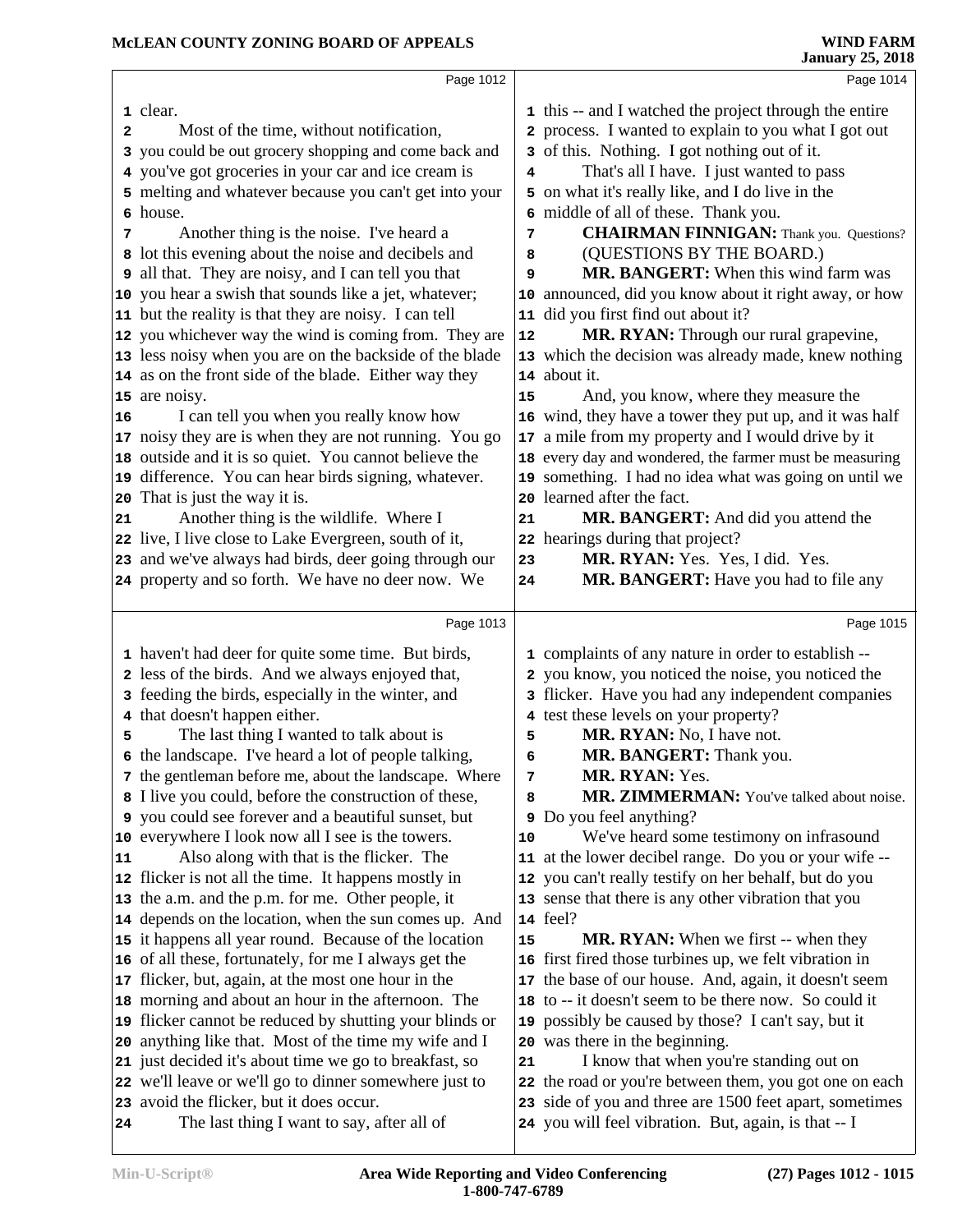|                | MCLEAN COUNTY ZONING BOARD OF APPEALS                                                                    |             | <b>WIND FARM</b><br><b>January 25, 2018</b>                                                        |
|----------------|----------------------------------------------------------------------------------------------------------|-------------|----------------------------------------------------------------------------------------------------|
|                | Page 1016                                                                                                |             | Page 1018                                                                                          |
|                | 1 don't know what it is. I would like to blame it on                                                     |             | 1 and that is what we want to hear.                                                                |
|                | 2 that, but you know.                                                                                    | 2           | So any other questions?                                                                            |
| 3              | MR. ZIMMERMAN: Have you noticed any                                                                      | 3           | MR. KURITZ: Have you talked to the                                                                 |
|                | 4 cracks appearing in your house in the plaster,                                                         |             | 4 company that runs that wind farm about your water                                                |
|                | 5 foundation, or anything like that, that weren't                                                        |             | 5 problems since then?                                                                             |
|                | 6 there before?                                                                                          | 6           | I mean they were supposed to have fixed                                                            |
| 7              | MR. RYAN: To answer that, I have not                                                                     |             | 7 all the field tile and everything that they crossed,                                             |
|                | 8 noticed cracks in the foundation. But I will tell                                                      | 8           | but, obviously, they could have missed one.                                                        |
|                | 9 you this: The contour must be much different after.                                                    | 9           | MR. RYAN: I do not live too far from                                                               |
|                | 10 When they put the cable underground, they are                                                         |             | 10 where the offices are and the substation. I will                                                |
|                | 11 digging up everywhere. They have crossed waterways                                                    |             | 11 tell you that it wasn't long after we had the water                                             |
|                | 12 and so forth. We've had all kinds of problems with                                                    |             | 12 problem and I went there to talk to them about, you                                             |
|                | 13 the waterways around our house. Since the start of                                                    |             | 13 know, what is going on here and, to be honest with                                              |
|                | 14 this project I have water in my basement, especially                                                  |             | 14 you, I got the runaround.                                                                       |
|                | 15 in the spring when it rains, which I never had                                                        | 15          | But the next time I went, it was a                                                                 |
|                | 16 before. I have a sump pump, but I also -- it's an                                                     |             | 16 different company. It wasn't Invenergy. They had                                                |
|                | 17 older farmhouse, and I have drains in the floor, and                                                  |             | 17 sold, and now I am talking to people, and they are                                              |
|                | 18 the water comes up through the drains.                                                                |             | 18 like you should have taken care of that before. I                                               |
| 19             | MR. ZIMMERMAN: So how far away from your                                                                 |             | 19 never went back.                                                                                |
|                | 20 house were these conduits or whatever was put                                                         | 20          | <b>CHAIRMAN FINNIGAN:</b> Questions from staff?                                                    |
|                | 21 underground, just an estimate?                                                                        | 21          | MR. DICK: No.                                                                                      |
| 22             | MR. RYAN: It's just south of my property                                                                 | 22          | <b>CHAIRMAN FINNIGAN: Applicant?</b>                                                               |
|                | 23 I would say 500 feet.                                                                                 | 23          | MR. GRIFFIN: No thank you.<br><b>CHAIRMAN FINNIGAN: Come forward.</b>                              |
| 24             | MR. ZIMMERMAN: Okay. Uphill? Downhill?                                                                   | 24          |                                                                                                    |
|                | Page 1017                                                                                                |             | Page 1019                                                                                          |
| 1              | MR. RYAN: I am -- from that, I am uphill.                                                                | $\mathbf 1$ | (QUESTIONS BY MR. POWELL:)                                                                         |
| 2              | <b>CHAIRMAN FINNIGAN:</b> How large is the                                                               | 2           | MR. POWELL: Jeff Powell, P-o-w-e-l-l,                                                              |
| з              | acreage you live on?                                                                                     | 3           | 32897 East 2700 North, Chenoa, Illinois.                                                           |
| 4              | MR. RYAN: Five acres.                                                                                    | 4           | You mentioned how you haven't seen any                                                             |
| 5              | <b>CHAIRMAN FINNIGAN:</b> Five acres. You                                                                |             | 5 deer and the birds that you enjoyed don't come                                                   |
|                | 6 probably said that and I didn't hear it. Sorry. Do                                                     |             | 6 around anymore. I like to go outside at night and                                                |
|                | 7 you notice the noise in your house?                                                                    | 7           | look at the stars. That is one of the reasons why I                                                |
| 8              | MR. RYAN: Yes.                                                                                           | 8           | moved to the country. What is it like at night?                                                    |
| 9              | <b>CHAIRMAN FINNIGAN:</b> Every day?                                                                     | 9           | MR. RYAN: You mean what is it like to be                                                           |
| 10             | MR. RYAN: I'll give you an example. You                                                                  |             | 10 outside at night?                                                                               |
|                | 11 know, a lot of people go to sleep with a fan                                                          | 11          | MR. POWELL: (Nodding.)                                                                             |
|                |                                                                                                          |             |                                                                                                    |
|                | 12 running, okay? And my grandkids love a fan every                                                      | 12          | MR. RYAN: It's noisy; I know that.                                                                 |
|                | 13 night. But in the summertime, you know, when it's                                                     | 13          | MR. POWELL: But can you still look at the                                                          |
|                | 14 not real hot outside, you have your windows open.                                                     |             | 14 stars? Is there a red glow from the lights flashing                                             |
|                | 15 You do not need to run the fan because you can hear                                                   |             | 15 upon you? That is what I am curious about.                                                      |
|                | 16 those, and it's not as strong as a fan right next to                                                  | 16          | MR. RYAN: In our project, not all of the                                                           |
|                | 17 your bed, but you can still hear those at night.                                                      |             | 17 towers have the red light flashing, okay? Now, I                                                |
|                | <b>CHAIRMAN FINNIGAN:</b> Does it bother you                                                             |             | 18 believe three of the four do not have the light                                                 |
|                | 19 getting to sleep or do you get used to it?                                                            |             | 19 flashing. So, yet, you can be outside. You can                                                  |
|                | MR. RYAN: At first it was annoying, very                                                                 |             | 20 look straight up, see the stars and all that. You                                               |
|                | 21 annoying. Five years, you get used to it. I mean                                                      |             | 21 don't want to look, north, south, east, or west; you                                            |
|                | 22 what else can we do?                                                                                  |             | 22 need to look straight up.                                                                       |
| 18<br>20<br>23 | <b>CHAIRMAN FINNIGAN:</b> You are being honest.<br>24 That is what we want. You seem like an honest guy, | 23          | But I can tell you that from one of our<br>24 picture windows, if we are sitting in there watching |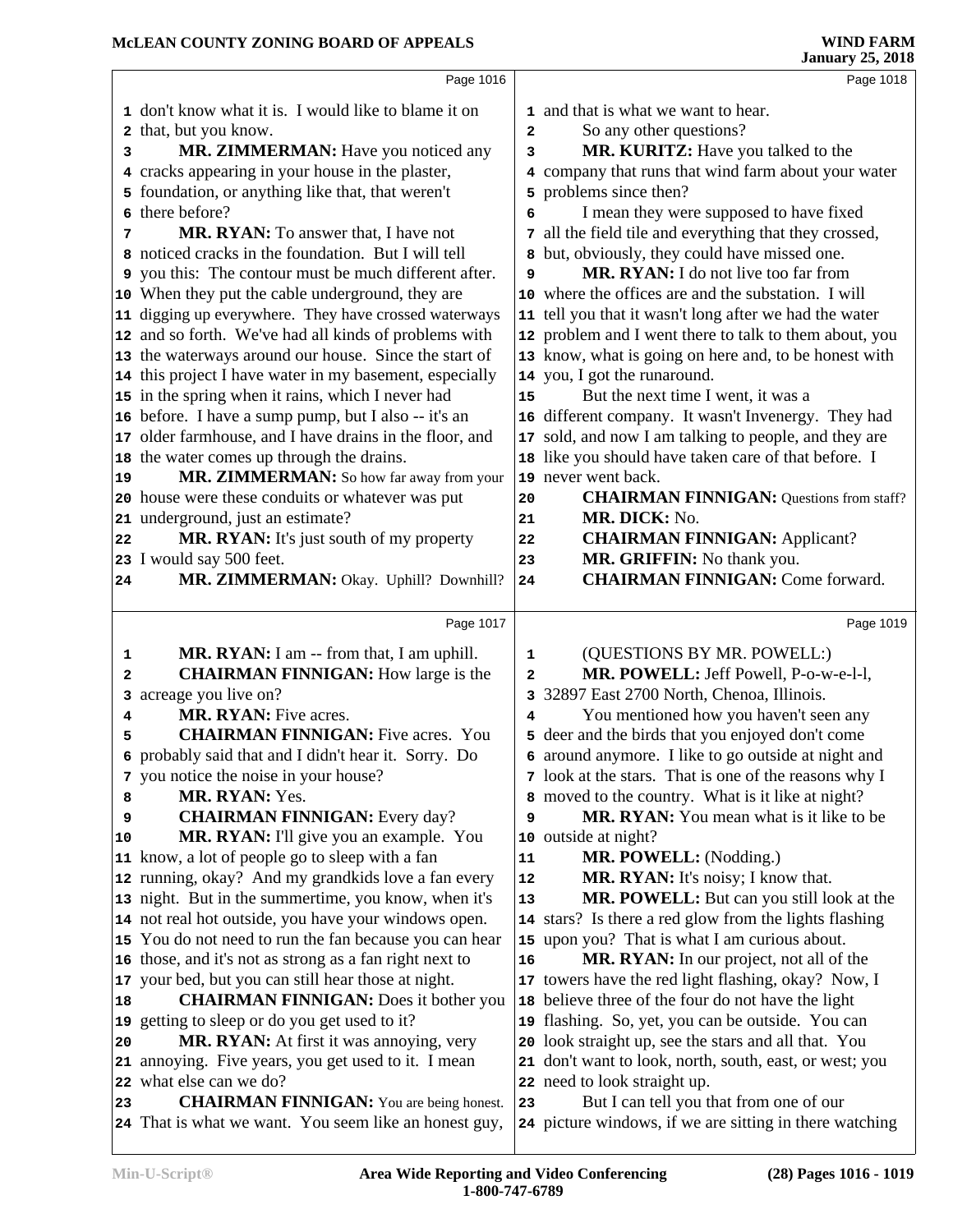|              | Page 1020                                                                                                 |        | Page 1022                                                                                                      |  |
|--------------|-----------------------------------------------------------------------------------------------------------|--------|----------------------------------------------------------------------------------------------------------------|--|
|              |                                                                                                           |        |                                                                                                                |  |
|              | 1 TV, sure enough the one straight out there, the                                                         | 1      | <b>CHAIRMAN FINNIGAN:</b> Would you like to be                                                                 |  |
|              | 2 light does work and it goes off and on. You know,<br>3 based on the experience prior to approaching the |        | 2 sworn in?<br>MS. BACHMAN: Yes, please.                                                                       |  |
|              | 4 company about the issues, we just pulled the blinds.                                                    | 3<br>4 | (LINDSAY BACHMAN PLACED UNDER OATH.)                                                                           |  |
| 5            | That is what we did.                                                                                      | 5      | MS. BACHMAN: My name is a Lindsay                                                                              |  |
| 6            | MR. POWELL: Okay. I, too, live near a                                                                     |        | 6 Bachman, L-i-n-d-s-a-y, last name B-a-c-h-m-a-n. I                                                           |  |
|              | 7 waterway and have concerns about water coming in my                                                     |        | 7 live at 23479 East 2700 North Road, Lexington.                                                               |  |
|              | 8 basement. Did you have to add a sump pump? You                                                          | 8      | I am a lifelong resident of McLean County,                                                                     |  |
| 9            | said you have one.                                                                                        |        | 9 specifically Lexington. My parents are also                                                                  |  |
| 10           | MR. RYAN: We have one sump pump. I did                                                                    |        | 10 lifelong residents as well as their parents. This                                                           |  |
|              | 11 not do anything. We just -- I bought a pump. I run                                                     |        | 11 makes me the third generation to call McLean County                                                         |  |
|              | 12 the hose down and, when the water comes up, I just                                                     |        | 12 home.                                                                                                       |  |
|              | 13 pump it outside through one of the basement windows.                                                   | 13     | My husband was raised in Woodford County                                                                       |  |
| 14           | MR. POWELL: So now you have to keep                                                                       |        | 14 but has been here the last seven years. We recently                                                         |  |
|              | 15 everything up off of the floor?                                                                        |        | 15 chose to make this our permanent home and to raise a                                                        |  |
| 16           | MR. RYAN: It is.                                                                                          |        | 16 fourth generation of McLean County residents.                                                               |  |
| 17           | MR. POWELL: Okay. I think that is all I                                                                   | 17     | Unfortunately, for the first time in my life I am                                                              |  |
| 18           | have. Thank you for coming and sharing.                                                                   | 18     | being forced to wonder if we made the right                                                                    |  |
| 19           | MR. RYAN: Thank you.                                                                                      | 19     | decision.                                                                                                      |  |
| 20           | (QUESTIONS BY MR. DUZAN:)                                                                                 | 20     | For the eight years that I have known my                                                                       |  |
| 21           | MR. DUZAN: Dave Duzan, 2423 North 2250                                                                    |        | 21 husband we wanted nothing more than to raise our                                                            |  |
|              | 22 East Road, Lexington. D-a-v-e D-u-z-a-n.                                                               |        | 22 family in the country. We both had the privilege of                                                         |  |
| 23           | Mr. Ryan, you spoke to the fact of during                                                                 |        | 23 growing up on family farms, my family raising                                                               |  |
|              | 24 construction of the wind turbine project that there                                                    |        | 24 cattle, and his family growing corn and soybeans.                                                           |  |
|              |                                                                                                           |        |                                                                                                                |  |
|              |                                                                                                           |        |                                                                                                                |  |
|              | Page 1021                                                                                                 |        | Page 1023                                                                                                      |  |
|              | 1 was frequent road interruptions?                                                                        | 1      | I firmly believe that there is no better                                                                       |  |
| $\mathbf{2}$ | MR. RYAN: Uh-huh.                                                                                         |        | 2 way to spend a childhood, and we wanted that life                                                            |  |
| 3            | MR. DUZAN: In your opinion, if you would                                                                  |        | 3 for our own family. Went spent five years working                                                            |  |
|              | 4 have had a heart attack or a fire, how easy would it                                                    |        | 4 hard, saving money, and praying for the opportunity.                                                         |  |
|              | 5 have been for emergency vehicles to get to your                                                         |        | 5 Finally, last spring that opportunity came. On                                                               |  |
|              | 6 location?                                                                                               |        | 6 March 8, 2017, our offer was accepted on a small                                                             |  |
| 7            | MR. RYAN: I don't know. But how could                                                                     |        | 7 farm north of Lexington. On April 21, 2017, we                                                               |  |
| 8            | they get through?                                                                                         |        | 8 closed and it officially became ours. I am not                                                               |  |
| 9            | MR. DUZAN: So you might be cold before                                                                    |        | 9 exaggerating when I say that the three happiest days                                                         |  |
|              | 10 they get there?                                                                                        |        | 10 of my life have been the day I married my husband,                                                          |  |
| 11           | MR. RYAN: It could happen.                                                                                |        | 11 the day our daughter was born, and the day we bought                                                        |  |
| 12<br>13     | MR. DUZAN: Yeah.<br><b>MR. RYAN:</b> We were worried and we even                                          |        | 12 our farm; although, I will say the order could                                                              |  |
|              | 14 went to the EMS -- well, Carlock Fire Department,                                                      |        | 13 depend on the day. The last nine months of living<br>14 on our new property have been some of the very      |  |
|              | 15 and I believe that there was some discussion already                                                   |        | 15 happiest in my 30 years.                                                                                    |  |
|              | 16 about in case this were to happen. But it still                                                        | 16     | My daughter, who celebrated her second                                                                         |  |
|              | 17 makes you wonder when the road is blocked.                                                             | 17     | birthday in our new home, I actually grabbed her                                                               |  |
| 18           | MR. DUZAN: Yeah. That's all I have.                                                                       | 18     | picture off the wall as I was walking out the door.                                                            |  |
| 19           | <b>CHAIRMAN FINNIGAN:</b> Any other questions?                                                            | 19     | I'll just put that here. She loves nothing more                                                                |  |
| 20           | I think you are off the hook. Thank you                                                                   | 20     | than to be outside. I stay home with her. We are                                                               |  |
|              | 21 for coming.                                                                                            |        | 21 home almost all day every day. The weather has to                                                           |  |
| 22           | <b>MR. DICK:</b> Tim Killian?                                                                             |        | 22 be pretty bad for us to not spend as much time                                                              |  |
| 23<br>24     | MR. KILLIAN: I pass.<br>MR. DICK: Lindsay Bachman?                                                        |        | 23 outside as possible. In the summer, this meant 8:00<br>24 in the morning until 8:00 or even later at night. |  |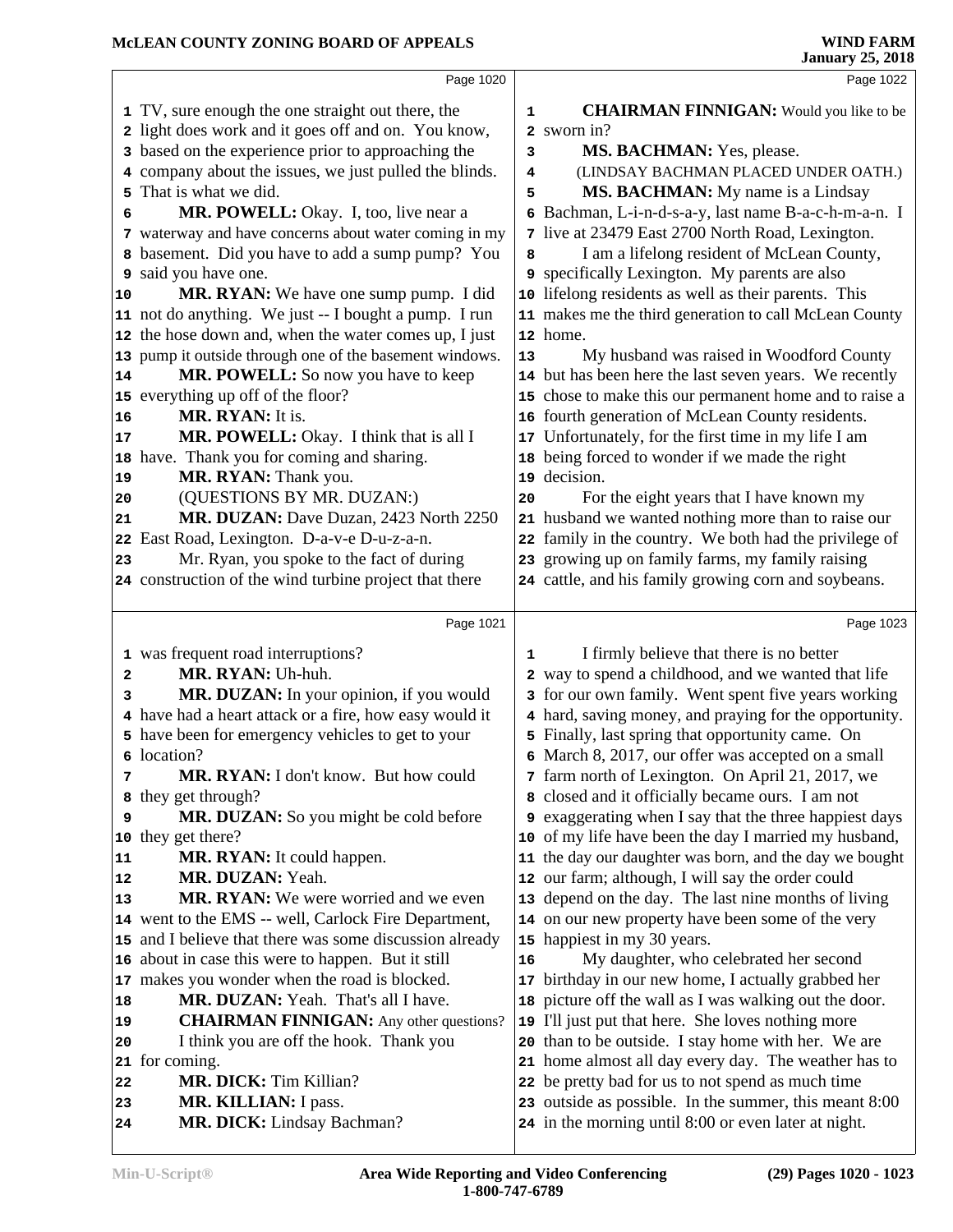|                         | Page 1024                                                                                                                                                                                                                                                                                                                                                                                                                                                                                                                                                                                                                                                                                                                                                                                                                                                                                                                                                                                                                                                                                                                                                                                                                                                  |                          | Page 1026                                                                                                                                                                                                                                                                                                                                                                                                                                                                                                                                                                                                                                                                                                                                                                                                                                                                                                                                                                                                                                                                                                                                                                                               |  |
|-------------------------|------------------------------------------------------------------------------------------------------------------------------------------------------------------------------------------------------------------------------------------------------------------------------------------------------------------------------------------------------------------------------------------------------------------------------------------------------------------------------------------------------------------------------------------------------------------------------------------------------------------------------------------------------------------------------------------------------------------------------------------------------------------------------------------------------------------------------------------------------------------------------------------------------------------------------------------------------------------------------------------------------------------------------------------------------------------------------------------------------------------------------------------------------------------------------------------------------------------------------------------------------------|--------------------------|---------------------------------------------------------------------------------------------------------------------------------------------------------------------------------------------------------------------------------------------------------------------------------------------------------------------------------------------------------------------------------------------------------------------------------------------------------------------------------------------------------------------------------------------------------------------------------------------------------------------------------------------------------------------------------------------------------------------------------------------------------------------------------------------------------------------------------------------------------------------------------------------------------------------------------------------------------------------------------------------------------------------------------------------------------------------------------------------------------------------------------------------------------------------------------------------------------|--|
| 1<br>5<br>6<br>11<br>20 | My entire adult life all I've ever wanted<br>2 was a front porch that faces west to enjoy our<br>3 beautiful Central Illinois sunsets and unobstructed<br>4 views. We have that at our new home, and it is<br>truly my most favorite place in all the world to be.<br>In fact, this past summer my husband knew<br>7 that if he wanted to do something that meant a lot<br>8 to me, it would be to put our daughter to bed so I<br><b>9</b> could spend my evening on the porch with a good<br>10 book.<br>Now, after only nine months of getting<br>12 settled and enjoying our new home, it's all being<br>13 threatened. We were given no notice of a possible<br>14 wind farm from the couple that sold us their<br>15 property. Whether or not they had a legal<br>16 obligation to disclose this information, I do not<br>17 know. But being a longtime family friend and a<br>18 family that we see at church every Sunday, one would<br>19 think they would have felt a personal obligation.<br>We are set to have five turbines within<br>21 4600 feet of our house. I actually -- before Kellie<br>22 testified, I had no idea that she was going to be<br>23 bringing up that exact number and some of the<br>24 medical research that she did. | 4<br>9<br>15<br>21       | 1 expert. However, has a homeowner with an obligation<br>2 to protect and speak up for my family, that does not<br>3 make it any less applicable to me.<br>I would also venture to say that, if any<br>5 of your homes were being presented as being<br>6 threatened in such a way as mine was, your feelings<br>7 towards Mr. Slagel's testimony may be different as<br>8 well.<br>I have with me a copy of Mr. Hankard's<br>10 sound portion of Invenergy's application to the<br>11 county. On page 13 of that study -- excuse me -- on<br>12 page 13 of that study is a table of highest<br>13 predicting noise levels at nonparticipating<br>14 residents.<br>My family residence falls in the number 2<br>16 spot on that table. I will admit all of these sound<br>17 figures are a bit hard for me to make sense of, but<br>18 I do know that the potential noise levels at our<br>19 home are extremely close to those that Ted Hartke<br>20 testified to on Tuesday night.<br>I am begging you, each one of you to not<br>22 do that to my family. At the very least, if you<br>23 vote to allow this project, I ask that you would<br>24 please consider safer setbacks of these turbines to |  |
|                         |                                                                                                                                                                                                                                                                                                                                                                                                                                                                                                                                                                                                                                                                                                                                                                                                                                                                                                                                                                                                                                                                                                                                                                                                                                                            |                          |                                                                                                                                                                                                                                                                                                                                                                                                                                                                                                                                                                                                                                                                                                                                                                                                                                                                                                                                                                                                                                                                                                                                                                                                         |  |
| 1<br>2<br>9<br>14       | Page 1025<br>The closest of those being only 1,710 feet<br>away from our foundation. Ironically, three of<br>3 those five turbines are on family ground associated<br>4 with the couple that we purchased our home from.<br>5 They moved to town, and not only will they reap the<br>6 financial benefits of these turbines without the<br>7 negative side effects but they may have knowingly<br>8 put my family in a compromising situation.<br>I can sit here and tell you with 100<br>10 percent certainty that had we known what might<br>11 happen less than a year later and the effects of<br>12 which it could have on us, we more than likely would<br>13 not have purchased our home.<br>You were all here on Tuesday night when I<br>15 noticed my own home on Mr. Slagel's slideshow. You<br>16 saw it. Our property was up there. I would say we<br>17 were more than three quarters covered in red. The<br>18 only small portion that was in the yellow was the<br>19 northwest corner of our property. None of our<br>20 buildings are there. We spend none of our time                                                                                                                                                                    | $\mathbf{2}$<br>14<br>19 | Page 1027<br>1 our homes.<br>Unfortunately, this is not the fact-based<br>3 testimony I wanted to bring before you tonight. Our<br>4 family was hit by illness this week, and I have<br>5 spent that time tending to my child. It is more<br>6 emotionally charged than I had intended because that<br>7 is what became easier and, frankly, quicker for me<br>8 to compose; but at this point that might not matter.<br>9 You've heard the facts already. You didn't need me<br>10 to reiterate them. Whether or not you choose to<br>11 take them as seriously as those of us threatened<br>12 with this situation are, that is not my choice to<br>13 make.<br>At this point you need to know that there<br>15 are very real people facing very real consequences<br>16 of your actions, actions that we have very little to<br>17 no control over but will experience the greatest<br>18 amount of turmoil from.<br>I debated being here tonight. My daughter<br>20 is at home sick, and I originally felt that my                                                                                                                                                                                  |  |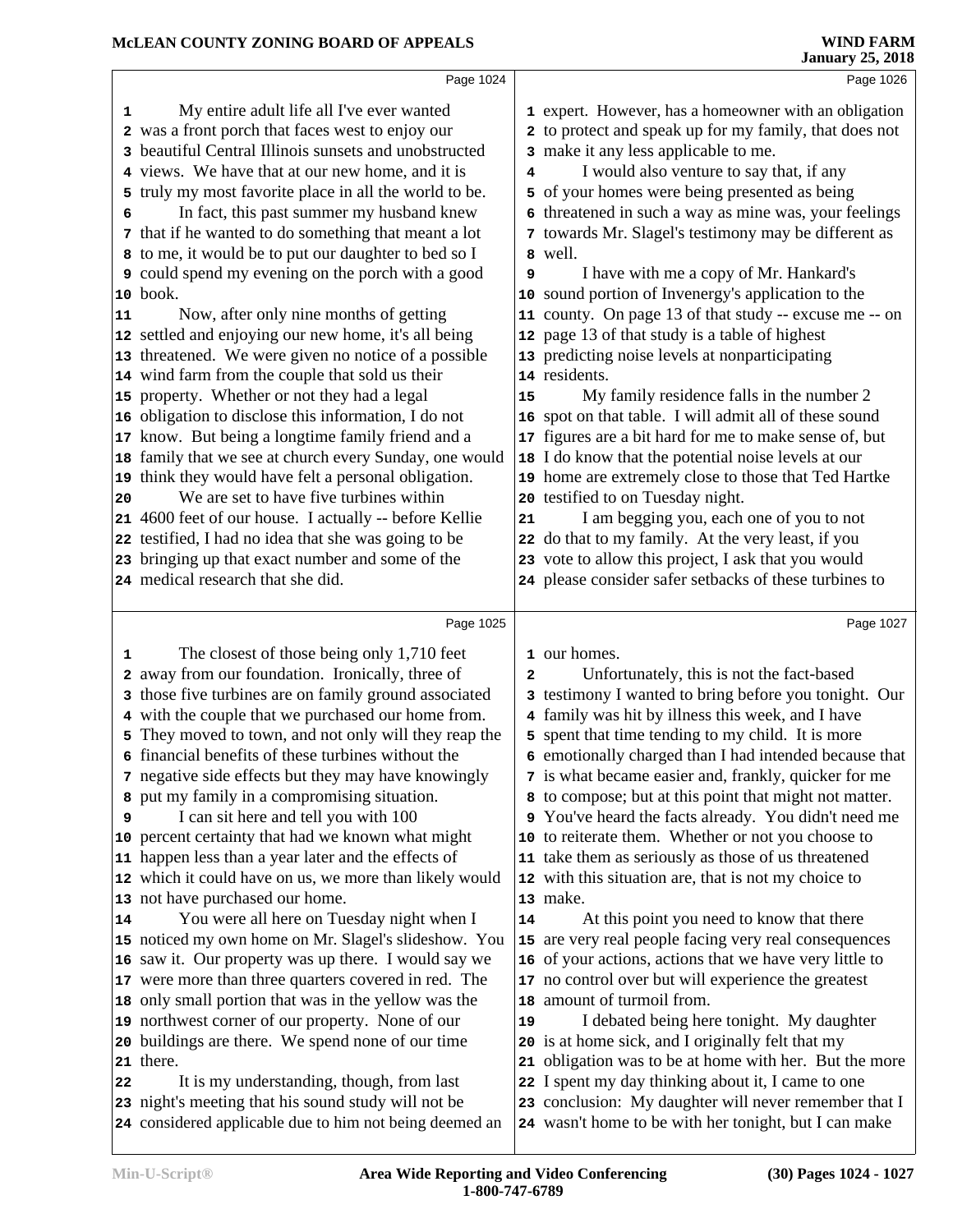|              | Page 1028                                                                                              |    | Page 1030                                                                                                       |
|--------------|--------------------------------------------------------------------------------------------------------|----|-----------------------------------------------------------------------------------------------------------------|
|              | 1 sure that she is able to someday remember that her                                                   | 1  | <b>CHAIRMAN FINNIGAN:</b> Anyone in the audience                                                                |
|              | 2 mom did everything in her power to keep her safe, to                                                 |    | 2 have questions?                                                                                               |
|              | 3 keep her comfortable, and to keep her happy, and                                                     | 3  | It looks like you are off the hook.                                                                             |
|              | 4 that means being in front of you tonight.                                                            | 4  | Thanks for coming.                                                                                              |
| 5            | I've already lost plenty of sleep over the                                                             | 5  | MS. BACHMAN: That was easy. Thank you                                                                           |
|              | 6 thought of our future in regard to this wind                                                         |    | 6 for listening.                                                                                                |
|              | 7 project. I am going to ask you one more time to                                                      | 7  | MR. DICK: Jarrod Hudson?                                                                                        |
|              | 8 please not be the reason I lose more.                                                                | 8  | <b>CHAIRMAN FINNIGAN:</b> I think we are going                                                                  |
| 9            | At the end of the day I am only                                                                        | 9  | to swear you in.                                                                                                |
|              | 10 responsible for advocating for three people, myself,                                                | 10 | (JARROD JUDSON PLACED UNDER OATH.)                                                                              |
|              | 11 my husband, and my daughter. Regardless of the                                                      | 11 | MR. HUDSON: Jarrod J-a-r-r-o-d, and                                                                             |
|              | 12 outcome of your decision, I will be able to know                                                    |    | 12 Hudson, H-u-d-s-o-n, 2450 North Road 3100 East Road,                                                         |
|              | 13 that I did everything I could to stop it and to                                                     |    | 13 Lexington Illinois, Lawndale Township.                                                                       |
|              | 14 stand up for us, but you as a board are responsible                                                 | 14 | It's actually kind of interesting that                                                                          |
|              | 15 for the health and safety of many more people than                                                  |    | 15 Lindsay just went before me because we are in a very                                                         |
|              | 16 that, very real people living very real lives whose                                                 |    | 16 similar situation to them, to where the previous                                                             |
|              | 17 quality of life is very much at stake.                                                              |    | 17 homeowners I believe left because of the project.                                                            |
| 18           | If you vote to move forward with this wind                                                             |    | 18 We did not know, which explains the deal we got on                                                           |
|              | 19 project and our lives are as affected as much as I                                                  |    | 19 the house.                                                                                                   |
| 20           | believe they will be, I sincerely hope that you                                                        | 20 | So, with that, I'll get into the letter I                                                                       |
|              | 21 possess enough of a conscious to lose a little sleep                                                |    | 21 whipped up before I came. As a nonparticipating                                                              |
|              | 22 right alongside us. That's all I have to say.                                                       |    | 22 resident within the proposed area of the Invenergy                                                           |
| 23           | <b>CHAIRMAN FINNIGAN: Thank you.</b>                                                                   |    | 23 project, my wife and I have many concerns about what                                                         |
| 24           | Questions from the board?                                                                              |    | 24 life may be like if the project goes through. My                                                             |
|              | Page 1029                                                                                              |    | Page 1031                                                                                                       |
|              |                                                                                                        |    |                                                                                                                 |
| 1            | (QUESTIONS BY THE BOARD:)                                                                              |    | 1 wife and I both grew up in the country, and I have                                                            |
| $\mathbf{2}$ | MS. TURNER: Do you know the numbers of                                                                 |    | 2 been connected to agricultural since the day I could                                                          |
| 3            | the wind turbines, Kellie -- or Lindsay?                                                               |    | 3 walk.                                                                                                         |
| 4            | MS. BACHMAN: That's all right. I have                                                                  | 4  | Over the past several years we have lived                                                                       |
| 5            | been called Kellie before.                                                                             |    | 5 within the city limits of a few towns in McLean                                                               |
| 6            | I do. Let me find that paper. I don't                                                                  |    | 6 County because we wanted to see what city living --                                                           |
|              | 7 have the distances with me tonight.                                                                  |    | 7 if it would be better for our kids since we did not                                                           |
| 8            | MS. TURNER: That's okay. All I need are                                                                |    | 8 know what that was when we were growing up. It did                                                            |
|              | <b>9</b> the numbers.                                                                                  |    | <b>9</b> not take very long for us to realize that we wanted                                                    |
| 10           | MS. BACHMAN: 32 is the closest one that I                                                              |    | 10 to get back to the country in the worst way because                                                          |
|              | 11 referenced, 31, 33, 105, and I believe 29 are the<br>12 five that I mentioned are within 4600 feet. |    | 11 of the peace and quiet and freedom that it gives.<br>Needless to say, this wish was easier said              |
|              | So, if I were to say, 32 is possibly our                                                               | 12 | 13 than done since a nice house in the country with                                                             |
| 13           | 14 biggest concern and the one that if I were to ask                                                   |    | 14 land in McLean County is typically not cheap.                                                                |
|              | 15 you to specifically take action on one would be to                                                  |    | 15 Luckily for us, we found a home on a few acres east                                                          |
|              | 16 at least move that one further from our home.                                                       |    | 16 of Lexington that is exactly what we were looking                                                            |
| 17           | MS. TURNER: And I am sorry. I got 32,                                                                  |    | 17 for, and we moved in on October 6, 2017. We felt                                                             |
|              |                                                                                                        |    |                                                                                                                 |
|              |                                                                                                        |    |                                                                                                                 |
| 18           | 31, 33, 105, and then what was the last one? 29?                                                       |    | 18 like we hit the jackpot. We love the house. We                                                               |
| 19           | <b>MS. BACHMAN: I believe 29.</b>                                                                      |    | 19 love the land that we have, the open views of the                                                            |
| 20           | MS. TURNER: Okay. Thank you.                                                                           |    | 20 sunrise and sunset, and the peace and quiet.                                                                 |
| 21           | <b>CHAIRMAN FINNIGAN:</b> Does the staff have                                                          | 21 | We are fully aware of some of the                                                                               |
| 23           | 22 questions?                                                                                          |    | 22 inconveniences that can come from rural living such                                                          |
| 24           | Applicant?<br>MR. GRIFFIN: No thank you.                                                               |    | 23 as the smells, dust, farm machinery, noise, etc.,<br>24 but we are completely fine with those things because |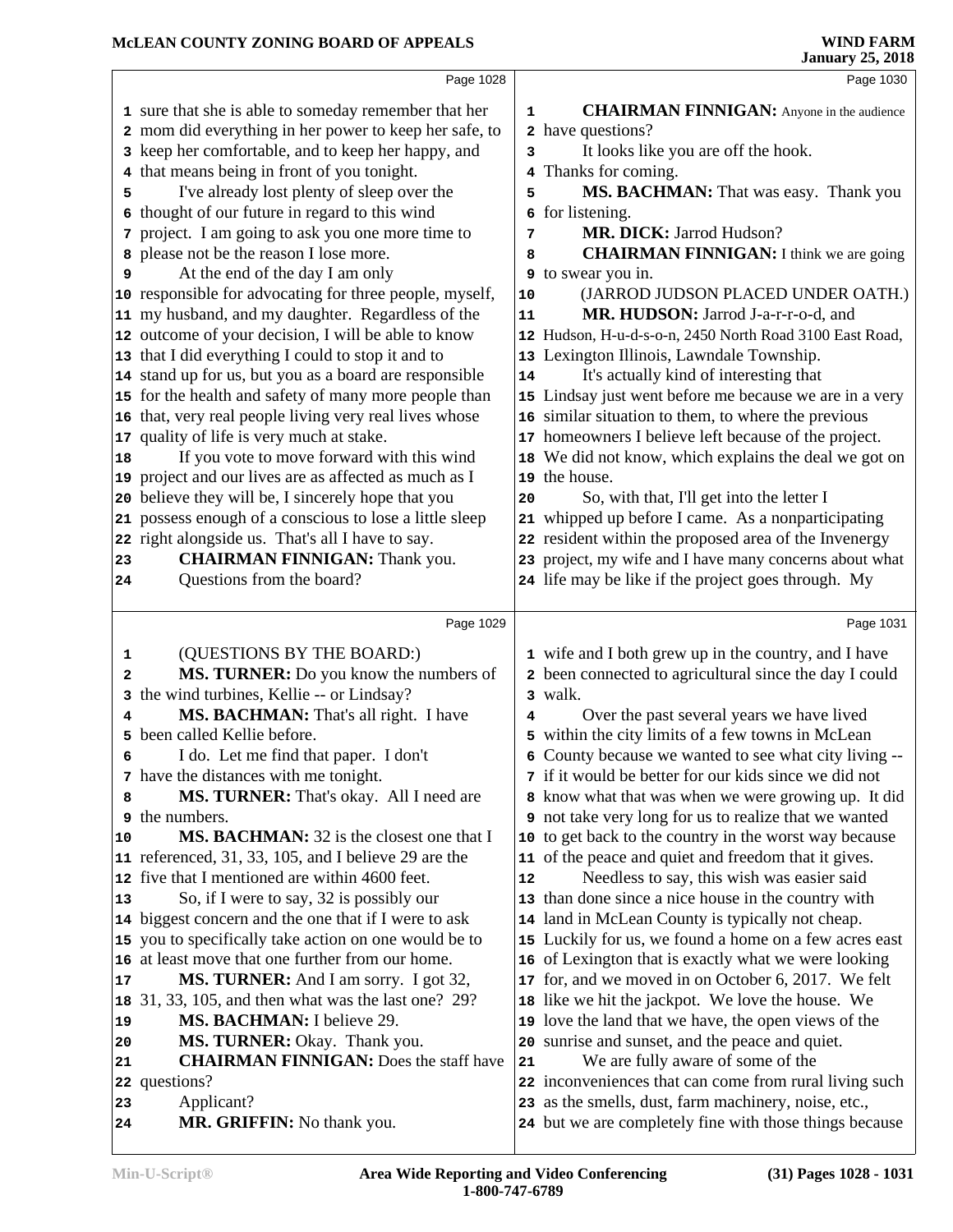|    | Page 1032                                                                                                      |    | Page 1034                                                                                         |
|----|----------------------------------------------------------------------------------------------------------------|----|---------------------------------------------------------------------------------------------------|
|    | 1 we have been around them most of our lives.                                                                  |    | 1 house is at least that, and a turbine would be much                                             |
| 2  | Unfortunately, our joy was quickly                                                                             |    | 2 more involved. There are other wind companies that                                              |
|    | 3 squashed when went found out about the proposed                                                              |    | 3 have had much more set aside.                                                                   |
|    | 4 Invenergy plan. Their plan has a turbine placed                                                              | 4  | For the acreage that does get used with                                                           |
|    | 5 about 1500 feet upwind from our house. It shocked                                                            |    | 5 the wind farm, will it change to be zoned commercial                                            |
|    | 6 me to find out that the setback for these turbines                                                           |    | 6 rather than agricultural?                                                                       |
|    | 7 was only 1500 feet even though they are much larger                                                          | 7  | When the 1-acre turbine and 15-acre                                                               |
|    | 8 than any other in McLean County and have more than                                                           |    | 8 substation gets taken out of agricultural                                                       |
| 9  | double the sweep area of those that are existing.                                                              |    | 9 production, they should then be zoned as commercial                                             |
| 10 | I do not know yet if the blade noise,                                                                          |    | 10 property. That is no different than if I let a                                                 |
|    | 11 shadow effect or motor noise will have any adverse                                                          |    | 11 convenience store or any other company build on one                                            |
|    | 12 effects on my family or not, but I do know that I do                                                        |    | 12 acre of my land. The McLean County Board would have                                            |
|    | 13 not want to have to just wait and see.                                                                      |    | 13 that acre of land changed to commercially zoned                                                |
| 14 | I have a hard time believing that the best                                                                     |    | 14 within a heartbeat.                                                                            |
|    | 15 interest of the residents within the footprint of                                                           | 15 | We hear that the wonderful benefit of                                                             |
|    | 16 this project have been considered.                                                                          |    | 16 having this wind farm is that it will bring all                                                |
| 17 | Has there been a survey sent out to all                                                                        | 17 | kinds of tax money to the local schools and the                                                   |
|    | 18 the residents involved to find out if anybody has                                                           | 18 | county. I would like to know that, if this is the                                                 |
|    | 19 sensory issues such as kids with autism or                                                                  |    | 19 case, and with McLean County already having several                                            |
|    | 20 Asperger's or any condition that these effects would                                                        |    | 20 wind farms, has anyone's taxes ever gone down? Are                                             |
|    | 21 have a greater impact on? I know that I have not                                                            |    | 21 schools really that much better off? I know that my                                            |
|    | 22 received anything of that sort.                                                                             |    | 22 taxes have increased every year in the ten years we                                            |
| 23 | Is a 1500-foot setback with much larger                                                                        |    | 23 have lived in McLean County. So, in my mind, the                                               |
|    | 24 turbines guaranteed to not create issues with                                                               |    | 24 only financial benefit for those projects is to give                                           |
|    |                                                                                                                |    |                                                                                                   |
|    | Page 1033                                                                                                      |    | Page 1035                                                                                         |
|    | 1 neighbors, especially those with sensory issues?                                                             |    | 1 our county and local governments more money to                                                  |
| 2  | My concerns are not just limited to the                                                                        |    | 2 waste. The supposed influx of tax dollars never                                                 |
| 3  | potential health issues, but I also have concerns                                                              |    | 3 really goes to benefit the citizens of the county.                                              |
|    | 4 with the longevity of wind farms. It should be no                                                            | 4  | I am also curious to know if Invenergy is                                                         |
|    | 5 secret to anyone that wind companies are highly                                                              |    | 5 going to offer all 450 nonparticipating property                                                |
|    | 6 subsidized by the government. Not a single wind                                                              |    | 6 owners a neighbor agreement and property value                                                  |
|    | 7 energy company would not be in business if they did                                                          |    | 7 guarantee agreement like they did to the residents                                              |
|    | 8 not get their pockets lined by the government.                                                               |    | 8 of Livingston County to the tune of 15 to \$20,000.                                             |
| 9  | My question is: What happens to the                                                                            |    | I do not care about the money nor necessarily know                                                |
|    | 10 established wind farms and when or hopefully the                                                            |    | 10 that I would even take it if they offered it, but I                                            |
|    | 11 federal government decides to cut all funding to                                                            |    | 11 am curious to see if they are willing to treat                                                 |
|    | 12 wind energy?<br>I know Invenergy is suppose to be setting                                                   |    | 12 McLean County residents like they were prepared to                                             |
| 13 |                                                                                                                |    | 13 treat Livingston County residents.                                                             |
|    |                                                                                                                |    |                                                                                                   |
|    | 14 aside something like -- I think the number I heard                                                          | 14 | I would also like to know if they are                                                             |
|    | 15 was \$50,000 per turbine for removal if that happens,                                                       | 15 | going to give all of the nonparticipating residents                                               |
|    | 16 but that money will not even exist in an account for                                                        | 16 | a 24-hour hotline phone number to call in order to                                                |
|    | 17 several years.                                                                                              | 17 | have turbines shut down at night if residents cannot                                              |
| 18 | What if funding gets pulled before that                                                                        |    | 18 sleep.                                                                                         |
|    | 19 timeframe or what if the company goes bankrupt and                                                          | 19 | If they do not, are the members of the ZBA                                                        |
|    | 20 there is no company that wants to buy them?                                                                 |    | 20 and McLean County Board that may potentially vote in                                           |
| 21 | I also have a hard time believing that                                                                         | 21 | favor of this project willing to give us your phone                                               |
|    | 22 full removal of a turbine, concrete, rebar, etc.,                                                           |    | 22 number so that we can call you instead?                                                        |
|    | 23 would only cost \$50,000 because if you probably look<br>24 at your homeowner's insurance, removal for your | 23 | Going back to my comments earlier about<br>24 how happy my wife and I and kids were about finally |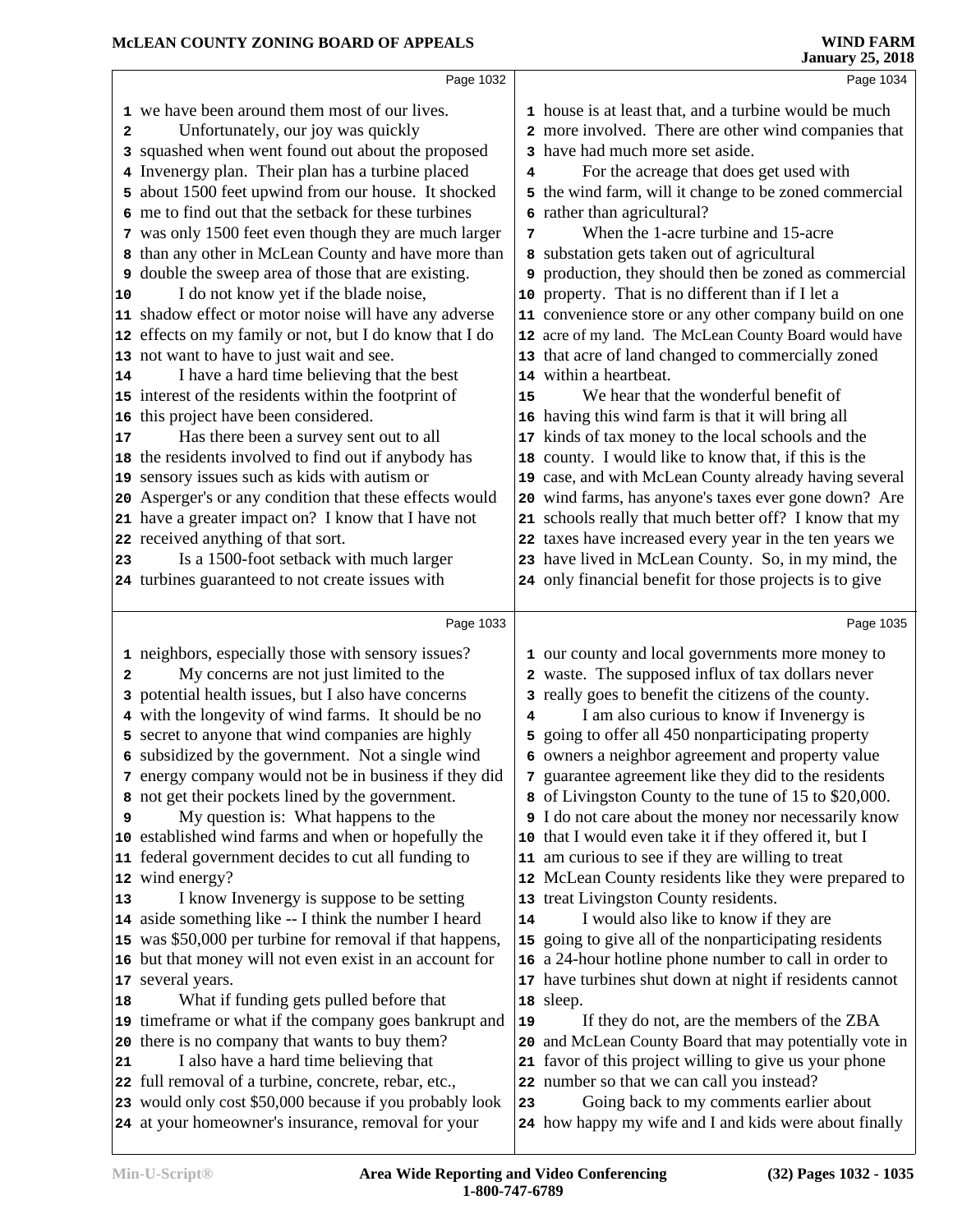|        | Page 1036                                                                         |              | Page 1038                                                                                                          |
|--------|-----------------------------------------------------------------------------------|--------------|--------------------------------------------------------------------------------------------------------------------|
|        |                                                                                   |              |                                                                                                                    |
|        | 1 being in the country and having land with a                                     | 1            | MR. DICK: Tim Jolly.                                                                                               |
|        | 2 beautiful view as God intended, my heart broke the                              | $\mathbf{2}$ | <b>CHAIRMAN FINNIGAN:</b> Do you want to be                                                                        |
|        | 3 other night this week when I got home to find that                              |              | 3 sworn in or affirmed?                                                                                            |
|        | 4 my wife was already looking at houses online in                                 | 4            | MR. JOLLY: Sworn in, please.                                                                                       |
|        | 5 order to get out while we still could.                                          | 5            | (TIM JOLLY PLACED UNDER OATH.)                                                                                     |
| 6      | We have already poured out a lot of blood,                                        | 6            | <b>CHAIRMAN FINNIGAN:</b> State your name and                                                                      |
|        | 7 sweat and tears in our new home that we love so much                            |              | 7 address and spell your last name.                                                                                |
| 8      | in the four short months that we have been there,                                 | 8            | MR. JOLLY: Tim Jolly, J-o-l-l-y, 26759                                                                             |
|        | and now we face the possibility of our dreams being                               |              | 9 East 2700 North Road, Chenoa.                                                                                    |
|        | 10 shattered by a company that is only concerned about                            | 10           | First, I would like to start out that                                                                              |
|        | 11 money and a select handful of people that will vote                            |              | 11 there is no way that I can speak as eloquently and                                                              |
|        | 12 on the project.                                                                |              | 12 completely as what Eric Elder and this last                                                                     |
| 13     | I am obviously opposed to this project                                            |              | 13 gentleman did, but you could ditto everything they                                                              |
|        | 14 going through because I do not feel that the limited                           |              | 14 say to my circumstance.                                                                                         |
|        | 15 benefits will outweigh the downfalls of the project.                           | 15           | I've testified before. I've started                                                                                |
| 16     | I hope that everyone here seriously takes                                         |              | 16 testifying in these hearings since October of 2016                                                              |
|        | 17 to heart all sides of the equation and that you                                |              | 17 when they first started and undertook to try to set                                                             |
|        | 18 would ask yourselves if you would be willing to have                           |              | 18 the zoning ordinances for what this wind farm is                                                                |
|        | 19 your house surrounded by wind turbines only                                    |              | 19 about to do to this county.                                                                                     |
|        | 20 1500 feet away.                                                                | 20           | At that time I addressed the                                                                                       |
| 21     | Please remember that the duty of                                                  |              | 21 decommissioning. There was an agricultural impact                                                               |
|        | 22 government and all levels of it is to uphold the                               |              | 22 mitigation agreement, and what I was dealing with or                                                            |
|        | 23 state and federal constitution and protect the                                 |              | 23 what I was asking about was the decommissioning of                                                              |
|        | 24 rights of its citizens which are whom all government                           |              | 24 the concrete that was in the ground, what it would                                                              |
|        |                                                                                   |              |                                                                                                                    |
|        |                                                                                   |              |                                                                                                                    |
|        | Page 1037                                                                         |              | Page 1039                                                                                                          |
|        |                                                                                   |              |                                                                                                                    |
|        | 1 employees report to and it is not the duty of any                               |              | 1 take to get rid of this mess above the ground, and                                                               |
|        | 2 government body to help pad the pockets and greed of                            |              | 2 the mitigation agreement suggested that they grind                                                               |
|        | 3 corporations. Thank you.                                                        |              | 3 the concrete down to a 5-foot level below the                                                                    |
| 4      | <b>CHAIRMAN FINNIGAN: Thank you.</b>                                              |              | 4 ground. Invenergy didn't think that they should                                                                  |
| 5<br>6 | Questions from the board?                                                         |              | 5 have to go that far because that was too costly.                                                                 |
| 7      | (QUESTIONS BY THE BOARD:)                                                         |              | 6 So, what they were suggesting was 48 inches. So                                                                  |
| 8      | MR. ZIMMERMAN: Do you know which turbine                                          |              | 7 that was the first time that I noticed that they                                                                 |
| 9      | is marked the 1500?                                                               |              | 8 seemed to think they were calling the shots in this                                                              |
|        | MR. HUDSON: I can't recall the number on                                          |              | <b>9</b> operation.                                                                                                |
| 11     | 10 it offhand. I would have to look at it on the map.                             | 10           | After that, that evening there was several                                                                         |
|        | MR. ZIMMERMAN: You mentioned autism and                                           |              | 11 people on hand. They all signed up just like these                                                              |
|        | 12 other concerns. Do any of your children have these<br>13 sorts of afflictions? |              | 12 meetings have been done, and about the second or                                                                |
| 14     | MR. HUDSON: Fortunately, mine do not; but                                         |              | 13 third on the list there was somebody that had signed<br>14 up to testify to the sound or the noise or something |
| 15     | I am aware of a few within Lexington that do.                                     |              | 15 to that effect, and I believe that they even had                                                                |
| 16     | <b>CHAIRMAN FINNIGAN:</b> Questions from staff?                                   |              | 16 contacted Dr. Schomer to come and testify at that                                                               |
| 17     | MR. DICK: No.                                                                     |              | 17 time.                                                                                                           |
| 18     | <b>CHAIRMAN FINNIGAN: Applicant?</b>                                              | 18           | When they got to his name they saw that he                                                                         |
| 19     | MR. GRIFFIN: No thank you.                                                        |              | 19 had boxes, as you see here, people with testimony                                                               |
| 20     | <b>CHAIRMAN FINNIGAN:</b> Anyone in the audience                                  |              | 20 that is pertinent to this situation. So they asked                                                              |
| 21     | have questions?                                                                   |              | 21 him and told him that everybody was going to have a                                                             |
| 22     | We are wearing them down. I think you are                                         |              |                                                                                                                    |
|        | 23 okay.                                                                          |              | 22 chance to speak, if he could sit and wait until the<br>23 end and have his presentation heard. It was ten       |
| 24     | MR. HUDSON: Thank you.                                                            |              | 24 minutes until 10 -- not even that. I think it was                                                               |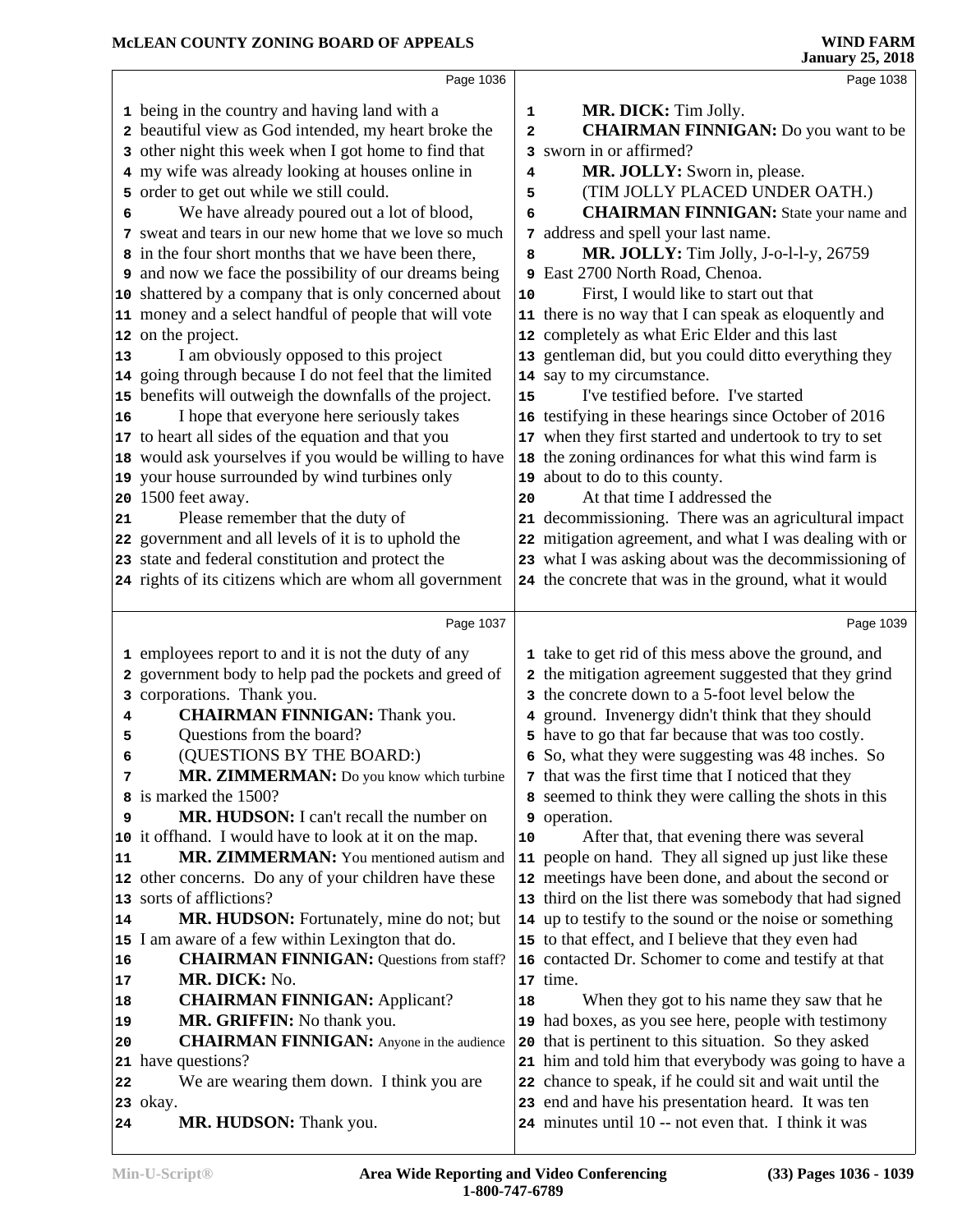|          | Page 1040                                                             |    | Page 1042                                                                                                    |
|----------|-----------------------------------------------------------------------|----|--------------------------------------------------------------------------------------------------------------|
|          | 1 like 9:57, and he began his presentation. He                        |    | 1 that I see that Invenergy is trying to control this                                                        |
|          | 2 couldn't even get into what had to do with the                      |    | 2 show.                                                                                                      |
|          | 3 sound. He couldn't even get into the particulars of                 | 3  | So then we get into this hearing. I                                                                          |
|          | 4 his presentation, and he was cut off. The hearing                   |    | 4 missed the first one. I wasn't even sure when it                                                           |
|          | 5 that night was not continued. There was not another                 |    | 5 was. I had a friend told me. They were at                                                                  |
|          | 6 one scheduled to hear the facts on that, that I know                |    | 6 Heartland College, which is great. It is a great                                                           |
|          | 7 of.                                                                 |    | 7 setting. We had good presentations. Invenergy                                                              |
| 8        | But just like everybody I've heard, this                              |    | 8 spent four days presenting their evidence. They had                                                        |
|          | 9 thing has been rushed through, shoved through and                   |    | 9 evidence that was pretty interesting, but it was all                                                       |
|          | 10 not told to anyone. None of the Chenoa or Lexington                |    | 10 paid for by Invenergy.                                                                                    |
| 11       | papers have had notice of these hearings for the                      | 11 | So you have sound system or the sound                                                                        |
| 12       | people that it affects. So, to that fact, that in                     |    | 12 testimony where you are adding decibels, subtracting                                                      |
|          | 13 itself, it ought to be denied completely.                          |    | 13 decibels. They had so many figures and things                                                             |
| 14       | Then you have the towns of Chenoa and                                 |    | 14 thrown out there how can anybody understand? The                                                          |
|          | 15 Lexington put in a very bad circumstance. Invenergy                | 15 | thing is, is everything I saw they were at the state                                                         |
|          | 16 approaches them, tells them, if you put turbines                   |    | 16 limits; they were right there.                                                                            |
|          | 17 within the mile and a half surface around your town,               | 17 | There is also those state limits are to                                                                      |
|          | 18 we'll give you money. That's a bribe.                              |    | 18 the foundation of the house. Just as you've heard                                                         |
| 19       | They put -- they wanted to put 18 turbines                            |    | 19 tonight, we don't stay in our house. I heard                                                              |
|          | 20 inside the mile and a half around Lexington.                       | 20 | testimony the other night that it's at nighttime is                                                          |
|          | 21 Ridiculous. That town is growing, thriving, the                    |    | 21 when you check it. People work at night. People                                                           |
|          | 22 only small town in this area that has a school K                   |    | 22 live outside at night. I go out and see stars at                                                          |
|          | 23 through 12.                                                        |    | 23 night. So why aren't those taken into account?                                                            |
| 24       | I am from Chenoa. I know what it's like                               | 24 | It's a 24/7, our homestead. We live in a                                                                     |
|          |                                                                       |    |                                                                                                              |
|          | Page 1041                                                             |    | Page 1043                                                                                                    |
|          | 1 to have a school dissolved, not something that is                   |    | 1 house that is rented. It's probably got                                                                    |
|          | 2 agreed to but dissolved by a school board that I sat                |    | 2 approximately five acres. We use the entire area.                                                          |
|          | 3 on that I opposed four to three. We had a board                     |    | 3 We are renovating, and I testified to this at that                                                         |
|          | 4 election to get rid of those three, but we couldn't                 |    | 4 October of '16. We are renovating a house that has                                                         |
|          | 5 get the fourth vote.                                                |    | 5 been in my family since 1864. I am fifth-generation                                                        |
| 6        | So Lexington decides to barter with                                   |    | 6 farmer, proud to be so. We bought the house and 80                                                         |
|          | 7 Invenergy. Whether they raise the price, I don't                    |    | 7 acres. The building, there again, is about another                                                         |
|          | 8 know; but somehow they decided to accept nine                       |    | 8 5 or 6 acres. Use every bit of it.                                                                         |
|          | <b>9</b> turbines on the west and north side because they             | 9  | They don't measure to the edge of the                                                                        |
|          | 10 wanted to advance their expansion on the east side.                |    | 10 property that we use. They measure to that                                                                |
| 11       | So, they wanted to agree to them. I think they are                    |    | 11 foundation of a house. I am not staying inside my                                                         |
|          | 12 getting like \$1,500 a turbine to agree to that                    |    | 12 house.                                                                                                    |
|          | 13 agreement.                                                         | 13 | We are spending a lot of money to renovate                                                                   |
| 14       | So then, before that even, they went up to                            |    | 14 this house, and now all of a sudden this comes up.<br>Now, this last week I find out that, once           |
| 15       | Chenoa, and they have four turbines in their mile<br>and a half area. | 15 |                                                                                                              |
| 16<br>17 | I've talked to the mayor in both towns.                               | 17 | 16 this is over, February 6 they are going to undertake<br>an EDP application that is right where that house |
| 18       | The people in the towns don't even know what hit                      |    | 18 is. Now we get to do it again. How many times is                                                          |
| 19       | them. The mayor in Chenoa, after visiting with him,                   |    | 19 it going to go? Where does it stop?                                                                       |
|          | 20 I believe he abstained his vote, but the councilmen                | 20 | These people come in. They do their dog                                                                      |
|          | 21 voted it through, clearly.                                         |    | 21 and pony shows. They get on their greed train, and                                                        |

- So now you've got nine in Lexington, four
- in Chenoa that are within the limits that you set
- for them to keep out of. So that's the second point

 they leave town. This is our lives. We live here. My family has been here. I am emotionally tied, and

I can't speak as well as they do.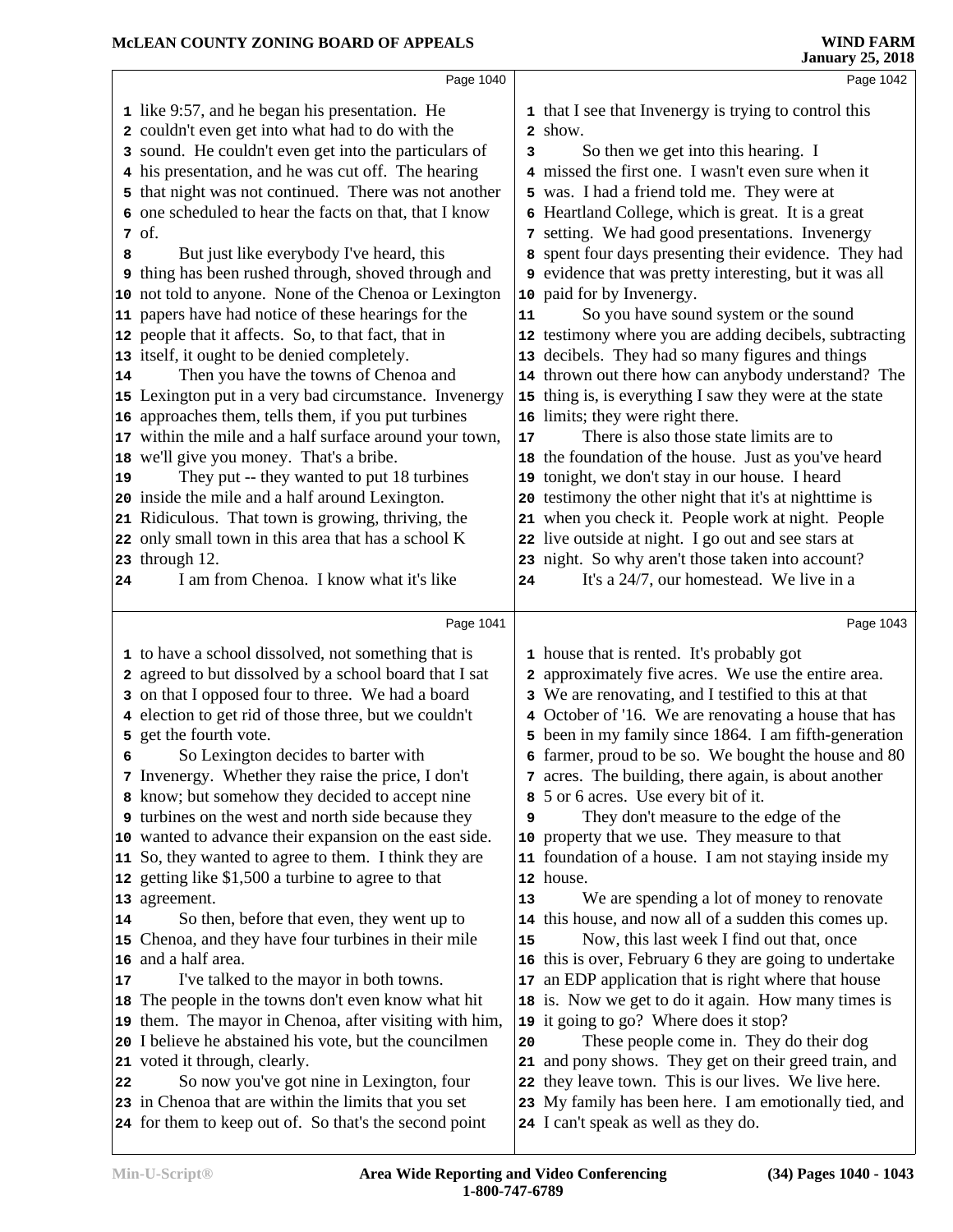|    | Page 1044                                                  |    | Page 1046                                               |
|----|------------------------------------------------------------|----|---------------------------------------------------------|
|    |                                                            |    |                                                         |
| 1  | Questioning on the farmland aspect, each                   |    | 1 1917. And we have 160 acres there that my four        |
|    | 2 turbine takes up an acre of ground. Each acre feeds      |    | 2 brothers or three brothers and I are in my mom's      |
|    | 3 two to four people. 100 turbine projects could           |    | 3 trust. My wife and I actually bought 60 acres off     |
|    | 4 possibly take food away from 2 to 400 people. You        |    | 4 Myanfers (phonetic), and then now my brothers and I,  |
|    | 5 heard tonight the population is going to get to 9        |    | 5 the four of us, we split the 100 acres in a trust.    |
|    | 6 billion. It ain't going to stop there. They don't        |    | So they are involved, too.                              |
|    | 7 make farmland no more. When it comes down to it,         | 7  | MR. BANGERT: There is a reoccurring theme               |
|    | 8 what do you want to do? Eat food or have                 |    | 8 that we've heard through the course of these          |
|    | <b>9</b> electricity? That is where your decision needs to |    | 9 meetings, which is we just found out, we just heard   |
|    | 10 lie as far as farm ground goes.                         |    | 10 about this. And I guess I should be asking this      |
| 11 | But as far as the people's houses and                      |    | 11 more often: What form of notifications are           |
|    | 12 that, it's got to come down to what is important to     |    | 12 reaching, say, you?                                  |
|    | 13 you, staying in town where there is no turbines or      | 13 | MR. JOLLY: Okay. Well, we have to                       |
|    | 14 do you want to live out where the turbines are and      |    | 14 actually go back to the 2016 meeting, okay? And      |
|    | 15 take your chances at what the repercussions are.        |    | 15 that was just by word of mouth that, hey, they are   |
|    | 16 And I want to live there with no repercussions.         |    | 16 in town, okay? Didn't know them. They never talked   |
|    | 17 There hasn't been any before. We were fine before       |    | 17 to me, but somebody had told me they are in town.    |
|    | 18 they got here. We will be fine when they leave          | 18 | This is even before the office in Lexington I           |
|    | 19 without this project. Thank you. I'll stay here.        | 19 | believe; I don't know. But I didn't know about it.      |
| 20 | <b>CHAIRMAN FINNIGAN:</b> You did a good job.              | 20 | So I found out about the meeting. Well                  |
| 21 | MR. JOLLY: Thank you.                                      |    | 21 then, of course, I am going to be involved. After    |
| 22 | <b>CHAIRMAN FINNIGAN: Questions from the</b>               |    | 22 that meeting I was not happy with what I saw from    |
|    | 23 board?                                                  |    | 23 what I understand may have -- your recommendations   |
| 24 | (QUESTIONS BY THE BOARD:)                                  |    | 24 went to the board and I think they came back to you, |
|    | Page 1045                                                  |    | Page 1047                                               |
|    | MR. BANGERT: How close was, on this                        |    | 1 and that mitigation agreement then ended up going to  |
| 1  | 2 project, the nearest turbine?                            |    | 2 5-foot grind on the concrete, which is what it        |
| 3  | MR. JOLLY: On this project, just down the                  |    | 3 should be, and some other things that should have     |
|    | 4 road, I want to say they are within a mile, a little     |    | 4 been clarified.                                       |
|    | 5 over a half a mile. I am not sure.                       | 5  | So the other notifications that I've had                |
| 6  | This project doesn't concern me as much as                 |    | 6 is just by small-town word of mouth. There is         |
|    | 7 the EDP because their 550-foot wingspan I'll call        |    | 7 nothing in -- you know, there ought to be some kind   |
|    | 8 it, there I have one 1644 feet behind my house.          |    | 8 of public notice in the town square people go to,     |
|    | <b>9</b> That is why I am concerned. These need to be      |    | 9 but no, no notice. I don't get the Pantograph. I      |
|    | 10 stopped, period, subsidies and everything. If there     | 10 | don't get the Leader. We get the Lexingtonian and       |
|    | 11 were no subsidies there would be no windmills. That     |    | 11 the Chenoa Town Crier.                               |
|    | 12 is where it stands.                                     | 12 | MR. BANGERT: Thanks. Facebook?                          |
| 13 | MR. BANGERT: So you farmed, and you farm                   | 13 | MR. JOLLY: I don't get on Facebook. I                   |
|    | 14 in and around this area?                                |    | 14 wouldn't be on there for nothing.                    |
| 15 | MR. JOLLY: Yes.                                            | 15 | MR. BANGERT: Thank you.                                 |
| 16 | <b>MR. BANGERT:</b> Fairly close to where all              | 16 | <b>CHAIRMAN FINNIGAN:</b> Any other questions           |
|    | 17 these are going to be going?                            |    | 17 from the board?                                      |
| 18 | MR. JOLLY: Yes, I do. I have two farms.                    | 18 | Staff?                                                  |
|    | 19 Where our home place is, we have 80 acres that we       | 19 | MR. DICK: No thanks.                                    |
|    | 20 purchased in 2004 with our home place to keep it in     | 20 | <b>CHAIRMAN FINNIGAN:</b> The applicant?                |
|    | 21 the family. A mile over -- it would be a mile over      | 21 | <b>MR. GRIFFIN:</b> No thank you.                       |
|    | 22 and a mile over is 160 acres that is in our family      | 22 | <b>CHAIRMAN FINNIGAN:</b> Would anyone in the           |
|    | 23 that my grandfather went from that house, the           | 23 | audience have questions? One.                           |
|    |                                                            |    | (QUESTIONS BY MS. WINTERLAND:)                          |
|    | 24 homestead, started 160 acres about 100 years ago,       | 24 |                                                         |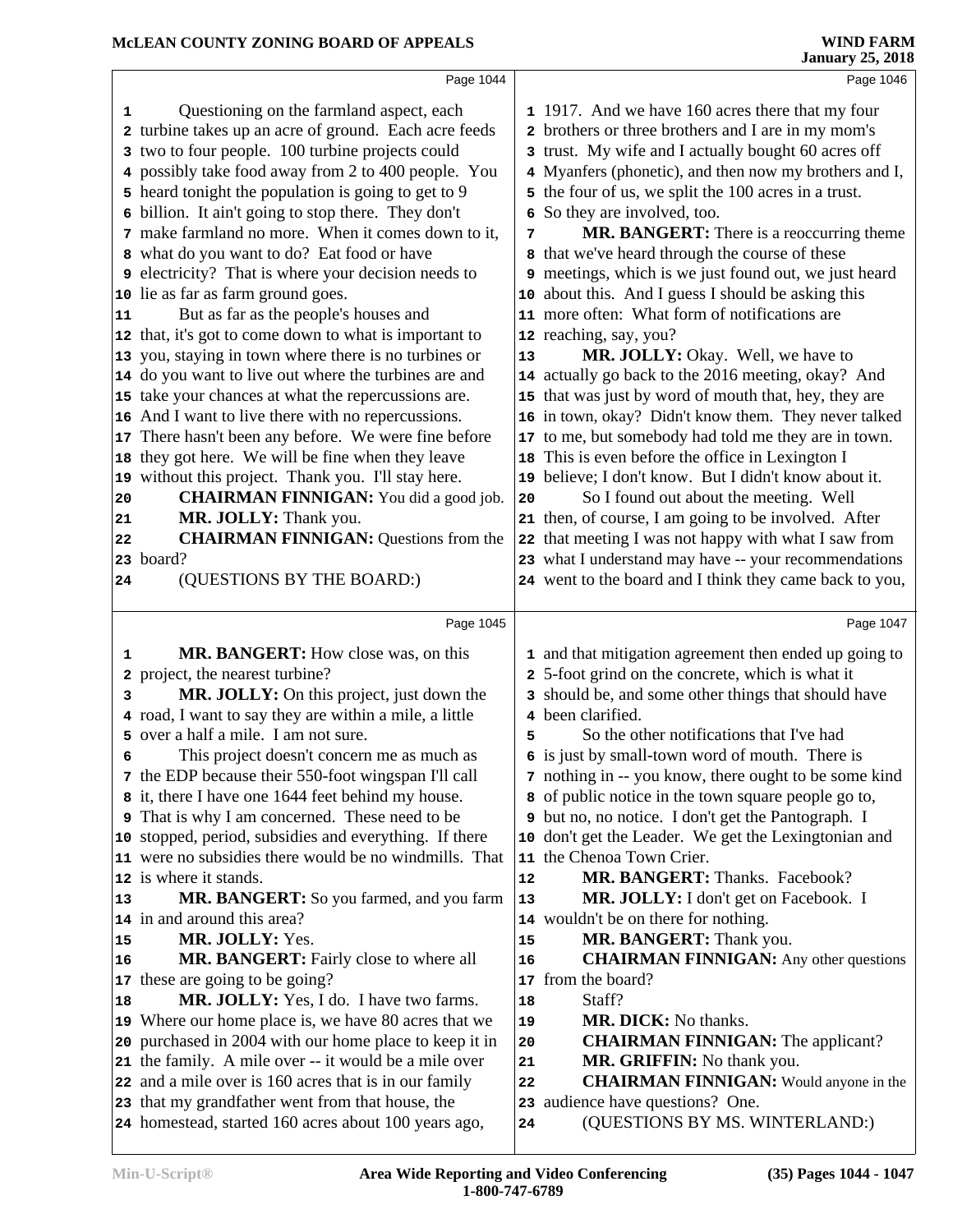|                  | Page 1048                                                                                                   |                | Page 1050                                                                        |
|------------------|-------------------------------------------------------------------------------------------------------------|----------------|----------------------------------------------------------------------------------|
| 1                | MS. WINTERLAND: Amy Winterland, 22825                                                                       |                | 1 professional to come talk.                                                     |
|                  | 2 North 3075 East Road.                                                                                     | $\overline{a}$ | MR. JOLLY: By the way, I have got to                                             |
| 3                | I am not sure I got this down right. You                                                                    | 3              | thank you guys for your time, too. And listening to                              |
|                  | 4 are going to have Invenergy windmills and EDP                                                             | 4              | emotions and stuff, it's got to be hard, but I                                   |
|                  | 5 turbines?                                                                                                 | 5              | appreciate your time.                                                            |
| 6                | <b>MR. JOLLY:</b> Where we currently live is a                                                              | 6              | MR. DICK: Andrew Jacobs?                                                         |
|                  | 7 total Invenergy area, okay? Where we are going to                                                         | 7              | Samuel Fehr?                                                                     |
|                  | 8 move there is some Invenergy people there that I                                                          | 8              | Paul Karl.                                                                       |
|                  | <b>9</b> don't know why they weren't included in this because                                               | 9              | Jack Cotter.                                                                     |
|                  | 10 they are in Yates Township but they are Invenergy                                                        | 10             | <b>VOICE FROM AUDIENCE:</b> He wasn't going to                                   |
|                  | 11 customers. Why they are not involved in this I have                                                      |                | 11 be here.                                                                      |
|                  | 12 no idea. Maybe they can answer. But right there,                                                         | 12             | MR. DICK: Daniel Short? Daniel Stewart.                                          |
|                  | 13 now you've got those with Invenergy, and then this                                                       | 13             | Excuse me. Daniel Stewart?                                                       |
|                  | 14 last week now you are throwing EDP on top, and I                                                         | 14             | Renee Taylor?                                                                    |
|                  | 15 don't know how they intermingle or what. I haven't                                                       | 15             | Bevin Choban?                                                                    |
|                  | 16 seen enough maps to figure out how they work.                                                            | 16             | Elizabeth Cave, on Clinton Place in                                              |
| 17               | MS. WINTERLAND: So I kind of have                                                                           |                | 17 Normal?                                                                       |
|                  | 18 questions about that. Can we ask you guys questions                                                      | 18             | Ryan Worthy?                                                                     |
|                  | 19 about that, like how they intermingle and whether                                                        | 19             | Jake Bolton?                                                                     |
|                  | 20 they are talking to each other as far as noise                                                           | 20             | Dwight Strickland?                                                               |
|                  | 21 studies go?                                                                                              | 21             | Andrew Downey?                                                                   |
| 22               | <b>CHAIRMAN FINNIGAN:</b> We have no information                                                            | 22             | That's all we have.                                                              |
|                  | 23 about it as a board.                                                                                     | 23             | MR. ZIMMERMAN: At this point I would like                                        |
| 24               | <b>MS. WINTERLAND: Okay.</b>                                                                                |                | 24 to see if Dr. Angelo Capparella, who is a specialist                          |
|                  | Page 1049                                                                                                   |                | Page 1051                                                                        |
|                  |                                                                                                             |                |                                                                                  |
| 1                | MR. JOLLY: Interesting.                                                                                     |                | 1 in birds, would mind coming up.                                                |
|                  |                                                                                                             |                | And you have been doing raptor studies I                                         |
| 2                | MS. WINTERLAND: So you don't know yet how                                                                   | 2              |                                                                                  |
| 3                | they're dovetailing together?                                                                               | 3              | believe systematically throughout the county, and if                             |
| 4                | MR. JOLLY: I do not. I have to do                                                                           |                | 4 you would come and give us a little bit of insight                             |
|                  | 5 research because, once again, this is just something                                                      |                | 5 on what you might have found should you have done                              |
|                  | 6 that came up.                                                                                             |                | 6 them through this area. I don't know.                                          |
| 7                | MS. WINTERLAND: All right. Thanks.                                                                          | 7              | I am sorry to put you on the spot. I                                             |
| 8                | MR. JOLLY: If I may real quick? I am                                                                        | 8              | haven't talked to you about this, other than I knew                              |
|                  | 9 sorry. That is not to do with you, Amy. Well,                                                             |                | 9 you had done them historically, and I don't know if                            |
|                  | 10 maybe because you've seen them.                                                                          | 10             | you still do them on behalf of Audubon. And from                                 |
| 11               | In the area, I am a mail carrier. I have                                                                    |                | 11 what I understand you do them systematically. And I                           |
|                  | 12 seen six bald eagles, two golden eagles that I know                                                      | 13             | 12 don't know. Okay.                                                             |
|                  | 13 of. I am not an expert. They are huge. They are<br>14 beautiful, awesome birds. Never saw them before. I |                | DR. CAPPARELLA: Angelo Capparella,<br>$14$ A-n-g-e-l-o.                          |
|                  | 15 know of a nest just north of Chenoa on the way to                                                        | 15             | <b>CHAIRMAN FINNIGAN:</b> I think you need to be                                 |
|                  | 16 Pontiac. I took my wife out there last week or so                                                        | 16             | sworn in.                                                                        |
|                  | 17 and we went out and checked it out and I got a                                                           | 17             | DR. CAPPARELLA: Oh, I'm sorry. I was                                             |
|                  | 18 picture on my phone. Awesome, awesome sites. We                                                          |                | 18 sworn in when I gave my testimony.                                            |
|                  | 19 have deer and birds and everything running around as                                                     | 19             | (DR. ANGELO CAPPARELLA PLACED UNDER OATH.)                                       |
|                  | 20 they are now, too.                                                                                       | 20             | <b>CHAIRMAN FINNIGAN:</b> You're quite loud.                                     |
| 21               | <b>CHAIRMAN FINNIGAN:</b> Any other questions?                                                              | 21             | DR. CAPPARELLA: Oh, I'm sorry.                                                   |
| 22               | Thanks for coming. You did a good job.                                                                      | 22             | <b>CHAIRMAN FINNIGAN:</b> We can hear you quite                                  |
| 23<br>${\bf 24}$ | MR. JOLLY: Thank you.<br><b>CHAIRMAN FINNIGAN:</b> You don't have to be a                                   |                | 23 well. It's not a bad thing. I'm just saying, you<br>24 know, it's actually -- |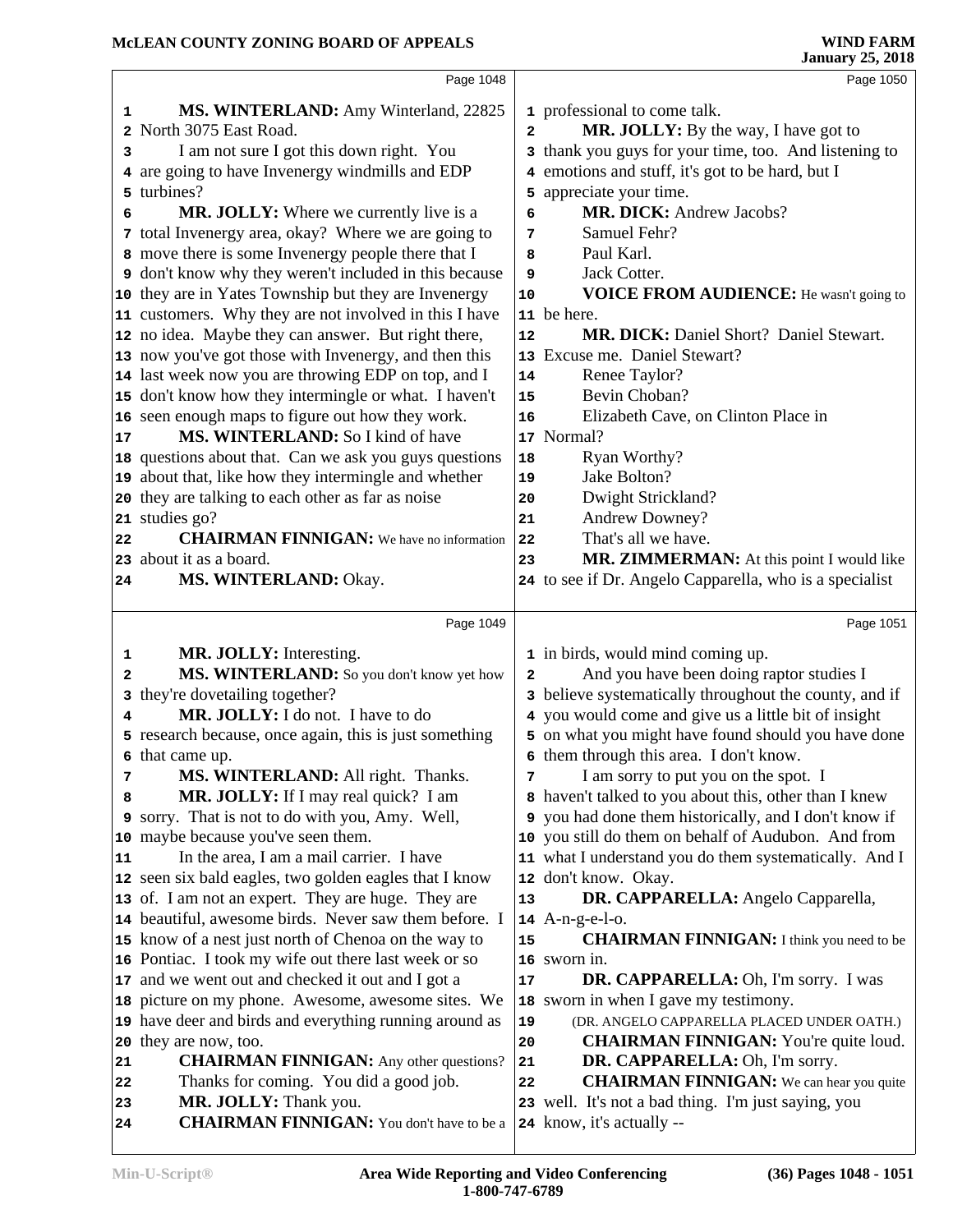|    | Page 1052                                                              |    | Page 1054                                                                                                    |  |  |
|----|------------------------------------------------------------------------|----|--------------------------------------------------------------------------------------------------------------|--|--|
| 1  | DR. CAPPARELLA: I am sorry. I appreciate                               | 1  | DR. CAPPARELLA: Yeah. In lieu of                                                                             |  |  |
|    | 2 it. No, I understand. It's my classroom lecturing                    |    | 2 credible evidence to the contrary, which I did not                                                         |  |  |
|    | 3 voice. Sorry about that. You tell me if I get too                    |    | 3 see, if you compare the IDNR recommendation letter,                                                        |  |  |
| 4  | voluminous.                                                            |    | 4 which is about 15 pages explaining why they made                                                           |  |  |
| 5  | All right. I am going to spell it.                                     |    | 5 these seven recommendations versus the                                                                     |  |  |
| 6  | A-n-g-e-l-o C-a-p-p-a-r-e-l-l-a, 907 South Fell                        |    | 6 about-two-and-a-half-page response by Invenergy in                                                         |  |  |
|    | 7 Avenue, Normal.                                                      |    | 7 which they rejected outright five of them and the                                                          |  |  |
| 8  | Yes, I do raptor studies. They are a                                   |    | 8 other two only if you tell them to do it, which                                                            |  |  |
| 9  | project throughout the state, winter raptor surveys,                   |    | 9 basically was to me opinion versus evidence. I                                                             |  |  |
| 10 | where one sets up 50-mile circuits that you do once                    |    | 10 would have like to have seen -- I would have                                                              |  |  |
|    | 11 each month during the four months of what they                      |    | 11 considered evidence against evidence to try to                                                            |  |  |
| 12 | define as winter.                                                      |    | 12 evaluate that, but it sort of bothered me that                                                            |  |  |
| 13 | I have one, and I myself monitor one in                                |    | 13 Invenergy just presented opinions without any                                                             |  |  |
|    | 14 McLean County and in Tazwell County, and a colleague                |    | 14 reasoned evidence or any evidence about that versus                                                       |  |  |
| 15 | of mine does one in Woodford County, southeast of                      |    | 15 DNR's rather extensive explanation of why they                                                            |  |  |
|    | 16 Woodford County; I think it may straddle into McLean                |    | 16 thought all seven recommendations should be                                                               |  |  |
| 17 | a little, but I am not sure.                                           |    | 17 followed.                                                                                                 |  |  |
| 18 | However, my particular route does not go                               | 18 | As a scientist, I am always open to                                                                          |  |  |
| 19 | through this part of the county where the footprint                    |    | 19 alternative perspectives. DNR isn't always right.                                                         |  |  |
| 20 | of the proposed wind farm is, so I would not be able                   |    | 20 Nobody is always right. Scientific evidence                                                               |  |  |
|    | 21 to directly apply any data from that part of the                    |    | 21 continues to grow. You always have to weigh and                                                           |  |  |
|    | 22 county. Ours basically goes from Morraine View to                   |    | 22 balance these things. But as a scientist, I always                                                        |  |  |
|    | 23 Downs and then all the way south to near the DeWitt                 |    | 23 react negatively when somebody just says I am                                                             |  |  |
|    | 24 County border and then back up through Funks Grove                  |    | 24 throwing out your evidence just because I don't like                                                      |  |  |
|    |                                                                        |    |                                                                                                              |  |  |
|    |                                                                        |    |                                                                                                              |  |  |
|    | Page 1053                                                              |    | Page 1055                                                                                                    |  |  |
|    | 1 and then Stanford, so I wouldn't be able to address                  |    | 1 it or think that, you know, you are wrong, but you                                                         |  |  |
|    | 2 directly from any data that I have regarding                         |    |                                                                                                              |  |  |
|    | 3 raptors.                                                             |    | 2 don't tell me why, you don't give me alternative<br>3 reasoning or anything like that; and I think that is |  |  |
| 4  | MR. ZIMMERMAN: Do raptors range so that                                |    | 4 what -- I didn't see that happen in previous wind                                                          |  |  |
| 5  | any that you had seen in another part of the county                    |    | 5 farm applications. There was good evidence that was                                                        |  |  |
|    | 6 would be up there, or is that just irrelevant?                       |    | 6 presented to argue for or against adopting a                                                               |  |  |
| 7  | DR. CAPPARELLA: Oh, yea. Oh, yeah.                                     |    | 7 recommendation, and I don't see that here. And I                                                           |  |  |
| 8  | Sure. I mean as people have noted, bald eagle                          |    | 8 think that is what has troubled me the most from the                                                       |  |  |
|    | <b>9</b> sightings are certainly -- we have certainly seen an          |    | 9 wildlife perspective.                                                                                      |  |  |
|    | 10 increase in bald eagle nests, and the result, young                 | 10 | So I guess, with a lack of compelling                                                                        |  |  |
| 11 | and adult adults, they move wildly over the area,                      |    | 11 contrary evidence, credible contrary evidence, I                                                          |  |  |
|    | 12 particularly between feeding areas where the river                  |    | 12 would just say adopt all seven, but I didn't                                                              |  |  |
|    | 13 is open, where reservoirs are open and the like.                    |    | 13 actually say that in my recommendation testimony. I                                                       |  |  |
|    | 14 And we certainly have good -- I am sure the same                    |    | 14 said two of them for sure we need to adopt, and                                                           |  |  |
|    | 15 kinds of portions of raptors that we see in my route                |    | 15 others I think you can strongly argue for by what we                                                      |  |  |
|    | 16 kind of on the southern end of the county would be                  |    | 16 know about Heinlein Creek and what I am hearing                                                           |  |  |
|    | 17 present in the northern end as well in terms of                     | 17 | about Patton Creek.                                                                                          |  |  |
|    | 18 raptors.                                                            | 18 | But should we, for example, really survey                                                                    |  |  |
| 19 | Any other questions that I can try to                                  | 19 | for Franklin's ground squirrel? I could see a case                                                           |  |  |
| 20 | address them?                                                          |    | 20 against doing that. But I didn't see that                                                                 |  |  |
| 21 | MR. BANGERT: Going back to the DNR                                     |    | 21 presented.                                                                                                |  |  |
|    | 22 recommendations, was it your position that they                     | 22 | Should we be surveying for mud puppies,                                                                      |  |  |
|    | 23 should, every one of them should be followed or<br>24 certain ones? |    | 23 which is one of the recommendations? I can see a<br>24 case you could make scientifically against doing   |  |  |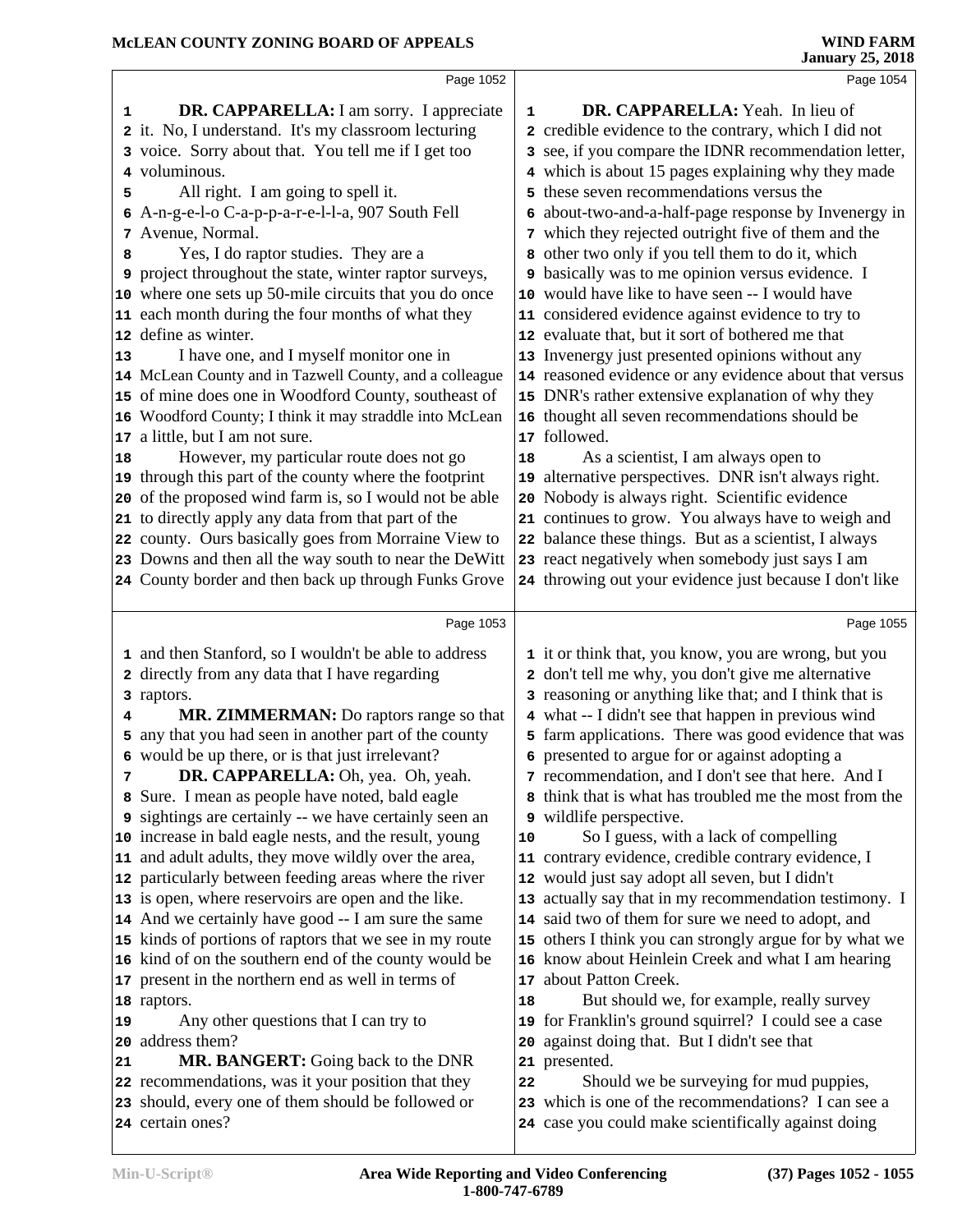|    | Page 1056                                                                                                     |                | Page 1058                                                                                             |
|----|---------------------------------------------------------------------------------------------------------------|----------------|-------------------------------------------------------------------------------------------------------|
|    | 1 that; but they didn't do it, and I don't know why.                                                          |                | 1 whether it's \$5 or \$5 million or --                                                               |
|    | So, in lieu of that, I just say go with                                                                       | $\overline{a}$ | DR. CAPPARELLA: I don't think these                                                                   |
| 2  | 3 the seven that the DNR said because at least they                                                           |                | 3 studies done competently are that expensive just                                                    |
|    | 4 made a case for it. Whether a counter-case could be                                                         |                | 4 because at least on some things, like I think I                                                     |
|    | 5 made or not, I think in a few cases that you could                                                          |                | 5 mentioned through cross examination, mussel studies,                                                |
|    | 6 make a counter-case, but I didn't see it made. So                                                           |                | 6 which I've done as a volunteer with DNR to help them                                                |
|    | 7 you all will have to evaluate what you think about                                                          |                | 7 with their budgetary shortfalls, a lot of those kind                                                |
|    | 8 mud puppies and setbacks and ground squirrels; and I                                                        |                | 8 of basic survey studies, which is clearly what DNR                                                  |
| 9  | don't envy you being in that position.                                                                        |                | 9 wants.                                                                                              |
| 10 | But if you do look at my own testimony,                                                                       | 10             | I mean the one thing I've learned in                                                                  |
|    | 11 the bat situation is really an important one to                                                            |                | 11 working with McLean County is, despite the initial                                                 |
|    | 12 consider and the adequate setbacks from INAI sites,                                                        |                | 12 appearance of the average person coming in here that                                               |
|    | 13 significant tributaries as well as the Mackinaw, I                                                         |                | 13 there is no natural areas left at all and,                                                         |
|    | 14 think it is really important to maximize protection                                                        |                | 14 therefore, no wildlife or anything else to worry                                                   |
|    | 15 of not only a system of nature reserves that is                                                            |                | 15 about, I have been rather surprised at the number of                                               |
|    | 16 currently operated for the public by Parkland's                                                            |                | 16 rediscoveries of organisms.                                                                        |
|    | 17 Foundation but a lot of land that, to their credit,                                                        | $17$           | The fact that I know our local birding                                                                |
|    | 18 landowners have kept in really good natural health,                                                        |                | 18 community often finds things that we didn't know                                                   |
|    | 19 and I believe very much in private landowners being                                                        |                | 19 existed, still existed in the area. In a few rare                                                  |
|    | 20 rewarded in a sense for doing that. Don't                                                                  |                | 20 cases we actually discovered things that no                                                        |
|    | 21 compromise what they -- I hope that kind of gets                                                           |                | 21 scientists knew were here before.                                                                  |
|    | 22 what you asked.                                                                                            | 22             | So it behooves us to be careful not to say                                                            |
| 23 | MR. ZIMMERMAN: Thank you.                                                                                     |                | 23 something isn't here. It's very hard, obviously, to                                                |
| 24 | (BREAK TAKEN.)                                                                                                |                | 24 prove an absence.                                                                                  |
|    |                                                                                                               |                |                                                                                                       |
|    | Page 1057                                                                                                     |                | Page 1059                                                                                             |
| 1  | <b>MR. ZIMMERMAN:</b> What I am trying to get at                                                              | 1              | Many of the studies that Invenergy did do                                                             |
|    | 2 is are there -- is this an opportunity, were we to                                                          |                | 2 on certain target species I thought were very well                                                  |
|    | 3 vote for this wind farm, would there be an                                                                  |                | 3 done; others that DNR is requesting is where they                                                   |
|    |                                                                                                               |                |                                                                                                       |
|    |                                                                                                               |                |                                                                                                       |
|    | 4 opportunity to specify/stipulate that there would be                                                        | 5              | 4 saw deficiencies or at least DNR's opinion they saw                                                 |
|    | 5 some studies done for, like, multiple years? And                                                            |                | deficiencies on some things that used to be here or                                                   |
|    | 6 would that, how much of that cost is what I am                                                              |                | 6 may be here or are likely to be here based on                                                       |
|    | 7 trying to get at. I don't want to do something that                                                         |                | 7 knowledge elsewhere, and they are asking Invenergy                                                  |
|    | 8 is a huge burden financially or otherwise and that<br>9 would be worthless. And I would like to find out if | 9              | 8 to invest a little bit of money into doing that.                                                    |
|    | 10 are there some studies that could be done, should                                                          |                | Again, I don't know the actual prices, but<br>10 typically those things are not that expensive in the |
|    | 11 they be multiyear and could they be done cheaply?                                                          |                | 11 grand scheme of things and don't take that long to                                                 |
|    | 12 Excuse me for being cheap.                                                                                 |                | 12 do, such as mussel and fish surveys in perennial                                                   |
| 13 | DR. CAPPARELLA: Oh, no. I work in a                                                                           |                | 13 streams. You know, that is my opinion based on some                                                |
|    | 14 public university, so I quite understand the need to                                                       |                | 14 personal experience where we just done it for free,                                                |
|    | 15 do that, and we do science there as well.                                                                  |                | 15 not that I am offering in this case.                                                               |
| 16 | I'm too close again?                                                                                          | 16             | MR. ZIMMERMAN: That's all.                                                                            |
| 17 | MS. TURNER: No, no, no. I am sorry. I                                                                         | 17             | <b>CHAIRMAN FINNIGAN:</b> I am going to let you                                                       |
|    | 18 feel like that is a pretty detailed question that we                                                       | 18             | go. I appreciate you coming in.                                                                       |
|    | 19 are asking for specific studies and specific prices,                                                       | 19             | DR. CAPPARELLA: All right. Thank you.                                                                 |
|    | 20 which is great and I am, you know -- but should we                                                         | 20             | <b>CHAIRMAN FINNIGAN:</b> We are at Number 5.                                                         |
|    | 21 give him some time to prepare that and present that                                                        |                | 21 Rebuttal testimony from the applicant?                                                             |
|    | 22 if you are truly interested in that?                                                                       | 22             | MR. PARZYCK: Yes.                                                                                     |
| 23 | MR. ZIMMERMAN: I am sort of interested.                                                                       | 23             | <b>CHAIRMAN FINNIGAN:</b> Remember, both of you                                                       |
|    | 24 I am just trying to see if there is a ballpark idea                                                        |                | 24 guys are under oath, but you got to state your name                                                |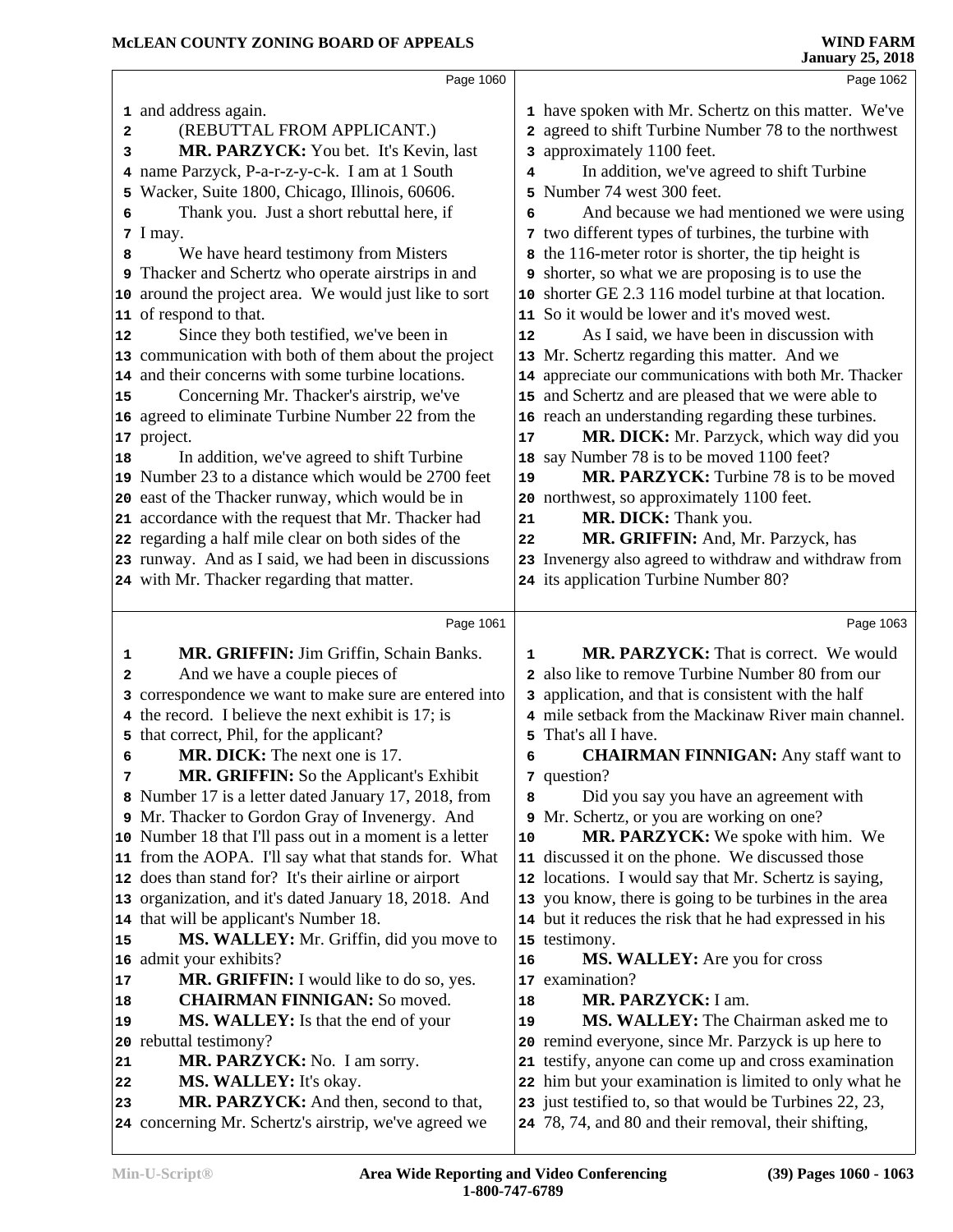|    | Page 1064                                                                                                   |                         | Page 1066                                                                                      |  |
|----|-------------------------------------------------------------------------------------------------------------|-------------------------|------------------------------------------------------------------------------------------------|--|
|    | 1 their withdrawal. So if you would like to cross                                                           |                         | 1 think that is what you want to do.                                                           |  |
| 2  | examine him about those things only, please come up.                                                        | $\overline{\mathbf{2}}$ | <b>CHAIRMAN FINNIGAN:</b> I am going to let my                                                 |  |
| 3  | (CROSS EXAMINATION BY MR. LUETKEHANS.)                                                                      |                         | 3 counsel talk.                                                                                |  |
| 4  | MR. LUETKEHANS: Phil Luetkehans, 105 East                                                                   | 4                       | I don't know what we can do to appease                                                         |  |
| 5  | Irving Park Road.                                                                                           |                         | 5 this.                                                                                        |  |
| 6  | Mr. Parzyck, what I don't see is a                                                                          | 6                       | You know, you are willing to bring it this                                                     |  |
|    | 7 requisite as a noise study with the effect of these                                                       |                         | 7 next week. That is all we can do at this point, and                                          |  |
|    | 8 moving turbines. Has that been done?                                                                      |                         | 8 that's, to my point, is all we can do.                                                       |  |
| 9  | MR. PARZYCK: Well, consistent with the                                                                      | 9                       | MR. LUETKEHANS: Well, I understand that,                                                       |  |
|    | 10 recommendations that were presented at the beginning                                                     | 10                      | and I guess I wanted to just make the point and take                                           |  |
|    | 11 of the application, the comment is that, if the                                                          |                         | 11 the position for the record that the inability to                                           |  |
|    | 12 applicant changes the project layout or turbine                                                          |                         | 12 cross examine on that with any fair ability                                                 |  |
|    | 13 types, choose alternative turbine types and/or                                                           |                         | 13 violates, in our opinion, the Klaeren Rules and                                             |  |
|    | 14 employs different blades that the different -- that                                                      |                         | 14 makes it really impossible for effective cross                                              |  |
|    | 15 the noise analysis should be upgraded accordingly,                                                       |                         | 15 examination.                                                                                |  |
|    | 16 complianced and demonstrated. We have run those                                                          | 16                      | MR. GRIFFIN: I'll just note, I have cross                                                      |  |
| 17 | analyses at this point. We have not submitted them,                                                         | 17                      | examined all those opposition witnesses that I've                                              |  |
|    | 18 but at this point we have done calculations                                                              | 18                      | chosen to without any prior knowledge of their                                                 |  |
|    | 19 regarding compliance.                                                                                    |                         | 19 testimony or their reports.                                                                 |  |
| 20 | MR. LUETKEHANS: But those have not been                                                                     | 20                      | MR. LUETKEHANS: Just because Mr. Griffin                                                       |  |
|    | 21 submitted for any of us to cross examine on or                                                           |                         | 21 has cross examined one expert who he knew was coming                                        |  |
|    | 22 review, correct?                                                                                         |                         | 22 ahead of time, knew what he was going to testify to,                                        |  |
| 23 | MR. PARZYCK: They have not been<br>24 submitted.                                                            |                         | 23 and was very familiar with on a situation where we                                          |  |
|    |                                                                                                             |                         | 24 do not have technical reports like this --                                                  |  |
|    | Page 1065                                                                                                   |                         | Page 1067                                                                                      |  |
| 1  | MR. LUETKEHANS: So there is no way for                                                                      | $\mathbf 1$             | <b>CHAIRMAN FINNIGAN:</b> We are going to tell                                                 |  |
|    | 2 us, as we sit here, to know whether/how that changes                                                      |                         | 2 you is your objection is noted, and we'll take it                                            |  |
|    | any of the noise levels of any of the receptors,                                                            |                         | 3 under advisement.                                                                            |  |
| 4  | correct?                                                                                                    | 4                       | MR. LUETKEHANS: Thank you.                                                                     |  |
| 5  | <b>MR. PARZYCK:</b> They have not been                                                                      | 5                       | <b>CHAIRMAN FINNIGAN: Thank you.</b>                                                           |  |
|    | 6 submitted.                                                                                                | 6                       | Is there anything else you wanted to                                                           |  |
| 7  | <b>CHAIRMAN FINNIGAN:</b> We are not going to                                                               |                         | 7 present in rebuttal?                                                                         |  |
|    | 8 get finished tonight, of course. Would it be                                                              | 8                       | <b>MR. GRIFFIN:</b> No. We are finished.                                                       |  |
|    | 9 something you could furnish to us next week, on                                                           | 9                       | <b>CHAIRMAN FINNIGAN:</b> I guess did the board                                                |  |
|    | 10 Monday?                                                                                                  |                         | 10 have any questions about any of this? It would be                                           |  |
| 11 | MR. PARZYCK: Yes.                                                                                           |                         | 11 just on what they testified to.                                                             |  |
| 12 | <b>CHAIRMAN FINNIGAN:</b> Okay. Would that be                                                               | 12                      | (QUESTIONS BY THE BOARD:)                                                                      |  |
|    | 13 agreeable?                                                                                               | 13                      | <b>MR. BANGERT:</b> This data that was just                                                    |  |
| 14 | MR. LUETKEHANS: It's agreeable for the                                                                      |                         | 14 requested, how quickly will you have it available?                                          |  |
|    | 15 submission, but it doesn't give us any opportunity                                                       | 15                      | MR. PARZYCK: It depends on the -- I mean                                                       |  |
|    | 16 to cross examine or to have someone review them. It                                                      |                         | 16 I would have to check with my noise consultant here                                         |  |
|    | 17 really puts everybody in this -- I mean I know you                                                       | 17                      | as to exactly. I mean the models have been run. I                                              |  |
|    | 18 are trying to get this done. We are trying to get                                                        | 18                      | would have to look and see how they have been                                                  |  |
|    | 19 it done as well. But you've put us in a position                                                         | 19                      | compiled and what we can put into your hands. We                                               |  |
|    | 20 where they are moving three or four turbines -- I                                                        | 20                      | would do it as quickly as possible, but I couldn't                                             |  |
|    |                                                                                                             |                         |                                                                                                |  |
|    | 21 can't count -- sorry -- and us not having any idea                                                       | 21                      | say. I don't have it at my fingertips right now,                                               |  |
|    | 22 what that does or being able to examine what that                                                        | 22                      | but it shouldn't -- very, very quickly.                                                        |  |
|    | 23 does. It's an impossible situation unless you want<br>24 to continue this hearing for weeks, and I don't | 23                      | MR. BANGERT: I am just curious how we<br>24 could get it into their hands so they could have a |  |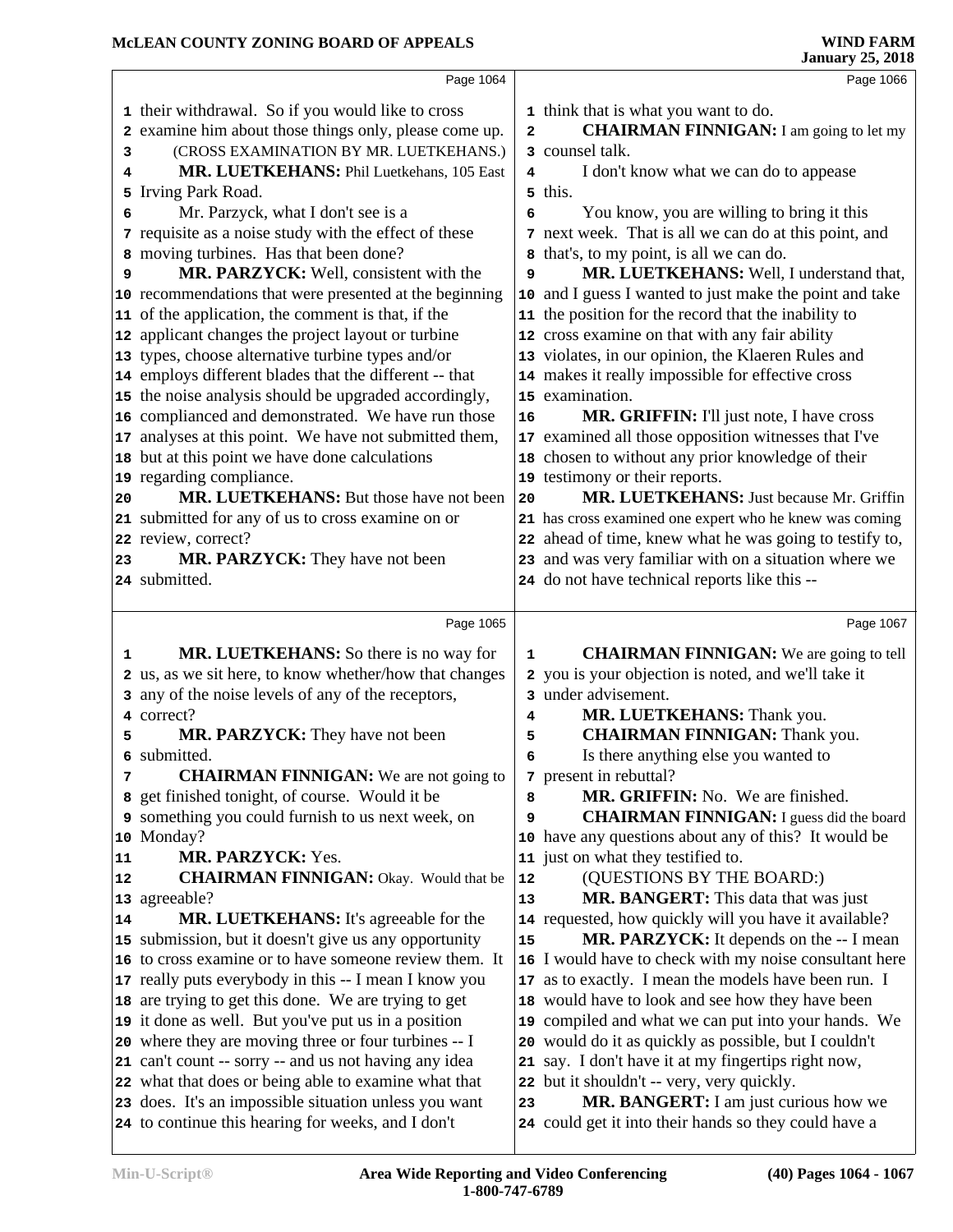|          | Page 1068                                                                                                         |    | Page 1070                                                                                                   |  |  |
|----------|-------------------------------------------------------------------------------------------------------------------|----|-------------------------------------------------------------------------------------------------------------|--|--|
|          | 1 little bit more time at least.                                                                                  |    | 1 enact as stipulations that we undertake these                                                             |  |  |
| 2        | MR. PARZYCK: Let me just check and see                                                                            |    | 2 movements and we'll leave the application as is.                                                          |  |  |
|          | 3 what -- counsel is checking with our consultant                                                                 | 3  | MR. LUETKEHANS: That is -- so, well then,                                                                   |  |  |
|          | 4 here, so let me just check with him.                                                                            |    | 4 I guess I would argue against any stipulation that                                                        |  |  |
| 5        | MS. TURNER: In the meantime, can I ask                                                                            |    | 5 allows them to move turbines 1100 feet.                                                                   |  |  |
| 6        | another question?                                                                                                 | 6  | MS. WALLEY: I don't think we are to the                                                                     |  |  |
| 7        | MR. PARZYCK: Oh, sure. I am sorry.                                                                                |    | 7 argument point.                                                                                           |  |  |
| 8        | MS. TURNER: Which of those movements will                                                                         | 8  | MR. LUETKEHANS: I guess that is what he's                                                                   |  |  |
|          | <b>9</b> cause any of these to be closer to a house, closer                                                       |    | a talking about doing, and I think it's important for                                                       |  |  |
|          | 10 to a resident, a nonparticipating resident?                                                                    |    | 10 the board to understand that 1100 feet is a lot of                                                       |  |  |
| 11       | MR. PARZYCK: One moment.                                                                                          |    | 11 feet.                                                                                                    |  |  |
| 12       | MS. TURNER: That is really the heart of                                                                           | 12 | MS. WALLEY: I understand that.                                                                              |  |  |
|          | 13 all of this.                                                                                                   | 13 | MR. LUETKEHANS: Without us having the                                                                       |  |  |
| 14       | MR. GRIFFIN: If I can jump in, the staff                                                                          |    | 14 right to cross examine, you pretty much said he can                                                      |  |  |
|          | 15 proposed stipulations, which is what Mr. Parzyck                                                               |    | 15 move whatever he wants later and tell you or tell                                                        |  |  |
|          | 16 read, do permit the turbine locations to be moved so                                                           |    | 16 everybody that it's moved.                                                                               |  |  |
|          | 17 long as compliance is demonstrated, and that is a                                                              | 17 | MS. WALLEY: If you could, save it for                                                                       |  |  |
|          | 18 building permit requirement. So there is some                                                                  |    | 18 argument. I know the board wants to hear what you                                                        |  |  |
|          | 19 flexibility, which I think is a good idea, in order                                                            |    | 19 have to say.                                                                                             |  |  |
|          | 20 for turbines to be relocated, locations changed so                                                             | 20 | Am I correct in understanding that you are                                                                  |  |  |
|          | 21 long as it's demonstrated to be in compliance.                                                                 |    | 21 now -- that your testimony or your rebuttal is                                                           |  |  |
| 22       | So I certainly don't want to be penalized                                                                         |    | 22 different now than it was a minute ago or is                                                             |  |  |
|          | 23 for trying to move turbines to accommodate concerns                                                            |    | 23 revised?                                                                                                 |  |  |
|          | 24 that people have and that we are responding to.                                                                | 24 | <b>MR. GRIFFIN:</b> Well, what is going to be                                                               |  |  |
|          |                                                                                                                   |    |                                                                                                             |  |  |
|          | Page 1069                                                                                                         |    | Page 1071                                                                                                   |  |  |
| 1        | Otherwise, I suppose we would have been                                                                           |    | 1 the process going forward? I guess that is a                                                              |  |  |
|          | 2 better off just saying we are not going to respond                                                              |    | 2 question I would ask for this board to tell us.                                                           |  |  |
|          | 3 to those complaints because we don't want to have                                                               | 3  | <b>CHAIRMAN FINNIGAN:</b> I am not a lawyer, so                                                             |  |  |
|          | 4 this continued on for a lengthy period of time.                                                                 |    | 4 that is why she's here.                                                                                   |  |  |
|          | 5 That's just a statement. Thank you, Mr. Chairman.                                                               | 5  | MS. WALLEY: I can only tell you what the                                                                    |  |  |
| 6        | MS. WALLEY: Mr. Griffin, were you able to                                                                         |    | 6 board rules are, what the major case process rules                                                        |  |  |
|          | 7 find out anything about the noise revised or                                                                    |    | 7 are. You would be allowed to provide rebuttal, as                                                         |  |  |
|          | 8 reviewed noise study?                                                                                           |    | 8 you are the applicant and you bear the burden.                                                            |  |  |
| 9        | MR. GRIFFIN: I don't know that we could                                                                           |    | 9 Interested parties, those that Mr. Luetkehans                                                             |  |  |
|          | 10 have a complete noise study by Monday. Mr. Hankard                                                             |    | 10 represents, they could provide surrebuttal if they                                                       |  |  |
|          | 11 would be able to testify that according to the model                                                           |    | 11 chose to do so. At the end, anyone that provided a                                                       |  |  |
|          | 12 that he has reviewed it and he's confirmed that. He                                                            |    | 12 an opening or testimony would be allowed to provide                                                      |  |  |
|          | 13 can give his testimony, though, but we wouldn't have                                                           |    | 13 closing argument. Everyone will be given the same                                                        |  |  |
|          | 14 a full report.                                                                                                 |    | 14 amount of time. And once we are done, we are done.                                                       |  |  |
|          | <b>MR. LUETKEHANS:</b> So we were being put in                                                                    |    | 15 So that's where we stand in terms of the major case                                                      |  |  |
|          | 16 an untenable situation of having nothing ahead of                                                              |    | 16 rules. They are what was handed out to everyone.<br>17 It's what we started with, and it's what we'll    |  |  |
|          | 17 time, no report, and his statement that their expert<br>18 says it's okay is somehow okay. That's just not how |    | 18 finish with. So that is where we are right now.                                                          |  |  |
|          | 19 this process works. You know it's not how it works,                                                            | 19 | MR. ZIMMERMAN: Mr. Walley, I think Julie                                                                    |  |  |
|          | 20 and we have the right to cross examine especially                                                              |    | 20 asked what -- whether they would provide how close                                                       |  |  |
|          | 21 expert testimony, which is really what we are                                                                  |    | 21 it would be to any residence if there were any                                                           |  |  |
|          | 22 talking about here, and effectively cross examine.                                                             |    | 22 issues like this. I don't know if we are going to                                                        |  |  |
| 15<br>23 | MR. GRIFFIN: Well, in that case then, I<br>24 would suggest that we won't -- that the board just                  |    | 23 get any information on shifts or whether there are<br>24 residents there. So I am not sure at this point |  |  |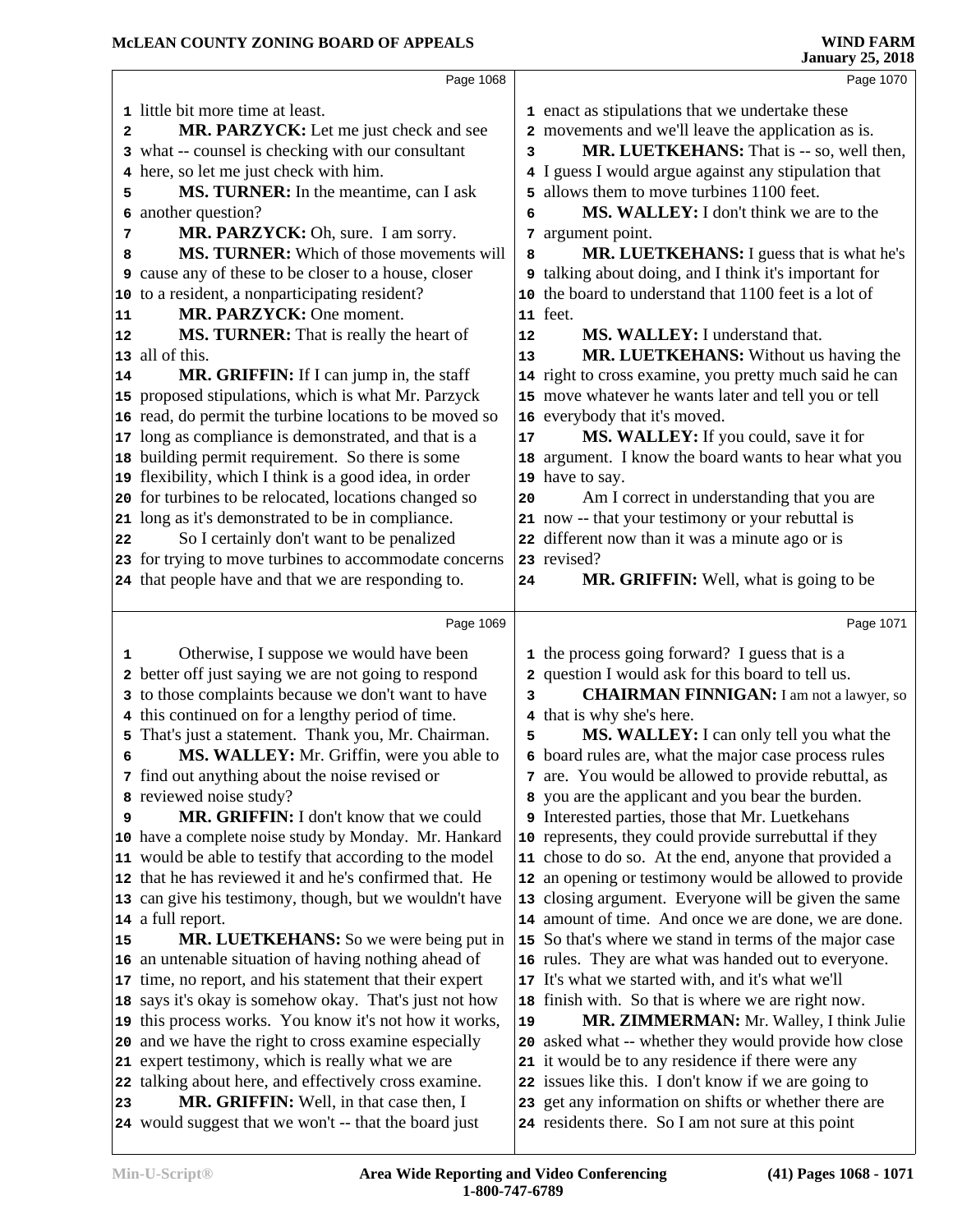|                                                                                  |                                                                                                                                                                                                                                                                                                                                                                                                                                                                                                                                                                                                                                                                                                                                                                                                                                                                                                                                                                      |                                                                                     | January 25, 2018                                                                                                                                                                                                                                                                                                                                                                                                                                                                                                                                                                                                                                                                               |
|----------------------------------------------------------------------------------|----------------------------------------------------------------------------------------------------------------------------------------------------------------------------------------------------------------------------------------------------------------------------------------------------------------------------------------------------------------------------------------------------------------------------------------------------------------------------------------------------------------------------------------------------------------------------------------------------------------------------------------------------------------------------------------------------------------------------------------------------------------------------------------------------------------------------------------------------------------------------------------------------------------------------------------------------------------------|-------------------------------------------------------------------------------------|------------------------------------------------------------------------------------------------------------------------------------------------------------------------------------------------------------------------------------------------------------------------------------------------------------------------------------------------------------------------------------------------------------------------------------------------------------------------------------------------------------------------------------------------------------------------------------------------------------------------------------------------------------------------------------------------|
|                                                                                  | Page 1072                                                                                                                                                                                                                                                                                                                                                                                                                                                                                                                                                                                                                                                                                                                                                                                                                                                                                                                                                            |                                                                                     | Page 1074                                                                                                                                                                                                                                                                                                                                                                                                                                                                                                                                                                                                                                                                                      |
| з<br>5<br>6<br>7<br>8<br>9<br>10<br>12<br>14<br>16<br>17<br>19<br>21<br>22<br>23 | 1 whether we are going to get information on shifts<br>2 and, if so, how close it would be to any resident.<br>MR. PARZYCK: I can respond to<br>4 Ms. Turner's question. The turbine moves that are<br>proposed, none of those moves result in a turbine<br>closer to a residence.<br>MS. TURNER: I appreciate that.<br><b>AUDIENCE VOICE:</b> That is an impossible,<br>sir.<br>MR. LUETKEHANS: That makes absolutely no<br>11 sense to me.<br>MS. WALLEY: Are you recross examining<br>13 him?<br>MR. LUETKEHANS: I don't even know what to<br>15 say at this point. I guess I'll cross examine.<br>So are these points --<br>MS. TURNER: Can you cross examine once we<br>18 are done with our questions, though?<br>MR. LUETKEHANS: Well, I am trying to<br>20 figure out what we are actually doing.<br>MR. ZIMMERMAN: Ms. Turner has a question.<br>MS. TURNER: All right. Go ahead. Sorry.<br><b>CHAIRMAN FINNIGAN:</b> If you have a<br>24 question, ask it. | 3<br>4<br>6<br>11<br>14<br>15<br>16<br>17<br>18<br>19<br>20<br>21<br>22<br>23<br>24 | 1 anything they are able to get done before Monday,<br>2 Mr. Griffin definitely knows how to e-mail me.<br><b>CHAIRMAN FINNIGAN:</b> Can you do that?<br>MR. GRIFFIN: I'll pass along information<br>5 to counsel as soon as we get it.<br><b>CHAIRMAN FINNIGAN: I think we are all</b><br>trying to do the best we can. They are trying to<br>appease a couple of things that were brought up, and<br><b>9</b> this is where we are at. We are working on the<br>10 right direction.<br>So we are going to reconvene Monday in<br>12 this room at six o'clock, Monday the 29th. And so,<br>13 on the record, Monday the 29th at six o'clock in<br>this room.<br>(MEETING ADJOURNED 9:52 P.M.) |
|                                                                                  | Page 1073                                                                                                                                                                                                                                                                                                                                                                                                                                                                                                                                                                                                                                                                                                                                                                                                                                                                                                                                                            |                                                                                     | Page 1075                                                                                                                                                                                                                                                                                                                                                                                                                                                                                                                                                                                                                                                                                      |
|                                                                                  |                                                                                                                                                                                                                                                                                                                                                                                                                                                                                                                                                                                                                                                                                                                                                                                                                                                                                                                                                                      |                                                                                     | CERTIFICATE OF REPORTER                                                                                                                                                                                                                                                                                                                                                                                                                                                                                                                                                                                                                                                                        |
|                                                                                  |                                                                                                                                                                                                                                                                                                                                                                                                                                                                                                                                                                                                                                                                                                                                                                                                                                                                                                                                                                      |                                                                                     |                                                                                                                                                                                                                                                                                                                                                                                                                                                                                                                                                                                                                                                                                                |
| 1                                                                                | <b>MS. TURNER:</b> I did ask the question.                                                                                                                                                                                                                                                                                                                                                                                                                                                                                                                                                                                                                                                                                                                                                                                                                                                                                                                           |                                                                                     |                                                                                                                                                                                                                                                                                                                                                                                                                                                                                                                                                                                                                                                                                                |
| 2<br>3<br>4                                                                      | Okay. I just wanted to make sure we are all done<br>asking questions before we went to the next thing.<br><b>CHAIRMAN FINNIGAN:</b> We are all done.                                                                                                                                                                                                                                                                                                                                                                                                                                                                                                                                                                                                                                                                                                                                                                                                                 |                                                                                     | I, Holly Wingstrom, CSR #84-003888, reported                                                                                                                                                                                                                                                                                                                                                                                                                                                                                                                                                                                                                                                   |
| 5                                                                                | Let's work something out, okay? What's                                                                                                                                                                                                                                                                                                                                                                                                                                                                                                                                                                                                                                                                                                                                                                                                                                                                                                                               |                                                                                     | in machine shorthand the proceedings had in the                                                                                                                                                                                                                                                                                                                                                                                                                                                                                                                                                                                                                                                |
|                                                                                  | 6 the best way to handle this?                                                                                                                                                                                                                                                                                                                                                                                                                                                                                                                                                                                                                                                                                                                                                                                                                                                                                                                                       |                                                                                     | above-entitled cause and transcribed the same by                                                                                                                                                                                                                                                                                                                                                                                                                                                                                                                                                                                                                                               |
| 7                                                                                | MR. LUETKEHANS: Well, I think the first                                                                                                                                                                                                                                                                                                                                                                                                                                                                                                                                                                                                                                                                                                                                                                                                                                                                                                                              |                                                                                     | computer-aided transcription, which I hereby certify to                                                                                                                                                                                                                                                                                                                                                                                                                                                                                                                                                                                                                                        |
|                                                                                  | 8 thing would be to actually show us, show on a graph<br>9 which ones are being moved and where. I am doing                                                                                                                                                                                                                                                                                                                                                                                                                                                                                                                                                                                                                                                                                                                                                                                                                                                          |                                                                                     | be a true and accurate transcript of the proceedings had.                                                                                                                                                                                                                                                                                                                                                                                                                                                                                                                                                                                                                                      |
|                                                                                  | 10 this in a complete vacuum. So that would be                                                                                                                                                                                                                                                                                                                                                                                                                                                                                                                                                                                                                                                                                                                                                                                                                                                                                                                       |                                                                                     |                                                                                                                                                                                                                                                                                                                                                                                                                                                                                                                                                                                                                                                                                                |
|                                                                                  | 11 Number 1.                                                                                                                                                                                                                                                                                                                                                                                                                                                                                                                                                                                                                                                                                                                                                                                                                                                                                                                                                         |                                                                                     |                                                                                                                                                                                                                                                                                                                                                                                                                                                                                                                                                                                                                                                                                                |
| 12                                                                               | I don't think it's fair to the board. I                                                                                                                                                                                                                                                                                                                                                                                                                                                                                                                                                                                                                                                                                                                                                                                                                                                                                                                              |                                                                                     |                                                                                                                                                                                                                                                                                                                                                                                                                                                                                                                                                                                                                                                                                                |
|                                                                                  | 13 mean we have heard it moved 1100. None of these                                                                                                                                                                                                                                                                                                                                                                                                                                                                                                                                                                                                                                                                                                                                                                                                                                                                                                                   |                                                                                     |                                                                                                                                                                                                                                                                                                                                                                                                                                                                                                                                                                                                                                                                                                |
|                                                                                  | 14 moved anywhere close. So that means they often move                                                                                                                                                                                                                                                                                                                                                                                                                                                                                                                                                                                                                                                                                                                                                                                                                                                                                                               |                                                                                     |                                                                                                                                                                                                                                                                                                                                                                                                                                                                                                                                                                                                                                                                                                |
|                                                                                  | 15 out. There has to be a house somewhere. So we need                                                                                                                                                                                                                                                                                                                                                                                                                                                                                                                                                                                                                                                                                                                                                                                                                                                                                                                |                                                                                     |                                                                                                                                                                                                                                                                                                                                                                                                                                                                                                                                                                                                                                                                                                |
|                                                                                  | 16 to understand where that is.                                                                                                                                                                                                                                                                                                                                                                                                                                                                                                                                                                                                                                                                                                                                                                                                                                                                                                                                      |                                                                                     |                                                                                                                                                                                                                                                                                                                                                                                                                                                                                                                                                                                                                                                                                                |
| 17                                                                               | <b>CHAIRMAN FINNIGAN:</b> We have five minutes                                                                                                                                                                                                                                                                                                                                                                                                                                                                                                                                                                                                                                                                                                                                                                                                                                                                                                                       |                                                                                     |                                                                                                                                                                                                                                                                                                                                                                                                                                                                                                                                                                                                                                                                                                |
| 19                                                                               | 18 left, so that is not going to happen tonight.<br>MR. LUETKEHANS: No. I know it's not.                                                                                                                                                                                                                                                                                                                                                                                                                                                                                                                                                                                                                                                                                                                                                                                                                                                                             |                                                                                     |                                                                                                                                                                                                                                                                                                                                                                                                                                                                                                                                                                                                                                                                                                |
| 20                                                                               | <b>CHAIRMAN FINNIGAN:</b> Why don't we propose                                                                                                                                                                                                                                                                                                                                                                                                                                                                                                                                                                                                                                                                                                                                                                                                                                                                                                                       |                                                                                     |                                                                                                                                                                                                                                                                                                                                                                                                                                                                                                                                                                                                                                                                                                |
|                                                                                  | 21 this: Come back on Monday. Bring us your proposal,                                                                                                                                                                                                                                                                                                                                                                                                                                                                                                                                                                                                                                                                                                                                                                                                                                                                                                                |                                                                                     |                                                                                                                                                                                                                                                                                                                                                                                                                                                                                                                                                                                                                                                                                                |
|                                                                                  | 22 bring us what you have, and we'll see if we can work                                                                                                                                                                                                                                                                                                                                                                                                                                                                                                                                                                                                                                                                                                                                                                                                                                                                                                              |                                                                                     |                                                                                                                                                                                                                                                                                                                                                                                                                                                                                                                                                                                                                                                                                                |
| 24                                                                               | 23 it out.<br>MR. LUETKEHANS: And I would ask that                                                                                                                                                                                                                                                                                                                                                                                                                                                                                                                                                                                                                                                                                                                                                                                                                                                                                                                   |                                                                                     | Dated: February 13, 2018                                                                                                                                                                                                                                                                                                                                                                                                                                                                                                                                                                                                                                                                       |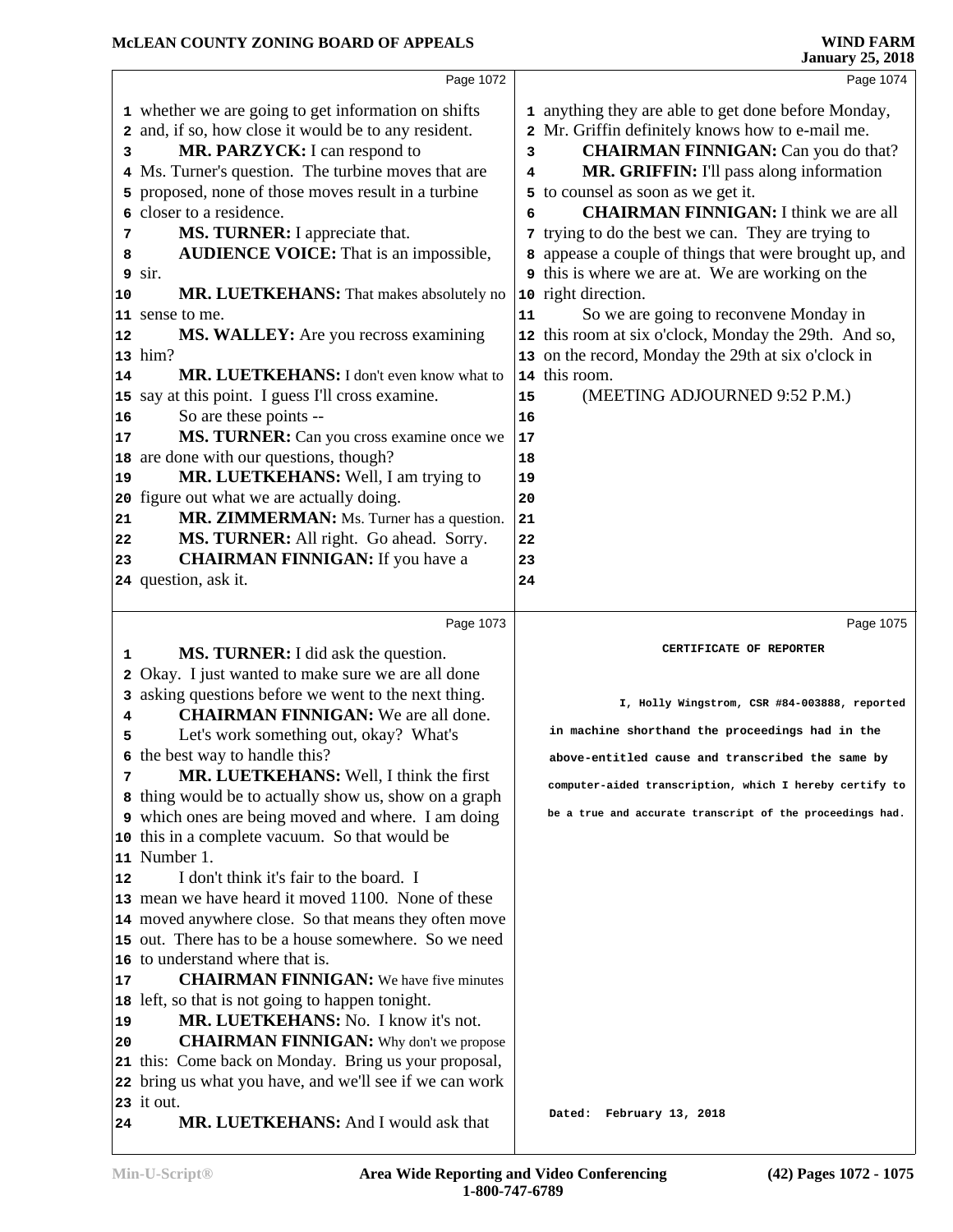|                                       | 993:2,9;1069:11                              | 969:22;988:15;996:1;          | 913:3;924:23;932:9;                  | 1060:9                     |
|---------------------------------------|----------------------------------------------|-------------------------------|--------------------------------------|----------------------------|
|                                       | accordingly(1)                               | 998:5;1010:16,18;             | 943:16;945:13;959:5;                 | alarming $(1)$             |
| \$                                    | 1064:15                                      | 1038:7;1053:1,20;             | 966:20;998:1;1038:3                  | 974:10                     |
|                                       | account(2)                                   | 1060:1                        | afflictions (1)                      | alert $(2)$                |
| \$1,200(1)                            | 1033:16;1042:23                              | addressed (2)                 | 1037:13                              | 974:14,20                  |
| 949:23                                | acre (14)                                    | 968:10;1038:20                | afternoon (2)                        | alerting $(2)$             |
| \$1,500(1)                            | 946:14;949:1,6,8,8,9,                        | addresses (1)                 | 964:15;1013:18                       | 972:4,6                    |
| 1041:12                               | 23;953:22;957:14;                            | 1001:9                        | again $(16)$                         | alertness $(1)$            |
| \$10,000(1)                           | 958:4;1034:12,13;                            | adds(2)                       | 921:4;952:7;954:9,                   | 974:18                     |
| 946:13<br>\$20,000(1)                 | 1044:2,2                                     | 949:22:975:2                  | 11;955:18;967:7;                     | alleviate $(1)$            |
| 1035:8                                | acreage(2)                                   | adequate $(2)$                | 975:12;1013:17;                      | 1002:24                    |
| \$200(1)                              | 1017:3;1034:4                                | 975:19;1056:12                | 1015:17,24;1043:7,18;                | allow $(3)$                |
| 949:8                                 | acres(22)                                    | adjoining $(1)$               | 1049:5;1057:16;                      | 939:4;947:3;1026:23        |
| \$250(1)                              | 914:7;946:18;948:8,                          | 991:24                        | 1059:9;1060:1                        | allowable $(1)$            |
| 949:8                                 | 13;954:22;992:17,17;                         | <b>ADJOURNED (1)</b>          | against $(11)$                       | 989:1                      |
| \$350,000(1)                          | 1009:4,6;1011:12;                            | 1074:15                       | 977:13;994:9;999:7,                  | allowed (4)                |
| 960:11                                | 1017:4,5;1031:15;                            | adjust $(1)$                  | 9,13;1008:11;1054:11;                | 921:16;992:1;              |
| \$4,000(1)                            | 1043:2,7,8;1045:19,22,                       | 921:21                        | 1055:6,20,24;1070:4                  | 1071:7,12                  |
| 949:6                                 | 24;1046:1,3,5                                | adjustments (3)               | age $(1)$                            | allowing $(1)$             |
| \$5(2)                                | across(1)                                    | 919:23;920:3;922:5            | 953:19                               | 926:18                     |
| 1058:1,1                              | 1009:8                                       | admit(3)                      | ago (10)                             | allows $(1)$               |
| \$50,000(2)                           | Act(1)                                       | 985:4;1026:16;                | 931:6;948:24;957:3;                  | 1070:5                     |
| 1033:15,23                            | 935:7                                        | 1061:16                       | 968:3;980:15;1002:21;                | almost $(3)$               |
| \$6,000(1)                            | action(1)                                    | adopt $(2)$                   | 1006:7,16;1045:24;                   | 931:6;984:15;              |
| 1003:8                                | 1029:15                                      | 1055:12,14                    | 1070:22                              | 1023:21                    |
|                                       | actions(2)                                   | adopting $(1)$                | agree $(6)$                          | alone $(2)$                |
| $\mathbf A$                           | 1027:16,16                                   | 1055:6                        | 917:12;922:24;                       | 960:10;995:3               |
|                                       | active(4)                                    | adult(3)                      | 939:12;984:6;1041:11,                | along $(8)$                |
| Aaron (3)                             | 940:6,7;960:23;                              | 974:1;1024:1;                 | 12                                   | 986:15;990:8,13,15,        |
| 925:15;927:10,13                      | 961:1                                        | 1053:11                       | agreeable $(2)$                      | 15;991:4;1013:11;          |
| abandoned (1)                         | activities (2)                               | adults $(2)$                  | 1065:13,14                           | 1074:4                     |
| 992:10                                | 973:17,19                                    | 973:6;1053:11                 | agreed $(10)$<br>933:9;954:7;994:16; | alongside $(1)$<br>1028:22 |
| ability $(3)$                         | actual(2)<br>1009:17;1059:9                  | advance $(1)$<br>1041:10      | 1041:2;1060:16,18;                   | <b>Alternative (4)</b>     |
| 922:20;931:14;                        | actually (19)                                | advantage $(1)$               | 1061:24;1062:2,4,23                  | 916:10;1054:19;            |
| 1066:12                               | 933:16;940:14;                               | 1009:21                       | agreement $(7)$                      | 1055:2;1064:13             |
| able $(20)$                           | 941:9;970:19;975:15;                         | adverse $(1)$                 | 1035:6,7;1038:22;                    | although $(3)$             |
| 921:5;948:6,11,12,                    | 981:22;985:10;                               | 1032:11                       | 1039:2;1041:13;                      | 914:5;1003:8;              |
| 13;951:19;1004:11;                    | 1000:10;1011:14;                             | advisement (1)                | 1047:1;1063:8                        | 1023:12                    |
| 1007:5;1008:8,10,10;                  | 1023:17;1024:21;                             | 1067:3                        | agricultural (5)                     | always $(11)$              |
| 1028:1,12;1052:20;<br>1053:1;1062:15; | 1030:14;1046:3,14;                           | Advocate (1)                  | 992:1;1031:2;                        | 957:2;993:21;              |
| 1065:22;1069:6,11;                    | 1051:24;1055:13;                             | 979:14                        | 1034:6,8;1038:21                     | 1007:3;1012:23;            |
| 1074:1                                | 1058:20;1072:20;                             | advocating $(1)$              | agriculture $(1)$                    | 1013:2,16;1054:18,19,      |
| about-two-and-a-half-page (1)         | 1073:8                                       | 1028:10                       | 936:3                                | 20,21,22                   |
| 1054:6                                | add(3)                                       | Aerial (3)                    | ahead $(11)$                         | among $(2)$                |
|                                       |                                              |                               |                                      |                            |
|                                       | 920:22;984:13;                               | 989:13;1006:17,20             | 913:11;923:18;                       | 977:12;989:10              |
| above $(1)$                           | 1020:8                                       | affect $(9)$                  | 928:17;944:1;945:23;                 | amount(6)                  |
| 1039:1                                | added $(2)$                                  | 919:1;939:3,7;                | 986:16;988:18;                       | 918:8;922:19;              |
| absence $(1)$<br>1058:24              | 922:10;946:6                                 | 972:14;1001:10,19,20;         | 1010:21;1066:22;                     | 1003:8,8;1027:18;          |
| absolutely (3)                        | adding $(3)$                                 | 1004:18;1005:22               | 1069:16;1072:22                      | 1071:14                    |
| 984:8;992:2;1072:10                   | 919:18;933:14;                               | affected (11)                 | $\sin' t(1)$                         | amounts $(1)$              |
| abstained (1)                         | 1042:12                                      | 928:3,22;939:3;               | 1044:6                               | 1002:8                     |
| 1041:20                               | addition $(2)$                               | 973:6;977:6;983:12,           | airborne $(1)$                       | amplitude $(1)$            |
| accept(3)                             | 1060:18;1062:4                               | 13, 17; 994: 13; 1009: 24;    | 971:24                               | 975:1                      |
| 915:12;916:17;                        | additional (1)                               | 1028:19                       | aircraft $(1)$                       | amputation $(1)$           |
| 1041:8                                | 940:20                                       | affecting $(1)$               | 989:18                               | 971:21                     |
| accepted(1)                           | address $(29)$                               | 950:18                        | airline(1)                           | Amy $(4)$                  |
| 1023:6                                | 913:7;923:11,13;                             | affects $(4)$                 | 1061:12                              | 939:20;969:14;             |
| accommodate (1)                       | 925:3;927:22;932:13;                         | 931:19,20;975:6;              | airport $(2)$                        | 1048:1;1049:9              |
| 1068:23                               | 935:1,5,11;936:22;                           | 1040:12                       | 989:14;1061:12                       | $A-m-y(1)$                 |
| accordance (1)                        | 937:2;941:16,19;                             | Affirm $(2)$                  | airstrip $(2)$                       | 940:1                      |
| 1060:21<br>According (3)              | 943:20;945:17;955:17;<br>956:13;959:9;967:1; | 943:17;945:14<br>affirmed (9) | 1060:15;1061:24<br>airstrips(1)      | analyses $(1)$<br>1064:17  |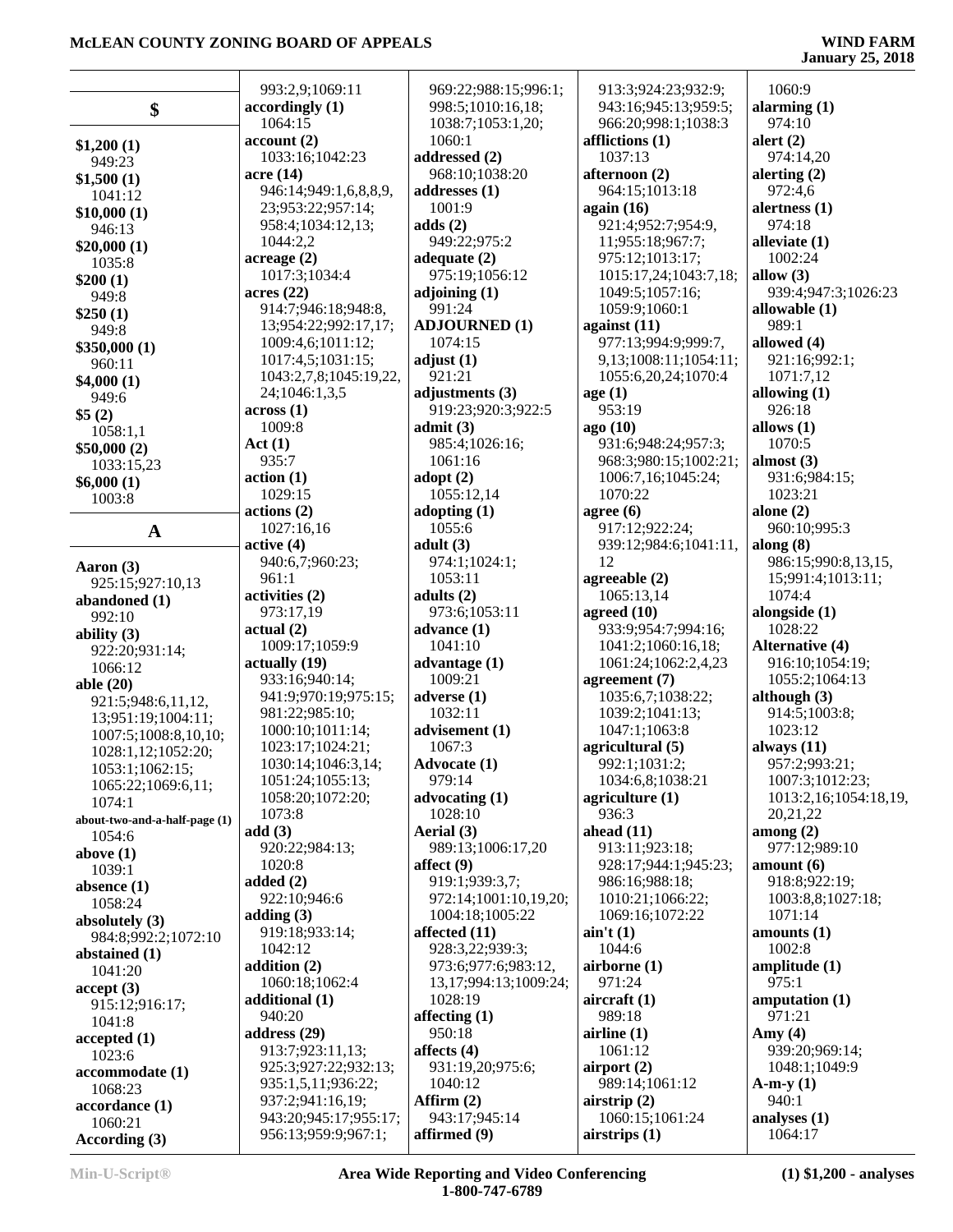**January 25, 2018**

| analysis $(1)$                            | 1        |
|-------------------------------------------|----------|
| 1064:15<br>ancestors (1)                  | 1<br>Ap  |
| 950:12                                    | 1        |
| and/or $(1)$<br>1064:13                   | app<br>I |
| Andrew (2)                                | 1        |
| 1050:6,21<br>Angelo (7)                   | 1<br>ap  |
| 912:24;915:13,18;                         | l        |
| 989:11;1050:24;<br>1051:13,19             | app<br>1 |
| $A-n-g-e-l-o(2)$                          | app      |
| 1051:14;1052:6<br>animal $(1)$            | ć<br>app |
| 972:15                                    | ς        |
| announced (1)<br>1014:10                  | ç<br>1   |
| annoyed (1)                               | 1        |
| 1003:3                                    | ap       |
| annoying (3)<br>1003:3;1017:20,21         | Ì<br>app |
| anthropology (1)                          | ć        |
| 990:20<br>anxiety (1)                     | ap<br>J  |
| 973:23                                    | app      |
| anymore (5)<br>927:9;979:2,12;            | 1        |
| 993:16;1019:6                             | apı<br>ć |
| AOPA(1)<br>1061:11                        | ap       |
| apart $(1)$                               | I<br>app |
| 1015:23                                   | ς        |
| apnea (2)<br>984:16,16                    | 1<br>Aр  |
| apologize (2)                             | 1        |
| 984:1;998:11<br>appalling $(1)$           | Ar<br>ς  |
| 976:4                                     | are      |
| apparently $(2)$<br>947:1;1001:18         | ς<br>Ç   |
| Appeal (1)                                | S        |
| 914:15                                    | ç<br>ç   |
| appealing $(2)$<br>955:8,12               | 1        |
| Appeals (1)                               | 1        |
| 911:3<br>appearance (1)                   | 1<br>1   |
| 1058:12                                   | 1        |
| appearing (1)<br>1016:4                   | 1<br>1   |
| appears (1)                               | are      |
| 968:8<br>appease (2)                      | ç<br>ç   |
| 1066:4;1074:8                             | 1        |
| applicable (2)<br>1025:24;1026:3          | arg<br>1 |
| applicant (14)                            | arg      |
| 921:21;969:5;                             | 1        |
| 981:14;995:21;1010:4;<br>1018:22;1029:23; | arg<br>ç |
| 1037:18;1047:20;                          | Arı      |
| 1059:21;1060:2;                           | ç        |

| 1061:5;1064:12;                          | arou        |
|------------------------------------------|-------------|
| 1071:8                                   | 91          |
| Applicant's (2)                          | 99          |
| 1061:7,14                                | 10          |
| application (6)                          | 10          |
| 1026:10;1043:17;                         | 10          |
| 1062:24;1063:3;                          | 10          |
| 1064:11;1070:2<br>applications (1)       | 10<br>10    |
| 1055:5                                   | arra        |
| apply $(1)$                              | 97          |
| 1052:21                                  | Art (       |
| appraiser (1)                            | 94          |
| 949:22                                   | ART         |
| appreciate (9)                           | 94          |
| 924:15;988:22;                           | artic       |
| 992:18;998:17;1050:5;                    | 99          |
| 1052:1;1059:18;                          | artic       |
| 1062:14;1072:7                           | 97          |
| approach (1)                             | 98          |
| 1007:11                                  | aside       |
| approached (1)                           | 10          |
| 932:21                                   | aspe        |
| approaches (1)                           | 10          |
| 1040:16                                  | Aspe        |
| approaching (1)                          | 10          |
| 1020:3                                   | asses       |
| approval (2)                             | 95          |
| 914:16;1002:24                           | asses       |
| approved (1)                             | 95          |
| 1007:22                                  | assoc       |
| approximately (5)                        | 95          |
| 914:6;952:20;                            | assui       |
| 1043:2;1062:3,20                         | 92          |
| April (1)                                | atmo        |
| 1023:7                                   | 98          |
| Archeological (3)                        | attac       |
| 990:12,22;991:4                          | 10          |
| area (29)                                | attac       |
| 916:23;922:13;                           | 91          |
| 927:11;932:20;939:3;                     | atten       |
| 947:1,12;978:19;<br>985:3;989:9;991:2,5; | 92          |
| 998:8,19;1001:22;                        | 99          |
| 1004:18;1030:22;                         | atten<br>93 |
| 1032:9;1040:22;                          | 98          |
| 1041:16;1043:2;                          | audi        |
| 1045:14;1048:7;                          | 97          |
| 1049:11;1051:6;                          | audi        |
| 1053:11;1058:19;                         | 92          |
| 1060:10;1063:13                          | 93          |
| areas(7)                                 | 96          |
| 916:20,21;919:14;                        | 98          |
| 954:23,24;1053:12;                       | 10          |
| 1058:13                                  | 10          |
| argue(3)                                 | 10          |
| 1055:6,15;1070:4                         | Aud         |
| argument(3)                              | 10          |
| 1070:7,18;1071:13                        | augn        |
| arguments (1)                            | 93          |
| 912:9                                    | auth        |
| Armstrong (1)                            | 10          |
| 976:9                                    | autis       |

| around $(20)$                          |              |
|----------------------------------------|--------------|
| 917:9,20;979:5;                        | a١           |
| 990:2;1000:7;1001:3;<br>1003:13,14,14; |              |
| 1006:18;1009:7;                        | A            |
| 1011:7;1016:13;                        | a١           |
|                                        |              |
| 1019:6;1032:1;<br>1040:17,20;1045:14;  |              |
| 1049:19;1060:10                        | a١           |
| arrangement (1)                        | a١           |
| 975:5                                  |              |
| Art $(1)$                              | a١           |
| 943:14                                 |              |
| <b>ARTHUR (2)</b>                      | a۱           |
| 943:18,21                              |              |
| article (1)                            |              |
| 993:2                                  |              |
| articles (5)                           |              |
| 970:10;977:21;                         | a١           |
| 980:12,15;987:1                        |              |
| aside (2)                              |              |
| 1033:14;1034:3                         |              |
| aspect $(1)$                           |              |
| 1044:1                                 |              |
| Asperger's (1)                         |              |
| 1032:20                                | a۱           |
| assessed (1)                           |              |
| 958:21                                 | a١           |
| assessment (1)                         |              |
| 958:17                                 | a            |
| associated (2)                         |              |
| 958:15;1025:3                          |              |
| assumption (1)                         |              |
| 920:9                                  |              |
| atmospheric (1)                        | $\mathbf{B}$ |
| 989:22                                 |              |
| attack (1)<br>1021:4                   | b            |
| attacked (1)                           |              |
| 915:14                                 | b            |
| attend (4)                             | $\mathbf{B}$ |
| 921:5;926:13;                          |              |
| 991:16;1014:21                         |              |
| attention (4)                          |              |
| 937:6;977:24;984:6;                    |              |
| 988:23                                 | B            |
| audible (2)                            |              |
| 974:24;1005:17                         | b            |
| audience (16)                          |              |
| 923:7;927:18;                          |              |
| 934:22;945:8;950:2;                    |              |
| 961:22;969:6,15;                       |              |
| 983:4;995:22;1010:6;                   |              |
| 1030:1;1037:20;                        |              |
| 1047:23;1050:10;                       |              |
| 1072:8                                 |              |
| Audubon (1)                            |              |
| 1051:10                                |              |
| augment $(2)$                          | b            |
| 933:15;940:3                           |              |
| author (1)<br>1004:23                  |              |
| autism $(2)$                           | b            |
|                                        |              |

 1032:19;1037:11 **available (1)** 1067:14 **Avenue (2)** 913:10;1052:7 **average (1)** 1058:12 **avoid (3)** 922:3,19;1013:23 **awaken (1)** 972:8 **awakening (1)** 974:16 **aware (11)** 915:19,20;928:21; 935:17;942:22;943:8; 950:9;962:4;982:19; 1031:21;1037:15 **away (16)** 918:23,24;920:4; 922:9;925:24;994:15, 24;995:12;1002:10,18; 1009:14;1014:10; 1016:19;1025:2; 1036:20;1044:4 **awesome (3)** 1049:14,18,18 **awoke (1)** 974:7 **axle (2)** 965:6,7 **B B- (2)** 925:6;955:20 **babysit (1)** 997:15 **bachelor's (1)** 970:6 **BACHMAN (17)** 927:20,23,23; 928:16,20;929:2,7,16; 1021:24;1022:3,4,5,6; 1029:4,10,19;1030:5 **B-a-c-h-m-a-n (2)** 927:24;1022:6 **back (23)** 917:24;919:12; 921:4;922:6;947:6; 948:10,12;968:3; 995:2;1002:20;1005:2; 1006:23;1007:1; 1009:8;1012:3; 1018:19;1031:10; 1035:23;1046:14,24; 1052:24;1053:21; 1073:21 **background (5)** 928:2;970:9,24; 985:6,7 **backside (1)** 1012:13

**backyard (6)** 1001:4,7,24; 1009:19,20,23 **backyards (2)** 994:23;1003:5 **bad (6)** 951:23;1000:7; 1008:3;1023:22; 1040:15;1051:23 **balance (3)** 973:22;1004:12; 1054:22 **bald (3)** 1049:12;1053:8,10 **ballpark (1)** 1057:24 **Bangert (18)** 911:7,8;979:10,19; 980:4;1014:9,21,24; 1015:6;1045:1,13,16; 1046:7;1047:12,15; 1053:21;1067:13,23 **Bank (2)** 946:2;968:3 **bankrupt (1)** 1033:19 **Banks (2)** 981:19;1061:1 **Barb (1)** 984:3 **barrier (2)** 947:4;948:2 **barter (1)** 1041:6 **base (1)** 1015:17 **baseball (2)** 925:6;955:21 **based (5)** 982:15;987:23; 1020:3;1059:6,13 **basement (3)** 1016:14;1020:8,13 **basic (1)** 1058:8 **basically (4)** 916:2;955:24; 1052:22;1054:9 **basing (1)** 942:15 **basis (1)** 1001:12 **bat (1)** 1056:11 **bean (1)** 956:23 **bear (1)** 1071:8 **beating (1)** 975:7 **beautiful (5)** 992:4;1013:9;

1024:3;1036:2;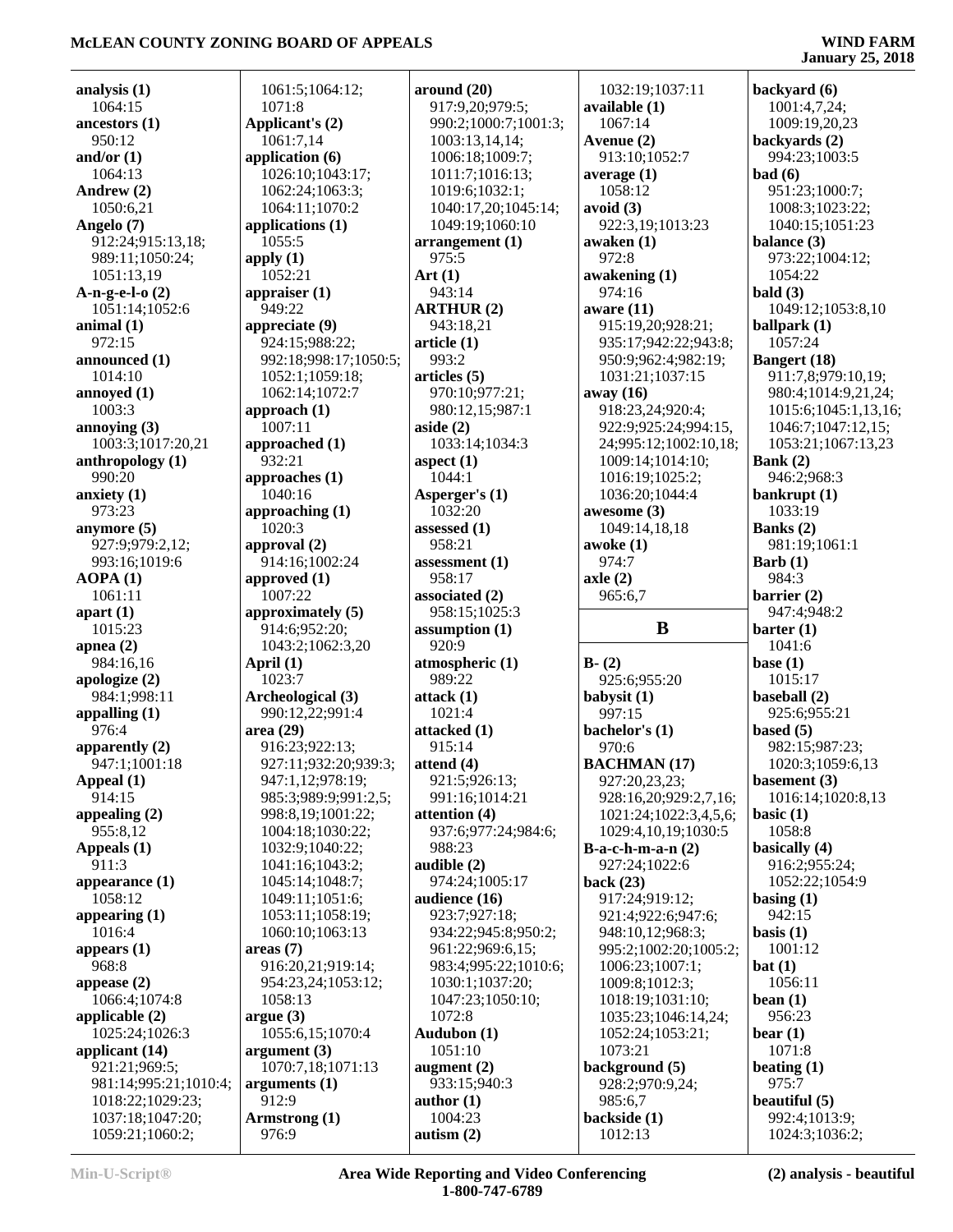| 1049:14                | 985:16                                | 917:1;918:15;920:1,6,                     | 24;931:7,15,22;932:1;    | 993:9                                      |
|------------------------|---------------------------------------|-------------------------------------------|--------------------------|--------------------------------------------|
| became $(2)$           | big $(8)$                             | 7;926:21,22;933:21,                       | 955:19,20,20;956:9       | Burns $(1)$                                |
| 1023:8;1027:7          | 935:23;948:2;963:2,                   | 22;935:13;944:8,9;                        | boxes $(1)$              | 991:8                                      |
| become $(1)$           | 3;964:1;967:10;                       | 947:9,10;959:13;                          | 1039:19                  | business $(15)$                            |
| 993:23                 | 994:12;1002:19                        | 960:21,22;968:14,15;                      | brain(8)                 | 911:4;933:18,19;                           |
| bed(2)                 | bigger $(6)$                          | 976:23;977:17,18;                         | 971:7,9,16,18;972:3,     | 937:7,7,9,11,19;938:4;                     |
| 1017:17;1024:8         | 943:6;963:3,4,7,14;                   | 988:20;992:3;995:19;                      | 14, 16; 975: 11          | 941:4;951:24;964:24;                       |
| began $(1)$            | 993:7                                 | 1009:2;1014:8;                            | break $(5)$              | 992:7,9;1033:7                             |
| 1040:1                 |                                       |                                           |                          | businesses (2)                             |
|                        | biggest $(1)$<br>1029:14              | 1028:14,24;1029:1;                        | 917:23;988:6,7,8;        | 921:14:993:18                              |
| begging $(1)$          |                                       | 1034:12;1035:20;                          | 1056:24                  |                                            |
| 1026:21                | bikes $(2)$                           | 1037:5,6;1041:2,3;                        | breakfast $(1)$          | business-friendly (1)                      |
| beginning $(2)$        | 997:17;1009:22                        | 1044:23,24;1046:24;                       | 1013:21                  | 993:20                                     |
| 1015:20;1064:10        | billion $(3)$                         | 1047:17;1048:23;                          | breaking $(1)$           | businessman (1)                            |
| behalf (6)             | 958:1,2;1044:6                        | 1067:9,12;1069:24;                        | 974:10                   | 960:4                                      |
| 915:23;917:20;         | bins(1)                               | 1070:10,18;1071:2,6;                      | breathe $(1)$            | button $(3)$                               |
| 999:12,12;1015:12;     | 1003:15                               | 1073:12                                   | 974:9                    | 959:2;988:4;997:22                         |
| 1051:10                | birding $(1)$                         | body(1)                                   | Brian $(1)$              | buy $(5)$                                  |
| behavioral (1)         | 1058:17                               | 1037:2                                    | 911:7                    | 951:20,22;985:18;                          |
| 971:2                  | $\boldsymbol{\text{birds}}$ $(9)$     | boil(1)                                   | $b$ ribe $(1)$           | 1006:19;1033:20                            |
| behind (3)             | 1012:19,23;1013:1,                    | 988:24                                    | 1040:18                  | buying $(1)$                               |
| 916:12;992:14;         | 2,3;1019:5;1049:14,                   | Bolton (1)                                | brief (1)                | 960:9                                      |
| 1045:8                 | 19:1051:1                             | 1050:19                                   | 912:7                    |                                            |
| behooves (1)           | Birkey's (1)                          | book $(1)$                                | briefly $(2)$            | $\mathbf C$                                |
| 1058:22                | 960:12                                | 1024:10                                   | 916:22;976:6             |                                            |
| belief $(1)$           | birthday $(1)$                        | books $(2)$                               | bring(8)                 | cable(1)                                   |
| 982:16                 | 1023:17                               | 1004:24;1005:12                           | 946:6;960:1;990:5;       | 1016:10                                    |
| believes $(1)$         | bit $(15)$                            | border $(1)$                              | 1027:3;1034:16;          | Cal(1)                                     |
| 920:14                 | 912:9;948:4;949:3;                    | 1052:24                                   | 1066:6;1073:21,22        | 976:10                                     |
| believing $(2)$        | 967:18;970:19,24;                     | bore $(1)$                                | bringing $(1)$           | calculated (1)                             |
| 1032:14;1033:21        | 986:15;1008:14,16;                    | 988:23                                    | 1024:23                  | 919:17                                     |
| belittle (1)           | 1011:13;1026:17;                      | boring $(1)$                              | broke $(1)$              | calculations (1)                           |
| 975:24                 | 1043:8;1051:4;1059:8;                 | 992:18                                    | 1036:2                   | 1064:18                                    |
| below $(2)$            | 1068:1                                | born $(1)$                                | <b>BroMenn</b> (1)       | call $(12)$                                |
| 918:14;1039:3          | blade $(3)$                           | 1023:11                                   | 979:15                   | 911:5;913:22;918:2;                        |
| benefit (7)            | 1012:13,14;1032:10                    | both $(18)$                               | brothers $(3)$           |                                            |
| 926:2;929:10;          | blades $(3)$                          | 923:20;936:13;                            | 1046:2,2,4               | 945:10;964:4;973:17;<br>992:16;1000:12;    |
|                        |                                       | 973:2,6;974:23;                           | brought $(5)$            |                                            |
| 951:16;1004:14;        | 990:2;1011:22;                        |                                           |                          | 1022:11;1035:16,22;                        |
| 1034:15,24;1035:3      | 1064:14                               | 975:12,18;982:1;                          | 921:7;979:22;990:6;      | 1045:7                                     |
| benefits $(3)$         | blame $(1)$                           | 988:21;991:15;                            | 1006:15;1074:8           | called $(3)$                               |
| 944:4;1025:6;          | 1016:1                                | 1022:22;1031:1;                           | Brown(1)                 | 974:6;975:10;1029:5                        |
| 1036:15                | blessing (1)                          | 1041:17;1059:23;                          | 962:20                   | calling $(1)$                              |
| berated $(1)$          | 976:15                                | 1060:12,13,22;1062:14                     | Bruce $(2)$              | 1039:8                                     |
| 933:17                 | blinds $(2)$                          | bother $(3)$                              | 958:9;966:6              | came $(7)$                                 |
| Bertsche's (1)         | 1013:19;1020:4                        | 950:16;951:5;                             | budgetary (1)            | 937:17;991:15;                             |
| 933:7                  | blip $(1)$                            | 1017:18                                   | 1058:7                   | 1023:5;1027:22;                            |
| best $(11)$            | 993:6                                 | bothered (1)                              | build $(3)$              | 1030:21;1046:24;                           |
| 917:10:931:13;         | block $(1)$                           | 1054:12                                   | 916:17;919:22;           | 1049:6                                     |
| 956:18,20;983:20;      | 981:8                                 | <b>BOTKIN</b> (10)                        | 1034:11                  | can $(54)$                                 |
| 989:10,11;994:1;       | blocked $(3)$                         | 954:15,17,19;                             | building $(3)$           | 912:9,14;916:21;                           |
| 1032:14;1073:6;        | 1011:18,20;1021:17                    | 955:11,15;983:5,6,6,                      | 995:11;1043:7;           | 918:18;928:14;937:1;                       |
| 1074:7                 | $blood (1)$                           | 19,24                                     | 1068:18                  | 938:4;945:22;946:7;                        |
| bet(1)                 | 1036:6                                | $B-o-t-k-i-n (1)$                         | buildings $(1)$          | 949:24;963:17;966:13;                      |
| 1060:3                 | <b>Bloomington</b> (3)                | 954:17                                    | 1025:20                  | 978:3;994:2,23;                            |
| Beth $(1)$             | 913:10;979:11;                        | bought $(7)$                              | built $(2)$              | 1011:16;1012:9,11,16,                      |
| 911:21                 | 991:15                                | 953:22;960:11;                            | 992:2,10                 | 19;1017:15,17,22;                          |
| better $(10)$          | <b>Bloomington-Normal</b> (1)         | 1007:3;1020:11;                           | bullet $(2)$             | 1019:13,19,19,23;                          |
| 922:8;949:14;          | 993:15                                | 1023:11;1043:6;                           | 970:16;977:23            | 1025:9;1027:24;                            |
| 957:17;959:2;988:22;   | blow $(1)$                            | 1046:3                                    | bummed $(1)$             | 1031:22;1035:22;                           |
| 994:3;1023:1;1031:7;   | 926:9                                 | Bourgerie (31)                            | 1008:7                   | 1038:11;1042:14;                           |
| 1034:21;1069:2         |                                       | 924:21,24;925:1,4,5;                      | burden $(3)$             | 1048:12,18;1051:22;                        |
|                        |                                       |                                           |                          |                                            |
|                        | <b>Board</b> (59)                     |                                           |                          |                                            |
| Bevin $(1)$<br>1050:15 | 911:3;912:22;<br>914:10,15,15;915:10, | 927:1,5,8,12;928:12,<br>18;929:1,6,12,24; | 915:15;1057:8;<br>1071:8 | 1053:19;1055:15,23;<br>1063:21;1066:4,7,8; |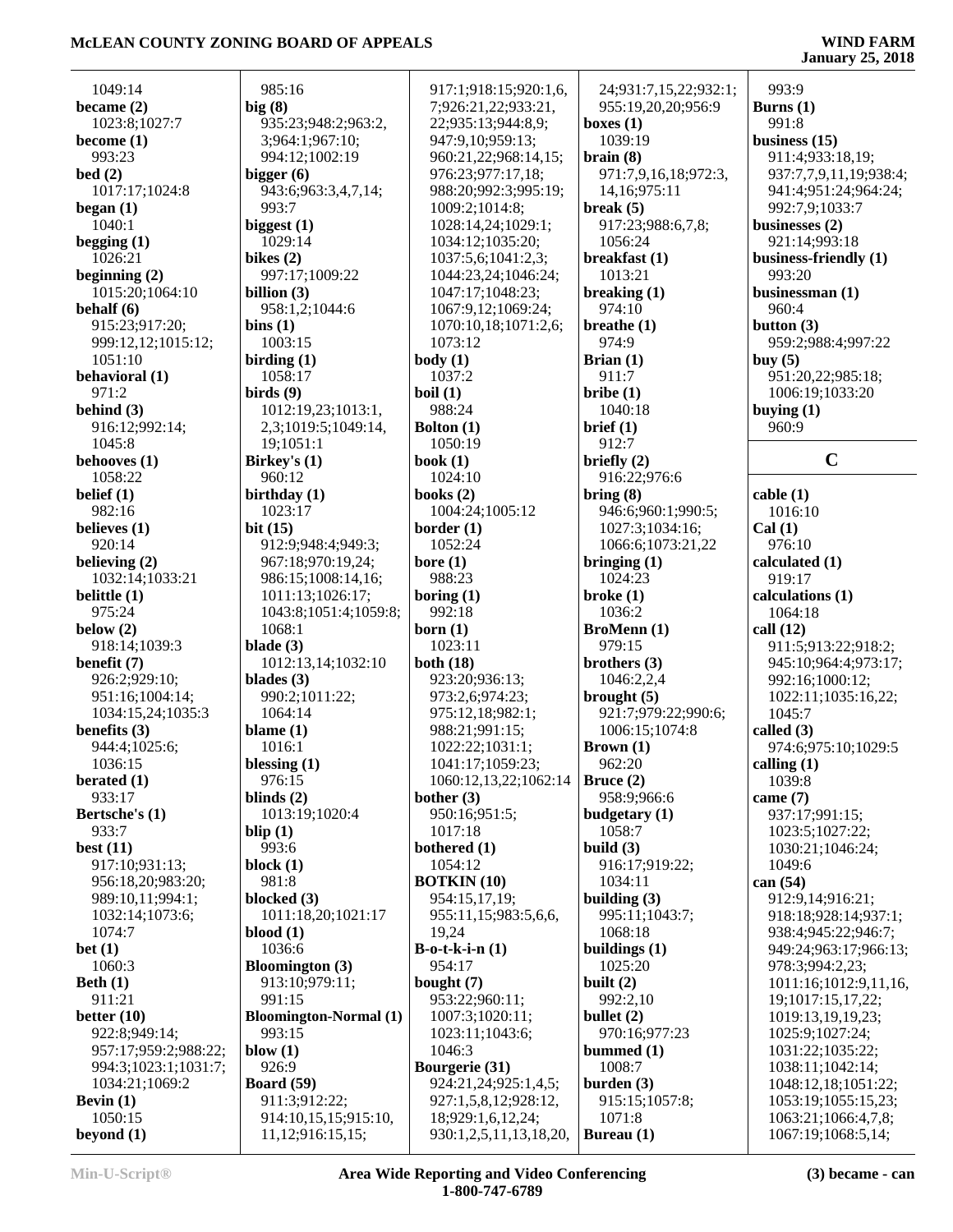| 1069:13;1070:14;         | 993:9                        | 942:2;948:18;999:1,   | choose $(5)$         | 979:20;989:16;991:1;  |
|--------------------------|------------------------------|-----------------------|----------------------|-----------------------|
| 1071:5;1072:3,17;        | Center $(1)$                 | 3;1039:22             | 991:17;992:22,23;    | 994:11;1012:22;       |
| 1073:22;1074:3,7         | 914:12                       | chances $(1)$         | 1027:10;1064:13      | 1026:19;1045:1,16;    |
| candid (1)               | Central (1)                  | 1044:15               | chose $(5)$          | 1057:16;1071:20;      |
| 922:22                   | 1024:3                       | change $(4)$          | 950:24;993:3;994:4;  | 1072:2;1073:14        |
| Capital $(1)$            | certain(3)                   | 937:18;972:13;        | 1022:15;1071:11      | closed $(1)$          |
| 940:9                    | 955:1;1053:24;               | 1003:18;1034:5        | chosen $(5)$         | 1023:8                |
| Capparella (14)          | 1059:2                       | changed (3)           | 979:18,18;1005:23;   | closely $(1)$         |
| 915:14;989:12;           | Certainly (7)                | 1011:10;1034:13;      | 1006:2;1066:18       | 973:22                |
| 1050:24;1051:13,13,      | 924:11;935:16;               | 1068:20               | Christ (1)           | closer $(9)$          |
| 17, 19, 21; 1052: 1;     | 993:24;1053:9,9,14;          | changes (2)           | 911:19               | 912:10;953:2,4;       |
| 1053:7;1054:1;           | 1068:22                      | 1064:12;1065:2        | Christopher (1)      | 967:18;998:14;        |
| 1057:13;1058:2;          | certainty (1)                | channel $(1)$         | 974:12               | 1007:18;1068:9,9;     |
| 1059:19                  | 1025:10                      | 1063:4                | church $(1)$         | 1072:6                |
|                          |                              |                       | 1024:18              |                       |
| $C-a-p-p-a-r-e-l-l-a(1)$ | <b>CHAIRMAN (184)</b>        | chaos $(1)$           |                      | closest $(4)$         |
| 1052:6                   | 911:2,18,23;913:2,6,         | 971:18                | circuits (1)         | 994:15;996:11;        |
| car(1)                   | 11;920:5;923:3,6,10,         | character $(1)$       | 1052:10              | 1025:1;1029:10        |
| 1012:4                   | 15,18;924:16,22;             | 975:3                 | circumstance (2)     | closing $(3)$         |
| care $(5)$               | 925:2;926:20;927:16,         | charged (1)           | 1038:14;1040:15      | 912:8;993:18;         |
| 985:4,9,14;1018:18;      | 21;929:18;931:11,16;         | 1027:6                | circumstances (1)    | 1071:13               |
| 1035:9                   | 932:2,8,12;933:20;           | cheap $(2)$           | 991:12               | clusters $(1)$        |
| career $(1)$             | 934:3,7,10,18,21,24;         | 1031:14;1057:12       | cities (1)           | 975:6                 |
| 970:7                    | 935:4;936:19,21;             | cheaply $(1)$         | 1002:19              | Coal(1)               |
| careful $(1)$            | 937:1;938:15;939:18;         | 1057:11               | citizen(1)           | 916:8                 |
| 1058:22                  | 940:15;941:3,7,10,13,        | check $(5)$           | 1000:4               | cognitive $(1)$       |
| cares $(1)$              | 16, 19, 21, 24; 943: 12, 15, | 974:11;1042:21;       | citizens (4)         | 973:7                 |
| 1007:18                  | 19,24;944:7,10,13,16,        | 1067:16;1068:2,4      | 916:16;917:2;        | cold(1)               |
| Carlock (2)              | 21;945:7,12,16,22;           | checked (1)           | 1035:3;1036:24       | 1021:9                |
| 1010:20;1021:14          | 947:8;948:14,17;             | 1049:17               | City(5)              | Colfax $(2)$          |
|                          |                              |                       |                      |                       |
| Carlton (6)              | 950:1;951:3,9,11;            | checking $(1)$        | 919:7;927:14;        | 939:21;988:17         |
| 911:19,20;977:19;        | 952:6, 10; 954: 14, 16;      | 1068:3                | 1005:7;1031:5,6      | colleague (1)         |
| 978:2,4;980:5            | 955:17;956:11;958:7;         | Chenoa (18)           | claims $(1)$         | 1052:14               |
| carrier $(1)$            | 959:1,4,8;960:20;            | 942:1;952:14;         | 985:8                | collection (1)        |
| 1049:11                  | 961:6,10,13,16,20;           | 959:18;961:3;962:2;   | clarified $(1)$      | 974:2                 |
| case $(10)$              | 963:20;965:9,19;             | 998:7;1002:2,5;       | 1047:4               | college $(4)$         |
| 911:24;1021:16;          | 966:2,12,15,19,22,24;        | 1019:3;1038:9;        | clarify $(1)$        | 948:6;991:16;         |
| 1034:19;1055:19,24;      | 967:5,17;968:13;             | 1040:10,14,24;        | 963:21               | 1002:18;1042:6        |
| 1056:4;1059:15;          | 969:1,4,17,21;970:1;         | 1041:15,19,23;        | classes $(1)$        | comfort $(3)$         |
| 1069:23;1071:6,15        | 977:16;980:9;981:14;         | 1047:11;1049:15       | 917:24               | 987:22;1001:11;       |
| cases $(3)$              | 983:3;985:1,15;986:2,        | chests $(1)$          | classify $(1)$       | 1004:13               |
| 949:1;1056:5;            | 6, 12, 17; 988: 3, 10, 14,   | 974:4                 | 956:17               | comfortable (2)       |
| 1058:20                  | 18;995:18,24;997:21,         | Chicago (6)           | classroom (1)        | 995:7;1028:3          |
| $\cosh(4)$               | 24;998:4,9,13;1008:13,       | 981:19;990:20;        | 1052:2               | coming $(24)$         |
| 940:19,21;949:8,8        | 16,19;1009:1;1010:1,4,       | 993:3,10;995:2;1060:5 | clean $(3)$          | 922:7;924:19;         |
| cattle(1)                | 6,9,11,15,18,21;             | child(1)              | 926:18;928:14;946:5  | 928:11;932:4;936:3;   |
| 1022:24                  | 1014:7;1017:2,5,9,18,        | 1027:5                | clear $(9)$          | 943:13:948:5:960:7:   |
| caught $(4)$             | 23;1018:20,22,24;            | childhood (2)         | 929:8;972:9;975:11;  | 965:12,14;988:5;      |
| 937:6;956:6;970:13;      | 1021:19;1022:1;              | 1006:24;1023:2        | 989:20;1005:11;      | 1002:2;1005:2;1008:8; |
|                          |                              |                       |                      |                       |
| 977:24                   | 1028:23;1029:21;             | children (17)         | 1007:1,4;1012:1;     | 1012:12;1020:7,18;    |
| cause $(4)$              | 1030:1,8;1037:4,16,18,       | 925:24;926:12,15;     | 1060:22              | 1021:21;1030:4;       |
| 958:14;1005:16,18;       | 20;1038:2,6;1044:20,         | 946:8;950:18;972:22;  | cleared $(1)$        | 1049:22;1051:1;       |
| 1068:9                   | 22;1047:16,20,22;            | 973:4,6;977:6;983:8,  | 992:6                | 1058:12;1059:18;      |
| caused $(1)$             | 1048:22;1049:21,24;          | 12;984:10;994:8;      | clearly $(3)$        | 1066:21               |
| 1015:19                  | 1051:15,20,22;               | 997:5;1002:17;1005:9; | 920:20;1041:21;      | <b>COMMENCING (1)</b> |
| Cave $(1)$               | 1059:17,20,23;               | 1037:12               | 1058:8               | 911:1                 |
| 1050:16                  | 1061:18;1063:6,19;           | Choban $(1)$          | clients $(4)$        | comment $(5)$         |
| celebrated (1)           | 1065:7,12;1066:2;            | 1050:15               | 946:3,17;947:12;     | 914:20;916:22;        |
| 1023:16                  | 1067:1,5,9;1069:5;           | choice (7)            | 949:5                | 933:8;936:4;1064:11   |
| cell(1)                  | 1071:3;1072:23;              | 922:24;937:20;        | Clinton(1)           | comments $(4)$        |
| 971:9                    | 1073:4,17,20;1074:3,6        | 993:23,24;994:1;      | 1050:16              | 916:19;998:16;        |
| cells $(1)$              | Champaign (1)                | 1006:12;1027:12       | close (17)           | 1010:23;1035:23       |
| 971:16                   | 957:5                        | choices $(1)$         | 919:22;930:9;        | commercial (2)        |
| Census $(1)$             | chance $(5)$                 | 992:24                | 933:24;952:19;957:2; | 1034:5,9              |
|                          |                              |                       |                      |                       |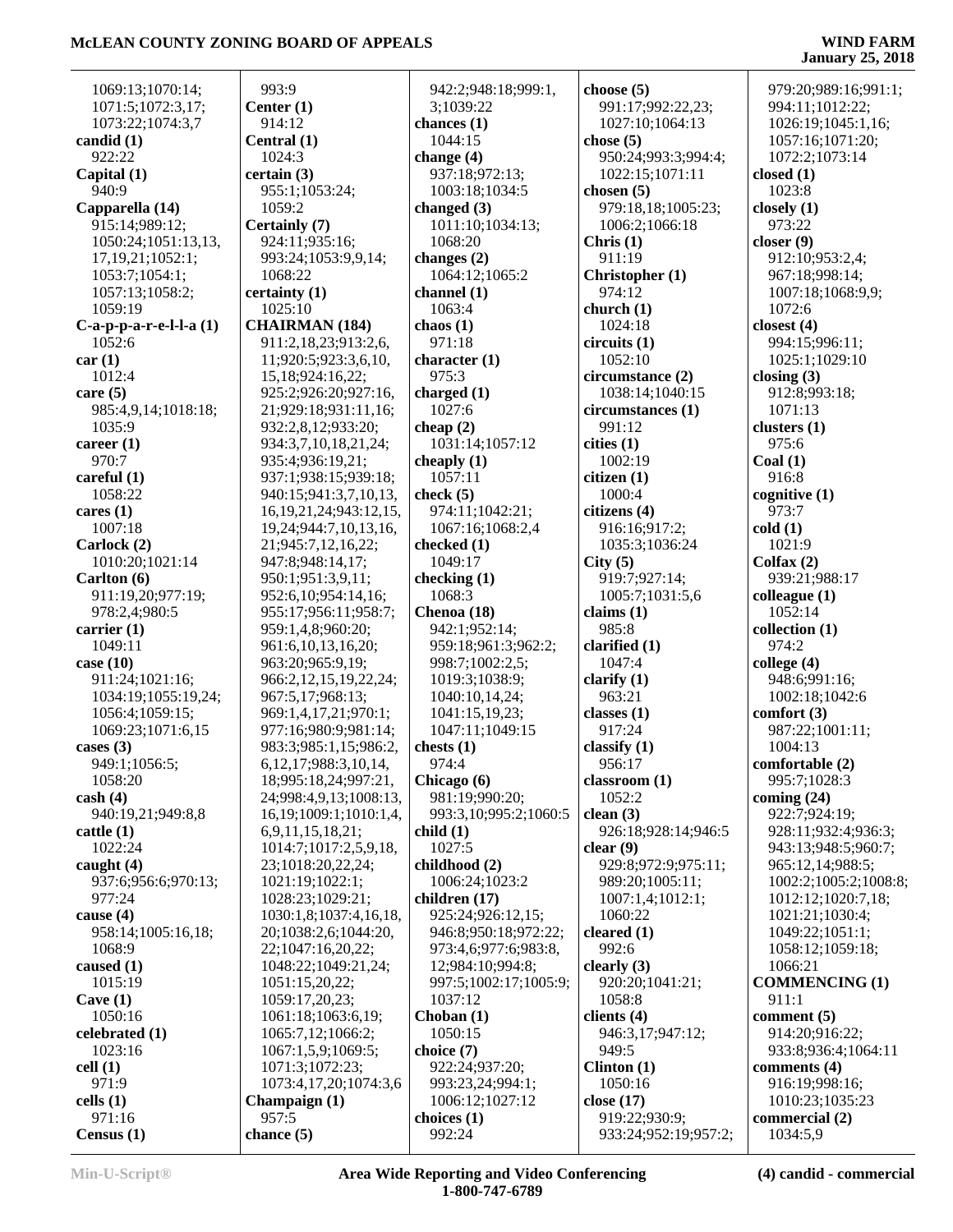## **January 25, 2018**

**commercially (1)** 1034:13 **commissioner (2)** 962:21;965:15 **committing (1)** 975:18 **commodities (2)** 954:6,9 **commodity (3)** 949:4;951:18;954:2 **communication (1)** 1060:13 **communications (1)** 1062:14 **communities (1)** 1003:24 **community (13)** 914:4;917:3,21; 919:9;926:17;935:16; 944:4;950:8;985:21; 999:20,24;1006:3; 1058:18 **companies (6)** 999:12,13;1004:3; 1015:3;1033:5;1034:2 **company (11)** 932:23;991:8; 1008:7;1018:4,16; 1020:4;1033:7,19,20; 1034:11;1036:10 **compare (1)** 1054:3 **compared (1)** 972:24 **comparing (1)** 938:18 **comparison (1)** 938:23 **compelling (1)** 1055:10 **compensated (3)** 1004:9,9,11 **compensation (4)** 1001:23;1003:6; 1007:16;1008:23 **competently (1)** 1058:3 **compiled (1)** 1067:19 **complaints (3)** 1010:23;1015:1; 1069:3 **complete (2)** 1069:10;1073:10 **completed (1)** 976:10 **completely (4)** 1011:6;1031:24; 1038:12;1040:13 **complex (1)** 999:14 **compliance (3)** 1064:19;1068:17,21

**complianced (1)** 1064:16 **compose (1)** 1027:8 **composer (1)** 1004:23 **comprise (1)** 932:18 **compromise (1)** 1056:21 **compromising (1)** 1025:8 **computer (2)** 918:1;922:21 **con (1)** 987:2 **concentrate (1)** 984:11 **concentration (1)** 973:1 **concern (4)** 965:17;1001:8; 1029:14;1045:6 **concerned (8)** 922:23;945:3; 962:13;1000:4; 1005:15,17;1036:10; 1045:9 **Concerning (2)** 1060:15;1061:24 **concerns (8)** 1003:1;1020:7; 1030:23;1033:2,3; 1037:12;1060:14; 1068:23 **concluding (1)** 1008:20 **conclusion (1)** 1027:23 **concrete (5)** 962:12;1033:22; 1038:24;1039:3; 1047:2 **condition (3)** 914:16;976:3; 1032:20 **conditions (2)** 989:22;990:4 **conduits (1)** 1016:20 **conference (6)** 970:15,18;975:14; 977:20,21;978:8 **confined (1)** 950:22 **confirmed (1)** 1069:12 **confluence (1)** 989:9 **connect (1)** 932:24 **connected (1)** 1031:2

**connection (1)** 978:11 **connections (2)** 971:17,17 **cons (2)** 933:2,3 **conscious (3)** 950:17;951:6; 1028:21 **consequences (4)** 976:2,16;992:15; 1027:15 **conservation (2)** 914:7;916:11 **conservative (3)** 917:21;918:9;919:18 **consider (5)** 955:11;993:13; 998:23;1026:24; 1056:12 **consideration (1)** 940:20 **considered (4)** 924:9;1025:24; 1032:16;1054:11 **considering (1)** 935:14 **consistent (2)** 1063:3;1064:9 **constitution (1)** 1036:23 **construction (5)** 962:11;992:6; 1011:15;1013:8; 1020:24 **consultant (2)** 1067:16;1068:3 **contact (1)** 933:2 **contacted (1)** 1039:16 **continuation (1)** 911:23 **continue (4)** 933:19;975:24; 999:21;1065:24 **continued (3)** 988:22;1040:5; 1069:4 **continues (2)** 993:7;1054:21 **contour (1)** 1016:9 **contract (5)** 925:19;928:17,20; 933:18;935:24 **contractors (1)** 960:15 **contracts (2)** 998:21;1004:10 **contrary (4)** 992:8;1054:2; 1055:11,11

**Control (5)** 918:15;974:19; 975:4;1027:17;1042:1 **convenience (1)** 1034:11 **conversation (3)** 926:3;973:13;978:7 **conversations (2)** 930:20;946:9 **cookouts (1)** 997:19 **coordination (1)** 974:18 **Coordinator (1)** 990:21 **co-owner (1)** 927:9 **copies (3)** 912:19,23,24 **copy (3)** 978:2;981:16;1026:9 **corn (3)** 956:23;992:18; 1022:24 **corner (2)** 962:17;1025:19 **Corporation (1)** 932:19 **corporations (1)** 1037:3 **correctable (1)** 976:3 **correctly (1)** 941:6 **correspondence (1)**  $1061:3$ **cost (4)** 936:10;967:13; 1033:23;1057:6 **costly (1)** 1039:5 **costs (3)** 984:23;985:9,11 **COTTER (9)** 950:4,5,5,12,16,24; 951:5,8;1050:9 **C-o-t-t-e-r (1)** 950:6 **councilmen (1)** 1041:20 **counsel (5)** 911:24;926:4; 1066:3;1068:3;1074:5 **count (1)** 1065:21 **counter-case (2)** 1056:4,6 **countries (1)** 975:17 **country (12)** 931:4;933:16;951:1; 994:22;1005:5; 1009:21;1019:8;

 1022:22;1031:1,10,13; 1036:1 **County (59)** 911:3;914:8,15,21; 916:15;944:5;946:23; 956:20,22;957:3,4; 959:11;960:7,8,18; 964:3;976:23;977:6; 979:20;985:9,13; 991:15,17,19;992:2,16, 22;993:21;1007:23; 1022:8,11,13,16; 1026:11;1031:6,14; 1032:8;1034:12,18,19, 23;1035:1,3,8,12,13, 20;1038:19;1051:3; 1052:14,14,15,16,19, 22,24;1053:5,16; 1058:11 **couple (8)** 946:13,15;948:24; 968:2;1024:14;1025:4; 1061:2;1074:8 **course (6)** 921:6;1003:19; 1004:19;1046:8,21; 1065:8 **courses (2)** 924:4;926:8 **Court (1)** 932:15 **covered (2)** 1007:8;1025:17 **cows (1)** 1003:20 **cracks (2)** 1016:4,8 **crash (1)** 989:20 **cream (1)** 1012:4 **create (4)** 922:2;974:13;990:4; 1032:24 **creatively (1)** 1005:13 **credible (8)** 914:24;915:7,8,9,15, 21;1054:2;1055:11 **credit (1)** 1056:17 **Creek (7)** 914:18;923:21; 924:3,7;989:10; 1055:16,17 **Crier (1)** 1047:11 **criteria (5)** 1001:9,10,13,14; 1008:21 **criterions (1)** 1004:6 **critical (1)**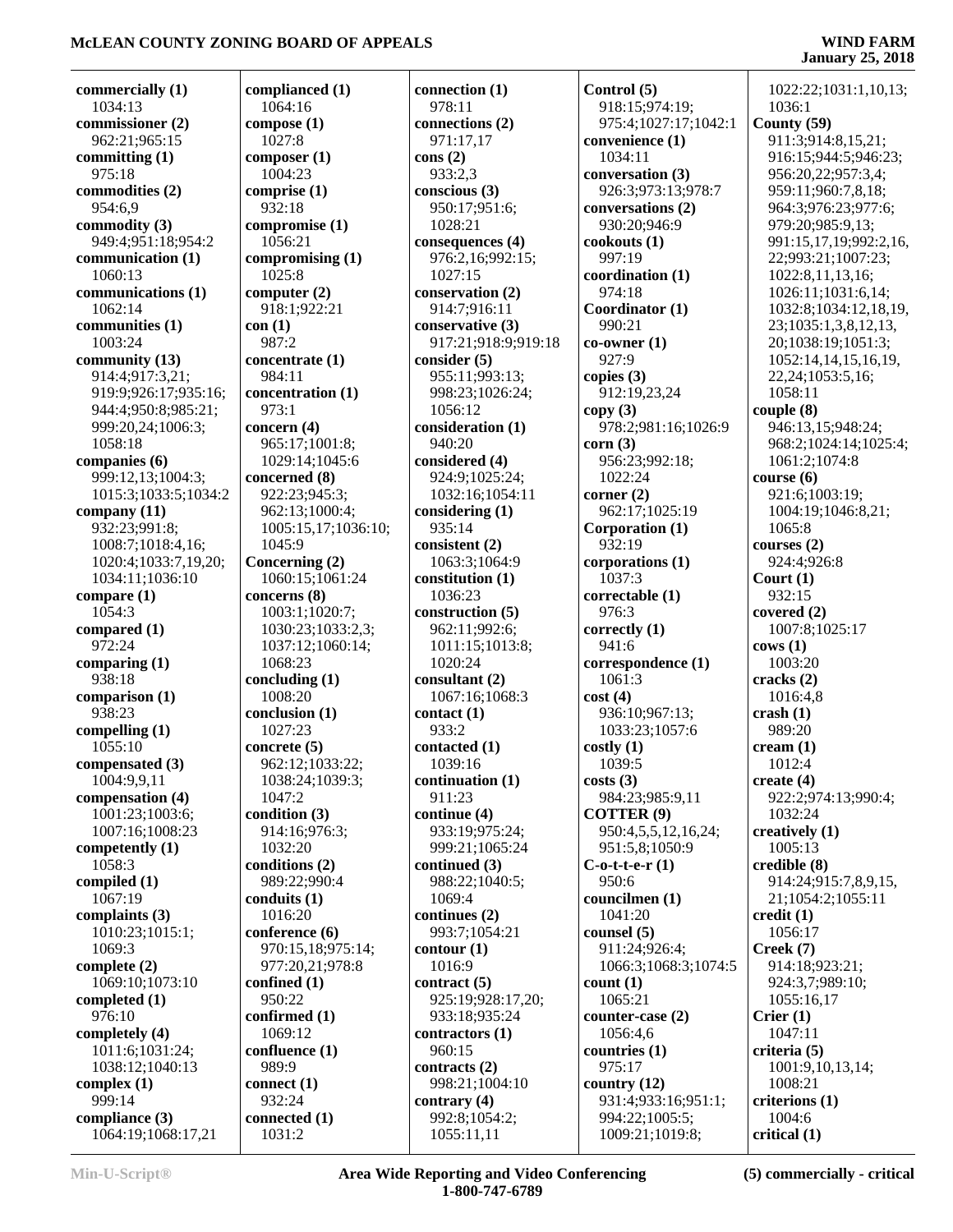## **January 25, 2018**

| 922:7                             | date                    |
|-----------------------------------|-------------------------|
| $\text{crop}(1)$<br>989:13        | 10<br>dated             |
| cross(17)                         | 10                      |
| 986:7;1058:5;                     | daug                    |
| 1063:16,21;1064:1,3,              | 95                      |
| 21;1065:16;1066:12,               | 10                      |
| 14, 16, 21; 1069: 20, 22;         | 10 <sup>°</sup>         |
| 1070:14;1072:15,17                | 10 <sup>°</sup>         |
| crossed (2)                       | daug                    |
| 1016:11;1018:7<br>crossroads (1)  | 93<br>18                |
| 935:19                            | Dave                    |
| crunch (1)                        | 94                      |
| 920:1                             | 96                      |
| crunched (1)                      | 96                      |
| 920:20                            | $D-a-$                  |
| Cultural (1)<br>990:21            | 10 <sup>°</sup><br>Davi |
| curious (4)                       | 92                      |
| 1019:15;1035:4,11;                | day (                   |
| 1067:23                           | 93                      |
| currently (7)                     | 96                      |
| 926:23;932:24;                    | 14                      |
| 933:13;936:8;1011:5;              | 10                      |
| 1048:6;1056:16<br>cushion $(2)$   | 10<br>13                |
| 918:12;919:5                      | 10 <sup>°</sup>         |
| customers (1)                     | days                    |
| 1048:11                           | 10                      |
| cut(3)                            | 10                      |
| 1008:13;1033:11;                  | dayti                   |
| 1040:4<br>cuts(1)                 | 10<br>dead              |
| 922:6                             | 91                      |
| cycle(1)                          | deal                    |
| 912:5                             | 10                      |
|                                   | deali                   |
| D                                 | 10                      |
| dad(8)                            | Dean<br>91              |
| 948:7,8,17;1000:16;               | 15                      |
| 1002:16;1003:12;                  | deba                    |
| 1006:3;1009:6                     | 10                      |
| daily (3)                         | deba                    |
| 973:18,20;1005:3                  | 91                      |
| damage (4)<br>964:19;965:18,20,23 | deba<br>10              |
| Dan $(2)$                         | deca                    |
| 912:15;920:8                      | 99                      |
| danger $(1)$                      | Dece                    |
| 989:16                            | 98                      |
| dangerous (1)<br>977:12           | decit<br>96             |
| Daniel (4)                        |                         |
| 913:9;1050:12,12,13               |                         |
| dark $(2)$                        | decit<br>91'            |
|                                   | 91                      |
| 942:4;963:23                      | 92                      |
| Daryl $(1)$                       | 98                      |
| 969:8                             | 10 <sup>°</sup>         |
| data(3)<br>1052:21;1053:2;        | decid<br>99             |

| date(1)               | 991:21;1013:21;             |
|-----------------------|-----------------------------|
| 1000:14               | 1041:8                      |
| dated $(2)$           | decides (2)                 |
| 1061:8,13             | 1033:11;1041:6              |
| daughter (11)         | decision (13)               |
| 959:17,21;986:22;     | 942:16;951:24;              |
| 1007:2;1008:3;        | 953:11;977:14;993:1;        |
| 1023:11,16;1024:8;    | 999:16;1000:21;             |
| 1027:19,23;1028:11    | 1002:12,14;1014:13;         |
| daughters (4)         | 1022:19;1028:12;            |
| 932:18;1000:11,12,    | 1044:9                      |
| 18                    | declared (1)                |
| Dave $(9)$            | 992:5                       |
| 949:20;959:3,7,10;    | decline(1)                  |
| 962:19;966:18,23;     | 993:7                       |
| 967:2;1020:21         | decommissioning (2)         |
| D-a-v- $e(1)$         | 1038:21,23                  |
| 1020:22               | decrease (2)                |
| David $(1)$           | 949:11;956:8                |
| 924:20                | decreased (2)               |
| day $(21)$            | 949:3,13                    |
| 936:12;943:7;         | decreases (1)               |
| 964:11;984:18;989:14, | 949:24                      |
| 14,21;999:8;1005:19;  | decreasing (2)              |
| 1011:21;1014:18;      | 956:4;957:22                |
| 1017:9;1023:10,11,11, | deemed $(1)$                |
| 13,21,21;1027:22;     | 1025:24                     |
| 1028:9;1031:2         | deeply $(1)$                |
| days $(3)$            | 1005:12                     |
| 1004:23;1023:9;       | deer(5)                     |
| 1042:8                | 1012:23,24;1013:1;          |
| daytime (1)           | 1019:5;1049:19              |
| 1006:1                | deficiencies (2)            |
| dead(1)               | 1059:4,5                    |
| 916:8                 | deficit (1)                 |
| deal(2)               | 984:7                       |
| 1006:21;1030:18       | define $(2)$                |
| dealing $(1)$         | 980:6;1052:12               |
| 1038:22               | definitely (3)              |
| Dean $(7)$            | 924:9;937:14;1074:2         |
| 911:11,12;927:6,11,   | definition $(1)$            |
| 15;960:23;961:5       | 1004:19                     |
| debatable (1)         | degree (1)                  |
| 1004:21               | 970:6                       |
| debate $(2)$          | Delaware (1)                |
| 918:10;941:11         | 990:9                       |
| debated (1)           | delivering (2)              |
| 1027:19               | 992:14;1011:22              |
| decade(1)<br>992:11   | demand (1)<br>977:1         |
| December (1)          | demonstrated (3)            |
| 986:20                | 1064:16;1068:17,21          |
| decibel(2)            | Deneen $(23)$               |
| 968:9;1015:11         | 912:15,16,19,24;            |
| decibels (14)         | 913:4,5,9,9,12,14,17,       |
| 917:13,15,16;         | 23, 24; 920: 11, 19; 921: 5 |
| 918:13,14;919:17,18;  | 10,16;922:3;923:19,         |
| 920:9,22;921:2;       | 22;924:1,8                  |
| 983:11;1012:8;        | D-e-n-e-e-n $(1)$           |
| 1042:12,13            | 913:9                       |
| decide(1)             | denied (1)                  |
| 999:8                 | 1040:13                     |
| decided (3)           | denies $(1)$                |
|                       |                             |

 23,24;920:11,19;921:5, 6;922:3;923:19, 24:1,8 **e-e-n** (1) 913:9 **denied (1)**  $): 13$ **denies (1)** 920:24 **DeWitt (1)** 1052:23 982:6 **1-800-747-6789**

 984:21 **Dennis (4)** 924:21;925:1,4; 955:20 **dense (1)** 947:1 **density (1)** 991:3 **deny (2)** 975:24;976:24 **Department (2)** 914:13;1021:14 **depend (1)** 1023:13 **dependent (1)** 922:15 **depends (3)** 918:23;1013:14; 1067:15 **depravation (1)** 984:10 **deprive (2)** 1000:2;1002:13 **deprived (1)** 1002:15 **described (3)** 933:5;937:6;974:4 **describes (2)** 971:15;976:11 **describing (1)** 981:23 **desert (1)** 916:2 **deserve (1)** 939:5 **designation (1)** 914:19 **desk (2)** 947:3;1007:19 **despise (1)** 1009:11 **Despite (2)** 992:7;1058:11 **destroyed (1)** 989:22 **detailed (1)** 1057:18 **detecting (1)** 971:23 **deteriorates (1)** 926:15 **deteriorating (1)** 930:14 **detriment (1)** 1004:15 **detrimental (2)** 987:21;1004:12 **deviation (1) diagnose (1)**

**diagnosed (2)** 981:22;982:20 **diagnosis (1)** 982:23 **DICK (55)** 911:6,9,11,13,15,17, 19,21;912:15,17,21; 913:22;923:5;924:20; 932:4,7;934:11; 939:22;943:14;944:24; 945:3,6,11,20;948:21; 949:12;954:18;959:3; 966:18;969:3,8,11,14, 16;980:11,14,19; 986:4;988:9;996:5; 997:23;1010:3,10; 1018:21;1021:22,24; 1030:7;1037:17; 1038:1;1047:19; 1050:6,12;1061:6; 1062:17,21 **dictate (1)** 951:19 **died (1)** 1006:4 **difference (5)** 938:14;939:13; 989:1;1007:21; 1012:19 **different (18)** 915:1;916:21; 917:24;939:11;949:9; 969:11;975:16;984:14; 995:8;1002:4;1016:9; 1018:16;1026:7; 1034:10;1062:7; 1064:14,14;1070:22 **difficult (2)** 949:13;955:7 **difficulties (4)** 972:4;973:7,9;977:5 **digging (1)** 1016:11 **diminishing (1)** 972:11 **dinner (1)** 1013:22 **direct (4)** 978:7,11,11;1000:8 **direction (2)** 1007:10;1074:10 **directions (1)** 973:14 **directly (4)** 998:8,18;1052:21; 1053:2 **disappointing (1)** 1008:1 **disclose (1)** 1024:16 **disclosure (1)** 925:18 **discontinued (1)**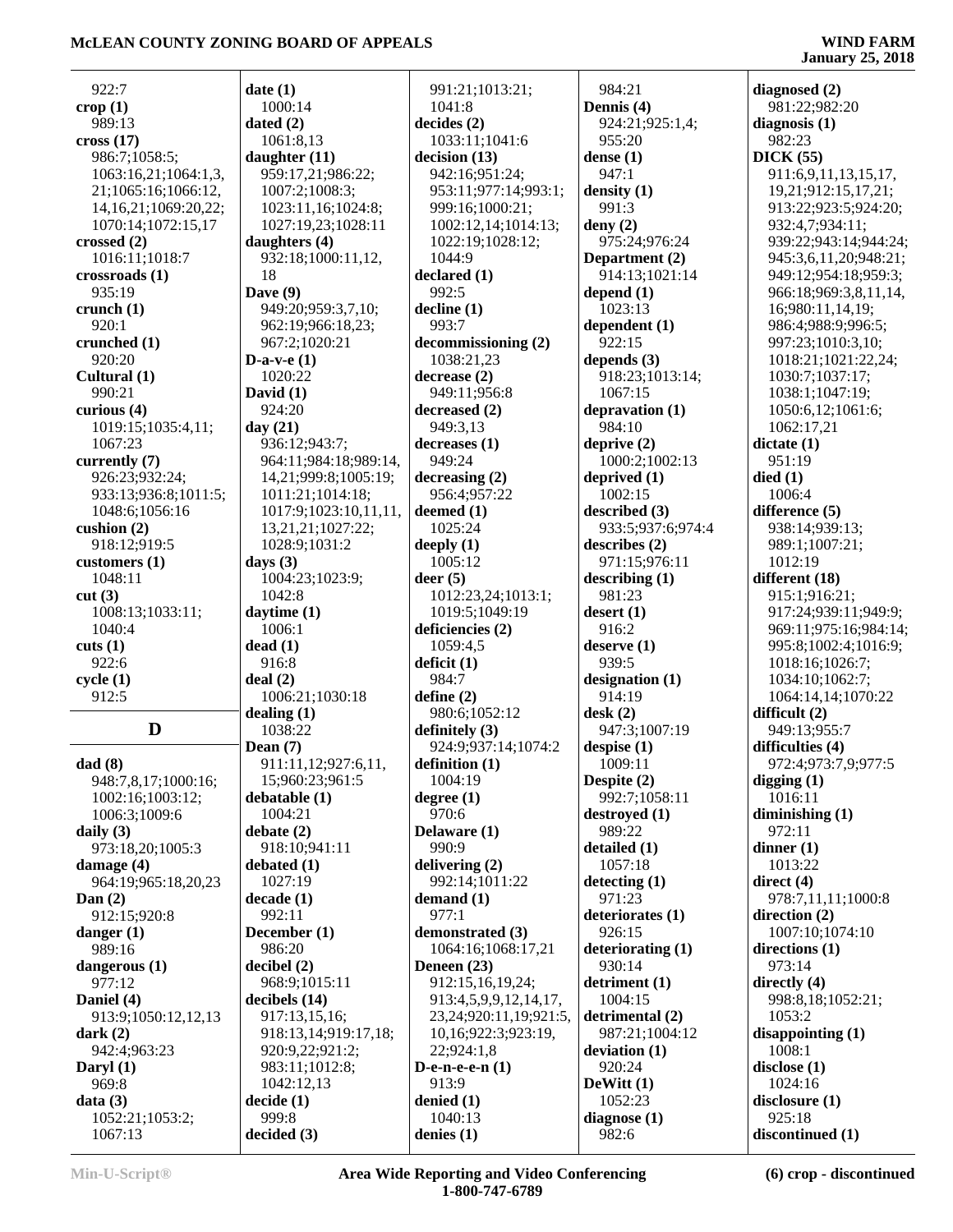| 926:8                       |                        |                               |                                     |                                         |
|-----------------------------|------------------------|-------------------------------|-------------------------------------|-----------------------------------------|
|                             | done $(24)$            | dramatically $(1)$            | 970:19,22;971:5,12,                 | 11,15;1008:15,18,20;                    |
| discovered (1)              | 970:11;991:10;         | 992:9                         | 24                                  | 1009:5,16;1010:8;                       |
| 1058:20                     | 1005:6;1031:13;        | dreams $(1)$                  | earlier $(2)$                       | 1038:12                                 |
| discussed (4)               | 1039:12;1051:5,9;      | 1036:9                        | 962:4;1035:23                       | E-l-d-e- $r(1)$                         |
| 952:15,17;1063:11,          | 1057:5,10,11;1058:3,6; | drill(1)                      | early $(1)$                         | 998:6                                   |
| 11                          | 1059:3,14;1064:8,18;   | 951:12                        | 991:22                              | election $(1)$                          |
| discussion (3)              | 1065:18,19;1071:14,    | Drive (4)                     | ears $(1)$                          | 1041:4                                  |
| 920:24;1021:15;             | 14;1072:18;1073:2,4;   | 945:19;967:3;                 | 972:13                              | electricity (2)                         |
| 1062:12                     | 1074:1                 | 1003:20;1014:17               | easier $(2)$                        | 933:16;1044:9                           |
| discussions (1)             | door $(2)$             | driven $(1)$                  | 1027:7;1031:12                      | eligible $(1)$                          |
| 1060:23                     | 981:3;1023:18          | 975:20                        | <b>East</b> (35)                    | 991:6                                   |
|                             |                        |                               |                                     |                                         |
| disorder(1)                 | doorstep $(1)$         | dropped(1)                    | 923:13;927:24;                      | eliminate (1)                           |
| 984:7                       | 1001:4                 | 955:5                         | 929:22;932:19;935:22;               | 1060:16                                 |
| disrupting $(1)$            | double $(4)$           | dropping $(1)$                | 937:4;939:21;941:20,                | Elizabeth (1)                           |
| 1011:16                     | 917:17;951:24;         | 955:9                         | 23;943:22;950:6;                    | 1050:16                                 |
| disrupts(1)                 | 952:4;1032:9           | dryers(1)                     | 951:14;952:13;954:20;               | eloquently $(1)$                        |
| 974:16                      | dovetailing $(1)$      | 951:1                         | 959:11;962:2;969:24;                | 1038:11                                 |
| dissolved (2)               | 1049:3                 | drying(1)                     | 981:9;984:4;986:5;                  | else $(5)$                              |
| 1041:1,2                    | down $(27)$            | 950:23                        | 988:17;996:3;998:7;                 | 927:4;1007:18;                          |
| distance (7)                | 925:21,21,21;          | dual $(1)$                    | 1010:19;1019:3,21;                  | 1017:22;1058:14;                        |
| 919:4;952:22,23;            | 926:16;936:1;938:15;   | 965:6                         | 1020:22;1022:7;                     | 1067:6                                  |
| 994:19;995:7;1009:17;       | 944:14;954:24;955:1,   | due $(2)$                     | 1030:12;1031:15;                    | elsewhere (1)                           |
| 1060:19                     | 2,23;975:2;988:24;     | 967:24;1025:24                | 1038:9;1041:10;                     | 1059:7                                  |
| distances $(1)$             | 996:19;1001:2;1005:3,  | during $(8)$                  | 1048:2;1060:20;                     | $e$ -mail $(1)$                         |
| 1029:7                      | 4;1008:8;1020:12;      | 933:6,10;972:23;              | 1064:4                              | 1074:2                                  |
| distracted (1)              | 1034:20;1035:17;       | 973:7;984:18;1014:22;         | easy $(4)$                          | emergency $(1)$                         |
|                             |                        |                               | 966:4;978:1;1021:4;                 | 1021:5                                  |
| 975:14                      | 1037:22;1039:3;        | 1020:23;1052:11               |                                     |                                         |
| district $(12)$             | 1044:7,12;1045:3;      | dust $(1)$                    | 1030:5                              | emotional (1)                           |
| 926:10,12;927:13;           | 1048:3                 | 1031:23                       | Eat $(1)$                           | 1006:5                                  |
| 929:13;961:7;970:8;         | Downey $(1)$           | dusters $(1)$                 | 1044:8                              | emotionally (2)                         |
| 976:13;978:18,21;           | 1050:21                | 989:13                        | ecological (2)                      | 1027:6;1043:23                          |
| 992:5;994:7,8               | downfalls $(1)$        | duty $(2)$                    | 916:1,2                             | emotions (2)                            |
| districts $(2)$             | 1036:15                | 1036:21;1037:1                | economic (2)                        | 973:23;1050:4                           |
| 978:17;979:1                | Downhill (1)           | DUZAN (71)                    | 994:1;1000:3                        | employed (2)                            |
| disturbance (2)             | 1016:24                | 936:20,23,23;937:3,           | edge(3)                             | 979:12;995:1                            |
| 972:10;974:15               | downs $(4)$            | 14, 17, 24; 938: 3, 6, 9, 12, | 985:2;991:2;1043:9                  | employees (2)                           |
| disturbing $(5)$            | 933:8;950:10,14;       | 17;939:1,8,12,16;             | EDP(5)                              | 993:19;1037:1                           |
| 970:14;974:1,14,20;         | 1052:23                | 969:16,19,20,23,23;           | 1002:1;1043:17;                     | employs $(1)$                           |
|                             |                        |                               |                                     |                                         |
|                             |                        |                               |                                     |                                         |
| 975:3                       | downtime (1)           | 970:3;977:21;978:3,5,         | 1045:7;1048:4,14                    | 1064:14                                 |
| disturbs(1)                 | 933:13                 | 9,13,20,23;979:2,8,12,        | education (1)                       | EMS(1)                                  |
| 972:7                       | downtimes $(1)$        | 23;980:7,13,16,22;            | 926:9                               | 1021:14                                 |
| $\text{ditch}(1)$           | 933:12                 | 981:1,5,7,12,21;982:1,        | effect (6)                          | enact $(1)$                             |
| 955:5                       | downturn (1)           | 4,8,13,22;983:13,22;          | 914:14;980:6;                       | 1070:1                                  |
| ditto(1)                    | 946:14                 | 984:8,11,23;985:3,10,         | 983:23;1032:11;                     | end $(13)$                              |
| 1038:13                     | downwind (1)           | 17,22;986:20,22;987:3,        | 1039:15;1064:7                      | 921:8;936:12;956:9;                     |
| dizziness(1)                | 975:7                  | 9,13,17,19;988:1;             | effective $(1)$                     | 975:9;992:3,13;                         |
| 972:3                       | dozens(1)              | 1020:20,21,21;1021:3,         | 1066:14                             | 1000:16;1028:9;                         |
| DNR(6)                      | 989:14                 | 9,12,18                       | effectively (1)                     | 1039:23;1053:16,17;                     |
| 1053:21;1054:19;            | Dr(22)                 | D-u-z-a- $n(3)$               | 1069:22                             | 1061:19;1071:11                         |
| 1056:3;1058:6,8;            | 968:7;972:18;          | 936:24;969:23;                | effects $(6)$                       | endanger $(1)$                          |
| 1059:3                      | 974:12;975:9;978:7;    | 1020:22                       | 970:11;972:11;                      | 987:21                                  |
| DNR's $(2)$                 | 982:12;989:11;990:18,  | Dwight $(1)$                  | 1025:7,11;1032:12,20                | ended $(2)$                             |
| 1054:15;1059:4              | 19;1003:4;1039:16;     | 1050:20                       | eight $(1)$                         | 973:9;1047:1                            |
| doctor(1)                   | 1050:24;1051:13,17,    | $\text{dying } (1)$           | 1022:20                             | endless $(1)$                           |
| 982:7                       | 19,21;1052:1;1053:7;   | 916:8                         | eighth $(1)$                        | 959:13                                  |
| dog(1)                      | 1054:1;1057:13;        |                               | 964:14                              | energizing $(1)$                        |
| 1043:20                     | 1058:2;1059:19         | E                             | either $(3)$                        | 975:12                                  |
|                             |                        |                               |                                     |                                         |
| $\text{dogs}(1)$            | drainage $(2)$         |                               | 985:23;1012:14;                     | Energy $(14)$                           |
| 997:17                      | 955:5,6                | eagle $(3)$                   | 1013:4                              | 914:12;916:10;                          |
| dollars $(3)$               | drains $(2)$           | 994:23;1053:8,10              | El(2)                               | 917:17;918:16,17;                       |
| 946:14;960:6;1035:2         | 1016:17,18             | eagles $(2)$                  | 959:11;961:2                        | 922:8;926:18;928:14;                    |
| dollars/ $$250(1)$<br>949:9 | Drake $(1)$<br>911:15  | 1049:12,12<br>ear $(5)$       | Elder $(14)$<br>997:23;998:2,3,6,6, | 946:5;994:9;1004:3;<br>1008:4;1033:7,12 |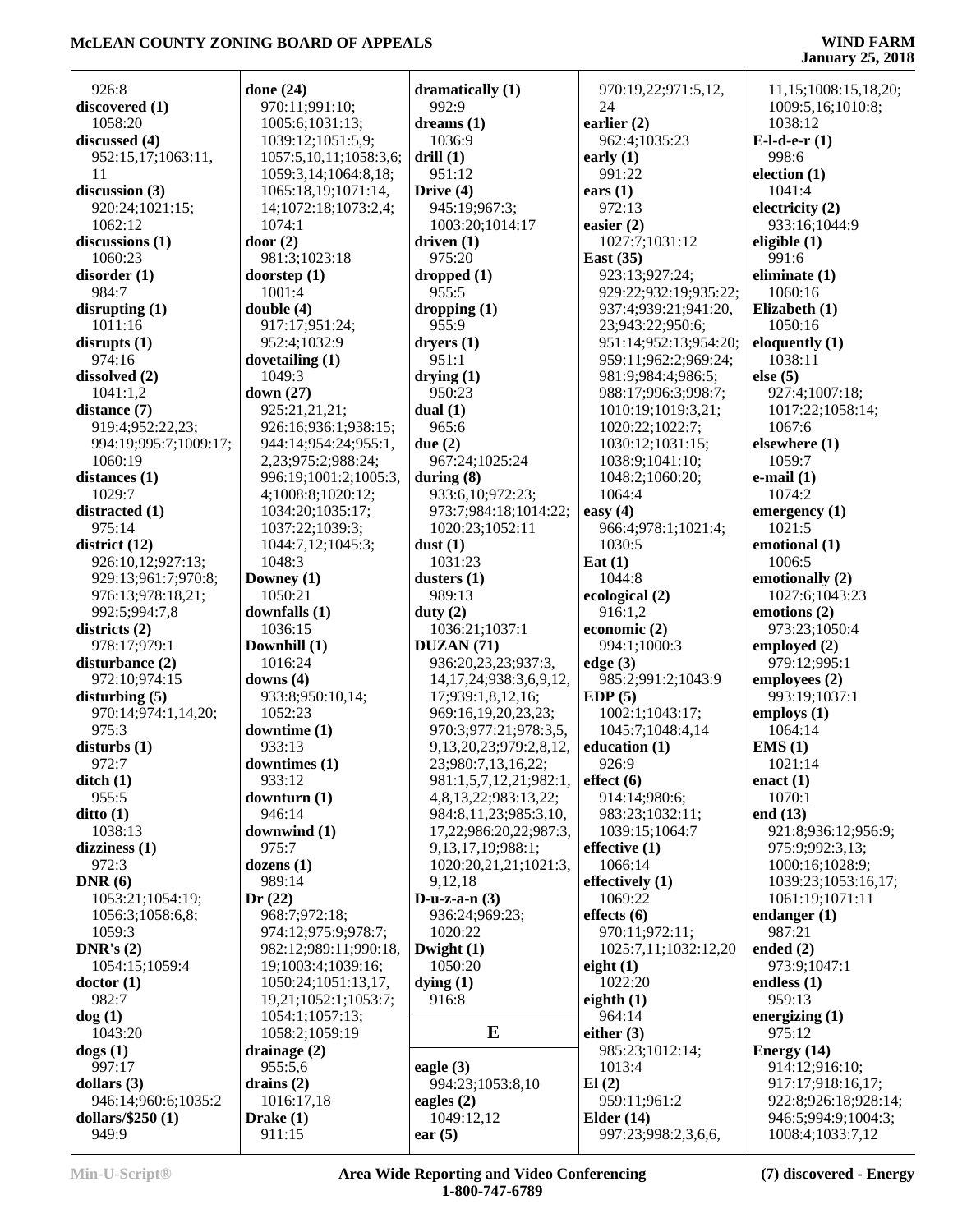| engagements $(1)$                  |                                         |                             |                              |                                          |
|------------------------------------|-----------------------------------------|-----------------------------|------------------------------|------------------------------------------|
|                                    | estimate $(2)$                          | 1064:2,21;1065:16,          | 1054:4                       | 917:15;930:24;                           |
| 921:7                              | 918:21;1016:21                          | 22;1066:12;1069:20,         | explains (1)                 | 971:12;987:11,15;                        |
| engineer $(3)$                     | etc(3)                                  | 22;1070:14;1072:15,         | 1030:18                      | 1066:23                                  |
| 974:19;975:5;991:7                 | 996:19;1031:23;                         | 17                          | explanation (1)              | families (9)                             |
| engineering $(1)$                  | 1033:22                                 | examined (2)                | 1054:15                      | 947:14:948:8:                            |
| 991:9                              | Eureka (1)                              | 1066:17,21                  | exposed(1)                   | 976:12,20;977:6;                         |
| England (1)                        | 945:19                                  | examining $(1)$             | 974:2                        | 990:16;992:23;993:22;                    |
| 971:14                             | evade $(1)$                             | 1072:12                     | exposure $(3)$               | 1008:11                                  |
| enjoy $(2)$                        | 915:5                                   | example (2)                 | 972:23;973:8,9               | family $(42)$                            |
| 1005:2;1024:2                      | evaluate (2)                            | 1017:10;1055:18             | expressed (1)                | 928:9:929:11:                            |
| enjoyed (2)                        | 1054:12;1056:7                          | excavating (1)              | 1063:14                      | 933:14,23;934:5;                         |
| 1013:2;1019:5                      | even $(26)$                             | 990:13                      | extensive (2)                | 946:18,21,22;947:17,                     |
| enjoying $(1)$                     | 922:7;972:7,17;                         | excellent (1)               | 989:7;1054:15                | 20;948:21;961:8;                         |
| 1024:12                            | 974:15;980:3;982:16;                    | 957:4                       | extenuating $(1)$<br>991:11  | 966:8;968:22;985:17;                     |
| enjoyment $(2)$                    | 998:22;999:10;                          | except (1)<br>914:24        |                              | 989:19;991:18;997:3,                     |
| 1001:16;1004:17                    | 1000:19;1001:16;                        |                             | extra(1)<br>947:5            | 4, 6, 6, 8, 19; 1005: 4;                 |
| enough $(4)$<br>994:7;1020:1;      | 1003:7;1011:23;                         | excess(1)<br>917:22         |                              | 1022:22,23,23,24;                        |
|                                    | 1021:13;1023:24;<br>1032:7;1033:16;     |                             | extremely (2)                | 1023:3;1024:17,18;                       |
| 1028:21;1048:16                    |                                         | Excuse (4)                  | 954:2;1026:19                | 1025:3,8;1026:2,15,22;                   |
| enrollment $(1)$                   | 1035:10;1039:15,24;                     | 958:2;1026:11;              | eye(3)                       | 1027:4;1032:12;                          |
| 931:19<br>entered $(1)$            | 1040:2,3;1041:14,18;<br>1042:4;1046:18; | 1050:13;1057:12             | 955:8,12;970:13              | 1043:5,23;1045:21,22<br>family-owned (1) |
| 1061:3                             | 1072:14                                 | exercised (1)<br>912:8      | eyesores (1)<br>992:14       | 959:20                                   |
|                                    |                                         |                             |                              |                                          |
| entire $(3)$                       | evening $(7)$<br>912:2;933:6,6;         | exhibit (8)                 | $\mathbf{F}$                 | family's $(1)$<br>947:2                  |
| 1014:1;1024:1;<br>1043:2           |                                         | 912:20,21;913:20,           |                              |                                          |
|                                    | 988:19;1012:8;1024:9;                   | 22,23;919:13;1061:4,7       |                              | fan $(4)$                                |
| entry $(3)$                        | 1039:10                                 | exhibits (1)                | face $(6)$                   | 1017:11,12,15,16                         |
| 947:5;948:2,3                      | evenings (2)                            | 1061:16                     | 916:16;1003:23;              | far $(15)$                               |
| environmental (2)                  | 924:18;959:13                           | exist(1)                    | 1004:2;1006:12,13;<br>1036:9 | 918:23;922:15;                           |
| 914:21;989:8                       | eventually (2)                          | 1033:16                     |                              | 946:24;961:12;962:21;                    |
| environmentally (1)<br>928:13      | 929:10;992:5                            | existed $(2)$<br>1058:19,19 | Facebook (2)                 | 981:9;994:15;996:7;                      |
|                                    | Evergreen (1)<br>1012:22                |                             | 1047:12,13                   | 1009:14;1016:19;                         |
| envy $(1)$<br>1056:9               |                                         | existing $(1)$              | faces $(2)$                  | 1018:9;1039:5;                           |
|                                    |                                         |                             |                              |                                          |
|                                    | Everybody (5)                           | 1032:9                      | 1003:24;1024:2               | 1044:10,11;1048:20                       |
| equation $(1)$                     | 959:24;1039:21;                         | exit(1)                     | facing $(1)$                 | farm $(92)$                              |
| 1036:17                            | 1040:8;1065:17;                         | 921:17                      | 1027:15                      | 916:3,4,8;918:7;                         |
| equipment $(2)$                    | 1070:16                                 | expansion (2)               | fact $(8)$                   | 925:14,15,20;926:1,24;                   |
| 962:12;964:22                      | everyone (4)                            | 919:10;1041:10              | 992:12;1000:10;              | 927:7,9,10;929:3;                        |
| Eric $(5)$                         | 1036:16;1063:20;                        | expect(1)                   | 1001:17;1014:20;             | 932:24;933:11,15;                        |
| 997:23;998:3,6;                    | 1071:13,16                              | 991:16                      | 1020:23;1024:6;              | 934:5,5;936:5,11,15;                     |
| 1009:3:1038:12                     | everywhere (2)                          | expecting (1)               | 1040:12;1058:17              | 938:1;940:3,10;941:8;                    |
| $E-r-i-c(1)$                       | 1013:10;1016:11                         | 1002:11                     | fact-based (1)               | 942:16;944:10,10,11,                     |
| 998:11                             | evidence (22)                           | expensive (2)               | 1027:2                       | 12, 13; 945: 4; 946: 2, 7,               |
| $E-R-I-E(2)$                       | 914:24;915:7,8,9,16,                    | 1058:3;1059:10              | factor $(2)$                 | 11,24;947:7,12;948:1,                    |
| 925:6;955:21                       | 21;935:15;983:22;                       | experience (6)              | 917:17;990:5                 | 7,11,13;953:22;                          |
| errands $(1)$                      | 985:20;1042:8,9;                        | 964:17;975:24;              | factories (1)                | 954:22;955:8;956:18;                     |
| 973:12                             | 1054:2,9,11,11,14,14,                   | 982:15;1020:3;              | 1011:4                       | 957:10,12;958:13;                        |
| escalate $(2)$                     | 20,24;1055:5,11,11                      | 1027:17;1059:14             | factors $(3)$                | 959:18,20;960:10;                        |
| 954:9,10                           | evidentiary $(1)$                       | experienced (2)             | 914:21;915:10;916:9          | 961:2,4,18;962:7,16;                     |
| escalating $(1)$                   | 912:4                                   | 964:19;974:1                | facts $(3)$                  | 963:1;964:2,3,4,5,12,                    |
| 953:20                             | exact $(4)$                             | experiencing $(1)$          | 963:6;1027:9;1040:6          | 20;979:20;980:12,15;                     |
| especially (8)                     | 918:17;952:21,22;                       | 984:22                      | fails $(3)$                  | 983:9,10;989:20;                         |
| 914:16;970:13;                     | 1024:23                                 | expert $(14)$               | 1001:12,14;1008:21           | 993:19;1003:12,12,13,                    |
| 973:23;1005:9;1013:3;              | exactly $(3)$                           | 913:16;918:12,20,           | fair $(3)$                   | 13;1006:18;1007:10;                      |
| 1016:14;1033:1;                    | 963:24;1031:16;                         | 23;919:3;922:13;            | 918:13;1066:12;              | 1009:6;1014:9;1018:4;                    |
| 1069:20                            | 1067:17                                 | 930:5;992:7;999:10;         | 1073:12                      | 1023:7,12;1024:14;                       |
| establish $(1)$                    | exaggerating $(1)$                      | 1026:1;1049:13;             | Fairly $(1)$                 | 1031:23;1034:5,16;                       |
| 1015:1                             | 1023:9                                  | 1066:21;1069:17,21          | 1045:16                      | 1038:18;1044:10;                         |
| established (1)                    | examination (7)                         | explain $(2)$               | fall $(3)$                   | 1045:13;1052:20;                         |
| 1033:10                            | 986:7;1058:5;                           | 997:14;1014:2               | 964:9,11;989:15              | 1055:5;1057:3                            |
| estate $(6)$                       | 1063:17,21,22;1064:3;                   | explained (1)               | falls $(1)$                  | farmed $(3)$                             |
| 955:22;956:7;<br>967:12,21;968:1,4 | 1066:15<br>examine (10)                 | 919:2<br>explaining $(1)$   | 1026:15<br>familiar (6)      | 933:10;1009:7;<br>1045:13                |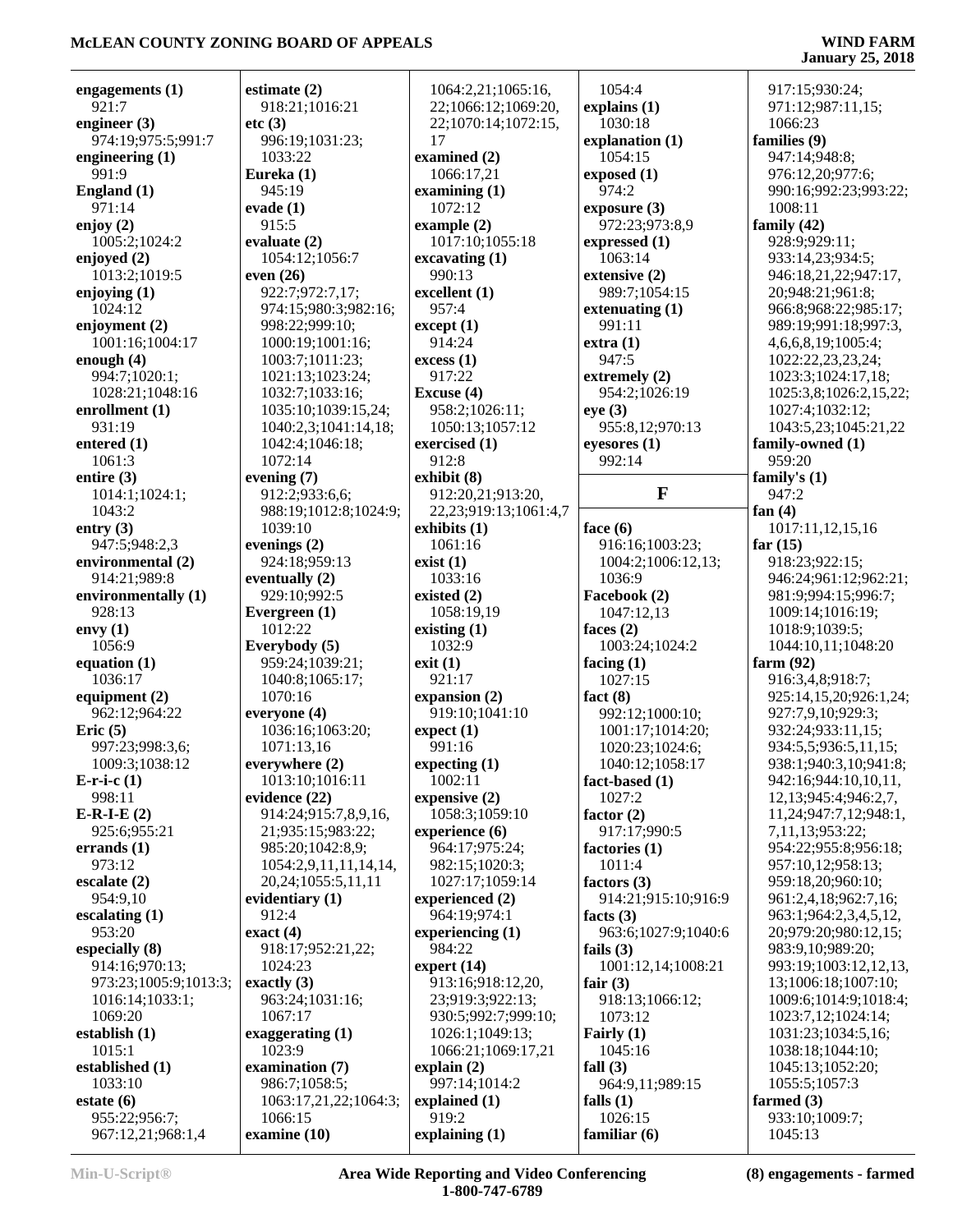| farmer $(9)$<br>940:7;941:9;949:7; | feelings $(1)$<br>1026:6      | 1032:6,18;1036:3;<br>1043:15;1057:9;      | fire $(3)$<br>997:18;1021:4,14 | food $(2)$<br>1044:4,8        |
|------------------------------------|-------------------------------|-------------------------------------------|--------------------------------|-------------------------------|
| 950:8;951:23;960:23;               | feels $(1)$                   | 1069:7                                    | fired $(1)$                    | footprint $(3)$               |
| 961:1;1014:18;1043:6               | 972:15                        | finding $(2)$                             | 1015:16                        | 976:18;1032:15;               |
| farmers (9)                        | feet $(31)$                   | 943:5;976:20                              | firm(1)                        | 1052:19                       |
| 936:1,9;947:6;                     | 918:22;922:10,18;             | finds $(1)$                               | 981:18                         | force $(1)$                   |
| 951:17,19;985:13;                  | 923:24;924:4,10;              | 1058:18                                   | firmly $(1)$                   | 977:13                        |
| 1004:1;1007:14;                    | 964:7;972:11;990:3;           | fine $(6)$                                | 1023:1                         | forced $(2)$                  |
| 1011:24                            | 995:12;996:10,11,13;          | 935:10,20;986:14;                         | first(35)                      | 976:22;1022:18                |
| farmhouse (1)                      | 1011:6;1015:23;               | 1031:24;1044:17,18                        | 913:24;914:20;                 | forcing $(2)$                 |
| 1016:17                            | 1016:23;1024:21;              | fingertips $(1)$                          | 915:4;917:3;918:1;             | 951:22;977:12                 |
| farming $(18)$                     | 1025:1;1029:12;               | 1067:21                                   | 923:16;925:4;945:9;            | foreclosure (1)               |
| 933:8,13,18;936:15;                | 1032:5,7;1036:20;             | finish $(2)$                              | 950:3;954:18;959:12;           | 968:2                         |
| 937:7,12;940:7,14,19;              | 1045:8;1060:19;               | 1011:1;1071:18                            | 964:23;970:2;971:1;            | forever $(1)$                 |
| 941:9;947:4;948:7;                 | 1062:3,5,18,20;1070:5,        | finished (2)                              | 975:8;987:15,15;               | 1013:9                        |
| 950:7,9;952:4;964:17;              | 10,11                         | 1065:8;1067:8                             | 989:3;998:10,24;               | forget $(1)$                  |
| 968:22;1003:16                     | Fehr $(1)$                    | <b>FINNIGAN (183)</b>                     | 999:3,4;1004:6;                | 975:15                        |
| farmland (21)                      | 1050:7                        | 911:2,17,18,23;                           | 1008:21;1011:15;               | form $(1)$                    |
| 932:19;946:12;                     | Fell $(1)$                    | 913:2,6,11;920:5;                         | 1014:11;1015:15,16;            | 1046:11                       |
| 949:4;953:13,16;                   | 1052:6                        | 923:3,6,10,15,18;                         | 1017:20;1022:17;               | former $(1)$                  |
| 954:5;955:3,5,6,9,23;              | felt(6)                       | 924:16,22;925:2;                          | 1038:10,17;1039:7;             | 991:22                        |
| 956:7,15;958:4;                    | 933:14;974:3;                 | 926:20;927:16,21;                         | 1042:4;1073:7                  | forth $(2)$                   |
| 991:24;992:5,19;                   | 1015:16;1024:19;              | 929:18;931:11,16;                         | fish $(1)$                     | 1012:24;1016:12               |
| 996:22;997:10;1044:1,<br>7         | 1027:20;1031:17               | 932:2,8,12;933:20;                        | 1059:12                        | fortunately (3)               |
| farms $(21)$                       | fence $(2)$<br>964:7,14       | 934:3,7,10,18,21,24;                      | fit(1)<br>920:14               | 989:23;1013:16;<br>1037:14    |
| 917:10;927:9;                      | few $(8)$                     | 935:4;936:19,21;<br>937:1;938:15;939:18;  | five $(18)$                    | forward $(7)$                 |
| 946:22,23;947:15,18;               | 949:3;952:17;971:1;           | 940:15;941:3,7,10,13,                     | 946:3;947:11;956:2;            | 923:8;929:19;                 |
| 949:23;961:2,6,7;                  | 1031:5,15;1037:15;            | 16, 19, 21, 24; 943: 12, 15,              | 994:17;997:5;1006:7;           | 941:14;992:3;1018:24;         |
| 966:9;992:20;1001:6;               | 1056:5;1058:19                | 19,24;944:7,10,13,16,                     | 1011:9,12;1017:4,5,21;         | 1028:18;1071:1                |
| 1003:13;1007:22;                   | field $(3)$                   | 21;945:7,12,16,22;                        | 1023:3;1024:20;                | found $(5)$                   |
| 1009:10;1022:23;                   | 938:9;979:18;1018:7           | 947:8;948:14,17;                          | 1025:3;1029:12;                | 1031:15;1032:3;               |
| 1033:4, 10; 1034: 20;              | Fieldcrest (1)                | 950:1;951:3,9,11;                         | 1043:2;1054:7;                 | 1046:9,20;1051:5              |
| 1045:18                            | 932:15                        | 952:6,10;954:14,16;                       | 1073:17                        | <b>Foundation (15)</b>        |
| farmstead (1)                      | fifth-generation (1)          | 955:17;956:11;958:7;                      | fixed $(2)$                    | 914:1,2,6,10,10,12;           |
| 1006:16                            | 1043:5                        | 959:1,4,8;960:20;                         | 965:21;1018:6                  | 915:23;916:1;996:10;          |
| favor $(4)$                        | fight $(1)$                   | 961:6,10,13,16,20;                        | flashing $(3)$                 | 1016:5,8;1025:2;              |
| 944:3;946:21;977:7;                | 974:7                         | 963:20;965:9,19;                          | 1019:14,17,19                  | 1042:18;1043:11;              |
| 1035:21                            | figure $(2)$                  | 966:2,12,15,19,22,24;                     | flaw $(2)$                     | 1056:17                       |
| favorite $(1)$                     | 1048:16;1072:20               | 967:5,17;968:13;                          | 1002:22;1004:3                 | four $(21)$                   |
| 1024:5                             | figured $(1)$                 | 969:1,4,17,21;970:1;                      | flee $(1)$                     | 917:14;964:13,13;             |
| fear $(2)$                         | 920:22                        | 977:16;980:9;981:14;                      | 974:5                          | 967:15,21;983:8;              |
| 972:4;973:23                       | figures $(2)$                 | 983:3;985:1,15;986:2,                     | flexibility (1)                | 990:15;999:3;1011:6,          |
| February (3)                       | 1026:17;1042:13               | 6, 12, 17; 988: 3, 10, 14,                | 1068:19                        | 21;1019:18;1036:8;            |
| 969:10:1002:3:                     | file $(1)$                    | 18;995:18,24;997:21,                      | flicker $(7)$                  | 1041:3,15,22;1042:8;          |
| 1043:16                            | 1014:24                       | 24;998:4,9,13;1008:13,                    | 1005:15;1013:11,12,            | 1044:3;1046:1,5;              |
| fed(1)                             | final $(2)$                   | 16, 19; 1009: 1; 1010: 1, 4,              | 17, 19, 23; 1015: 3            | 1052:11;1065:20               |
| 993:12<br>federal $(2)$            | 975:9;987:10<br>Finally $(3)$ | 6,9,11,15,18,21;<br>1014:7;1017:2,5,9,18, | flies $(1)$<br>989:13          | fourth $(4)$<br>953:21;993:6; |
| 1033:11;1036:23                    | 956:3;1023:5;                 | 23;1018:20,22,24;                         | flight $(2)$                   | 1022:16;1041:5                |
| feed $(1)$                         | 1035:24                       | 1021:19;1022:1;                           | 974:6;990:3                    | Frank $(1)$                   |
| 958:4                              | finances $(1)$                | 1028:23;1029:21;                          | floor $(2)$                    | 932:17                        |
| feeding $(2)$                      | 949:17                        | 1030:1,8;1037:4,16,18,                    | 1016:17;1020:15                | Franklin's (1)                |
| 1013:3;1053:12                     | financial $(5)$               | 20;1038:2,6;1044:20,                      | fluctuate $(2)$                | 1055:19                       |
| feeds $(1)$                        | 929:10;930:6;976:2;           | 22;1047:16,20,22;                         | 955:23;956:1                   | frankly $(1)$                 |
| 1044:2                             | 1025:6;1034:24                | 1048:22;1049:21,24;                       | fluctuates $(1)$               | 1027:7                        |
| feel $(11)$                        | financially $(2)$             | 1051:15,20,22;                            | 954:6                          | free $(3)$                    |
| 933:17;937:20;                     | 925:23;1057:8                 | 1059:17,20,23;                            | fluctuating $(1)$              | 1007:1,4;1059:14              |
| 939:1;943:4;944:3;                 | find $(16)$                   | 1061:18;1063:6;                           | 954:24                         | freedom (1)                   |
| 971:22;1015:9,14,24;               | 933:4;938:22;                 | 1065:7,12;1066:2;                         | followed (2)                   | 1031:11                       |
| 1036:14;1057:18                    | 942:11;963:24;976:19;         | 1067:1,5,9;1071:3;                        | 1053:23;1054:17                | frequency $(3)$               |
| feeling $(2)$                      | 978:1;986:18;1000:6;          | 1072:23;1073:4,17,20;                     | following $(3)$                | 971:6;974:21,23               |
| 974:7,8                            | 1014:11;1029:6;               | 1074:3,6                                  | 973:13,14,14                   | frequent $(1)$                |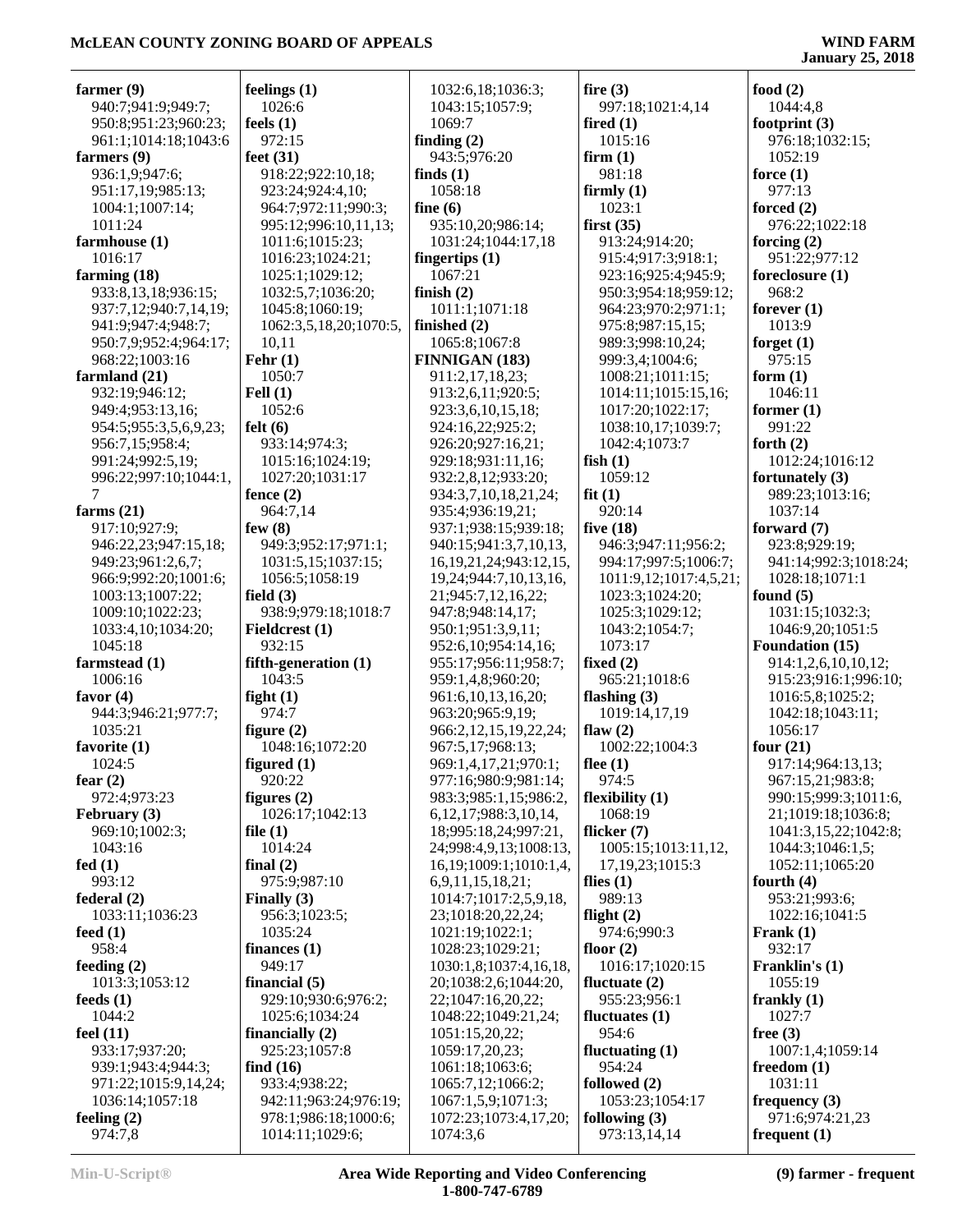| 1021:1                   | 947:6;1022:11,16           | grades(1)                                | 1067:8;1068:14;              | handed $(1)$                          |
|--------------------------|----------------------------|------------------------------------------|------------------------------|---------------------------------------|
| friction $(2)$           | gentleman (4)              | 983:19                                   | 1069:6,9,23;1070:24;         | 1071:16                               |
| 922:4,19                 | 924:12;960:13;             | graduated (1)                            | 1074:2,4                     | handful $(1)$                         |
| friend $(3)$             | 1013:7;1038:13             | 925:10                                   | grind(2)                     | 1036:11                               |
| 1009:9;1024:17;          | gentlemen $(3)$            | graduating(1)                            | 1039:2;1047:2                | handle $(1)$                          |
| 1042:5                   | 912:3;963:17;965:1         | 925:12                                   | groceries(1)                 | 1073:6                                |
| friends $(3)$            |                            |                                          | 1012:4                       | hands $(2)$                           |
|                          | George $(1)$               | grain(3)                                 |                              |                                       |
| 997:18;999:18,23         | 955:21                     | 950:22;951:1;                            | grocery(1)                   | 1067:19,24                            |
| front $(3)$              | Georgia (1)                | 1003:15                                  | 1012:3                       | Haney $(3)$                           |
| 1012:14;1024:2;          | 925:6                      | grand(1)                                 | ground(22)                   | 969:8,9,13                            |
| 1028:4                   | getaway(1)                 | 1059:11                                  | 914:7;916:3,4;               | Hankard (1)                           |
| frustrated $(1)$         | 1005:1                     | grandchildren (3)                        | 928:23;929:4;936:5;          | 1069:10                               |
| 1003:2                   | gets (5)                   | 997:5,11,16                              | 940:14,19;941:9;             | Hankard's (1)                         |
| frustration (2)          | 968:10;994:11;             | granddaughter(2)                         | 956:18;957:11,13,17;         | 1026:9                                |
| 999:15;1001:21           | 1033:18;1034:8;            | 959:18,21                                | 958:14;1025:3;               | Hanning $(1)$                         |
| full $(6)$               | 1056:21                    | grandfather(1)                           | 1038:24;1039:1,4;            | 974:12                                |
| 915:11;925:18;           | given $(5)$                | 1045:23                                  | 1044:2,10;1055:19;           | happen $(8)$                          |
| 974:16;996:1;1033:22;    | 914:9;915:9;963:12;        | grandkids(1)                             | 1056:8                       | 940:5;965:22;                         |
| 1069:14                  | 1024:13;1071:13            | 1017:12                                  | grounds(1)                   | 1013:4;1021:11,16;                    |
| fully $(1)$              | gives $(2)$                | grandpa (1)                              | 1009:23                      | 1025:11;1055:4;                       |
| 1031:21                  | 970:18;1031:11             | 953:22                                   | Grove (1)                    | 1073:18                               |
| function $(1)$           | Glacinski (9)              | grandson(1)                              | 1052:24                      | happening $(2)$                       |
| 972:16                   | 966:18,21,23;967:2,        | 964:8                                    | grow(1)                      | 971:16;1000:7                         |
| functioning $(1)$        | 2,7,20;968:18,21           | grapevine $(1)$                          | 1054:21                      | happens $(5)$                         |
| 972:14                   | $G$ -l-a-c-i-n-s-k-i $(1)$ | 1014:12                                  | growing(4)                   | 1006:10;1013:12,15;                   |
| funding $(2)$            | 967:8                      | graph(1)                                 | 1022:23,24;1031:8;           | 1033:9,15                             |
| 1033:11,18               | glad(3)                    | 1073:8                                   | 1040:21                      | happier $(1)$                         |
| Funks $(1)$              | 1006:17;1008:9;            | gravel(2)                                | $grown (1)$                  | 1003:10                               |
| 1052:24                  | 1009:12                    | 990:14,16                                | 950:7                        | happiest (2)                          |
| furnish $(1)$            | glow(1)                    | Gray(1)                                  | guarantee $(1)$              | 1023:9,15                             |
| 1065:9                   | 1019:14                    | 1061:9                                   | 1035:7                       | Happy $(6)$                           |
|                          |                            |                                          |                              |                                       |
|                          |                            |                                          |                              |                                       |
| furniture $(1)$          | God(1)                     | $gr(6)$                                  | guaranteed (1)               | 1002:18,18,20;                        |
| 973:15                   | 1036:2                     | 922:19;1001:6;                           | 1032:24                      | 1028:3;1035:24;                       |
| further $(6)$            | goes(11)                   | 1008:6;1042:6,6;                         | guess $(13)$                 | 1046:22                               |
| 915:13;918:24;           | 922:8;958:17;975:2;        | 1057:20                                  | 937:10;952:8;964:5,          | hard $(10)$                           |
| 920:2,4;971:20;          | 999:21;1011:14;            | greater(2)                               | 7;969:4;1046:10;             | 935:24;936:1;938:9;                   |
| 1029:16                  | 1020:2;1030:24;            | 922:12;1032:21                           | 1055:10;1066:10;             | 999:17;1023:4;                        |
| future $(4)$             | 1033:19;1035:3;            | greatest (2)                             | 1067:9;1070:4,8;             | 1026:17;1032:14;                      |
| 972:17,17;997:8;         | 1044:10;1052:22            | 993:5:1027:17                            | 1071:1;1072:15               | 1033:21;1050:4;                       |
| 1028:6                   | $\text{golden}$ $(1)$      | $g realty (1)$                           | guessing $(2)$               | 1058:23                               |
|                          | 1049:12                    | 983:13                                   | 990:6;995:5                  | hardship $(1)$                        |
| G                        | Good(21)                   | $\boldsymbol{\mathsf{greed}}$ (2)        | guy(3)                       | 936:9                                 |
|                          | 912:2;926:14;              | 1037:2;1043:21                           | 921:9;1000:13;               | harm(1)                               |
| gain(3)                  | 946:12;948:24;971:17;      | greedy(1)                                | 1017:24                      | 968:11                                |
| 929:10;994:14,17         | 975:18;977:7;982:14;       | 960:2                                    | gays(5)                      | Hartke $(4)$                          |
| game $(5)$               | 988:19;1002:5,12,13;       | Greeley (1)                              | 1001:2;1008:6;               | 917:5;933:5;968:7;                    |
| 946:11,16;948:22;        | 1009:9;1024:9;1042:7;      | 943:22                                   | 1048:18;1050:3;              | 1026:19                               |
| 949:19;950:14            | 1044:20;1049:22;           | green(1)                                 | 1059:24                      | hat $(3)$                             |
|                          | 1053:14;1055:5;            | 919:15                                   |                              | 913:24;916:5;947:23                   |
| gap(1)<br>995:15         | 1056:18;1068:19            |                                          | $\mathbf H$                  | Hate $(1)$                            |
|                          |                            | Gregory (2)                              |                              | 1008:13                               |
| gathered $(1)$<br>1008:5 | Gordon (1)<br>1061:9       | 958:10;966:6<br>$\text{grew}(6)$         | half $(19)$                  | hats $(2)$                            |
|                          |                            |                                          |                              |                                       |
| gave(1)                  | governed (1)               | 925:9;1002:16,21;                        | 914:17;919:8;924:2,          | 913:13;945:24                         |
| 1051:18                  | 965:14                     | 1003:11;1006:3;                          | 3;925:14,15,16;944:12,       | head $(1)$                            |
| GE(1)                    | government (7)             | 1031:1                                   | 12;953:3;963:7;              | 996:19                                |
| 1062:10                  | 952:5;1033:6,8,11;         | Griffin (31)                             | 1009:5;1014:16;              | headaches $(1)$                       |
| general(2)               | 1036:22,24;1037:2          | 915:16;916:7;                            | 1040:17,20;1041:16;          | 984:19                                |
| 922:16;989:4             | governments $(2)$          | 981:17,18,18;982:2,5,                    | 1045:5;1060:22;              | health $(18)$                         |
| generate $(1)$           | 975:23;1035:1              | 11,19;983:1;1010:5;                      | 1063:3                       | 917:1;938:19;                         |
| 972:2                    | graphed(1)                 | 1018:23;1029:24;                         | Hall $(1)$                   | 939:13,14;970:11;                     |
| generated $(1)$          | 1023:17                    | 1037:19;1047:21;                         | 950:5                        | 973:18;979:17;985:3,                  |
| 976:15<br>generation (3) | Grade (2)<br>925:10;953:22 | 1061:1,1,7,15,17;<br>1062:22;1066:16,20; | hand $(2)$<br>1006:6;1039:11 | 8,9,11,13;987:21;<br>1001:11;1004:13; |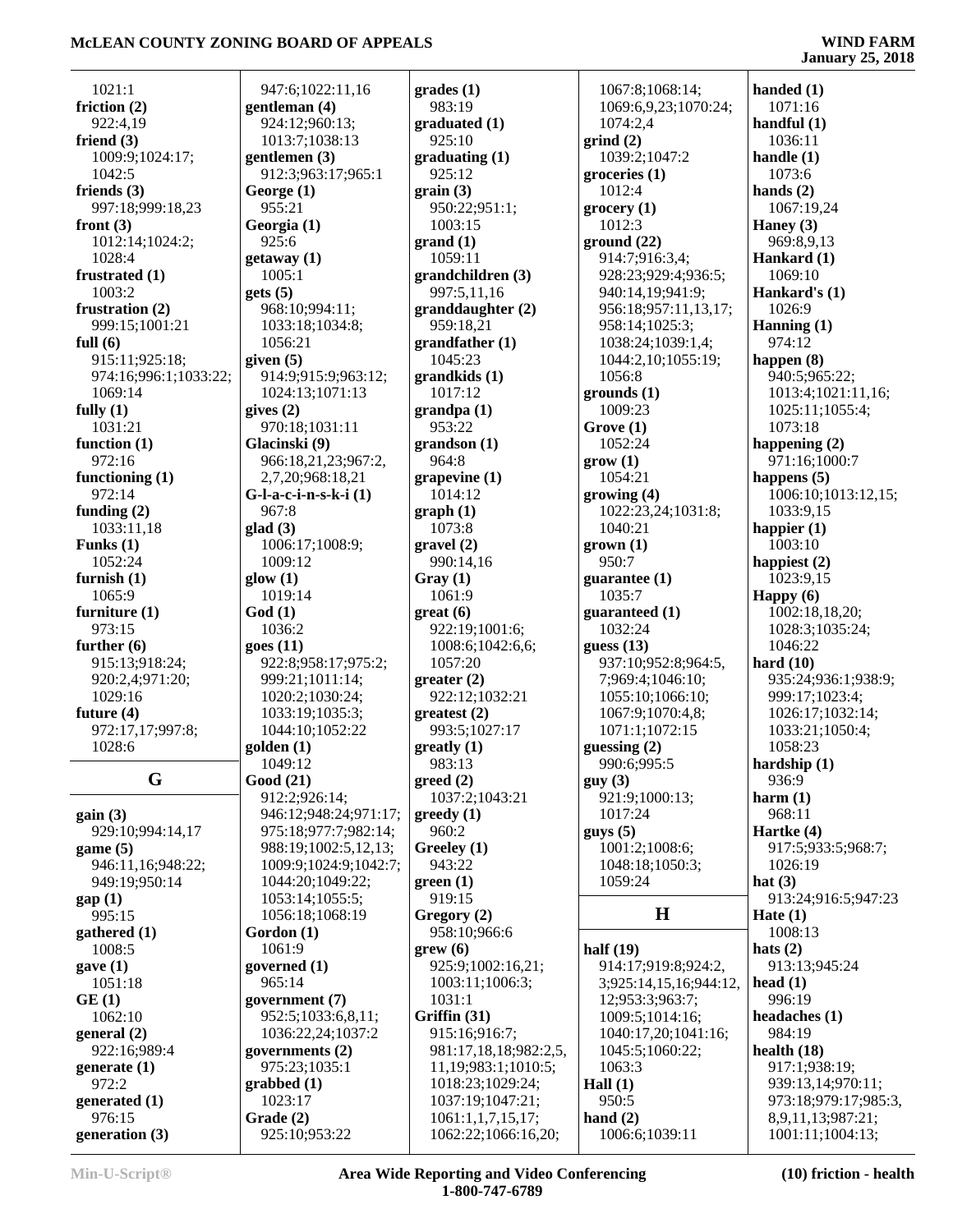| 1028:15;1033:3;                      | 976:9;980:6;990:3         | hoot $(1)$                             | hyperactivity (1)                 | improper(1)                 |
|--------------------------------------|---------------------------|----------------------------------------|-----------------------------------|-----------------------------|
| 1056:18                              | highest (2)               | 994:24                                 | 984:13                            | 915:17                      |
| healthy $(1)$                        | 993:8;1026:12             | hope $(10)$                            |                                   | improvements (1)            |
| 938:20                               | highly $(5)$              | 928:18;940:4,5;                        | $\mathbf I$                       | 990:14                      |
| hear $(14)$                          | 973:19,20;974:1;          | 948:16;954:12;959:13;                  |                                   | imprudent $(1)$             |
| 920:20;964:15;                       | 1003:3;1033:5             | 997:7;1028:20;                         | ice $(1)$                         | 957:15                      |
| 971:7;994:23;1012:10,                | high-probability (1)      | 1036:16;1056:21                        | 1012:4                            | inability $(1)$             |
| 19;1017:6,15,17;                     | 991:3                     | hopefully $(1)$                        | idea $(10)$                       | 1066:11                     |
| 1018:1;1034:15;                      | high-rise $(1)$           | 1033:10                                | 1001:6;1007:7;                    | INAI(2)                     |
| 1040:6;1051:22;                      | 995:2                     | hoping $(1)$                           | 1008:2,3;1014:19;                 | 914:18;1056:12              |
| 1070:18                              | highs $(2)$               | 956:7                                  | 1024:22;1048:12;                  | incensed $(1)$              |
| heard $(25)$                         | 946:15;949:4              | hose $(1)$                             | 1057:24;1065:21;                  | 915:13                      |
| 916:19;959:23;                       | <b>Hilton</b> $(1)$       | 1020:12                                | 1068:19                           | inches $(1)$                |
| 981:10,12;985:23;                    | 967:3                     | hospital (3)                           | identified (1)                    | 1039:6                      |
| 989:7,12;998:22;                     | Historic $(1)$            | 979:11,16,22                           | 989:17                            | include $(3)$               |
| 999:5,10;1001:5;                     | 991:7                     | hot $(1)$                              | IDNR $(6)$                        | 924:6;973:9;974:21          |
| 1012:7;1013:6;                       | historically (1)          | 1017:14                                | 914:22,23;915:12;                 | included $(3)$              |
| 1015:10;1027:9;                      | 1051:9                    | hotline $(1)$                          | 923:20;924:1;1054:3               | 950:13;1007:14;             |
| 1033:14;1039:23;                     | hit $(3)$                 | 1035:16                                | III(1)                            | 1048:9                      |
| 1040:8;1042:18,19;                   | 1027:4;1031:18;           | hour $(2)$                             | 926:4                             | including $(5)$             |
| 1044:5;1046:8,9;                     | 1041:18                   | 1013:17,18                             | ill $(1)$                         | 914:16,18;931:3;            |
| 1060:8;1073:13<br>hearing $(13)$     | hoard $(1)$<br>960:5      | hours $(3)$<br>959:13;988:20;          | 975:22                            | 972:3,24<br>inclusion $(1)$ |
| 912:4;921:18;                        | $\log(2)$                 | 1011:21                                | Illinois $(32)$<br>913:10;914:13; | 991:6                       |
| 969:12;970:23;971:5,                 | 950:22;951:2              | house $(30)$                           | 918:14;925:8,12;                  | income $(15)$               |
| 5,18;1000:11;1002:3;                 | holding $(1)$             | 927:8;974:11;                          | 932:16;935:3;937:4;               | 925:20;933:15;              |
| 1040:4;1042:3;                       | 955:4                     | 1006:23;1011:7;                        | 943:23;945:19;951:15;             | 940:3,13,20;941:8;          |
| 1055:16;1065:24                      | holidays (1)              | 1012:6;1015:17;                        | 958:10;959:11;962:2;              | 946:7;947:5;948:1,11;       |
| hearings $(4)$                       | 999:2                     | 1016:4,13,20;1017:7;                   | 966:7;970:7;982:20;               | 960:5,16,17;993:10;         |
| 921:6;1014:22;                       | home $(46)$               | 1024:21;1030:19;                       | 988:17;990:11,11,20,              | 994:3                       |
| 1038:16;1040:11                      | 946:24;947:7;             | 1031:13,18;1032:5;                     | 22;993:4,8,12;996:4;              | inconveniences (1)          |
| heart $(5)$                          | 972:21;973:3,11,19;       | 1034:1;1036:19;                        | 998:7;1010:20;1019:3;             | 1031:22                     |
| 974:8;1021:4;                        | 975:20,22;990:9;          | 1042:18,19;1043:1,4,6,                 | 1024:3;1030:13;                   | increase (7)                |
| 1036:2,17;1068:12                    | 991:17,22;992:17;         | 11, 12, 14, 17; 1045: 8, 23;           | 1060:5                            | 946:5;956:4,5,8;            |
| heartbeat $(1)$                      | 993:12,22;995:16;         | 1068:9;1073:15                         | illness $(1)$                     | 984:6;985:9;1053:10         |
| 1034:14                              | 996:7,10;1002:16,21;      | houses $(3)$                           | 1027:4                            | increased (3)               |
| Heartland (3)                        | 1003:19;1004:22,24;       | 919:15;1036:4;                         | illustrate (1)                    | 956:6;972:6;1034:22         |
| 946:2;994:10;1042:6                  | 1005:1;1006:2,5,8;        | 1044:11                                | 992:12                            | increases (1)               |
| height $(2)$                         | 1022:12,15;1023:17,       | HUDSON(21)                             | imagine $(3)$                     | 917:16                      |
| 995:11;1062:8                        | 20, 21; 1024: 4, 12;      | 934:23;935:2,2,6,19,                   | 983:17;990:1;995:15               | increasing $(3)$            |
| Heinlein $(5)$                       | 1025:4,13,15;1026:19;     | 21;936:8,14,18;951:10,   immediate (1) |                                   | 916:11;957:22,23            |
| 914:18;923:21;                       | 1027:20,21,24;            | 13, 13, 23; 952: 3, 8;                 | 1004:17                           | independent (1)             |
| 924:3;989:9;1055:16                  | 1029:16;1031:15;          | 1030:7,11,12;1037:9,                   | impact(9)                         | 1015:3                      |
| $\text{held}(2)$                     | 1036:3,7;1045:19,20       | 14,24                                  | 952:16;962:13;                    | Indian $(1)$                |
| 955:10;1006:6                        | homeowner $(2)$           | $H-u-d-s-o-n(3)$                       | 963:5;1000:8,21;                  | 990:10                      |
| help $(14)$                          | 1001:22;1026:1            | 935:2;951:13;                          | 1001:17;1004:20;                  | individual (1)              |
| 928:9;936:11,15;<br>944:11;947:5,12; | homeowners (1)<br>1030:17 | 1030:12<br>huge $(4)$                  | 1032:21;1038:21<br>impacted (8)   | 938:21<br>individuals (2)   |
| 949:24;951:18;952:1;                 | homeowner's (2)           | 947:4;1005:8;                          | 989:24;992:9;                     | 935:15;976:1                |
| 961:3;986:8;994:7;                   | 994:13;1033:24            | 1049:13;1057:8                         | 994:14,17;998:8,19;               | industry $(2)$              |
| 1037:2;1058:6                        | homes $(9)$               | humor $(1)$                            | 1002:7;1004:5                     | 975:23;1003:18              |
| helps $(3)$                          | 967:15,21;968:1;          | 977:8                                  | impacts $(3)$                     | influx $(1)$                |
| 948:2;1005:11,11                     | 989:23;994:17,19;         | hurt $(2)$                             | 1000:9;1001:15;                   | 1035:2                      |
| heritage $(1)$                       | 995:15;1026:5;1027:1      | 968:5;989:23                           | 1006:11                           | information (12)            |
| 946:7                                | homestead (2)             | hurting $(1)$                          | importance $(1)$                  | 917:7;928:24;963:9,         |
| hey $(2)$                            | 1042:24;1045:24           | 985:21                                 | 989:8                             | 11;970:19;998:19;           |
| 1008:6;1046:15                       | honest $(4)$              | hurts $(1)$                            | important (7)                     | 1001:1;1024:16;             |
| $\mathbf{Hi}$ (1)                    | 970:14;1017:23,24;        | 1007:24                                | 916:23;935:12;                    | 1048:22;1071:23;            |
| 930:3                                | 1018:13                   | husband $(10)$                         | 949:17;1044:12;                   | 1072:1;1074:4               |
| High $(13)$                          | honored $(1)$             | 928:2;932:17;                          | 1056:11,14;1070:9                 | infrasound (4)              |
| 925:11;930:18;                       | 914:23                    | 937:14;991:14;996:21;                  | impossible $(3)$                  | 974:22,23,24;               |
| 947:1;954:2;967:12;                  | hook $(2)$                | 1022:13,21;1023:10;                    | 1065:23;1066:14;                  | 1015:10                     |
| 968:1;974:2,14,20,21;                | 1021:20;1030:3            | 1024:6;1028:11                         | 1072:8                            | inheritance (1)             |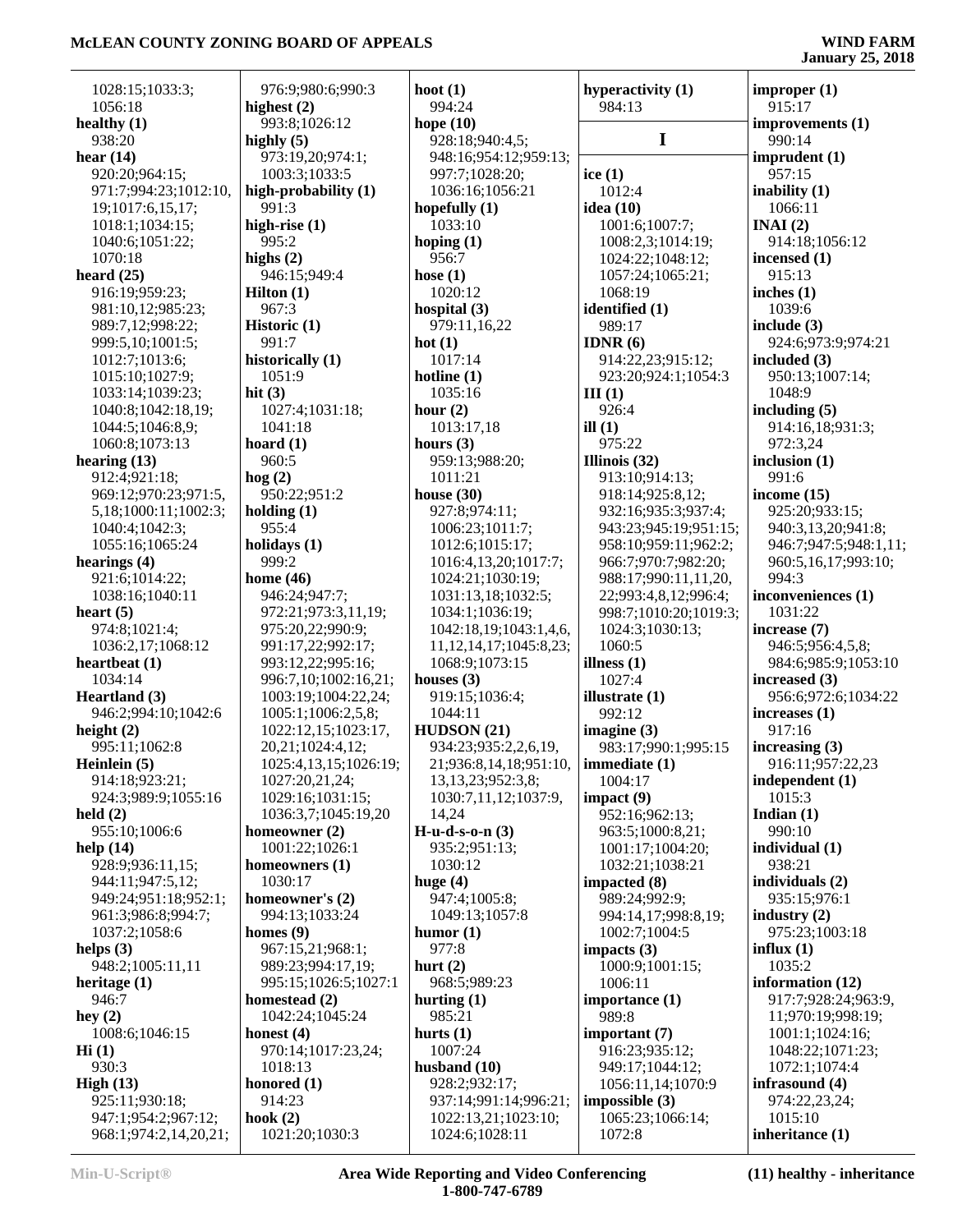| 928:9                           | 1041:7;1042:1,7,10;           | 911:17;981:18;             | 959:10                              | 911:10                     |
|---------------------------------|-------------------------------|----------------------------|-------------------------------------|----------------------------|
| initial $(1)$                   | 1048:4,7,8,10,13;             | 1061:1                     | keep(8)                             |                            |
| 1058:11                         | 1054:6,13;1059:1,7;           | jitteriness (1)            | 937:13;994:8;                       | L                          |
| injurious $(1)$                 | 1061:9;1062:23                | 974:4                      | 1020:14;1028:2,3,3;                 |                            |
| 1004:16                         | Invenergy's $(1)$             | job $(3)$                  | 1041:24;1045:20                     | lack $(2)$                 |
| inside $(4)$                    | 1026:10                       | 947:3;1044:20;             | Kellie $(12)$                       | 1010:23;1055:10            |
| 971:5;974:3;                    | invest $(1)$                  | 1049:22                    | 936:23;969:16,20,                   | ladies $(1)$               |
| 1040:20;1043:11                 | 1059:8                        | jobs $(1)$                 | 23;970:4;978:6;980:5,               | 912:2                      |
| insight $(1)$                   | investing $(1)$               | 959:14                     | 20;986:18;1024:21;                  | Laible $(1)$               |
| 1051:4                          | 953:13                        | <b>JOHNSON</b> (10)        | 1029:3,5                            | 969:14                     |
| instance $(1)$                  | investment (2)                | 958:8,9,9,13,19,24;        | $K-e-l-l-e(2)$                      | Lake $(1)$                 |
| 979:21                          | 949:5,18                      | 966:5,6,6,11               | 936:23;970:3                        | 1012:22                    |
| instances $(1)$                 | involved (8)                  | $J$ -o-h-n-s-o-n $(1)$     | kept(4)                             | land $(31)$                |
| 982:14                          | 931:22;936:10;                | 958:10                     | 915:16,18;942:4;                    | 925:21;932:22;             |
| instead $(5)$                   | 947:6;1032:18;1034:2;         | Jolley $(1)$               | 1056:18                             | 933:1,14;934:12;           |
| 915:16;919:3;920:2;             | 1046:6,21;1048:11             | 952:13                     | Kevin $(1)$                         | 946:5;947:2;948:22,        |
| 922:5;1035:22                   | Irene $(1)$                   | JOLLY(44)                  | 1060:3                              | 24;949:1,2,10,13;          |
| insurance $(2)$                 | 925:8                         | 952:12,13,19,24;           | Kids $(7)$                          | 951:17,20,22;954:23;       |
| 985:11;1033:24                  | Ironically (1)                | 953:3,5,8,12,15,18;        | 984:5,14;1006:4,19;                 | 955:4;956:7;957:15;        |
| intended (2)                    | 1025:2                        | 954:1,5,8,13;956:12,       | 1031:7;1032:19;                     | 958:17;990:7,13;           |
| 1027:6;1036:2                   | irrelevant(1)                 | 13, 13, 17, 22; 957: 6, 8, | 1035:24                             | 997:6;1009:22;             |
| interest $(3)$                  | 1053:6                        | 10,16,21;958:1,3,6;        | Killian $(2)$                       | 1031:14,19;1034:12,        |
| 970:10;980:3;                   | IRS(1)                        | 1038:1,4,5,8,8;            | 1021:22,23                          | 13;1036:1;1056:17          |
| 1032:15                         | 1000:6                        | 1044:21;1045:3,15,18;      | $\boldsymbol{\mathrm{kind}}$ (26)   | landowner (6)              |
| interested (3)                  | Irving $(2)$                  | 1046:13;1047:13;           | 937:10;948:15;                      | 931:5;946:10;              |
| 1057:22,23;1071:9               | 996:4;1064:5                  | 1048:6;1049:1,4,8,23;      | 953:23;954:5;963:20;                | 949:10;951:17;958:18,      |
| interesting $(3)$               | ISO(2)                        | 1050:2                     | 967:17;971:12,20;                   | 23                         |
| 1030:14;1042:9;                 | 917:8;920:12                  | $J-o-l-ly(2)$              | 974:14;985:2,15;                    | landowners (5)             |
| 1049:1                          | issue $(5)$                   | 952:14;1038:8              | 986:6,14;1001:23;                   | 944:5;949:12;              |
| interferences (1)<br>989:21     | 935:12,13;968:8;              | Journal $(1)$<br>971:14    | 1002:8,9,12;1003:6,20;              | 1004:1;1056:18,19          |
|                                 | 995:14;999:14                 |                            | 1007:16;1030:14;                    | landscape (2)              |
| intermingle $(2)$<br>1048:15,19 | issues $(8)$<br>963:1;976:11; | journalist (1)<br>975:15   | 1047:7;1048:17;<br>1053:16;1056:21; | 1013:6,7                   |
| Internet (1)                    | 1020:4;1032:19,24;            | joy $(1)$                  | 1058:7                              | Lane $(2)$<br>958:10;966:7 |
| 918:18                          | 1033:1,3;1071:22              | 1032:2                     | $\text{kinds}(5)$                   | large $(1)$                |
| interruptions (1)               | Itasca $(1)$                  | Judd(5)                    | 1003:15,15;1016:12;                 | 1017:2                     |
| 1021:1                          | 996:4                         | 911:6;925:14;926:3;        | 1034:17;1053:15                     | larger $(2)$               |
| interstate (1)                  |                               | 927:9,14                   | kitchen (1)                         | 1032:7,23                  |
| 932:19                          | ${\bf J}$                     | JUDSON (1)                 | 973:11                              | Larry $(3)$                |
| intimately $(1)$                |                               | 1030:10                    | Klaeren (1)                         | 1010:10,14,17              |
| 994:13                          | Jack(1)                       | Julia $(1)$                | 1066:13                             | laryngitis (1)             |
| into $(21)$                     | 1050:9                        | 911:13                     | Klein $(2)$                         | 998:12                     |
| 915:2;917:23;                   | jackpot $(1)$                 | Julie $(4)$                | 924:20;949:20                       | last $(48)$                |
| 926:17;940:20;941:3;            | 1031:18                       | 950:5;954:16;983:6;        | knew(8)                             | 912:6;913:7;925:3,5;       |
| 948:6;952:6;965:9;              | Jacobs(1)                     | 1071:19                    | 948:6:962:6;                        | 929:24;932:13;936:22;      |
| 968:2;979:22;1012:5;            | 1050:6                        | $J-u-l-i-e(1)$             | 1014:13;1024:6;                     | 939:22;941:17;943:20;      |
| 1030:20;1040:2,3;               | Jake $(1)$                    | 954:19                     | 1051:8;1058:21;                     | 945:17;946:15;949:3;       |
| 1042:3,23;1052:16;              | 1050:19                       | jump(2)                    | 1066:21,22                          | 953:15;955:18;956:2,       |
| 1059:8;1061:3;                  | James $(1)$                   | 948:6;1068:14              | knock $(1)$                         | 4;959:9;960:10;964:9;      |
| 1067:19,24                      | 974:19                        |                            | 917:13                              | 967:1,6,22;969:22;         |
| <b>Invenergy</b> (46)           | January $(3)$                 | K                          | knowingly $(1)$                     | 986:15;988:15;990:19;      |
| 914:11;915:15;                  | 993:2;1061:8,13               |                            | 1025:7                              | 993:4;998:5,24;999:3,      |
| 922:5;925:19;928:21;            | Jared $(1)$                   | $K-12(1)$                  | knowledge (2)                       | 11;1000:23;1010:16;        |
| 932:21;933:2,18;                | 951:13                        | 978:20                     | 1059:7;1066:18                      | 1013:5,24;1022:6,14;       |
| 935:24;942:3,11,24;             | Jarrod (4)                    | Karl $(1)$                 | known $(7)$                         | 1023:5,13;1025:22;         |
| 946:3;958:16;959:19;            | 935:2;1030:7,10,11            | 1050:8                     | 971:21;972:2;980:2;                 | 1029:18;1038:7,12;         |
| 962:5;976:24;981:2;             | $J-a-r-r-o-d(1)$              | Kaufman (26)               | 987:1;991:3;1022:20;                | 1043:15;1048:14;           |
| 984:21;985:20,23;               | 1030:11                       | 959:3,6,7,10,10;           | 1025:10                             | 1049:16;1060:3             |
| 995:1;1001:21;                  | Jeff(3)                       | 961:1,9,11,14,19;          | knows $(1)$                         | late $(1)$                 |
| 1002:22;1018:16;                | 941:18;962:1;1019:2           | 962:6,9,15;963:6,10,       | 1074:2                              | 980:1                      |
| 1030:22;1032:4;                 | jet $(1)$                     | 13;964:2,20,23;965:6,      | Kuritz $(2)$                        | later $(6)$                |
| 1033:13;1035:4;                 | 1012:10                       | 13,24;966:4,10,13,17       | 911:9;1018:3                        | 915:17;963:21;             |
| 1039:4;1040:15;                 | $\text{Jim} (3)$              | $K-a-u-f-m-a-n(1)$         | <b>KURTIZ</b> (1)                   | 1007:7;1023:24;            |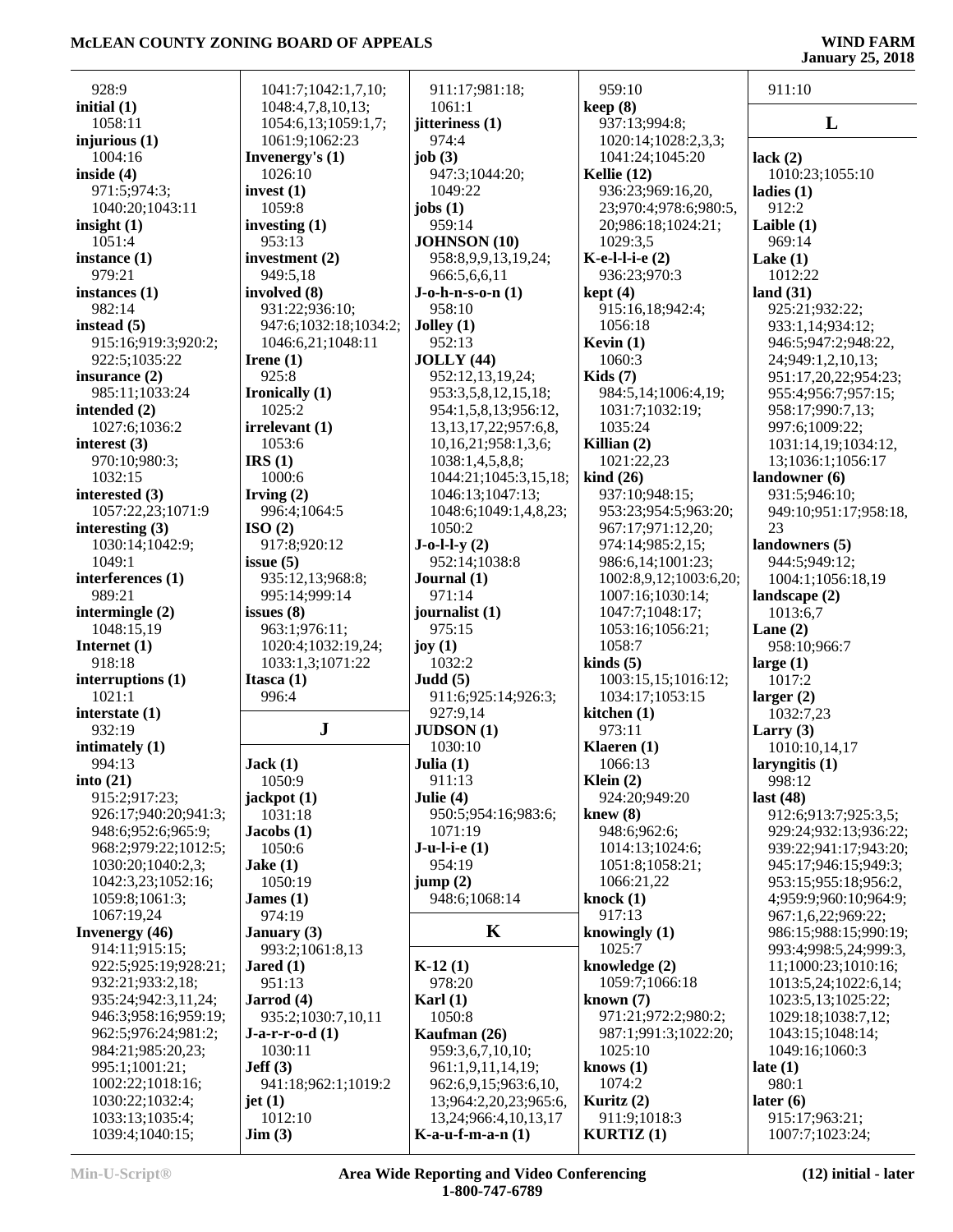| 1025:11;1070:15                | 1000:5,11;1030:20;          | limited $(3)$                              | 1008:8;1009:5;1011:3,                       | 10;1003:11;1006:8,23;                         |
|--------------------------------|-----------------------------|--------------------------------------------|---------------------------------------------|-----------------------------------------------|
| Laurie $(3)$                   | 1054:3;1061:8,10            | 1033:2;1036:14;                            | 5,5;1012:22,22;                             | 1013:10;1019:7,13,20,                         |
| 923:12;929:21;986:4            | level $(7)$                 | 1063:22                                    | 1013:8;1014:5;1017:3;                       | 21, 22; 1033: 23;                             |
| L-a-u-r-i-e $(1)$              | 918:5;922:1;955:24;         | limits $(4)$                               | 1018:9;1020:6;1022:7;                       | 1037:10;1056:10;                              |
| 923:17                         | 971:9;972:9;980:6;          | 1031:5;1041:23;                            | 1042:22,24;1043:22;                         | 1067:18                                       |
| law(2)                         | 1039:3                      | 1042:16,17                                 | 1044:14,16;1048:6                           | looked $(1)$<br>964:10                        |
| 935:6;981:18                   | leveled $(1)$<br>956:6      | Lindsay (6)<br>927:23;1021:24;             | lived $(13)$<br>925:9;929:2;968:16;         |                                               |
| Lawndale (2)                   | levels $(7)$                |                                            |                                             | looking $(8)$<br>927:4;935:15;                |
| 946:19;1030:13<br>lawyer $(1)$ | 974:2,21;1015:4;            | 1022:4,5;1029:3;<br>1030:15                | 1002:15,16;1003:13,<br>14;1005:6,14;1006:4, | 977:10;991:20;995:10,                         |
| 1071:3                         | 1026:13,18;1036:22;         | L-i-n-d-s-a-y $(1)$                        | 24;1031:4;1034:23                           | 14;1031:16;1036:4                             |
| layman $(1)$                   | 1065:3                      | 1022:6                                     | livelihood (1)                              | looks $(3)$                                   |
| 919:3                          | Lewis $(1)$                 | line $(2)$                                 | 1005:13                                     | 927:19;948:14;                                |
| layout $(1)$                   | 932:5                       | 964:7,14                                   | lives $(13)$                                | 1030:3                                        |
| 1064:12                        | Lexington (57)              | lined $(1)$                                | 926:2;927:13,14;                            | lose $(7)$                                    |
| Leader $(1)$                   | 919:7,8;923:14;             | 1033:8                                     | 947:18,20;950:18;                           | 919:24;946:13;                                |
| 1047:10                        | 925:10,10,11;926:5,6,       | lingered $(1)$                             | 975:19;977:11;                              | 949:6,10;976:21;                              |
| leading $(1)$                  | 9, 12, 13; 927: 12, 14, 14; | 973:8                                      | 1011:17;1028:16,19;                         | 1028:8,21                                     |
| 990:23                         | 928:1;929:22;931:2,9,       | linked $(1)$                               | 1032:1;1043:22                              | loss(2)                                       |
| learned $(2)$                  | 21, 23; 932: 20; 935: 3, 5; | 973:22                                     | living $(13)$                               | 993:5;1007:17                                 |
| 1014:20;1058:10                | 937:4;941:24;950:6;         | Lipscomb (36)                              | 929:5;933:24;936:2;                         | lost(2)                                       |
| learning $(1)$                 | 951:14;954:20;958:9;        | 932:5,6,10,11,14,15;                       | 968:11;973:18,20;                           | 953:23;1028:5                                 |
| 987:13                         | 966:7;967:4,10,10;          | 934:1,6,9,13,16,19;                        | 994:8;1004:5;1011:9;                        | lot(32)                                       |
| least $(17)$                   | 968:17,19:969:24;           | 936:7,13,16;937:10,16,                     | 1023:13;1028:16;                            | 916:23;917:16;                                |
| 917:14;918:11;                 | 970:8;978:20;980:21;        | 21;938:2,5,8,11,22;                        | 1031:6,22                                   | 920:23;929:14;946:9,                          |
| 919:5,8;922:18;                | 981:4,11;983:7;984:4;       | 939:6,9,15;940:4,8,11,                     | Livingston (2)                              | 15;949:9,19,23;955:5;                         |
| 976:21;977:1;1003:9,           | 986:5;1020:22;1022:7,       | 23;942:9,13,18,21;                         | 1035:8,13                                   | 962:8;978:1;983:22;                           |
| 10;1004:8;1026:22;             | 9;1023:7;1030:13;           | 943:2,8                                    | local(3)                                    | 985:4,12;988:24;                              |
| 1029:16;1034:1;                | 1031:16;1037:15;            | $L-i-p-s-c-o-m-b(1)$                       | 1034:17;1035:1;                             | 992:13;997:15,16,18;                          |
| 1056:3;1058:4;1059:4;          | 1040:10,15,20;1041:6,       | 932:15                                     | 1058:17                                     | 1002:24;1003:1,24;                            |
| 1068:1                         | 22;1046:18                  | list $(4)$                                 | located $(2)$                               | 1012:8;1013:6;                                |
| leave $(10)$                   | Lexingtonian (6)            | 912:5;924:6;                               |                                             |                                               |
|                                |                             |                                            | 945:1;981:7                                 | 1017:11;1024:7;                               |
| 918:10;925:23;                 | 930:16;987:2,4,5,8;         | 1001:15;1039:13                            | location $(4)$                              | 1036:6;1043:13;                               |
| 993:3,13;1002:18;              | 1047:10                     | listed $(1)$                               | 1013:14,15;1021:6;                          | 1056:17;1058:7;                               |
| 1007:19;1013:22;               | Lexington's $(1)$           | 987:12                                     | 1062:10                                     | 1070:10                                       |
| 1043:22;1044:18;               | 919:10                      | listening $(4)$                            | locations (4)                               | loud $(2)$                                    |
| 1070:2                         | lie $(1)$                   | 968:6;988:21;                              | 1060:14;1063:12;                            | 975:11;1051:20                                |
| leaving $(2)$                  | 1044:10                     | 1030:6;1050:3                              | 1068:16,20                                  | loudness $(3)$                                |
| 976:12;992:14                  | lieu $(2)$                  | little $(32)$                              | lock(1)                                     | 917:18;918:17;975:2                           |
| lecturing $(1)$                | 1054:1;1056:2               | 912:9;917:5;920:4;                         | 919:11                                      | Louise $(1)$                                  |
| 1052:2                         | life $(24)$                 | 925:13;928:2;948:3,                        | Loebel $(2)$                                | 932:5                                         |
| left $(4)$                     | 933:10;991:19;              | 15, 17; 956: 19; 967: 18;                  | 990:18,19                                   | love $(11)$                                   |
| 976:7;1030:17;                 | 993:1,24;995:14;            | 970:19,24;971:19;                          | logic $(1)$                                 | 999:20,22;1001:6;                             |
| 1058:13;1073:18                | 1000:22,24;1002:15,         | 973:16;986:15;991:16;                      | 928:10                                      | 1005:2;1006:9,9;                              |
| leg(1)                         | 16;1003:9;1004:14;          | 994:2;998:14;1003:10,                      | Lois $(4)$                                  | 1007:5;1017:12;                               |
| 971:22                         | 1005:8,8;1006:7,11,11;      | 21;1007:7;1008:7,14,                       | 932:6,7,10,14                               | 1031:18,19;1036:7                             |
| legal(6)                       | 1007:12,13;1022:17;         | 16;1011:13;1027:16;                        | <b>L</b> -o-i-s $(1)$                       | loves $(1)$                                   |
| 928:15;950:21;                 | 1023:2,10;1024:1;           | 1028:21;1045:4;                            | 932:14                                      | 1023:19                                       |
| 965:2,3,14;1024:15             | 1028:17;1030:24             | 1051:4;1052:17;                            | long(13)                                    | low(3)                                        |
| legally $(1)$                  | lifelong $(2)$              | 1059:8;1068:1                              | 925:5;968:16;977:7;                         | 971:6;974:21,23                               |
| 989:1                          | 1022:8,10                   | live $(60)$                                | 980:2,24;989:15;                            | lower $(5)$                                   |
| lengthy $(1)$                  | lifestyle $(3)$             | 925:7;926:11,23;                           | 994:21;1011:21;                             | 922:11;924:3;                                 |
| 1069:4                         | 939:4,7;994:4               | 927:1,6,11,12;928:7;                       | 1018:11;1031:9;                             | 971:22;1015:11;                               |
| less (12)                      | light $(4)$                 | 931:3;937:24;942:7;                        | 1059:11;1068:17,21                          | 1062:11                                       |
| 918:16;919:1;921:1;            | 991:11;1019:17,18;          | 944:24;946:10;947:15;                      | longer $(1)$                                | low-frequency $(1)$                           |
| 922:2;957:17;974:15;           | 1020:2                      | 950:24;954:22;961:17;                      | 937:19                                      | 971:24                                        |
| 992:14;994:20;                 | lights $(1)$                | 966:8,13;967:3,9;                          | longevity $(1)$                             | Luckily $(1)$                                 |
| 1012:13;1013:2;                | 1019:14                     | 977:12,14;980:20;                          | 1033:4                                      | 1031:15                                       |
| 1025:11;1026:3                 | likely $(3)$                | 983:8;990:16;992:22;                       | longtime $(1)$                              | lucky $(1)$                                   |
| Lesser $(1)$                   | 1000:23;1025:12;            | 995:4,5;998:6,18;                          | 1024:17                                     | 921:9                                         |
| 955:4<br>letter $(9)$          | 1059:6<br>limit (3)         | 1002:17,19;1003:14;<br>1004:22;1005:19,23; | look $(22)$<br>917:1,4;949:4,18;            | <b>LUETKEHANS (33)</b><br>995:23;996:2,3,3,6, |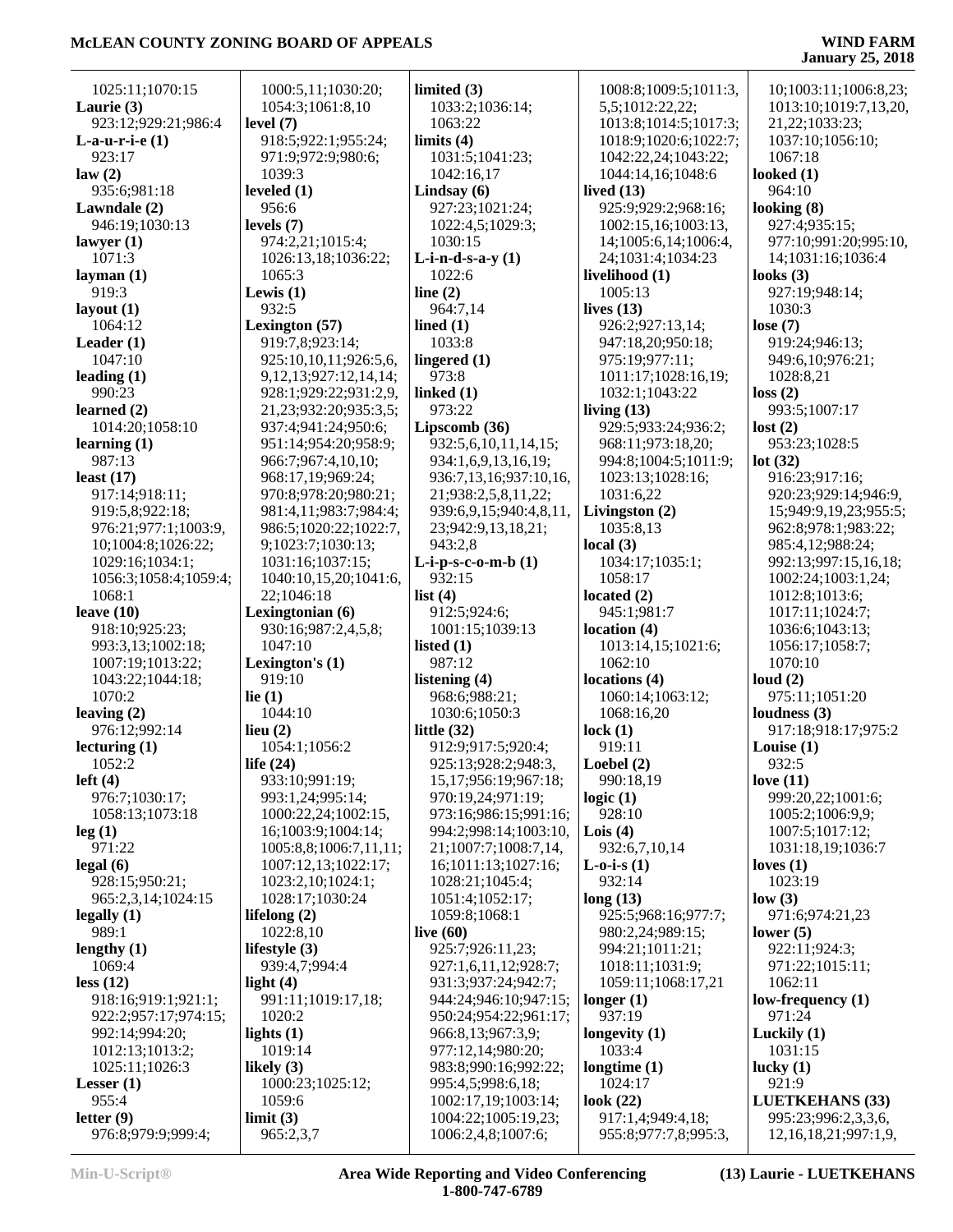## **January 25, 2018**

| 13,20;1064:3,4,4,20;      | 934:11;950:18;958:3;  | 992:16,21;993:21;     | 994:3                 | 1038:22;1039:2;       |
|---------------------------|-----------------------|-----------------------|-----------------------|-----------------------|
| 1065:1,14;1066:9,20;      | 964:12;972:20;988:20; | 1022:8,11,16;1031:5,  | mentioned (8)         | 1047:1                |
| 1067:4;1069:15;           | 993:1,12,23;994:1,12; | 14;1032:8;1034:12,19, | 923:20;956:14;        | Mitsubishi (1)        |
| 1070:3,8,13;1071:9;       | 995:13;998:18;1003:4; | 23;1035:12,20;        | 958:11;1019:4;        | 993:18                |
| 1072:10,14,19;1073:7,     | 1007:13;1009:3;       | 1052:14,16;1058:11    | 1029:12;1037:11;      | model(6)              |
| 19,24                     | 1011:18;1028:15;      | MD(2)                 | 1058:5;1062:6         | 918:1;920:14,16,17;   |
| L-u-e-t-k-e-h-a-n-s $(1)$ | 1030:23;1042:13;      | 971:2;974:12          | mess(1)               | 1062:10;1069:11       |
| 996:6                     | 1043:18;1059:1        | mean $(20)$           | 1039:1                | models(2)             |
|                           | map(1)                | 930:11;931:13;        | met(3)                | 922:21;1067:17        |
| M                         | 1037:10               | 948:22;961:12;963:23; | 1000:15,19,19         | modulation(1)         |
|                           | maps(1)               | 976:17;983:14;995:10; | METZ (9)              | 975:1                 |
| machinery $(3)$           | 1048:16               | 1005:6;1006:4;1008:9; | 984:2,3,3,9,20;985:6, | mom(2)                |
| 960:9,11;1031:23          | March $(1)$           | 1017:21;1018:6;       | 12,19;986:1           | 1006:3;1028:2         |
| machines $(1)$            | 1023:6                | 1019:9;1053:8;        | $M-e-t-z(1)$          | moment $(3)$          |
| 964:20                    | Mark $(1)$            | 1058:10;1065:17;      | 984:4                 | 972:16;1061:10;       |
| Mackinaw (8)              | 911:6                 | 1067:15,17;1073:13    | mic(1)                | 1068:11               |
| 914:17;923:21;            | marked(1)             | meaning $(1)$         | 967:18                | mom's $(1)$           |
| 924:2;989:10;990:8;       | 1037:8                | 975:1                 | Michael (1)           | 1046:2                |
| 991:4;1056:13;1063:4      | markedly (1)          | means $(4)$           | 911:9                 | Monday (7)            |
| Macon(1)                  | 975:3                 | 976:18;992:4;         | middle(3)             | 1065:10;1069:10;      |
| 957:4                     | market(1)             | 1028:4;1073:14        | 916:2;1011:3;1014:6   | 1073:21;1074:1,11,12, |
| <b>Madison</b> (1)        | 967:22                | meant $(2)$           | might $(14)$          | 13                    |
| 981:19                    | marriages $(1)$       | 1023:23;1024:7        | 917:5;918:17;934:3;   | money $(24)$          |
| magazine(1)               | 975:19                | meantime $(1)$        | 950:3;963:4;979:8;    | 916:17;929:13,14;     |
| 977:20                    | married $(5)$         | 1068:5                | 994:21;1003:21;       | 936:10,11,14;959:23,  |
| magnitude $(2)$           | 991:18;997:5;         | measure $(3)$         | 1004:8;1005:21;       | 24;960:2,5,6;984:23;  |
| 920:24;933:5              | 1000:15;1008:2;       | 1014:15;1043:9,10     | 1021:9;1025:10;       | 994:6;999:23;1003:22; |
| mail(2)                   | 1023:10               | measurements (1)      | 1027:8;1051:5         | 1023:4;1033:16;       |
| 995:9;1049:11             | Mary $(1)$            | 980:8                 | mile $(24)$           | 1034:17;1035:1,9;     |
| mailbox $(3)$             | 911:21                | measuring (1)         | 914:17;919:9;924:2,   | 1036:11;1040:18;      |
| 995:16;996:13,22          | mask(1)               | 1014:18               | 4;952:24;953:2,3;     | 1043:13;1059:8        |
| main(4)                   | 984:16                | MED(2)                | 964:14;966:14;994:20, | monitor $(1)$         |
| 938:6;962:19;981:8;       | math(2)               | 964:3,4               | 21, 22, 24; 1014: 17; | 1052:13               |
| 1063:4                    | 973:1,10              | media(1)              | 1040:17,20;1041:15;   | month(1)              |
| maintaining $(1)$         | Matt $(4)$            | 975:23                | 1045:4,5,21,21,22;    | 1052:11               |
| 973:12                    | 945:11,15,18,20       | medical $(6)$         | 1060:22;1063:4        | months $(6)$          |
| major $(2)$               | matter $(9)$          | 982:23;984:20;        | miles $(1)$           | 980:15;998:22;        |
| 1071:6,15                 | 941:10;942:20,22;     | 985:6,7,19;1024:24    | 972:12                | 1023:13;1024:11;      |
| majority $(1)$            | 957:19;976:22;1027:8; | Medicine (1)          | million $(2)$         | 1036:8;1052:11        |
| 960:8                     | 1060:24;1062:1,13     | 971:14                | 957:24;1058:1         | $\mod(1)$             |
| makes $(6)$               | maximize(1)           | meet $(2)$            | mind(4)               | 974:17                |
| 951:23;975:8;             | 1056:14               | 982:6;1004:7          | 1001:5;1005:11;       | morally $(1)$         |
| 1021:17;1022:11;          | may(11)               | meeting $(7)$         | 1034:23;1051:1        | 989:2                 |
| 1066:14;1072:10           | 968:11;984:22;        | 977:3;998:24;         | mine(5)               | morals $(1)$          |
| making $(5)$              | 1025:7;1026:7;        | 1025:23;1046:14,20,   | 950:13;1009:9;        | 987:22                |
| 920:3;922:5;971:17;       | 1030:24;1035:20;      | 22;1074:15            | 1026:6;1037:14;       | more (39)             |
| 1002:13;1006:21           | 1046:23;1049:8;       | meetings $(4)$        | 1052:15               | 916:11;917:19;        |
| man(1)                    | 1052:16;1059:6;       | 921:6;935:7;          | minimum(2)            | 918:9,22;919:1;921:1; |
| 975:16                    | 1060:7                | 1039:12;1046:9        | 918:4;977:3           | 922:7;934:14;937:8;   |
| manage $(1)$              | Maybe (9)             | megawatt(1)           | minute $(3)$          | 938:4;948:4;952:11;   |
| 947:12                    | 922:10;949:6,7;       | 963:15                | 944:7;995:16;         | 954:14;963:2;975:8;   |
| manager $(2)$             | 963:2;964:6;1002:2;   | melting $(1)$         | 1070:22               | 976:1;978:1;980:3;    |
| 940:10:946:2              | 1008:3;1048:12;       | 1012:5                | minutes $(3)$         | 992:10;993:19;997:1;  |
| managing $(1)$            | 1049:10               | member $(1)$          | 976:7;1039:24;        | 1000:10;1008:1;       |
| 940:9                     | mayor $(2)$           | 926:4                 | 1073:17               | 1022:21;1023:19;      |
| $manmade (1)$             | 1041:17,19            | members $(4)$         | misconstrued (1)      | 1025:12,17;1027:5,21; |
| 989:21                    | <b>McDonnell</b> (1)  | 933:24;939:2;966:8;   | 937:11                | 1028:7,8,15;1032:8;   |
| manner $(1)$              | 991:8                 | 1035:19               | missed $(4)$          | 1034:2,3;1035:1;      |
| 965:21                    | McLean (32)           | memories $(1)$        | 927:3;934:4;1018:8;   | 1044:7;1046:11;       |
| manufacturing $(1)$       | 911:3;914:7,11,15;    | 974:17                | 1042:4                | 1068:1                |
| 968:23                    | 956:20,22;957:6;      | mental $(2)$          | Misters $(1)$         | morning $(3)$         |
| many $(24)$               | 960:7,8,18;976:23;    | 972:10;976:2          | 1060:8                | 959:15;1013:18;       |
| 916:20;933:23;            | 977:6;991:15,17,19;   | mention $(1)$         | mitigation (3)        | 1023:24               |

**Min-U-Script® Area Wide Reporting and Video Conferencing 1-800-747-6789**

**(14) L-u-e-t-k-e-h-a-n-s - morning**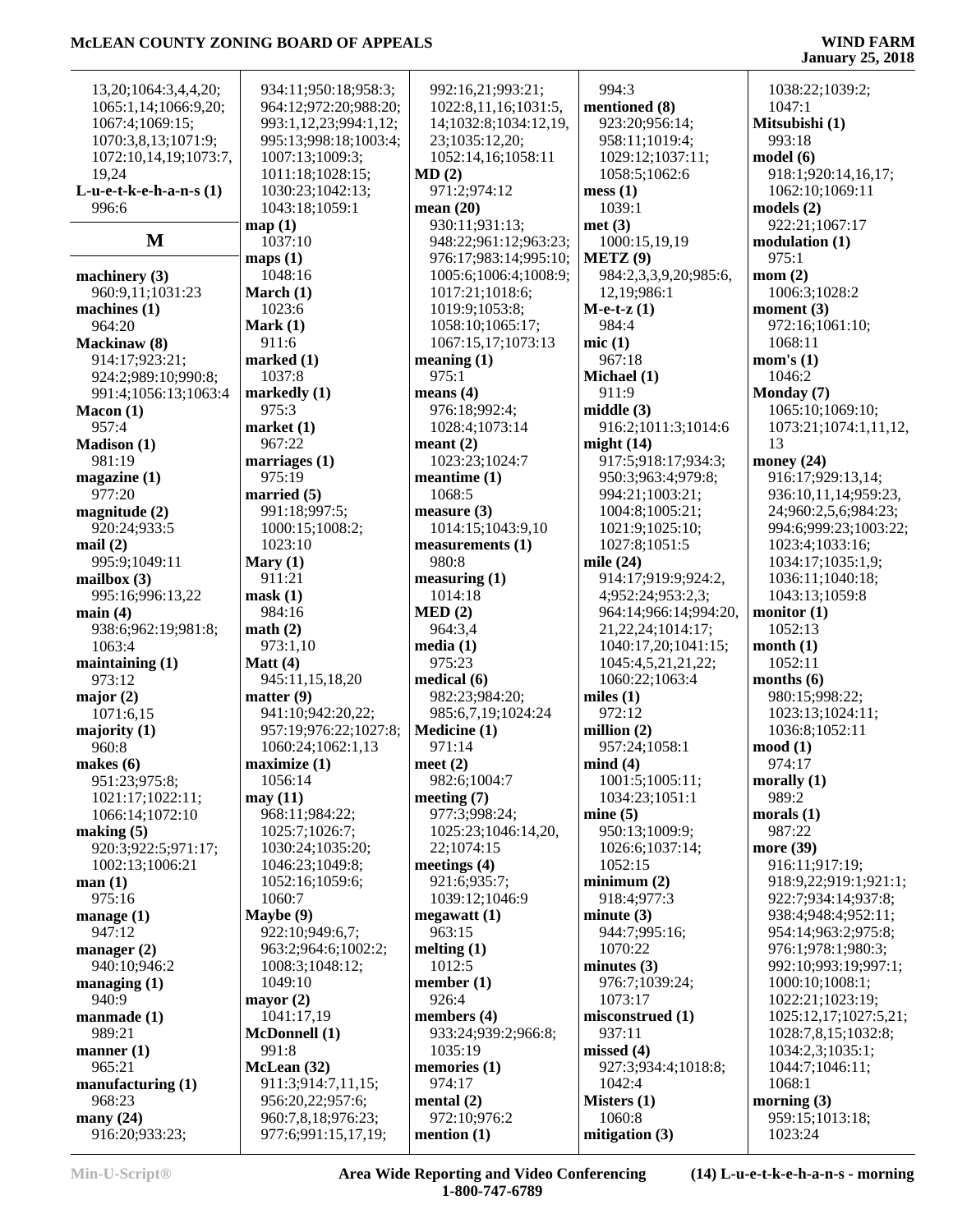| Morraine (1)               | mussel(2)                  | 973:20;977:22;                         | 1031:13                            | 923:13;925:7;927:1,               |
|----------------------------|----------------------------|----------------------------------------|------------------------------------|-----------------------------------|
| 1052:22                    | 1058:5;1059:12             | 1017:15;1019:22;                       | night(21)                          | 24;929:21;935:21;                 |
| most(22)                   | must(7)                    | 1027:9,14;1029:8;                      | 921:24;974:7;                      | 937:3;939:21;941:20,              |
| 916:22;924:3;936:8;        | 914:23;917:1;              | 1045:9;1051:15;                        | 984:18;998:24;                     | 23, 23; 942: 8; 943: 22;          |
| 937:14;950:24;971:12;      | 933:19;976:19;             | 1055:14;1057:14;                       | 1005:19;1006:1;                    | 950:6;951:14;952:14;              |
| 976:21;990:6;992:19;       | 1002:23;1014:18;           | 1073:15                                | 1017:13,17;1019:6,8,               | 954:19;962:2,16;                  |
| 994:12,13,14;995:5;        | 1016:9                     | needed $(2)$                           | 10;1023:24;1025:14;                | 969:24;983:6;984:3;               |
| 998:20;1005:13;            | <b>Myanfers</b> (1)        | 933:16;937:8                           | 1026:20;1035:17;                   | 986:4;988:17;998:7;               |
| 1011:11;1012:2;            | 1046:4                     | $\mathbf{needing}\left(1\right)$       | 1036:3;1040:5;                     | 1010:19;1019:3,21;                |
| 1013:17,20;1024:5;         | myself(8)                  | 999:17                                 | 1042:20,21,22,23                   | 1020:21;1022:7;                   |
| 1032:1;1055:8              | 931:3;948:5;963:24;        | Needless $(1)$                         | night's $(1)$                      | 1023:7;1030:12;                   |
| mostly(1)                  | 964:1;968:23;1004:5;       | 1031:12                                | 1025:23                            | 1038:9;1041:9;1048:2;             |
| 1013:12                    | 1028:10;1052:13            | needs(2)                               | nighttime(1)                       | 1049:15                           |
| motion $(2)$               | mysterious (1)             | 919:8;1044:9                           | 1042:20                            | northern $(1)$                    |
| 970:23;971:23              | 1006:14                    | negative $(3)$                         | Nina $(2)$                         | 1053:17                           |
| motor(1)                   |                            | 1000:8;1005:22;                        | 971:2;981:21                       | northwest (4)                     |
| 1032:11                    | $\mathbf N$                | 1025:7                                 | Nine $(6)$                         | 962:17;1025:19;                   |
| mouth $(2)$                |                            | negatively $(2)$                       | 958:1,2;1023:13;                   | 1062:2,20                         |
| 1046:15;1047:6             | name $(53)$                | 1002:7;1054:23                         | 1024:11;1041:8,22                  | note(1)                           |
| move $(13)$                | 913:7,7;923:10,12,         | negatives $(1)$                        | nobody(2)                          | 1066:16                           |
| 922:9;926:17;994:2;        | 16;925:3,3,4,5;927:21,     | 1001:24                                | 951:21;1054:20                     | noted $(2)$                       |
| 998:14;1028:18;            | 23;930:1;932:13,13,        | neighbor(5)                            | Nodding (3)                        | 1053:8;1067:2                     |
| 1029:16;1048:8;            | 17;934:24;936:22,22;       | 962:20;1002:6;                         | 956:16;996:15;                     | notes(1)                          |
| 1053:11;1061:15;           | 939:22;941:16,17;          | 1009:9,16;1035:6                       | 1019:11                            | 973:3                             |
| 1068:23;1070:5,15;         | 943:20,20;945:16,17;       | neighborhood (1)                       | $\text{nodes}(1)$                  | $not-for-profit (1)$              |
| 1073:14                    | 954:16,18;955:17,18;       | 1002:6                                 | 996:19                             | 914:2                             |
| moved $(16)$               | 959:9;966:24;967:1,6;      | neighborly (1)                         | noise $(44)$                       | notice $(7)$                      |
| 993:17;1002:17,20;         | 969:21,22;970:2,4;         | 1002:9                                 | 916:23;917:15,16,                  | 980:1;986:23;                     |
| 1006:23;1019:8;            | 988:14,15;996:1,5;         | neighbors (8)                          | 17,18,22;918:16;                   | 1017:7;1024:13;                   |
| 1025:5;1031:17;            | 998:4,5,10;1010:15,16;     | 995:13;999:1,6,19,                     | 922:2;971:8,19;972:7;              | 1040:11;1047:8,9                  |
| 1061:18;1062:11,18,        | 1022:5,6;1038:6,7;         | 23;1002:11;1008:5;                     | 974:3,10,14,15,19,21,              | noticed (8)                       |
| 19;1068:16;1070:16;        | 1039:18;1059:24;           | 1033:1                                 | 21, 23, 24; 975: 4, 6, 8, 15;      | 973:2;1011:23;                    |
| 1073:9,13,14               | 1060:4                     | Neither $(1)$                          | 1005:17;1012:7,8;                  | 1015:2,2;1016:3,8;                |
| movement $(1)$             | nation $(1)$               | 991:14                                 | 1015:2,8;1017:7;                   | 1025:15;1039:7                    |
| 974:3                      | 993:9                      | nephew(3)                              | 1026:13,18;1031:23;                | noticing (1)                      |
| movements $(2)$            | natives $(1)$              | 961:3,14,17                            | 1032:10,11;1039:14;                | 982:9                             |
| 1068:8;1070:2              | 991:14                     | nerve(1)                               | 1048:20;1064:7,15;                 | notification $(1)$                |
| moves $(2)$                | Natural (6)                | 929:23                                 | 1065:3;1067:16;                    | 1012:2                            |
| 1072:4,5                   | 914:13;989:21;             | nervous(1)                             | 1069:7,8,10                        | notifications (2)                 |
| moving $(5)$               | 991:6;1008:6;1056:18;      | 925:13                                 | noisy(6)                           | 1046:11;1047:5                    |
| 989:19;993:13,17;          | 1058:13                    | nest(1)                                | 1012:9,11,13,15,17;                | notified (3)                      |
| 1064:8;1065:20             | nature $(2)$               | 1049:15                                | 1019:12                            | 931:5,6,9                         |
| much $(28)$                | 1015:1;1056:15             | nests(1)                               | None $(9)$                         | nowadays(1)                       |
| 918:9,9;925:23;            | nausea $(2)$               | 1053:10                                | 934:1,2,15;947:16;                 | 984:5                             |
| 926:2;928:3;933:15;        | 972:3;975:21               | <b>NEUTRAL (4)</b>                     | 1025:19,20;1040:10;                | N's(1)                            |
| 936:19;949:2,14;           | navigate $(1)$             | 913:20,23;999:7,9                      | 1072:5;1073:13                     | 925:5                             |
| 955:9;975:6;992:13,        | 990:2                      | New $(14)$                             | nonparticipants (2)                | number $(28)$                     |
| 14;997:20;1016:9;          | near(7)                    | 971:14,17;972:21;                      | 952:16;953:6                       | 957:3;987:14;989:4,               |
| 1023:22;1028:17,19;        | 928:7;929:3;946:23;        | 978:14,14,15;985:3;                    | nonparticipating (15)              | 6;990:8;991:1,13;                 |
| 1032:7,23;1034:1,3,21;     | 972:17,21;1020:6;          | 998:19;1001:1;                         | 918:6;919:6,15;                    | 1001:9,14;1024:23;                |
| 1036:7;1045:6;             | 1052:23                    | 1023:14,17;1024:4,12;                  | 920:3;922:4,9,18;                  | 1026:15;1033:14;                  |
| 1056:19;1057:6;            | nearby (1)                 | 1036:7                                 | 928:4,22;939:2;                    | 1035:16,22;1037:9;                |
| 1070:14                    | 952:15                     | news(2)                                | 1026:13;1030:21;                   | 1058:15;1059:20;                  |
| mud(2)                     | nearest $(2)$              | 987:7;1000:5                           | 1035:5,15;1068:10                  | 1060:16,19;1061:8,10,             |
| 1055:22;1056:8             | 996:7;1045:2               | newspaper(1)                           | nor $(2)$                          | 14;1062:2,5,18,24;                |
| multiple $(1)$             | nearly (1)                 | 987:2                                  | 991:14;1035:9                      | 1063:2;1073:11                    |
| 1057:5                     | 1004:22                    | next (12)<br>945:10;947:6;964:2,       | Normal (8)<br>925:7;929:5;932:16;  | numbers $(6)$<br>920:1,21;949:21; |
| multitasking (1)<br>973:10 | necessarily (2)            |                                        |                                    |                                   |
| multiyear $(1)$            | 935:12;1035:9              | 5;1006:7;1017:16;<br>1018:15;1061:4,6; | 942:8;962:16,17;<br>1050:17;1052:7 | 957:2;1029:2,9                    |
| 1057:11                    | need(20)<br>912:23;916:12; | 1065:9;1066:7;1073:3                   | Normally (1)                       | numeric $(1)$<br>993:5            |
| music $(2)$                | 917:3,23;918:21;           | nice $(4)$                             | 928:14                             | numerous $(1)$                    |
| 1004:24;1005:12            | 934:24;938:15;967:10;      | 918:8;955:13,13;                       | <b>North (36)</b>                  | 916:19                            |
|                            |                            |                                        |                                    |                                   |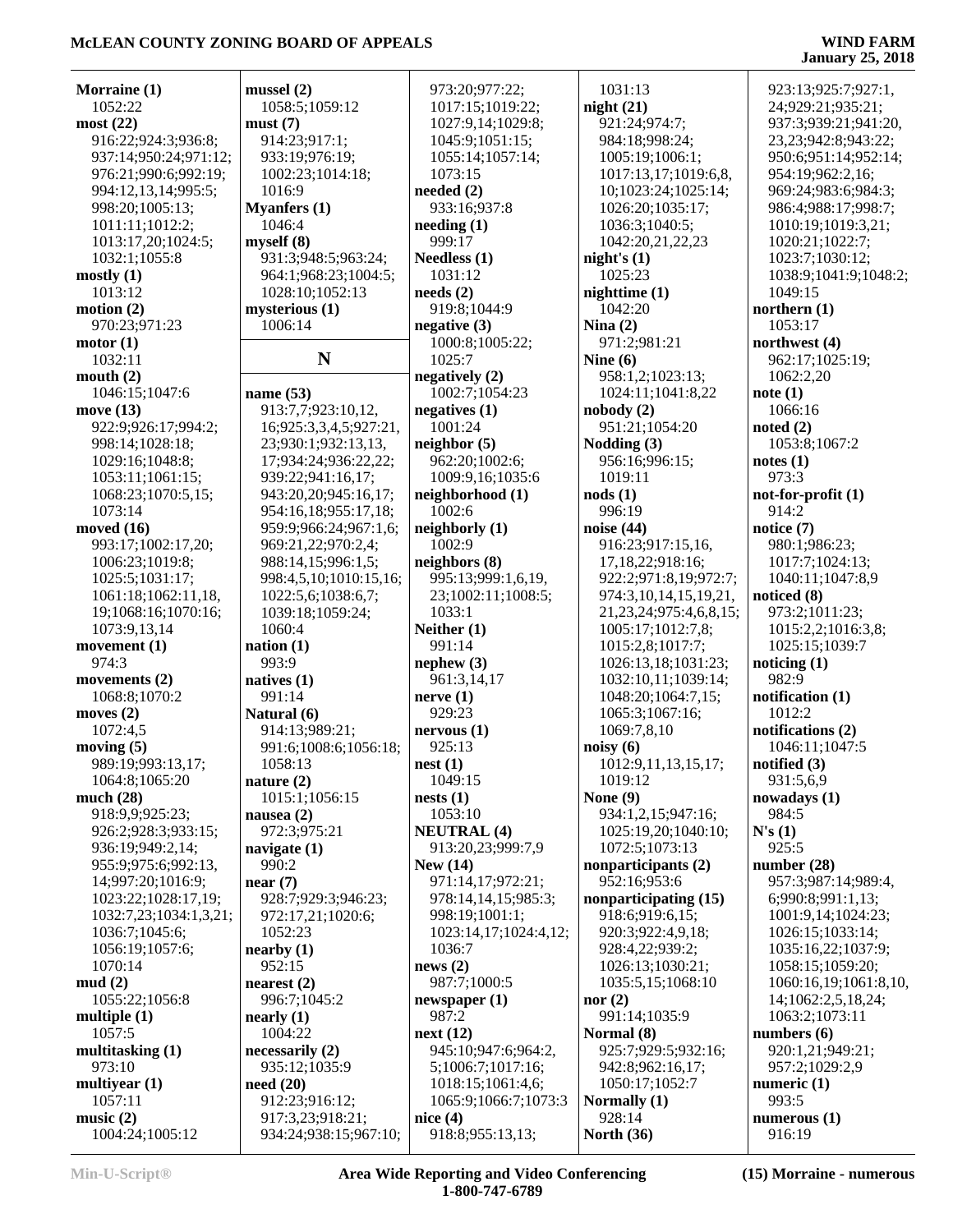|                                        | offered $(5)$                               |                                    |                                             |                                            |
|----------------------------------------|---------------------------------------------|------------------------------------|---------------------------------------------|--------------------------------------------|
| nurse $(2)$<br>970:5,8                 | 991:20;1001:23;                             | 1058:10;1061:6;<br>1063:9;1066:21; | order(6)<br>937:12;1015:1;                  | outside (10)<br>1008:7;1012:18;            |
| nurses $(1)$                           | 1002:5;1003:6;                              | 1068:11                            | 1023:12;1035:16;                            | 1017:14;1019:6,10,19;                      |
| 979:1                                  | 1035:10                                     | one/sixth (1)                      | 1036:5;1068:19                              | 1020:13;1023:20,23;                        |
| nursing $(3)$                          | offering $(1)$                              | 922:11                             | ordinances (2)                              | 1042:22                                    |
| 970:6,9;973:17                         | 1059:15                                     | one-mile $(1)$                     | 914:22;1038:18                              | outweigh (2)                               |
|                                        | offhand (1)                                 | 990:15                             | organ(1)                                    | 933:3;1036:15                              |
| $\mathbf 0$                            | 1037:10                                     | ones $(5)$                         | 971:5                                       | over (24)                                  |
|                                        | office $(2)$                                | 918:7,7;963:11;                    | organisms (1)                               | 924:18;925:20;                             |
| <b>Oak</b> (7)                         | 979:15:1046:18                              | 1053:24;1073:9                     | 1058:16                                     | 960:11;961:2,3;965:2;                      |
| 942:16;943:7;                          | officer $(1)$                               | one-year $(1)$                     | organization (3)                            | 967:22;973:5;994:24;                       |
| 962:16;963:1,12;                       | 946:1                                       | 993:6                              | 914:3;921:15;                               | 995:3;997:16,19;                           |
| 966:14;1010:24<br>Oakland (1)          | offices $(2)$<br>995:2;1018:10              | online (1)<br>1036:4               | 1061:13<br>organs $(3)$                     | 999:11;1008:14,17;<br>1027:17;1028:5;      |
| 913:10                                 | officially (1)                              | only (29)                          | 970:22;971:23;972:2                         | 1031:4;1043:16;                            |
| Oaks(1)                                | 1023:8                                      | 918:13;930:4,8;                    | originally $(1)$                            | 1045:5,21,21,22;                           |
| 963:8                                  | offset $(5)$                                | 933:15;937:19;955:24;              | 1027:20                                     | 1053:11                                    |
| oasis(1)                               | 949:24;951:18;                              | 972:14;976:7;980:16;               | others $(9)$                                | overly $(1)$                               |
| 916:1                                  | 1004:14;1007:16;                            | 990:10;995:6,12;                   | 989:16;998:20;                              | 1006:5                                     |
| <b>OATH (16)</b>                       | 1008:23                                     | 1000:19;1024:11;                   | 999:15,19;1004:8,9;                         | overweight (1)                             |
| 913:5;925:1;932:10;                    | often $(4)$                                 | 1025:1,5,18;1028:9;                | 1006:12;1055:15;                            | 964:22                                     |
| 943:18;945:15;959:7;                   | 994:22;1046:11;                             | 1032:7;1033:23;                    | 1059:3                                      | owls(1)                                    |
| 966:23;969:20;988:13;                  | 1058:18;1073:14                             | 1034:24;1036:10,19;                | otherwise (4)                               | 994:24                                     |
| 998:3;1010:14;1022:4;                  | oil(1)<br>916:8                             | 1040:22;1054:8;                    | 914:24;931:12;                              | own (12)                                   |
| 1030:10;1038:5;<br>1051:19;1059:24     | old(1)                                      | 1056:15;1063:22;<br>1064:2;1071:5  | 1057:8;1069:1<br>ought $(2)$                | 920:16,17;925:14;<br>932:19;959:18;978:21, |
| objection (1)                          | 1000:22                                     | open $(13)$                        | 1040:13;1047:7                              | 22;985:18;992:20;                          |
| 1067:2                                 | older $(2)$                                 | 911:3;914:4;935:7;                 | $O-U-R-G(2)$                                | 1023:3;1025:15;                            |
| objective (3)                          | 975:18;1016:17                              | 994:8,10;1000:6;                   | 925:6;955:21                                | 1056:10                                    |
| 917:4,6,8                              | OMA(1)                                      | 1007:1,4;1017:14;                  | ours $(3)$                                  | owned $(1)$                                |
| obligation (4)                         | 935:12                                      | 1031:19;1053:13,13;                | 1009:24;1023:8;                             | 925:16                                     |
| 1024:16,19;1026:1;                     | once $(8)$                                  | 1054:18                            | 1052:22                                     | owner $(1)$                                |
| 1027:21                                | 951:12;964:14;                              | opened $(1)$                       | ourselves (2)                               | 989:13                                     |
| Obviously (9)                          | 976:1;1043:15;1049:5;                       | 972:21                             | 954:22;976:19                               | owners $(5)$                               |
| 933:3;939:10;950:8;                    | 1052:10;1071:14;                            | opening $(1)$                      | out (70)                                    | 932:24;933:11;                             |
| 968:4;973:20;1004:10;                  | 1072:17                                     | 1071:12                            | 915:2;918:12;                               | 967:24;993:12;1035:6                       |
| 1018:8;1036:13;<br>1058:23             | one (86)                                    | operate $(1)$<br>1060:9            | 920:23;922:21;934:7;                        | owns(3)                                    |
| occur(1)                               | 912:6,21,21;914:16;<br>919:13,20;921:14,19; | operated $(1)$                     | 936:6;942:11;943:5;<br>948:5;957:11;959:22, | 925:15;946:18;<br>948:22                   |
| 1013:23                                | 922:22;924:9;925:5;                         | 1056:16                            | 23;960:11,12;962:23;                        |                                            |
| occurred(1)                            | 927:19:934:13,17;                           | operation (5)                      | 963:24;964:8;965:1;                         | ${\bf P}$                                  |
| 964:19                                 | 944:19;945:10;952:11;                       | 947:4;948:7;950:22;                | 967:15;972:10,11,22;                        |                                            |
| o'clock(2)                             | 954:14,21;957:3;                            | 960:10;1039:9                      | 973:24;974:6;977:24;                        | pad(1)                                     |
| 1074:12,13                             | 959:22;961:2;968:3;                         | opinion (14)                       | 983:22;986:19;989:14;                       | 1037:2                                     |
| October (3)                            | 970:13,22;975:20;                           | 919:6;930:7,11;                    | 990:5;995:9;997:11,                         | page $(2)$                                 |
| 1031:17;1038:16;                       | 976:5,14,22;977:4,12,                       | 939:10,10;984:20,24;               | 17;1000:6;1004:12;                          | 1026:11,12                                 |
| 1043:4                                 | 13;985:24;986:15;                           | 985:19;990:24;1021:3;              | 1011:19;1012:3;                             | pages $(1)$                                |
| off(30)                                | 987:15,16;989:20;<br>990:10;994:20;997:1;   | 1054:9;1059:4,13;<br>1066:13       | 1014:2,3,11;1015:21;<br>1020:1;1023:18;     | 1054:4                                     |
| 916:5;917:13;<br>919:17,24;920:2,9,16, | 999:7,7,7;1000:11,12;                       | opinions (2)                       | 1032:3,6,17,18;1034:8;                      | paid(3)<br>918:8;958:16;                   |
| 17,17;921:24;937:23;                   | 1002:4;1006:19;                             | 939:11;1054:13                     | 1036:5,6;1038:10;                           | 1042:10                                    |
| 940:23;953:24;955:5,                   | 1009:20;1011:3,19,19;                       | opportunity (9)                    | 1041:24;1042:14,22;                         | $\text{pain}(2)$                           |
| 9;956:6;966:4;967:22;                  | 1013:17;1015:22;                            | 912:7;976:24;                      | 1043:15;1044:14;                            | 971:20,22                                  |
| 985:1;1008:2,13;                       | 1018:8;1019:7,23;                           | 1000:3;1009:12;                    | 1046:9,20;1048:16;                          | panic $(2)$                                |
| 1020:2,15;1021:20;                     | 1020:1,9,10,13;                             | 1023:4,5;1057:2,4;                 | 1049:16,17,17;                              | 973:23;974:8                               |
| 1023:18;1030:3;                        | 1024:18;1026:21;                            | 1065:15                            | 1054:24;1057:9;                             | Pantograph (4)                             |
| 1034:21;1040:4;                        | 1027:22;1028:7;                             | oppose $(2)$                       | 1061:10;1069:7;                             | 980:11,14,17;1047:9                        |
| 1046:3;1069:2                          | 1029:10,14,15,16,18;                        | 914:11;916:4                       | 1071:16;1072:20;                            | paper $(2)$                                |
| offended (1)                           | 1034:11;1040:6;                             | opposed (4)                        | 1073:5,15,23                                | 987:12;1029:6                              |
| 951:1                                  | 1042:4;1045:8;                              | 961:7;1008:4;                      | outcome(1)<br>1028:12                       | papers $(1)$                               |
| offer $(4)$<br>1002:6;1004:3;          | 1047:23;1052:10,13,<br>13, 15; 1053: 23;    | 1036:13;1041:3<br>opposition (1)   | outright $(1)$                              | 1040:11<br>Pardon (1)                      |
| 1023:6;1035:5                          | 1055:23;1056:11;                            | 1066:17                            | 1054:7                                      | 963:10                                     |
|                                        |                                             |                                    |                                             |                                            |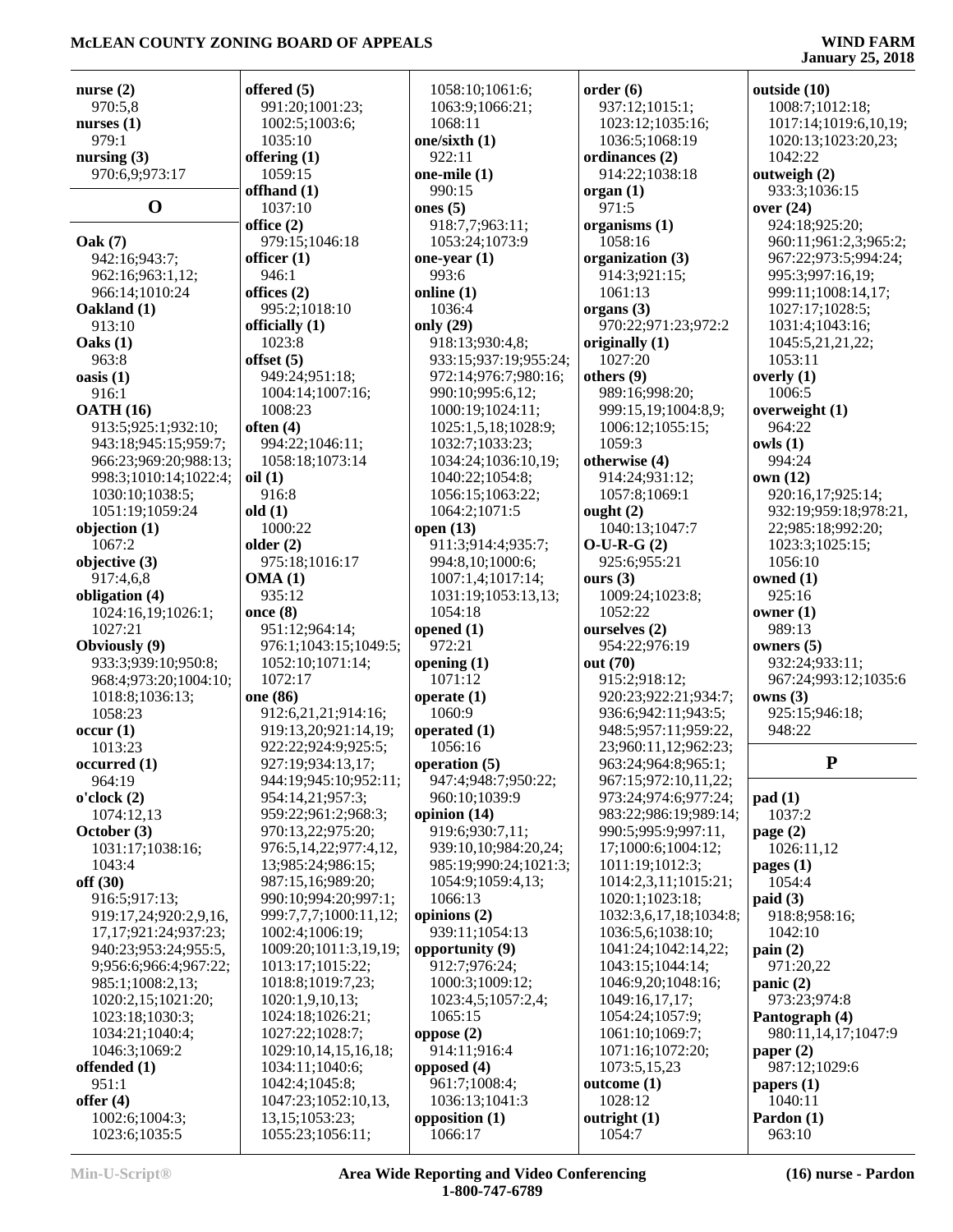| parents (4)            | 938:12,13;982:10,17   | perfectly $(1)$       | 1003:19               | 1000:15               |
|------------------------|-----------------------|-----------------------|-----------------------|-----------------------|
| 933:10;973:3;          | Patton (2)            | 976:3                 | physical (3)          | plans $(1)$           |
| 1022:9,10              | 924:7;1055:17         | performance (1)       | 935:11;976:2;982:18   | 991:13                |
| Park $(2)$             | Paul $(1)$            | 973:2                 | physicians (1)        | plaster(1)            |
| 996:4;1064:5           | 1050:8                | perhaps (1)           | 970:17                | 1016:4                |
| parking(1)             | pay(1)                | 919:17                | physics (1)           | play(3)               |
| 920:23                 | 960:5                 | peril(1)              | 926:7                 | 997:11,16,17          |
| PARKLAND (5)           | paying $(3)$          | 990:1                 | physiologic (2)       | please $(17)$         |
| 913:20;914:10,10;      | 940:19;949:7;960:16   | period(3)             | 971:4,8               | 929:19:932:11;        |
| 916:5;921:12           | peace $(4)$           | 921:23;1045:10;       | physiological (1)     | 935:5;939:23;941:22;  |
| Parkland's (8)         | 1005:2,24;1031:11,    | 1069:4                | 972:1                 | 945:10;969:19,22;     |
| 914:1,2,6,12;915:23,   | 20                    | permannent(1)         | piano $(1)$           | 970:2;988:15;998:2;   |
| 24;921:15;1056:16      | peaked $(1)$          | 1022:15               | 1004:24               | 1022:3;1026:24;       |
| part(9)                | 980:3                 | permanently (1)       | Piatt $(1)$           | 1028:8;1036:21;       |
| 950:9,14;951:16;       | pediatric(1)          | 990:23                | 957:4                 | 1038:4;1064:2         |
| 996:11;999:15;1011:1;  | 971:3                 | permit(2)             | picture (5)           | pleased $(1)$         |
| 1052:19,21;1053:5      | pediatrician (1)      | 1068:16,18            | 1006:15,15;1019:24;   | 1062:15               |
| participant (1)        | 982:8                 | permits (2)           | 1023:18;1049:18       | $\mathbf{plenty}\(1)$ |
| 944:17                 | pediatrics (2)        | 983:10:987:12         | piece $(2)$           | 1028:5                |
| participating (3)      | 979:16,17             | person(10)            | 946:12;987:12         | plot(2)               |
| 918:2,3;922:23         | peeking(1)            | 921:12;938:19;        | pieces $(1)$          | 922:21;973:13         |
| particular (3)         | 954:4                 | 940:14,18;972:15;     | 1061:2                | plus $(2)$            |
| 921:23,24;1052:18      | peer $(2)$            | 981:23;985:7,7;       | Pierpont (5)          | 944:6;1005:8          |
| particularly (2)       | 982:12,14             | 994:16;1058:12        | 971:2;972:18;975:9;   | PM(3)                 |
| 974:13;1053:12         | penalized (1)         | personal (8)          | 978:7;981:22          | 911:1;1013:13;        |
| particulars (1)        | 1068:22               | 940:15;941:4;         | Pierpont's (1)        | 1074:15               |
| 1040:3                 | people $(62)$         | 949:16;982:15;994:11; | 982:12                | pocket $(1)$          |
| parties $(1)$          | 916:24;917:9,20,22;   | 995:9;1024:19;        | $\pi$ ig (3)          | 936:12                |
| 1071:9                 | 918:2,3;919:6,19;     | 1059:14               | 1003:12,13,13         | pocketbooks (1)       |
| partners(1)            | 926:14,16;928:8;      | <b>Personally (8)</b> | pigs(2)               | 993:14                |
| 921:14                 | 930:21;934:8;958:3;   | 946:18;967:20;        | 1003:12,20            | pockets (2)           |
| Parzyck (25)           | 960:15;968:11;972:8;  | 976:17;994:9;1000:8;  | pilot(1)              | 1033:8;1037:2         |
| 915:5;916:7;           | 973:6;977:2,9;979:22; | 1001:12;1004:8;       | 989:23                | point $(20)$          |
| 1059:22;1060:3,4;      | 981:11,22;982:6;      | 1005:10               | pilots(2)             | 934:20;942:7,10;      |
| 1061:21,23;1062:17,    | 984:22;985:12,21;     | persons(7)            | 989:18;990:1          | 948:3;949:2;959:22;   |
| 19,22;1063:1,10,18,20; | 992:21;993:3,13,16;   | 918:6;919:15,22;      | pit(1)                | 967:15;975:4;1027:8,  |
| 1064:6,9,23;1065:5,11; | 994:5;995:1;1001:5,5; | 920:4;922:10,18,24    | 997:18                | 14;1041:24;1050:23;   |
| 1067:15;1068:2,7,11,   | 1002:6;1003:1,2;      | person's $(1)$        | Pitzer $(14)$         | 1064:17,18;1066:7,8,  |
| 15;1072:3              | 1006:9;1008:23;       | 973:18                | 988:9,12,13,16,16,    | 10;1070:7;1071:24;    |
| P-a-r-z-y-c-k $(1)$    | 1013:6,13;1017:11;    | perspective (1)       | 19;996:9,15,17,20,23; | 1072:15               |
| 1060:4                 | 1018:17;1027:15;      | 1055:9                | 997:3,11,15           | pointed $(1)$         |
| Paso $(2)$             | 1028:10,15,16;        | perspectives (1)      | P-i-t-z-e- $r(1)$     | 959:23                |
| 959:11;961:2           | 1036:11;1039:11,19;   | 1054:19               | 988:16                | points $(5)$          |
| pass(8)                | 1040:12;1041:18;      | pertains(1)           | place(8)              | 970:16;971:1;         |
| 925:24;946:7;969:9;    | 1042:21,21;1043:20;   | 937:22                | 930:10;981:4;         | 977:23;989:3;1072:16  |
| 997:7;1014:4;1021:23;  | 1044:3,4;1047:8;      | pertinent (2)         | 992:16;1006:8;1024:5; | political $(1)$       |
| 1061:10:1074:4         | 1048:8;1053:8;        | 940:24;1039:20        | 1045:19,20;1050:16    | 975:14                |
| passed $(2)$           | 1068:24               | phantom(1)            | PLACED (17)           | Pollution (1)         |
| 944:14;1006:6          | people's $(2)$        | 971:20                | 913:5;925:1;932:10;   | 918:15                |
| passive(1)             | 1003:24;1044:11       | PhD(2)                | 943:18;945:15;959:7;  | Pontiac (1)           |
| 940:7                  | per $(5)$             | 971:2;990:19          | 966:23;969:20;977:5;  | 1049:16               |
| past(5)                | 949:6,23;965:6;       | Phil $(3)$            | 988:13;998:3;1010:14; | $\bf{pony}$ $(1)$     |
| 925:20;986:15;         | 1003:9;1033:15        | 996:3;1061:5;1064:4   | 1022:4;1030:10;       | 1043:21               |
| 1011:8;1024:6;1031:4   | $\text{perceive}(1)$  | phone $(4)$           | 1032:4;1038:5;        | poor(1)               |
| path(1)                | 985:8                 | 1035:16,21;1049:18;   | 1051:19               | 955:6                 |
| 990:3                  | percent (9)           | 1063:11               | places $(3)$          | population (4)        |
| pathophysiology (1)    | 914:5;917:18;         | phonetic(1)           | 955:1,2;991:7         | 946:24;957:22;        |
| 971:15                 | 918:16,19;956:2,5;    | 1046:4                | plan $(4)$            | 972:9;1044:5          |
| pathway(1)             | 973:5;993:11;1025:10  | photo(1)              | 1002:23;1004:3;       | porch $(2)$           |
| 939:2                  | percentage(1)         | 924:11                | 1032:4,4              | 1024:2,9              |
| patience (1)           | 956:4                 | photographer (2)      | plane(1)              | portion $(4)$         |
| 924:18                 | perennial (2)         | 1006:17,20            | 989:22                | 912:3;933:7;          |
| patients (4)           | 924:10;1059:12        | phrase(1)             | planning (1)          | 1025:18;1026:10       |
|                        |                       |                       |                       |                       |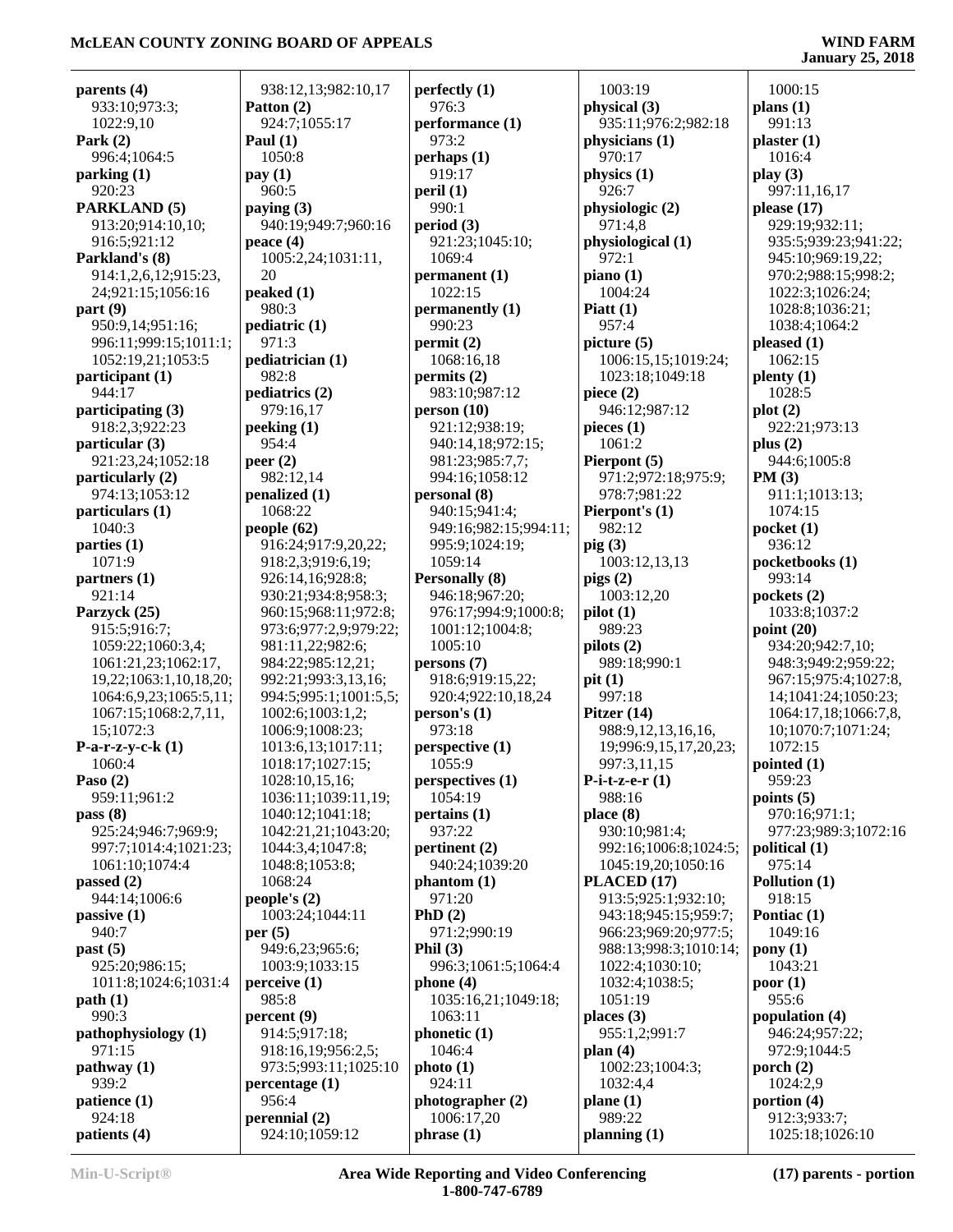## **January 25, 2018**

**pull (1)** 967:18

**portions (1)** 1053:15 **pose (1)** 989:17 **position (5)** 949:14;1053:22; 1056:9;1065:19; 1066:11 **positions (1)** 914:22 **positive (2)** 1000:8;1005:23 **possess (1)** 1028:21 **possibilities (1)** 921:19 **possibility (3)** 932:22;934:17; 1036:9 **possible (5)** 920:18;928:19; 1023:23;1024:13; 1067:20 **Possibly (8)** 934:13,14,14;953:4; 954:10;1015:19; 1029:13;1044:4 **potential (5)** 974:14;1005:22,23; 1026:18;1033:3 **potentially (1)** 1035:20 **poured (1)** 1036:6 **POWELL (37)** 941:15,18,18,20,23; 942:1,10,15,19,23; 943:4,10;961:24; 962:1,1,7,10,24;963:9, 11,18,23;964:17,22; 965:5,11,16,20;966:1; 1019:1,2,2,11,13; 1020:6,14,17 **P-o-w-e-l-l (3)** 941:18;962:1;1019:2 **power (2)** 917:17;1028:2 **practice (3)** 922:8;972:20;982:9 **praying (1)** 1023:4 **predicting (1)** 1026:13 **prefer (1)** 953:10 **preparation (1)** 990:14 **prepare (1)** 1057:21 **prepared (2)** 913:1;1035:12 **pre-qualify (1)** 924:11

**presence (1)** 972:7 **present (3)** 1053:17;1057:21;  $1067 - 7$ **presentation (4)** 975:10;1039:23; 1040:1,4 **presentations (1)** 1042:7 **presented (5)** 1026:5;1054:13; 1055:6,21;1064:10 **presenting (1)** 1042:8 **President (1)** 914:1 **pretty (6)** 942:4;955:9; 1023:22;1042:9; 1057:18;1070:14 **prevent (1)** 930:13 **previous (2)** 1030:16;1055:4 **price (6)** 922:8;951:22;954:5, 6,8;1041:7 **prices (7)** 936:1;951:18,18; 954:2;967:12;1057:19; 1059:9 **prime (4)** 955:3,9;956:14; 957:10 **prior (2)** 1020:3;1066:18 **private (4)** 914:5;972:19;982:9; 1056:19 **privately (1)** 916:6 **privilege (1)** 1022:22 **pro (1)** 987:1 **probable (1)** 954:10 **probably (10)** 918:10;922:11; 941:6;943:7;956:17; 962:8;983:21;1017:6; 1033:23;1043:1 **problem (5)** 972:5;982:18; 994:12,12;1018:12 **problems (5)** 933:4;973:1,8; 1016:12;1018:5 **procedure (1)** 912:1 **proceeding (1)** 915:18

**process (6)** 942:6;1011:16; 1014:2;1069:19; 1071:1,6 **produce (1)** 933:15 **produced (1)** 985:20 **production (3)** 956:24;957:11; 1034:9 **productive (3)** 957:17;975:19; 992:19 **productivity (2)** 919:24;922:6 **profession (1)** 973:17 **professional (2)** 990:24;1050:1 **professors (1)** 970:17 **profit (2)** 933:19;937:12 **program (1)** 921:22 **programs (1)** 931:19 **project (57)** 916:16,18;926:18; 928:7,13;929:9;930:9; 931:5;944:3,5;946:17, 21;952:16;965:22; 967:11;972:21;976:10, 18;977:1;986:19; 987:7;991:9;994:13; 998:8;999:9;1000:23; 1003:9;1008:9; 1010:24;1011:1,14,17; 1014:1,22;1016:14; 1019:16;1020:24; 1026:23;1028:7,19; 1030:17,23,24; 1032:16;1035:21; 1036:12,13,15; 1044:19;1045:2,3,6; 1052:9;1060:10,13,17; 1064:12 **Projected (1)** 957:24 **projects (4)** 1001:3;1003:15; 1034:24;1044:3 **promise (2)** 983:15;992:13 **proof (2)** 915:15;993:16 **proper (1)** 922:16 **properly (2)** 931:4;965:21 **properties (1)** 974:17

**property (33)** 925:16,16;926:16; 928:14,15;945:1; 950:21;983:9;991:24; 992:8;993:8;996:11; 1001:17,19,20; 1004:17,18,20;1005:4; 1007:1;1011:12; 1012:24;1014:17; 1015:4;1016:22; 1023:14;1024:15; 1025:16,19;1034:10; 1035:5,6;1043:10 **proposal (5)** 995:4;1002:1,4; 1008:23;1073:21 **proposals (1)** 992:13 **propose (1)** 1073:20 **proposed (14)** 944:19;946:20; 947:19;952:20;987:20; 990:14;991:13;994:19; 1000:13;1030:22; 1032:3;1052:20; 1068:15;1072:5 **proposing (1)** 1062:9 **pros (2)** 933:1,3 **protect (10)** 915:24;916:15; 917:21;918:13;976:19, 23;995:15;1006:15; 1026:2;1036:23 **protected (1)** 918:3 **protection (1)** 1056:14 **proud (1)** 1043:6 **prove (1)** 1058:24 **provide (8)** 915:7,15;928:9; 1008:10;1071:7,10,12, 20 **provided (3)** 915:21;924:12; 1071:11 **provides (1)** 914:3 **providing (1)** 948:11 **proximity (2)** 968:9;989:17 **prudent (1)** 957:12 **public (7)** 914:4,5;979:16; 987:22;1047:8; 1056:16;1057:14

**pulled (3)** 977:24;1020:4; 1033:18 **pulsating (1)** 974:22 **pulsation (1)** 974:5 **pump (5)** 1016:16;1020:8,10, 11,13 **puppies (2)** 1055:22;1056:8 **purchased (3)** 1025:4,13;1045:20 **purely (1)** 949:5 **push (3)** 959:2;988:4;997:22 **pushed (1)** 922:17 **put (24)** 920:4;929:4;949:14; 957:11,17,19;962:17; 973:15;990:2;1001:18; 1014:16;1016:10,20; 1023:19;1024:8; 1025:8;1040:15,16,19, 19;1051:7;1065:19; 1067:19;1069:15 **puts (2)** 1003:22;1065:17 **putting (7)** 928:23;960:14,15; 963:15;1003:23; 1004:2;1009:10

## **Q**

**qualified (1)** 913:15 **qualities (1)** 974:20 **quality (9)** 955:4;974:22;975:2; 991:19;993:1,24; 995:14;1004:14; 1028:17 **quantify (1)** 922:17 **quarters (1)** 1025:17 **quick (1)** 1049:8 **quicker (1)** 1027:7 **quickly (5)** 915:3;1032:2; 1067:14,20,22 **quiet (5)** 1005:3,24;1012:18; 1031:11,20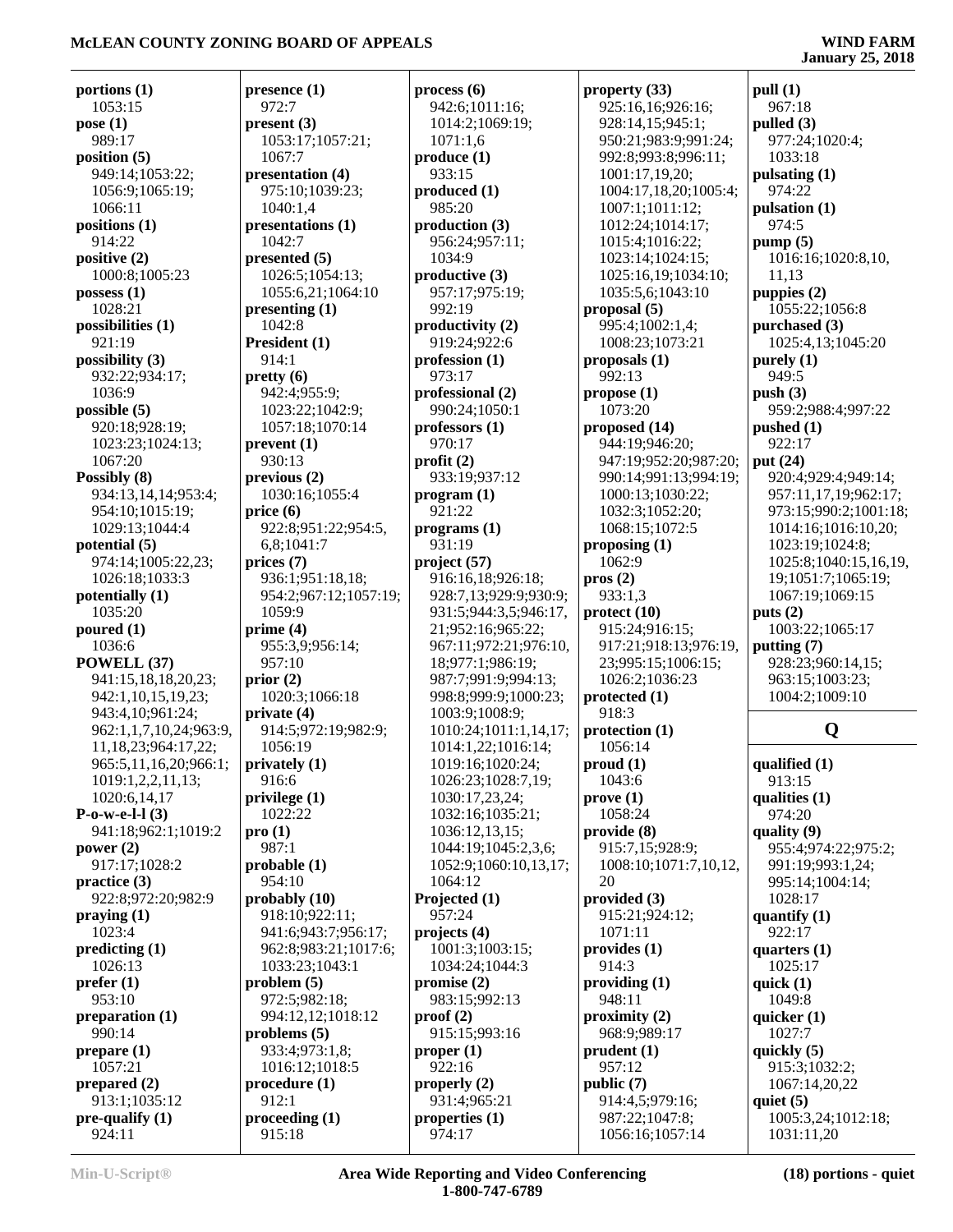| quietly $(1)$       | reaction $(2)$         | 1060:2,6;1061:20;    | regardless $(2)$  | reorganization $(1)$   |
|---------------------|------------------------|----------------------|-------------------|------------------------|
| 975:17              | 953:8,9                | 1067:7;1070:21;      | 999:21;1028:11    | 971:10                 |
| quit $(1)$          | read $(17)$            | 1071:7               | Registry $(1)$    | repeat $(2)$           |
|                     |                        |                      |                   |                        |
| 947:3               | 921:4;970:15,16;       | recall (3)           | 991:6             | 941:21;1004:7          |
| quite $(8)$         | 976:5;979:8;982:4,6,7; | 953:19;972:8;1037:9  | reiterate (1)     | repeatedly $(1)$       |
| 920:20;949:3;954:9; | 987:3,6,14,18;1002:1,  | receive $(2)$        | 1027:10           | 967:23                 |
| 998:20;1013:1;      | 4;1004:6;1005:15;      | 929:12,14            | rejected $(2)$    | repercussions (2)      |
| 1051:20,22;1057:14  | 1068:16                | received $(1)$       | 992:3;1054:7      | 1044:15,16             |
| quivering $(1)$     | reading $(4)$          | 1032:22              | relatives $(1)$   | replaced $(1)$         |
|                     |                        |                      |                   |                        |
| 974:4               | 970:10;973:1,10;       | recently $(4)$       | 926:11            | 926:7                  |
| quote $(2)$         | 977:19                 | 926:6;981:5;         | relentless $(1)$  | report $(4)$           |
| 964:6;971:15        | readjust $(1)$         | 1010:23;1022:14      | 975:21            | 981:16;1037:1;         |
| quoted $(1)$        | 918:1                  | receptors $(1)$      | relevant $(1)$    | 1069:14,17             |
| 993:9               | ready $(2)$            | 1065:3               | 941:4             | reports $(2)$          |
|                     |                        |                      |                   |                        |
| quotes $(1)$        | 948:9,9                | recession $(1)$      | relocated $(1)$   | 1066:19,24             |
| 970:17              | real $(17)$            | 993:15               | 1068:20           | represent $(1)$        |
| quoting $(1)$       | 955:22;956:7;          | recipes $(1)$        | relocating $(1)$  | 946:2                  |
| 971:1               | 967:12,21;968:1,4;     | 973:14               | 993:18            | represents $(2)$       |
|                     | 976:16;982:17,18;      | recognized (1)       | rely(1)           | 971:10;1071:10         |
| $\mathbf R$         | 1001:8;1007:12;        | 982:22               | 976:22            | request $(3)$          |
|                     |                        |                      |                   |                        |
|                     | 1017:14;1027:15,15;    | recommendation (5)   | remain $(1)$      | 921:20;991:23;         |
| racing $(1)$        | 1028:16,16;1049:8      | 915:11;924:10;       | 994:1             | 1060:21                |
| 974:8               | realities $(1)$        | 1054:3;1055:7,13     | remaining $(1)$   | requested $(1)$        |
| radius $(1)$        | 1011:3                 | recommendations (10) | 993:23            | 1067:14                |
| 1011:7              | reality $(1)$          | 914:14,23;915:12;    | remedied (1)      | requesting $(2)$       |
|                     | 1012:11                | 923:20;1046:23;      | 1002:23           | 991:12:1059:3          |
| rains $(1)$         |                        |                      |                   |                        |
| 1016:15             | realize $(6)$          | 1053:22;1054:5,16;   | remember (8)      | required $(1)$         |
| raise $(4)$         | 951:19,21;960:5;       | 1055:23;1064:10      | 942:14;943:3;     | 935:7                  |
| 992:23;1022:15,21;  | 984:17;1008:18;        | recommended (2)      | 953:21;1007:5;    | requirement $(1)$      |
| 1041:7              | 1031:9                 | 924:1;991:5          | 1027:23;1028:1;   | 1068:18                |
| raised $(1)$        | realized $(1)$         | reconvene $(1)$      | 1036:21;1059:23   | requirements $(1)$     |
|                     |                        |                      |                   | 977:3                  |
| 1022:13             | 991:19                 | 1074:11              | remembering (1)   |                        |
| raising $(1)$       | really $(31)$          | record $(8)$         | 973:11            | requires $(1)$         |
| 1022:23             | 917:12;919:13;         | 913:8;915:20;        | remind $(1)$      | 974:15                 |
| ran $(1)$           | 929:23;930:5;936:11;   | 921:13;924:6,9;      | 1063:20           | requisite $(1)$        |
| 937:18              | 937:21;938:22,24;      | 1061:4;1066:11;      | reminded (1)      | 1064:7                 |
| randomly (2)        | 939:8;948:9;949:24;    | 1074:13              | 976:1             | research $(4)$         |
|                     |                        |                      |                   |                        |
| 920:12,13           | 953:20,24;959:23;      | recross(1)           | removal (4)       | 932:23;990:23;         |
| range $(4)$         | 971:19;980:3;998:15,   | 1072:12              | 1033:15,22,24;    | 1024:24;1049:5         |
| 918:19;972:2;       | 16;1012:16;1014:5;     | red(6)               | 1063:24           | <b>Researchers</b> (1) |
| 1015:11;1053:4      | 1015:12:1034:21:       | 919:14,16,16;        | remove(1)         | 990:11                 |
| rank $(1)$          | 1035:3;1055:18;        | 1019:14,17;1025:17   | 1063:2            | reserves $(1)$         |
| 956:23              | 1056:11,14,18;         | rediscoveries (1)    | removed (1)       | 1056:15                |
| raptor $(3)$        | 1065:17;1066:14;       | 1058:16              | 991:13            | reservoirs $(1)$       |
|                     |                        |                      |                   |                        |
| 1051:2;1052:8,9     | 1068:12;1069:21        | reduce $(2)$         | Renee $(1)$       | 1053:13                |
| raptors $(4)$       | reap $(1)$             | 920:21;921:23        | 1050:14           | residence $(4)$        |
| 1053:3,4,15,18      | 1025:5                 | reduced $(1)$        | renovate(1)       | 928:4;1026:15;         |
| rare $(1)$          | reason $(6)$           | 1013:19              | 1043:13           | 1071:21;1072:6         |
| 1058:19             | 935:23;942:4;          | reduces $(1)$        | renovating $(2)$  | residences $(1)$       |
| rate $(2)$          | 962:19;965:16;1005:1;  | 1063:14              | 1043:3,4          | 928:22                 |
|                     |                        |                      |                   |                        |
| 956:8;973:18        | 1028:8                 | referenced (1)       | rent $(6)$        | resident $(5)$         |
| rather $(5)$        | reasonably (1)         | 1029:11              | 936:5;940:19,22;  | 1022:8;1030:22;        |
| 977:2;979:20;       | 968:10                 | referendum $(1)$     | 949:8,8;961:3     | 1068:10,10;1072:2      |
| 1034:6;1054:15;     | reasoned $(1)$         | 930:23               | rented $(2)$      | residents $(15)$       |
| 1058:15             | 1054:14                | referred $(1)$       | 934:7;1043:1      | 922:4;930:16;931:3,    |
| rating $(2)$        | reasoning $(1)$        | 980:5                | renters $(1)$     | 9;1022:10,16;1026:14;  |
|                     |                        |                      |                   |                        |
| 968:9;989:10        | 1055:3                 | regard $(4)$         | 936:8             | 1032:15,18;1035:7,12,  |
| reach $(1)$         | reasons $(1)$          | 946:16;973:19;       | renting $(2)$     | 13, 15, 17; 1071: 24   |
| 1062:16             | 1019:7                 | 989:6;1028:6         | 961:12,13         | residing $(1)$         |
| reaching $(1)$      | rebar(1)               | regarding $(7)$      | rents $(1)$       | 928:3                  |
| 1046:12             | 1033:22                | 970:11;1053:2;       | 961:14            | <b>RESOLUTION (2)</b>  |
| react $(1)$         | rebuttal (8)           | 1060:22,24;1062:13,  | reoccurring $(1)$ | 913:21;914:9           |
|                     |                        |                      |                   | resolutions (1)        |
| 1054:23             | 912:7;1059:21;         | 16;1064:19           | 1046:7            |                        |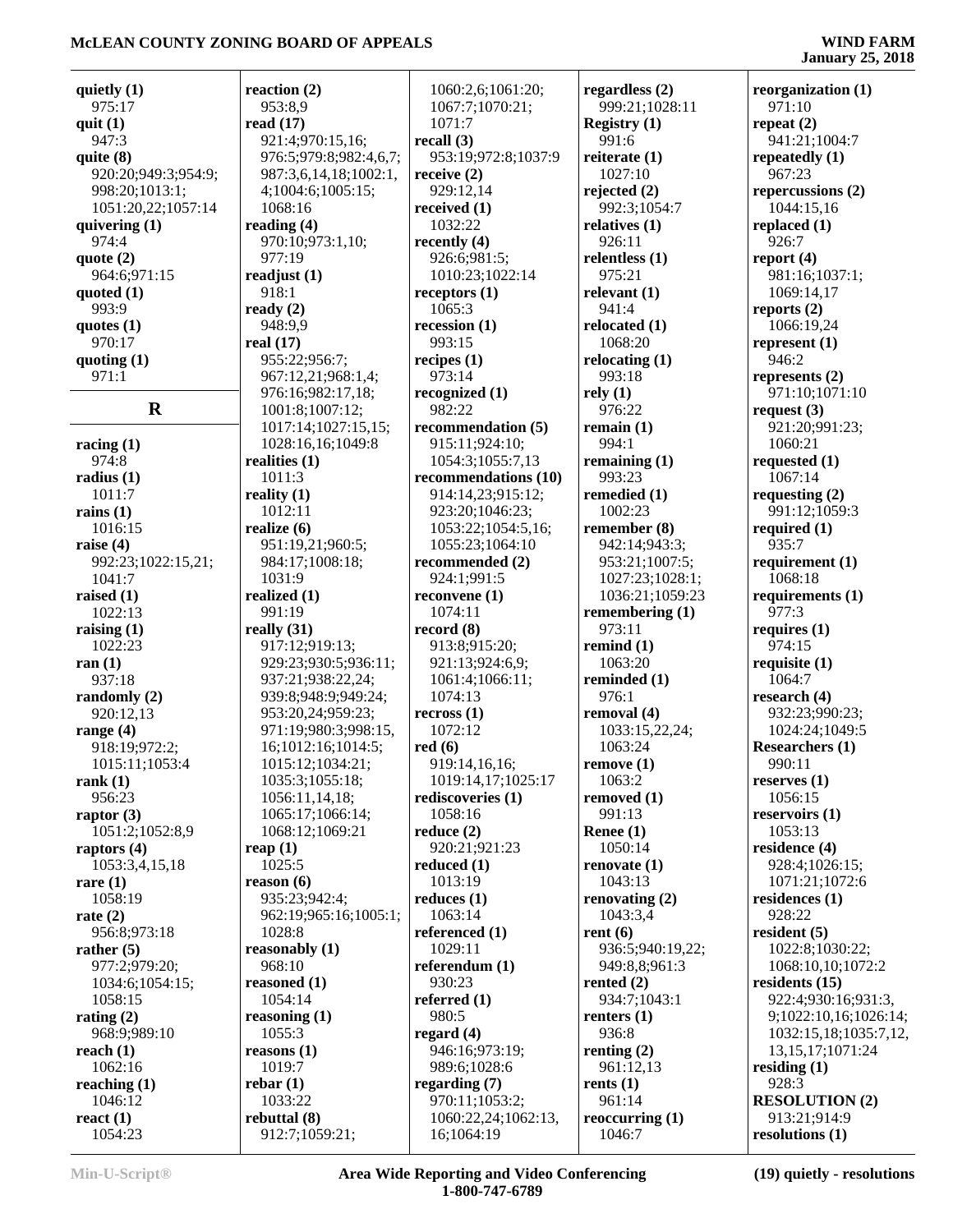| 915:1                       | richest $(1)$                  | room $(9)$                   | Samuel (1)                       | school's $(1)$               |
|-----------------------------|--------------------------------|------------------------------|----------------------------------|------------------------------|
| resolved (1)                | 992:19                         | 977:8,9;998:18;              | 1050:7                           | 978:19                       |
| 973:8                       | Rick(2)                        | 999:16,19;1003:1;            | sat $(2)$                        | science $(4)$                |
| resource $(3)$              | 911:11;974:19                  | 1007:13;1074:12,14           | 992:10;1041:2                    | 922:14;926:9;970:6;          |
| 914:3,4;1008:6              | rid(2)                         | rotor $(1)$                  | save $(2)$                       | 1057:15                      |
| resources $(2)$             | 1039:1;1041:4                  | 1062:8                       | 930:4;1070:17                    | Scientific (1)               |
| 975:20;990:21               | ride $(2)$                     | rough $(1)$                  | saving $(1)$                     | 1054:20                      |
| Resources' (1)              | 997:17;1009:22                 | 959:16                       | 1023:4                           | scientifically (1)           |
| 914:13                      | Ridge (1)                      | round $(1)$                  | saw $(8)$                        | 1055:24                      |
| respect $(2)$               | 976:10                         | 1013:15                      | 919:14;1025:16;                  | scientist $(2)$              |
| 999:20,22                   | Ridiculous (1)                 | route $(2)$                  | 1039:18;1042:15;                 | 1054:18,22                   |
| respite $(1)$               | 1040:21                        | 1052:18;1053:15              | 1046:22;1049:14;                 | scientists $(1)$             |
| 1005:1                      | right $(43)$                   | row $(1)$                    | 1059:4,4                         | 1058:21                      |
| respond $(4)$               | 912:11;920:15;                 | 993:6                        | saying $(12)$                    | scope $(1)$                  |
| 971:24;1060:11;             | 931:7;934:5;937:16;            | Rules $(4)$                  | 916:17;920:17;                   | 985:16                       |
| 1069:2;1072:3               | 942:8;947:5;950:20;            | 1066:13;1071:6,6,16          | 941:6;948:23;949:17;             | Scott $(1)$                  |
| responding $(1)$            | 952:8;957:7,8;958:20;          | rumblings $(1)$              | 1003:6;1007:14,15;               | 989:12                       |
| 1068:24                     | 960:11;964:2,5;                | 981:12                       | 1008:11;1051:23;                 | second $(9)$                 |
| response $(4)$              | 967:23;968:5,8,22;             | run $(6)$                    | 1063:12;1069:2                   | 975:4,7;989:4;997:2;         |
| 971:6,8;974:7;              | 979:4;986:7;1007:15,           | 959:2;966:16;                | scale $(2)$                      | 1004:16;1023:16;             |
| 1054:6                      | 16;1014:10;1017:16;            | 1017:15;1020:11;             | 948:10,12                        | 1039:12;1041:24;             |
| responses $(3)$             | 1022:18;1028:22;               | 1064:16;1067:17              | scam(1)                          | 1061:23                      |
| 971:4;972:1,3               | 1029:4;1042:16;                | runaround $(1)$              | 1006:21                          | secret $(1)$                 |
| responsibility (3)          | 1043:17;1048:3,12;             | 1018:14                      | Schain (2)                       | 1033:5                       |
| 928:8;958:18;977:5          | 1049:7;1052:5;                 | running $(5)$                | 981:19;1061:1                    | secretary $(1)$              |
| responsible $(3)$           | 1054:19,20;1059:19;            | 967:13;1005:19;              | scheduled (1)                    | 911:5                        |
| 989:2;1028:10,14            | 1067:21;1069:20;               | 1012:17;1017:12;             | 1040:6                           | seeing $(2)$                 |
| rest(3)                     | 1070:14;1071:18;               | 1049:19                      | scheme $(1)$                     | 972:20;995:6                 |
| 916:11;1000:22,23           | 1072:22;1074:10                | runs $(1)$<br>1018:4         | 1059:11                          | seem $(5)$<br>973:16;994:21; |
| restorative $(1)$<br>974:17 | rights $(2)$<br>976:24;1036:24 |                              | Schertz (8)<br>989:12,13;1060:9; | 1015:17,18;1017:24           |
| restrict $(1)$              | ringing $(1)$                  | runway $(2)$<br>1060:20,23   | 1062:1,13,15;1063:9,             | seemed $(1)$                 |
| 919:10                      | 971:11                         | rural $(2)$                  | 12                               | 1039:8                       |
| result $(4)$                | risk(1)                        | 1014:12;1031:22              | Schertz's (1)                    | seems $(1)$                  |
| 918:16;993:17;              | 1063:14                        | rushed $(1)$                 | 1061:24                          | 988:24                       |
| 1053:10;1072:5              | River $(8)$                    | 1040:9                       | Schlipf $(11)$                   | select $(1)$                 |
| results $(2)$               | 914:17;923:21;                 | Ryan $(32)$                  | 943:14,17,18,21,21;              | 1036:11                      |
| 970:14;995:4                | 924:2;989:10;990:9;            | 1010:10,13,14,17,17,         | 944:2,11,15,19;945:2,5           | self-employed (2)            |
| retire $(2)$                | 991:4;1053:12;1063:4           | 19,22;1014:12,23;            | $S-c-h-l-i-p-f(1)$               | 937:15;985:17                |
| 926:6;948:9                 | RN(3)                          | 1015:5,7,15;1016:7,22;       | 943:22                           | sell $(1)$                   |
| retired $(3)$               | 938:7;978:18;979:10            | 1017:1,4,8,10,20;            | Schomer (2)                      | 967:23                       |
| 921:11;968:21;              | <b>Road</b> (44)               | 1018:9;1019:9,12,16;         | 968:7;1039:16                    | selling $(2)$                |
| 1011:11                     | 923:14;927:24;                 | 1020:10,16,19,23;            | Schomer's (1)                    | 948:24;949:2                 |
| returns $(1)$               | 929:22;935:21;937:4;           | 1021:2,7,11,13;              | 1003:4                           | Semi (1)                     |
| 975:22                      | 939:21;943:22;950:6;           | 1050:18                      | school (38)                      | 965:5                        |
| revenue $(3)$               | 951:14,14;952:14;              | $R-y-a-n(1)$                 | 921:11;925:7,11,11;              | sends $(1)$                  |
| 926:2;960:13;976:14         | 954:20;959:11;964:19;          | 1010:17                      | 926:6, 10, 12, 14, 15;           | 971:7                        |
| review $(2)$                | 965:1,15,20,23;969:24;         |                              | 927:2,13;929:13;                 | Senior $(1)$                 |
| 1064:22;1065:16             | 983:7;984:4;986:5;             | S                            | 930:4,8,14,17,23;                | 990:21                       |
| reviewed (3)                | 988:17;990:13,15,17;           |                              | 931:18;967:13,24;                | sense $(5)$                  |
| 982:12;1069:8,12            | 996:4;998:7;1001:2;            | safe $(3)$                   | 970:8,8;972:23;976:9,            | 974:9;1015:13;               |
| reviews $(1)$               | 1009:8,22;1010:19;             | 928:13;977:2;1028:2          | 11;978:16,18;979:1,3,            | 1026:17;1056:20;             |
| 982:14                      | 1011:18;1015:22;               | safer $(1)$                  | 14, 17; 984: 5, 12;              | 1072:11                      |
| revised $(2)$               | 1020:22;1021:1,17;             | 1026:24                      | 992:23;994:7;1040:22;            | sensing $(1)$                |
| 1069:7;1070:23              | 1022:7;1030:12,12;             | safety $(3)$                 | 1041:1,2                         | 970:23                       |
| revolutions $(1)$           | 1038:9;1045:4;1048:2;          | 917:2;987:22;                | school-aged (1)                  | sensory $(3)$                |
| 964:12<br>rewarded $(1)$    | 1064:5<br>roads $(9)$          | 1028:15                      | 972:22<br>schooling $(1)$        | 972:13;1032:19;<br>1033:1    |
| 1056:20                     | 962:8,14,18,19,22;             | same $(6)$<br>944:24;956:13; | 967:13                           | sent $(2)$                   |
| rezone $(1)$                | 963:5;964:18;1005:5;           | 962:3;1002:14;               | schools $(9)$                    | 973:3;1032:17                |
| 991:24                      | 1011:24                        | 1053:14;1071:13              | 926:13;931:21,23;                | sentence $(1)$               |
| rezoning $(1)$              | roll(2)                        | sample $(1)$                 | 944:4;976:16;978:17;             | 976:14                       |
| 992:4                       | 911:5;999:24                   | 973:6                        | 1003:24;1034:17,21               | sentimental (1)              |
|                             |                                |                              |                                  |                              |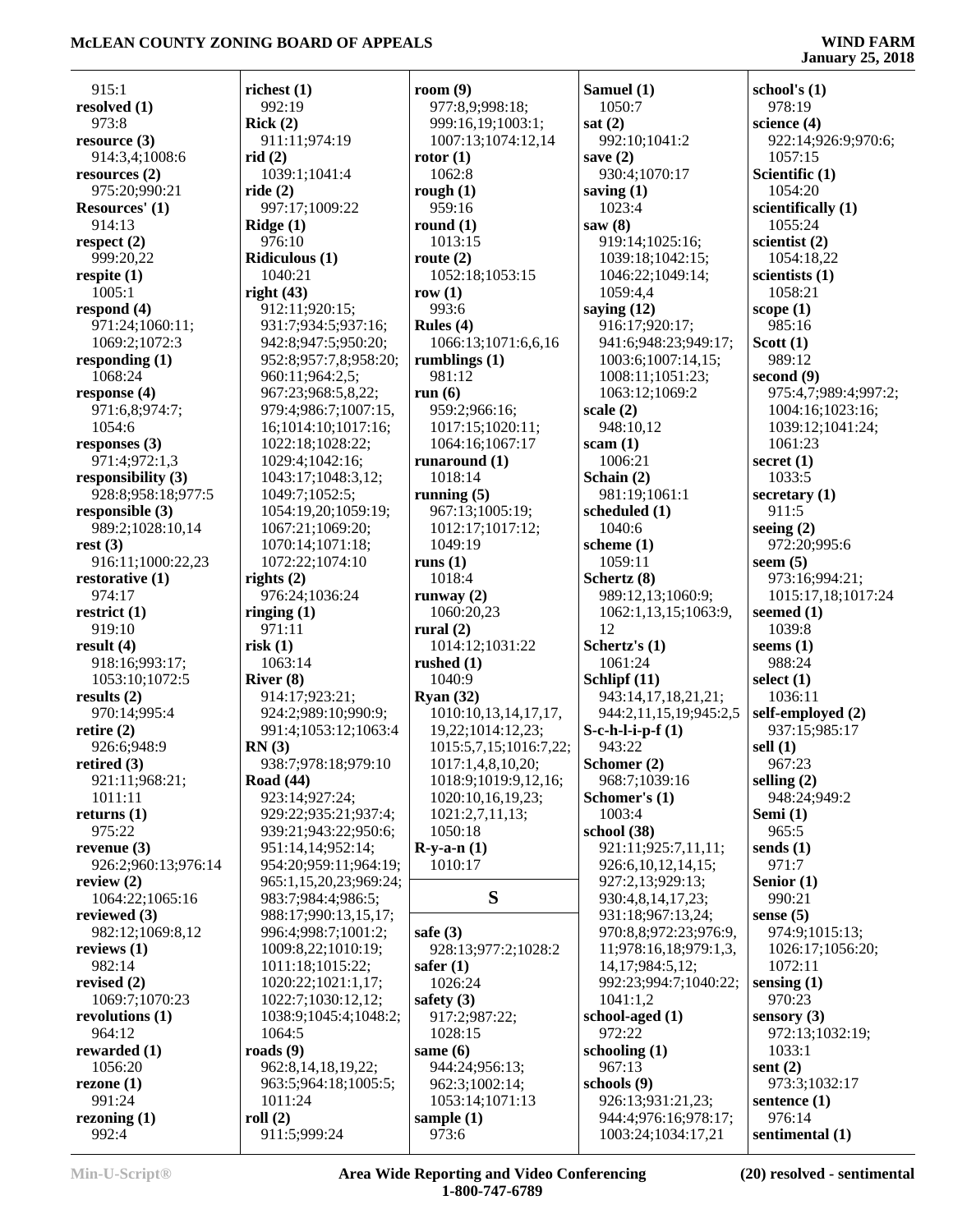## **January 25, 2018**

 1005:6 **Separately (1)** 975:16 **sequence (1)** 925:22 **series (1)** 973:11 **serious (2)** 975:15;977:8 **seriously (2)** 1027:11;1036:16 **served (1)** 957:17 **set (5)** 1000:14;1024:20; 1034:3;1038:17; 1041:23 **setback (5)** 914:17;923:23; 1032:6,23;1063:4 **setbacks (4)** 977:1;1026:24; 1056:8,12 **sets (1)** 1052:10 **setting (5)** 940:21;979:16,17; 1033:13;1042:7 **settled (1)** 1024:12 **setup (1)** 950:23 **setups (1)** 951:2 **seven (11)** 926:12;972:22; 987:11,16;1001:10; 1002:20;1022:14; 1054:5,16;1055:12; 1056:3 **several (10)** 932:23;977:22; 990:12,18;991:5; 1001:5;1031:4; 1033:17;1034:19; 1039:10 **shadow (1)** 1032:11 **shakes (1)** 996:19 **shaky (1)** 967:24 **sharing (2)** 940:12;1020:18 **shattered (1)** 1036:10 **sheet (1)** 912:12 **shift (3)** 1060:18;1062:2,4 **shifting (1)** 1063:24 **shifts (2)**

 1071:23;1072:1 **shocked (1)** 1032:5 **shop (1)** 992:24 **shopping (1)** 1012:3 **short (4)** 1004:13;1036:8; 1050:12;1060:6 **shorter (3)** 1062:8,9,10 **shortfalls (1)** 1058:7 **shots (1)** 1039:8 **shoulder (1)** 977:4 **shoved (1)** 1040:9 **show (7)** 964:10;972:9; 973:14;1006:18; 1042:2;1073:8,8 **shows (2)** 983:10;1043:21 **shut (2)** 921:24;1035:17 **shutting (1)** 1013:19 **sick (2)** 999:2;1027:20 **side (7)** 990:13;1002:5; 1012:14;1015:23; 1025:7;1041:9,10 **sides (3)** 988:21;1036:17; 1060:22 **sightings (1)** 1053:9 **sign (3)** 930:9;959:19;981:3 **signals (2)** 971:7;972:1 **signed (12)** 912:13;925:18; 933:2;935:23;942:3, 23;946:3,19;962:5; 998:21;1039:11,13 **significant (1)** 1056:13 **significantly (1)** 1006:10 **signing (4)** 933:17;942:11; 943:5;1012:19 **sign-up (1)** 912:12 **sign-ups (1)** 912:5 **similar (2)** 984:15;1030:16

**simply (2)** 977:2;1005:21 **sincerely (1)** 1028:20 **single (1)** 1033:6 **sit (5)** 960:1;984:13; 1025:9;1039:22; 1065:2 **site (2)** 990:9,24 **sites (3)** 991:4;1049:18; 1056:12 **sitting (1)** 1019:24 **situation (9)** 949:13;1025:8; 1027:12;1030:16; 1039:20;1056:11; 1065:23;1066:23; 1069:16 **six (6)** 956:2;979:13; 980:15;1049:12; 1074:12,13 **size (8)** 942:11,17,19,24; 962:4,10,24;964:16 **skin (4)** 946:11,16;948:22; 949:19 **sky (1)** 1006:1 **Slagel's (2)** 1025:15;1026:7 **sleep (14)** 972:7,10;974:12,16; 983:21;984:9,15,15,16; 1017:11,19;1028:5,21; 1035:18 **SLEETER (35)** 923:9,12,12,17,19, 23;924:5,14;929:20,21, 21;930:3,7,12,15,19, 22;931:1,8,17,24; 934:14;986:3,4,10,16, 18,21,24;987:5,10,14, 18,20;988:2 **S-l-e-e-t-e-r (1)** 923:13 **slew (1)** 1009:21 **slideshow (1)** 1025:15 **slower (1)** 956:8 **slowly (1)** 973:8 **small (7)** 982:15,17;1003:12, 16;1023:6;1025:18;

 1040:22 **small-town (1)** 1047:6 **smell (1)** 1003:20 **Smells (2)** 1003:22;1031:23 **smile (3)** 1003:22,23;1004:2 **soar (1)** 994:23 **sobering (1)** 975:12 **social (1)** 976:2 **society (1)** 982:23 **soft (1)** 928:19 **sold (2)** 1018:17;1024:14 **solely (1)** 929:9 **solid (1)** 985:5 **solitude (1)** 1005:3 **solving (1)** 972:5 **somebody (4)** 937:17;1039:13; 1046:17;1054:23 **somebody's (1)** 939:7 **someday (1)** 1028:1 **somehow (4)** 937:18;940:24; 1041:8;1069:18 **Someone (4)** 963:21;1000:19; 1002:10;1065:16 **Sometimes (2)** 1011:21;1015:23 **somewhere (2)** 1013:22;1073:15 **son (4)** 925:15;927:10; 944:11,14 **soon (2)** 991:18;1074:5 **sorry (31)** 913:14;927:3; 928:17;932:7;935:9; 936:16;937:3;938:24; 941:12;942:2,14; 943:2,9;980:13; 996:18,20;997:2; 1008:18;1017:6; 1029:17;1049:9; 1051:7,17,21;1052:1,3; 1057:17;1061:21; 1065:21;1068:7;

 1072:22 **sort (5)** 1000:5;1032:22; 1054:12;1057:23; 1060:10 **sorts (1)** 1037:13 **sound (10)** 921:23;972:1; 1002:14;1025:23; 1026:10,16;1039:14; 1040:3;1042:11,11 **sounded (1)** 929:8 **sounds (4)** 931:7;971:6;998:21; 1012:10 **sources (1)** 916:10 **south (8)** 927:14;959:18; 1012:22;1016:22; 1019:21;1052:6,23; 1060:4 **southeast (2)** 991:23;1052:15 **southern (1)** 1053:16 **Soy (1)** 940:8 **soybeans (2)** 992:18;1022:24 **spaces (1)** 994:10 **spacing (1)** 975:5 **speak (8)** 926:19;938:12,13; 967:18;1026:2; 1038:11;1039:22; 1043:24 **speaking (1)** 989:2 **speaks (1)** 975:11 **special (4)** 983:10;987:12,20; 1007:15 **specialist (3)** 971:3;974:13; 1050:24 **specialty (1)** 979:18 **species (1)** 1059:2 **specific (4)** 957:1;989:3; 1057:19,19 **specifically (4)** 928:6;989:7;1022:9; 1029:15 **specifics (1)**

931:23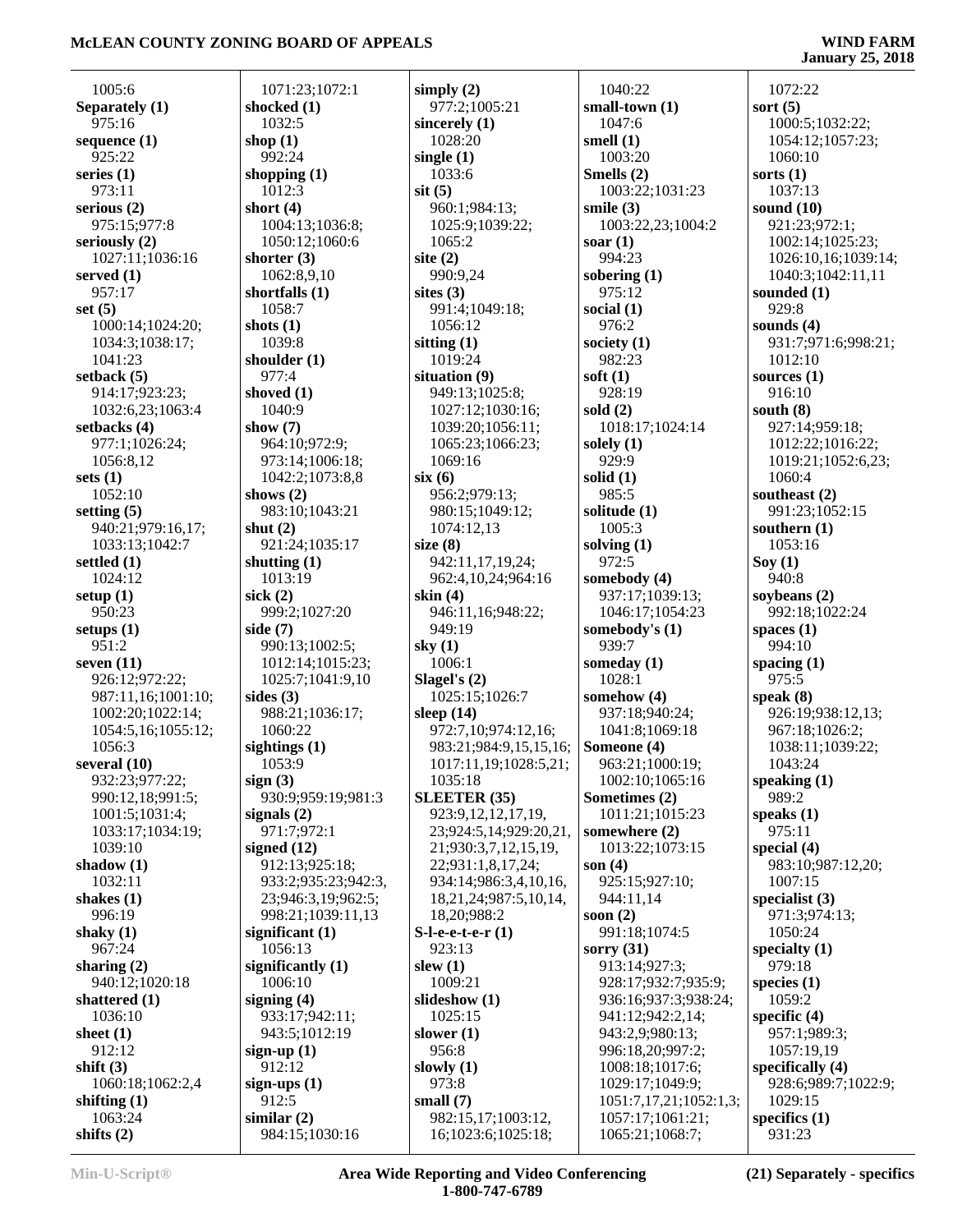# **January 25, 2018**

| specify/stipulate $(1)$ | 946:13;949:6;964:9;    | Stewart (2)           | 915:20;972:19,19;    | 1016:16;1020:8,10     |
|-------------------------|------------------------|-----------------------|----------------------|-----------------------|
| 1057:4                  | 994:14;995:15;         | 1050:12,13            | 973:24;982:14;       | sum(1)                |
| spell $(24)$            | 1028:14;1061:12;       | stickily (1)          | 1025:23;1026:11,12;  | 1013:14               |
| 913:7;923:15;925:3;     | 1071:15                | 949:18                | 1064:7;1069:8,10     | Sunday $(1)$          |
| 932:13;935:1;936:22;    | standard (6)           | still $(17)$          | stuff $(2)$          | 1024:18               |
| 939:22;941:16;943:20;   | 917:16;918:4;          | 912:3;921:15;         | 962:22;1050:4        | sunrise $(1)$         |
| 945:17;954:18;955:18;   | 920:10,12,17;923:24    | 926:23;933:9;934:5;   | $SU-1711(1)$         | 1031:20               |
| 959:9;967:1,6;969:22;   | standards $(9)$        | 949:2;956:3;971:7,22; | 911:24               | Sunset (4)            |
| 970:1;988:15;996:5;     | 915:6;917:8,10,12,     | 974:16;984:14;        | subject $(3)$        | 945:19;1005:16;       |
| 998:5,9;1010:16;        | 15;918:15;919:18;      | 1017:17;1019:13;      | 937:23;940:24;975:1  | 1013:9:1031:20        |
| 1038:7;1052:5           | 987:11,16              | 1021:16;1036:5;       | subjective $(5)$     | sunsets $(1)$         |
| spelling $(1)$          | standing $(1)$         | 1051:10;1058:19       | 917:4,5,11;956:19;   | 1024:3                |
| 973:10                  | 1015:21                | stipulate $(1)$       | 985:5                | superintendent (3)    |
| spend $(5)$             | stands $(3)$           | 921:21                | subjectively (1)     | 921:11;976:9;979:9    |
| 1011:11;1023:2,22;      | 949:10;1045:12;        | stipulation $(1)$     | 920:14               | support $(7)$         |
| 1024:9;1025:20          | 1061:11                | 1070:4                | subjects $(1)$       | 914:11,22;916:7;      |
|                         |                        |                       |                      |                       |
| spending $(1)$          | Stanford (1)           | stipulations (2)      | 974:1                | 926:17;929:9;946:4,17 |
| 1043:13                 | 1053:1                 | 1068:15;1070:1        | submission (1)       | supported $(1)$       |
| spent $(10)$            | stapled $(1)$          | stomping $(1)$        | 1065:15              | 930:16                |
| 960:7,8,18;962:8;       | 977:23                 | 1009:23               | submitted (4)        | supporting $(1)$      |
| 988:20;990:12;1023:3;   | starry-night $(1)$     | stop $(3)$            | 1064:17,21,24;       | 948:8                 |
| 1027:5,22;1042:8        | 1005:5                 | 1028:13;1043:19;      | 1065:6               | supports $(1)$        |
| spinning (1)            | stars $(5)$            | 1044:6                | subscriber $(1)$     | 914:12                |
| 990:2                   | 1006:1;1019:7,14,      | stopped $(1)$         | 987:6                | suppose $(2)$         |
| split $(1)$             | 20;1042:22             | 1045:10               | subsidies $(5)$      | 1033:13:1069:1        |
| 1046:5                  | start $(5)$            | storage $(1)$         | 951:24;952:4,5;      | supposed (6)          |
| spoke $(4)$             | 913:15;947:3;          | 992:7                 | 1045:10,11           | 956:1;983:11;996:9;   |
| 970:18;991:7;           | 1011:1;1016:13;        | store $(1)$           | subsidized (1)       | 999:8;1018:6;1035:2   |
| 1020:23;1063:10         | 1038:10                | 1034:11               | 1033:6               | suppress $(1)$        |
| spoken $(4)$            | started $(7)$          | Stover $(4)$          | substantial (1)      | 971:5                 |
| 979:24;985:22;          | 972:20;982:9;          | 925:14;926:3;927:9,   | 1004:20              | sure $(24)$           |
| 990:18;1062:1           | 991:18;1038:15,17;     | 10                    | substantially $(3)$  | 912:12;921:3;         |
| sports $(1)$            | 1045:24;1071:17        | straddle (1)          | 1001:10,15,17        | 935:14;938:17;947:24; |
| 931:20                  | state $(36)$           | 1052:16               | substation $(2)$     | 948:5;963:6;965:13;   |
| spot $(3)$              | 913:6;915:4;923:10;    | straight $(4)$        | 1018:10;1034:8       | 978:3;988:12;1002:3;  |
| 981:7;1026:16;          | 925:2;927:21;932:12;   | 924:13;1019:20,22;    | subtracting $(1)$    | 1020:1;1028:1;1042:4; |
| 1051:7                  | 935:6;936:21;943:19;   | 1020:1                | 1042:12              | 1045:5;1048:3;        |
| spring $(3)$            | 944:2;945:16;956:18,   | stream $(1)$          | successful (2)       | 1052:17;1053:8,14;    |
|                         |                        |                       |                      |                       |
| 989:15;1016:15;         | 21;959:8;966:24;       | 924:10                | 938:19;967:11        | 1055:14;1061:3;       |
| 1023:5                  | 969:21;982:20;988:14;  | streams $(1)$         | sudden $(3)$         | 1068:7;1071:24;       |
| square $(3)$            | 989:11;990:11,12,22;   | 1059:13               | 999:16;1000:6;       | 1073:2                |
| 955:13,13;1047:8        | 993:4,5,10,19;994:2,2; | Street $(3)$          | 1043:14              | surface $(1)$         |
| squashed $(1)$          | 998:4;1010:15;         | 925:7;927:2;981:8     | suggest $(6)$        | 1040:17               |
| 1032:3                  | 1036:23;1038:6;        | stretch $(2)$         | 918:9;919:4,21;      | surprise $(1)$        |
| squeezes $(1)$          | 1042:15,17;1052:9;     | 918:22;990:15         | 920:1;921:19;1069:24 | 916:6                 |
| 925:22                  | 1059:24                | Strickland (1)        | suggested $(1)$      | surprised $(1)$       |
| squirrel $(1)$          | stated $(3)$           | 1050:20               | 1039:2               | 1058:15               |
| 1055:19                 | 922:14;928:7;932:17    | strong $(1)$          | suggesting $(2)$     | surprising $(1)$      |
| squirrels $(1)$         | statement $(4)$        | 1017:16               | 1003:8;1039:6        | 998:20                |
| 1056:8                  | 922:16;989:5;          | strongly $(2)$        | suggestion $(1)$     | surrebuttal (1)       |
| staff $(18)$            | 1069:5,17              | 926:17;1055:15        | 922:3                | 1071:10               |
| 923:4;927:17;           | states $(1)$           | structure $(2)$       | suicide (1)          | surrounded (1)        |
| 944:22,23;948:19,20;    | 993:20                 | 958:22;995:11         | 975:18               | 1036:19               |
| 961:21;969:2;980:9,     | statewide (1)          | students $(2)$        | Suite $(2)$          | surrounding $(2)$     |
| 10;995:20;1010:2;       | 956:23                 | 926:8;976:12          | 981:19;1060:5        | 989:9;990:8           |
| 1018:20;1029:21;        | stay $(7)$             | studied $(1)$         | summarize $(1)$      | survey $(6)$          |
| 1037:16;1047:18;        | 955:24;961:8;          | 991:2                 | 919:13               | 972:19;990:12,22;     |
| 1063:6;1068:14          | 991:21;994:4;1023:20;  | studies $(13)$        | summer $(3)$         | 1032:17;1055:18;      |
| stage $(1)$             | 1042:19;1044:19        | 970:10;991:9,10;      | 1005:4;1023:23;      | 1058:8                |
| 1005:8                  | staying $(2)$          | 1048:21;1051:2;       | 1024:6               | surveying $(1)$       |
| stake $(2)$             | 1043:11;1044:13        | 1052:8;1057:5,10,19;  | summertime (1)       | 1055:22               |
| 977:11;1028:17          | steep-pitched (1)      | 1058:3,5,8;1059:1     | 1017:13              | surveyor's $(1)$      |
| stand $(8)$             | 924:13                 | study $(11)$          | sump $(3)$           | 962:20                |
|                         |                        |                       |                      |                       |

**Min-U-Script® Area Wide Reporting and Video Conferencing 1-800-747-6789**

**(22) specify/stipulate - surveyor's**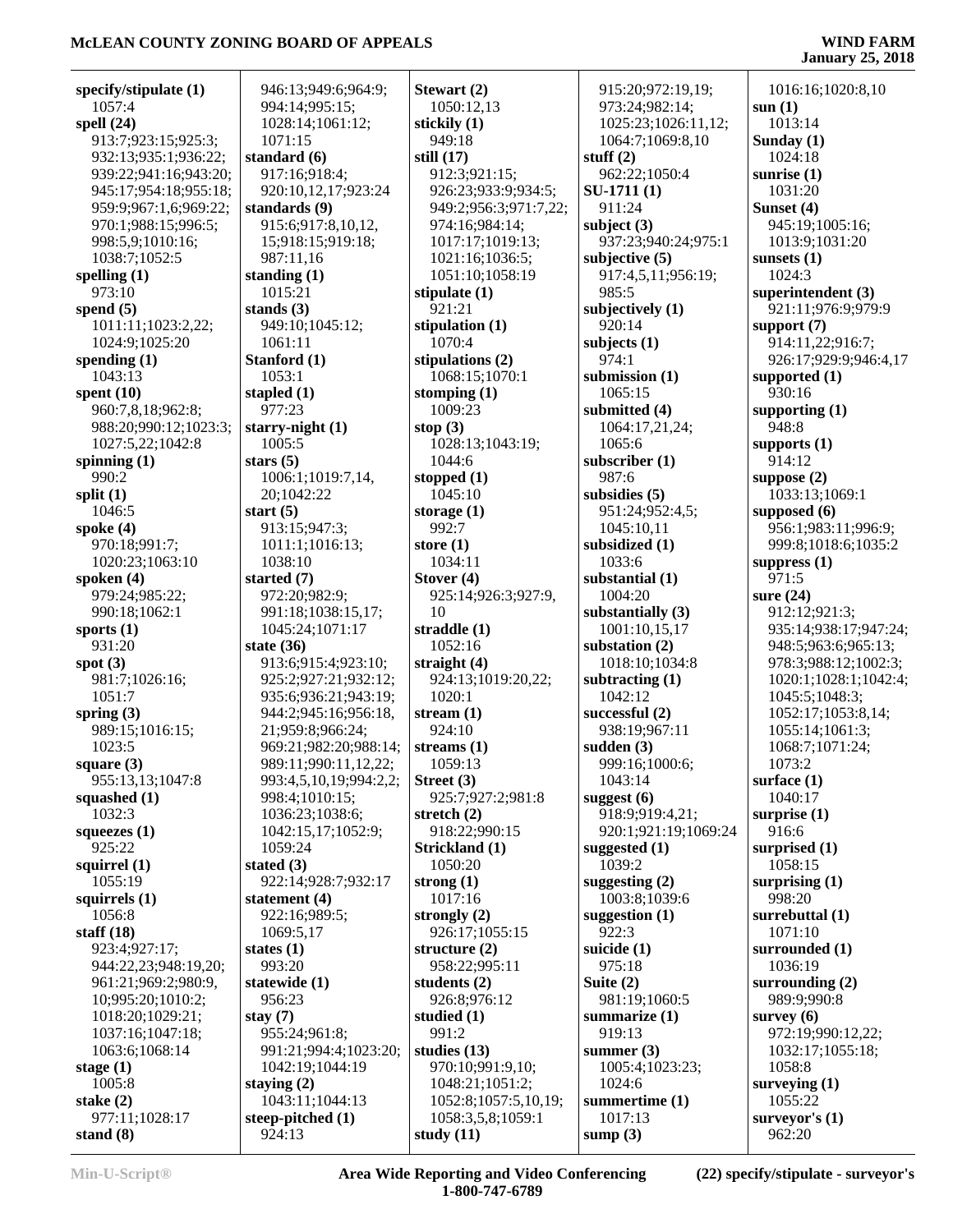| surveys $(3)$          |                                    |                                     |                                     |                               |
|------------------------|------------------------------------|-------------------------------------|-------------------------------------|-------------------------------|
|                        | 930:22;955:22;                     | 1063:21;1066:22;                    | Three $(27)$                        | 1042:19;1044:5;               |
| 972:9;1052:9;          | 960:5;993:11;994:3;                | 1069:11                             | 917:16;925:20;                      | 1065:8;1073:18                |
| 1059:12                | 1034:17;1035:2                     | testifying $(4)$                    | 932:18;943:6;961:2;                 | took (7)                      |
| survive $(1)$          | taxed $(1)$                        | 935:16;999:11,12;                   | 963:2,7,13;967:22;                  | 920:9,12;932:22;              |
| 973:21                 | 958:22                             | 1038:16                             | 970:22;994:21,22;                   | 953:24;964:8;1004:10;         |
| surviving $(3)$        | taxes $(13)$                       | testimony (29)                      | 999:6;1000:12;                      | 1049:16                       |
| 938:14,20;939:14       | 925:21;930:18;                     | 912:3,7;933:7;                      | 1006:16;1007:7,22;                  | top(2)                        |
| sustainable (1)        | 956:7;958:11,14,15,20;             | 935:13;951:4;952:7;                 | 1015:23;1019:18;                    | 957:2;1048:14                 |
| 967:14                 | 960:16;967:12;968:1;               | 965:10;968:6;987:23;                | 1023:9;1025:2,17;                   | tore $(1)$                    |
| swear $(2)$            | 993:8;1034:20,22                   | 989:8;992:8;1015:10;                | 1028:10;1041:3,4;                   | 962:23                        |
| 966:22;1030:9          | Taylor $(3)$                       | 1026:7;1027:3;                      | 1046:2;1065:20                      | total $(1)$                   |
| sweat $(1)$            | 911:21,22;1050:14                  | 1039:19;1042:12,20;                 | thrive $(1)$                        | 1048:7                        |
| 1036:7                 | Tazwell (2)                        | 1051:18;1055:13;                    | 937:19                              | touch $(1)$                   |
| sweep $(1)$            | 946:22;1052:14                     | 1056:10;1059:21;                    | thriving $(4)$                      | 953:23                        |
| 1032:9                 | teachers $(4)$                     | 1060:8;1061:20;<br>1063:15;1066:19; | 937:9;938:20;<br>939:14;1040:21     | toward $(1)$<br>967:19        |
| swish $(1)$<br>1012:10 | 926:6;931:20;973:2,<br>3           |                                     |                                     |                               |
| sworn $(19)$           | team $(1)$                         | 1069:13,21;1070:21;<br>1071:12      | throughout $(2)$<br>1051:3;1052:9   | towards $(2)$<br>917:1;1026:7 |
| 913:3,4;924:23,24;     | 990:24                             | Thacker (6)                         | throw $(1)$                         | tower $(3)$                   |
| 932:9;945:13;959:5,6;  | tears $(1)$                        | 1060:9,20,21,24;                    | 918:12                              | 964:3,4;1014:16               |
| 966:20;969:18;988:11;  | 1036:7                             | 1061:9;1062:14                      | throwing (2)                        | towers $(4)$                  |
| 998:1,2;1010:12;       | technical (2)                      | Thacker's (1)                       | 1048:14;1054:24                     | 960:15;1011:23;               |
| 1022:2;1038:3,4;       | 970:21;1066:24                     | 1060:15                             | thrown $(1)$                        | 1013:10;1019:17               |
| 1051:16,18             | Ted(1)                             | thankful $(1)$                      | 1042:14                             | town(14)                      |
| symptoms $(4)$         | 1026:19                            | 1009:11                             | tied $(1)$                          | 926:4;991:23;                 |
| 972:20;974:2;          | teens $(1)$                        | Thanks (14)                         | 1043:23                             | 994:20;995:5;1025:5;          |
| 982:10;984:21          | 972:23                             | 924:18;943:13;                      | TIF(1)                              | 1040:17,21,22;                |
| syndrome $(6)$         | telephone (2)                      | 955:16;977:10;998:15,               | 992:5                               | 1043:22;1044:13;              |
| 970:15;975:11,13;      | 973:13;981:24                      | 15;1008:15,24;1010:8;               | tile $(1)$                          | 1046:16,17;1047:8,11          |
| 978:12,14;982:21       | tells(1)                           | 1030:4;1047:12,19;                  | 1018:7                              | towns $(4)$                   |
| system $(7)$           | 1040:16                            | 1049:7,22                           | Tim(6)                              | 1031:5;1040:14;               |
| 926:15;930:6;          | ten(3)                             | theme $(1)$                         | 952:13;956:13;                      | 1041:17,18                    |
| 967:13,24;973:22;      | 972:22;1034:22;                    | 1046:7                              | 1021:22;1038:1,5,8                  | Township (10)                 |
| 1042:11;1056:15        | 1039:23                            | therefore $(1)$                     | timeframe $(1)$                     | 946:19;962:8,14,21;           |
| systematically (2)     | tenant $(2)$                       | 1058:14                             | 1033:19                             | 964:18;965:15;967:11;         |
| 1051:3,11              | 927:6;946:11                       | thinking (4)                        | times $(10)$                        | 976:9;1030:13;                |
| systems $(1)$          | tending $(1)$                      | 949:15;974:17;                      | 936:1;943:6;963:2,7,                | 1048:10                       |
| 972:13                 | 1027:5                             | 992:3;1027:22                       | 13;975:14;989:14;                   | tracts $(1)$                  |
|                        | $ten-minute(1)$                    | third $(5)$                         | 990:19;1011:18;                     | 955:7                         |
| T                      | 988:7                              | 968:3;990:5;994:20;                 | 1043:18                             |                               |
|                        |                                    |                                     |                                     | train $(2)$                   |
|                        | tenths(2)                          | 1022:11;1039:13                     | tinnitus(2)                         | 973:12;1043:21                |
| table(2)               | 994:21,22                          | Thomas $(1)$                        | 971:9,11                            | treasurer $(1)$               |
| 1026:12,16             | Teri $(3)$                         | 990:18                              | tip(1)                              | 921:14                        |
| talk $(12)$            | 988:9,13,16                        | though $(12)$                       | 1062:8                              | treat $(3)$                   |
| 912:9;942:2;947:22;    | term $(2)$                         | 915:4;938:16;976:8;                 | tired $(1)$                         | 957:12;1035:11,13             |
| 975:12;986:11;999:1;   | 971:13;978:13                      | 979:9;982:16;999:18;                | 984:18                              | trend $(2)$                   |
| 1011:2,13;1013:5;      | terms $(2)$                        | 1001:16;1005:22;                    | today $(1)$                         | 953:16:955:1                  |
| 1018:12;1050:1;        | 1053:17;1071:15                    | 1025:22;1032:7;                     | 913:13                              | triangular-shaped $(1)$       |
| 1066:3                 | terrible(1)                        | 1069:13;1072:18                     | together $(4)$                      | 955:7                         |
| talked $(10)$          | 957:1                              | thought $(8)$                       | 948:8;973:15;                       | Tribe(1)                      |
| 919:21;953:6,12;       | territory $(1)$                    | 973:12;985:10;                      | 978:24;1049:3                       | 990:10                        |
| 981:23;999:6;1015:8;   | 978:15                             | 1008:4;1011:7,13;                   | told $(12)$                         | Tribune (2)                   |
| 1018:3;1041:17;        | test $(2)$                         | 1028:6;1054:16;                     | 926:5;943:16;                       | 993:3,10                      |
| 1046:16;1051:8         | 973:2;1015:4                       | 1059:2                              | 967:24;968:2;975:17;                | tributaries $(1)$             |
| talking $(11)$         | testified $(11)$                   | thoughts $(2)$                      | 991:10;1007:2;                      | 1056:13                       |
| 937:22;959:24;         | 949:21;985:16;                     | 975:17;998:16                       | 1009:16;1039:21;                    | tried $(1)$                   |
| 964:21;981:11;997:9;   | 989:11,15;1024:22;                 | thousand $(1)$                      | 1040:10;1042:5;                     | 915:5                         |
| 1000:17;1013:6;        | 1026:20;1038:15;                   | 946:13                              | 1046:17                             | trigger $(1)$<br>971:9        |
| 1018:17;1048:20;       | 1043:3;1060:12;<br>1063:23;1067:11 | thousands $(1)$<br>960:6            | tonight $(15)$                      |                               |
| 1069:22;1070:9         | testify $(10)$                     | threatened (4)                      | 989:3;998:12,22;<br>1001:5;1009:17; | trip $(1)$<br>945:9           |
| target(1)<br>1059:2    | 912:13,14,18;916:6;                | 991:23;1024:13;                     | 1011:2;1027:3,19,24;                | trite $(1)$                   |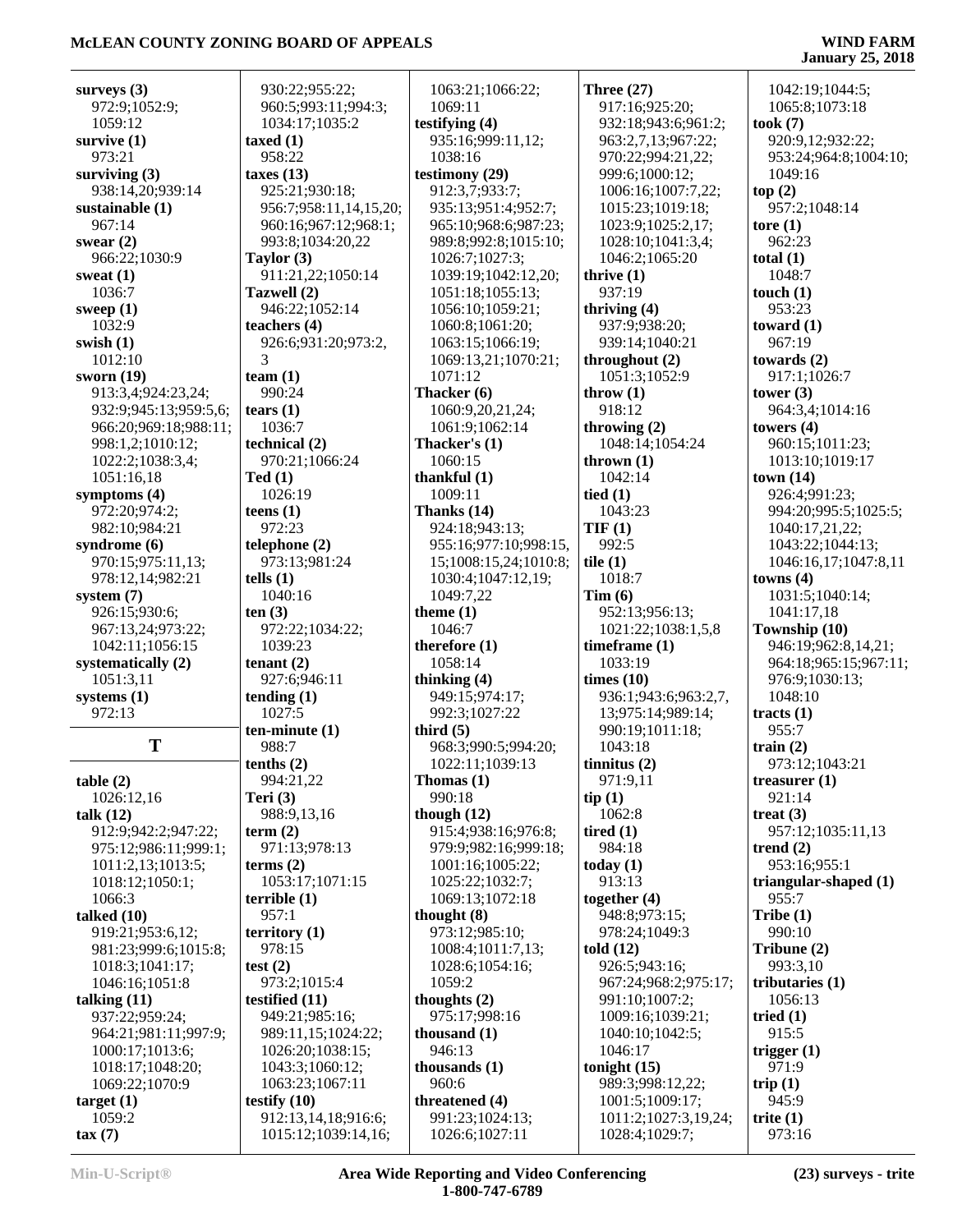| troubled $(1)$                               | 946:4,6,20;947:15,19;                  | typically $(2)$                       | 955:23,24;956:2,3,6;                   | 1000:17                      |
|----------------------------------------------|----------------------------------------|---------------------------------------|----------------------------------------|------------------------------|
| 1055:8                                       | 949:14;962:5,11;                       | 1031:14;1059:10                       | 958:14,17,20;959:14,                   | value $(7)$                  |
| truck $(2)$                                  | 963:4;964:11,13;                       |                                       | 15,19;960:14,15;                       | 916:16;955:4,10;             |
| 965:4,7                                      | 966:9;968:9;970:12;                    | U                                     | 962:17,23;963:2,16;                    | 956:6;958:21;968:4;          |
| trucked $(1)$                                | 972:11,24;974:13,24;                   |                                       | 975:2;979:11;984:17;                   | 1035:6                       |
| 962:11                                       | 975:5;976:15;977:13;                   | unadjusted $(1)$                      | 990:6;992:13;993:11,                   | values $(11)$                |
| trucking $(1)$                               | 978:19;995:6;1003:11;                  | 918:5                                 | 12;994:11;995:10,10;                   | 926:16;946:5;949:3,          |
| 964:24                                       | 1005:18,21;1006:10;                    | unaware $(1)$                         | 1000:13;1001:24;                       | 11;954:23;992:8;             |
| trucks $(2)$                                 | 1007:9;1009:10,15;                     | 990:7                                 | 1002:16,21;1003:11;                    | 1001:17,19,20;               |
| 962:12;965:2                                 | 1015:16;1024:20;                       | uncle $(1)$<br>948:7                  | 1006:3;1007:19;<br>1009:10,15;1013:14; | 1004:18,20<br>vehicles $(1)$ |
| true(3)<br>987:24,24;988:1                   | 1025:3,6;1026:24;<br>1029:3;1032:6,24; | uncomfortable (1)                     | 1014:16;1015:16;                       | 1021:5                       |
| truly $(2)$                                  | 1035:17;1036:19;                       | 974:5                                 | 1016:11,18;1019:20,                    | venture $(1)$                |
| 1024:5;1057:22                               | 1040:16,19;1041:9,15;                  | uncomfortably (1)                     | 22;1020:12,15;                         | 1026:4                       |
| trust $(5)$                                  | 1044:13,14;1048:5;                     | 991:1                                 | 1022:23;1024:23;                       | verify $(1)$                 |
| 946:1;961:12;                                | 1062:7,16;1063:13,23;                  | <b>UNDER (21)</b>                     | 1025:16;1026:2;                        | 913:19                       |
| 1000:18;1046:3,5                             | 1064:8;1065:20;                        | 913:5;920:8;925:1;                    | 1028:14;1030:21;                       | versus $(3)$                 |
| try(4)                                       | 1068:20,23;1070:5                      | 928:17,20;932:10;                     | 1031:1,8;1039:11,14;                   | 1054:5,9,14                  |
| 988:23;1038:17;                              | turbulence (1)                         | 943:18;945:15;959:7;                  | 1041:14;1043:14;                       | viable $(1)$                 |
| 1053:19;1054:11                              | 975:7                                  | 964:9;966:23;969:20;                  | 1044:2;1047:1;1049:6;                  | 937:13                       |
| trying $(16)$                                | turbulent(1)                           | 988:13;998:3;1010:14;                 | 1051:1;1052:10,24;                     | vibration $(3)$              |
| 916:20;938:23;                               | 990:3                                  | 1022:4;1030:10;                       | 1053:6;1063:20,21;                     | 1015:13,16,24                |
| 963:18,24;982:23;                            | turnoil(1)                             | 1038:5;1051:19;                       | 1064:2;1074:8                          | vice-president (1)           |
| 1006:21;1042:1;                              | 1027:18                                | 1059:24;1067:3                        | upgraded $(1)$                         | 946:1                        |
| 1057:1,7,24;1065:18,                         | turn(2)                                | underground $(2)$                     | 1064:15                                | victims $(1)$                |
| 18;1068:23;1072:19;                          | 919:14,23                              | 1016:10,21                            | Uphill $(2)$                           | 975:13                       |
| 1074:7,7                                     | Turner (44)                            | undertake (2)                         | 1016:24;1017:1                         | view $(2)$                   |
| T's(1)                                       | 911:13,14;920:8,15;                    | 1043:16;1070:1                        | uphold $(1)$                           | 1036:2;1052:22               |
| 945:20                                       | 921:3,9;926:23;927:3;                  | undertook $(1)$                       | 1036:22                                | views $(3)$                  |
| Tuesday (4)                                  | 933:23;934:2;947:11,                   | 1038:17                               | upon $(2)$                             | 1005:24;1024:4;              |
| 933:6,6;1025:14;                             | 14, 22; 948: 1; 968: 16, 19,           | undue $(1)$                           | 922:15;1019:15                         | 1031:19                      |
| 1026:20                                      | 24;978:6,10,16,22,24;                  | 977:5                                 | upper $(1)$                            | Village $(1)$                |
| tune(1)                                      | 979:4;980:20,24;                       | unexpected $(1)$                      | 924:4                                  | 919:7                        |
| 1035:8                                       | 981:2,6,10,13;1009:3,                  | 973:1                                 | ups(3)                                 | violates $(1)$               |
| turbine $(79)$                               | 13;1029:2,8,17,20;                     | unfamiliar $(1)$                      | 933:8;950:9,13                         | 1066:13                      |
| 914:19;918:24,24;                            | 1057:17;1068:5,8,12;                   | 942:6                                 | upset $(1)$                            | visiting $(1)$               |
| 922:15;929:3,13;                             | 1072:7,17,21,22;                       | Unfortunately (4)                     | 915:7                                  | 1041:19                      |
| 932:22;933:14;938:3;<br>939:3,6;940:2,13,21; | 1073:1<br>Turner's (1)                 | 1004:1;1022:17;<br>1027:2;1032:2      | upwind $(1)$<br>1032:5                 | visual(1)<br>1005:15         |
| 942:12;945:1;947:2;                          | 1072:4                                 | unintended (2)                        | $\text{urge} (1)$                      | visually-based (1)           |
| 948:10;949:22;950:23;                        | turning $(2)$                          | 976:16;992:15                         | 974:5                                  | 972:5                        |
| 952:20;957:15,20;                            | 920:2;964:11                           | unique $(1)$                          | use $(9)$                              | VOICE $(5)$                  |
| 958:13,16,22;964:8;                          | TV(2)                                  | 989:8                                 | 983:10;987:12,20;                      | 969:15;976:21;               |
| 970:15;971:8;972:7,                          | 973:13;1020:1                          | units $(1)$                           | 997:2,5;1043:2,8,10;                   | 1050:10;1052:3;              |
| 18;973:7;974:3,20;                           | twice $(2)$                            | 992:7                                 | 1062:9                                 | 1072:8                       |
| 975:7,8,10,13;978:14;                        | 963:2:994:15                           | University (3)                        | used $(10)$                            | voluminous (1)               |
| 980:6;982:21;987:7;                          | two(33)                                | 925:12;990:20;                        | 970:22,23;992:17;                      | 1052:4                       |
| 989:4,6,16;990:8;                            | 913:13;917:13,15,                      | 1057:14                               | 993:15;1008:2;1009:6;                  | voluntarily $(1)$            |
| 991:1,12;994:15;                             | 23;925:5,24;926:6;                     | unless $(2)$                          | 1017:19,21;1034:4;                     | 921:12                       |
| 996:8;1005:14;                               | 931:6;945:20,24;                       | 968:10;1065:23                        | 1059:5                                 | volunteer $(1)$              |
| 1007:10,22;1020:24;                          | 946:20;947:18;948:8,                   | unobstructed (1)                      | using $(3)$                            | 1058:6                       |
| 1032:4;1033:15,22;                           | 10;957:3;963:7;968:1;                  | 1024:3                                | 938:3;1003:3;1062:6                    | vomiting $(1)$               |
| 1034:1,7;1037:7;                             | 970:23;976:7;980:23;                   | unpleasant $(1)$                      | usually $(1)$                          | 975:21                       |
| 1041:12;1044:2,3;                            | 989:3;992:20;998:22;                   | 1003:21                               | 957:4                                  | vote $(10)$                  |
| 1045:2;1060:14,16,18;                        | 1004:6;1007:22;                        | untenable $(1)$                       |                                        | 914:14;921:20;               |
| 1062:2,4,7,10,19,24;                         | 1008:21;1009:5;                        | 1069:16                               | $\mathbf{V}$                           | 930:19;1026:23;              |
| 1063:2;1064:12,13;                           | 1044:3;1045:18;                        | up (88)                               |                                        | 1028:18;1035:20;             |
| 1068:16;1072:4,5                             | 1049:12;1054:8;                        | 912:13,17;915:14;                     | vacuum $(1)$                           | 1036:11;1041:5,20;           |
| turbines $(67)$<br>916:20;919:22;            | 1055:14;1062:7<br>type(1)              | 917:14;919:14,20;<br>922:8,10;924:19; | 1073:10                                | 1057:3<br>voted $(2)$        |
| 920:2;921:22;928:19;                         | 974:15                                 | 925:9,22,22,22;930:9;                 | valid $(1)$<br>1001:8                  | 930:23;1041:21               |
| 929:15;930:4;933:1;                          | types $(3)$                            | 943:6,13;946:19;                      | valuable $(3)$                         |                              |
| 934:11;942:17;943:1;                         | 1062:7;1064:13,13                      | 950:7;953:17;954:24;                  | 914:3;977:11;                          |                              |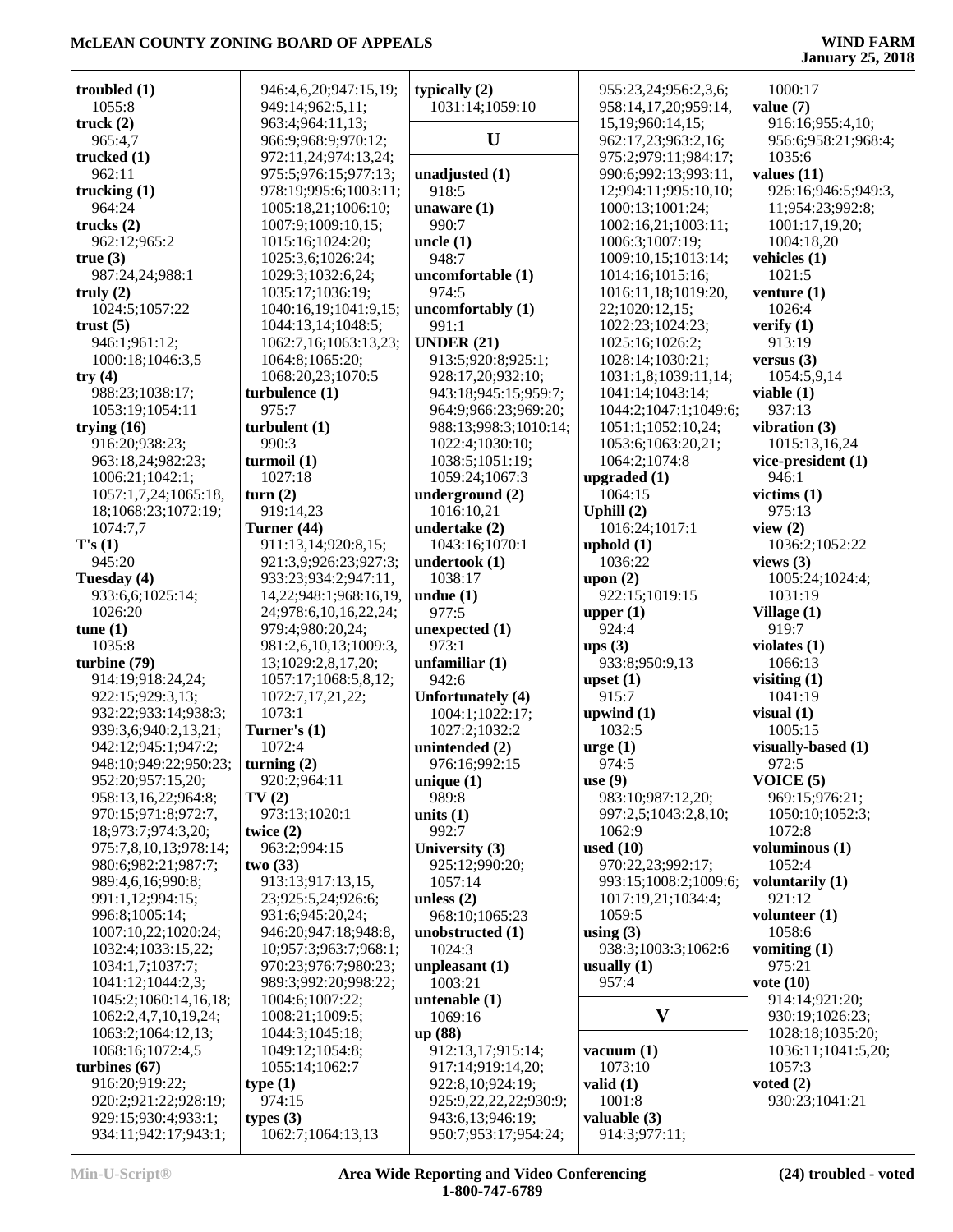|                                 | weather $(2)$                        | 103                     |
|---------------------------------|--------------------------------------|-------------------------|
| W                               | 994:3;1023:21                        | 103 <sub>0</sub><br>104 |
|                                 | week (8)<br>990:19;1027:4;           | wildlif                 |
| Wacker (1)                      | 1036:3;1043:15;                      | 916:                    |
| 1060:5                          | 1048:14:1049:16:                     | 105:                    |
| wait $(5)$                      | 1065:9;1066:7                        | wildly                  |
| 944:7;1011:20,24;               | weekends (1)                         | 105                     |
| 1032:13;1039:22<br>waking $(1)$ | 980:17                               | willing                 |
| 984:17                          | weeks $(5)$                          | 918:                    |
| walk $(3)$                      | 932:23;968:2;                        | 103:                    |
| 995:9;1006:18;                  | 990:12;999:3;1065:24                 | 106                     |
| 1031:3                          | weigh $(1)$                          | Wind                    |
| walking $(1)$                   | 1054:21                              | 914:                    |
| 1023:18                         | weighed $(1)$                        | 917:                    |
| walks $(3)$                     | 933:1                                | 932                     |
| 1005:3,5,16                     | weight $(3)$                         | 942:                    |
| wall $(1)$                      | 935:13;965:7;977:14                  | 947:                    |
| 1023:18                         | welfare (4)                          | 957:                    |
| WALLEY (19)                     | 917:2;987:22;                        | 961:                    |
| 912:2,23;913:14,18;             | 1001:11;1004:13                      | 972:                    |
| 915:17;935:9,20;                | wellbeing (2)                        | 974:                    |
| 1061:15,19,22;                  | 939:4;972:10                         | 23:5                    |
| 1063:16,19;1069:6;              | weren't $(2)$                        | 980:                    |
| 1070:6,12,17;1071:5,            | 1016:5;1048:9                        | 987                     |
| 19;1072:12                      | Wesleyan (1)                         | 996:                    |
| wants $(5)$                     | 970:7                                | 100                     |
| 912:13;1033:20;                 | West $(8)$                           | 100:                    |
| 1058:9;1070:15,18               | 913:10;945:18;                       | 100                     |
| Warlow $(1)$                    | 981:19;1019:21;                      | 1012                    |
| 932:18                          | 1024:2;1041:9;1062:5,                | 101:                    |
| waste $(1)$                     | 11                                   | $102\,$                 |
| 1035:2                          | whatnot $(1)$                        | 1029                    |
| watched (7)                     | 962:12                               | 12;1                    |
| 962:15,16,18,18,19;             | what's $(3)$<br>916:2;950:21;1073:5  | 103 <sub>0</sub>        |
| 965:15;1014:1                   | whenever $(4)$                       | 1052<br>105'            |
| watching $(2)$                  | 964:19;975:22;                       | windn                   |
| 962:22;1019:24                  | 1003:19;1005:18                      | 933                     |
| water $(7)$                     | whereas $(2)$                        | 944:                    |
| 924:4;1016:14,18;               | 949:7;955:2                          | 963:                    |
| 1018:4,11;1020:7,12             | whether/how $(1)$                    | windn                   |
| waterway $(2)$<br>924:13;1020:7 | 1065:2                               | 957:                    |
| waterways $(2)$                 | whichever $(1)$                      | 964                     |
| 1016:11,13                      | 1012:12                              | 983                     |
| way (31)                        | whipped $(1)$                        | windo                   |
| 926:11;930:4,8;                 | 1030:21                              | 974:                    |
| 937:18;940:23;957:12;           | White (8)                            | windo                   |
| 976:19;983:18;985:23;           | 942:16;943:6;                        | 101'                    |
| 992:6;994:21;995:10;            | 962:16;963:1,7,12;                   | 102                     |
| 999:24;1000:2;                  | 966:14;1010:24                       | windy                   |
| 1002:15;1006:11;                | whole $(3)$                          | 964                     |
| 1011:19,19;1012:12,             | 949:9;1003:17;                       | wings                   |
| 14,20;1023:2;1026:6;            | 1009:21                              | 104                     |
| 1031:10;1038:11;                | whose $(2)$                          | winter                  |
| 1049:15;1050:2;                 | 938:19;1028:16                       | 100:                    |
| 1052:23;1062:17;                | wide $(2)$                           | 1052                    |
| 1065:1;1073:6                   | 972:2;994:10                         | WINT                    |
| ways $(1)$                      | wife $(16)$                          | 939                     |
| 930:15                          | 925:8;926:1;959:17,                  | 940:                    |
| wearing $(4)$                   | 20;967:3,9;1006:6;                   | 5, 8, 1                 |
| 913:13;914:1;                   | 1011:10;1013:20;<br>1015:11;1030:23; | 1,17<br>W-i-n           |
| 945:24;1037:22                  |                                      |                         |

|     | 1031:1;1035:24;                         | 939:24                                |
|-----|-----------------------------------------|---------------------------------------|
|     | 1036:4;1046:3;                          | wise $(2)$                            |
|     | 1049:16                                 | 939:13,14                             |
|     | wildlife (4)                            | wish $(3)$                            |
|     | 916:1;1012:21;                          | 1008:4,5;1031:12                      |
|     | 1055:9;1058:14                          | wit $(1)$                             |
|     | wildly $(1)$                            | 995:4                                 |
|     | 1053:11                                 | withdraw $(2)$                        |
|     | willing $(7)$                           | 1062:23,23                            |
|     | 918:12;929:4;977:4;                     | withdrawal (1)                        |
|     | 1035:11,21;1036:18;                     | 1064:1                                |
| 24  | 1066:6                                  | within $(22)$                         |
|     | <b>Wind</b> (73)                        | 914:18;919:16;                        |
|     | 914:11,19;916:8;<br>917:10;918:7;926:1; | 927:13;964:5,7,13                     |
|     | 932:22,24;933:14;                       | 966:13;978:17;99<br>1011:2,6,17;1024: |
|     | 942:12,24;946:20,23;                    | 1029:12;1030:22;                      |
| 4   | 947:1;948:10;950:23;                    | 1031:5;1032:15;                       |
|     | 957:15,19;960:15;                       | 1034:14;1037:15;                      |
|     | 961:7;966:9;970:15;                     | 1040:17;1041:23;                      |
|     | 972:7,18;973:7;                         | 1045:4                                |
|     | 974:13,20;975:10,13,                    | without (6)                           |
|     | 23;978:18;979:19;                       | 1012:2;1025:6;                        |
|     | 980:12,15;982:21;                       | 1044:19;1054:13;                      |
|     | 987:7;990:4;994:9;                      | 1066:18;1070:13                       |
|     | 996:7;999:12,13;                        | witness $(8)$                         |
|     | 1001:3,6;1003:11;                       | 917:11;922:22;                        |
|     | 1005:14,18;1007:22;                     | 923:7;927:19;929                      |
|     | 1008:4;1011:4,22;                       | 934:22;945:8;961                      |
|     | 1012:12;1014:9,16;                      | witnessed (1)                         |
| :5, | 1018:4;1020:24;                         | 989:20                                |
|     | 1024:14;1028:6,18;                      | witnesses (2)                         |
|     | 1029:3;1033:4,5,6,10,                   | 999:10;1066:17                        |
|     | 12;1034:2,5,16,20;                      | woman $(1)$                           |
|     | 1036:19;1038:18;                        | 975:16                                |
| 5   | 1052:20;1055:4;                         | wonder $(2)$                          |
|     | 1057:3                                  | 1021:17;1022:18                       |
|     | windmill (8)                            | wondered (1)                          |
|     | 933:24;936:15;                          | 1014:18                               |
|     | 944:17,20;960:1;                        | wonderful (2)                         |
|     | 963:3;978:12,13                         | 992:16;1034:15                        |
|     | windmills (8)                           | wondering (4)<br>923:19;924:5;        |
|     | 957:11;963:12;<br>964:15;968:5;979:4;   | 954:23;979:6                          |
|     | 983:9;1045:11;1048:4                    | Woodford (7)                          |
|     | window $(1)$                            | 914:8;946:22;957                      |
|     | 974:10                                  | 964:3;1022:13;                        |
|     | windows (3)                             | 1052:15,16                            |
|     | 1017:14;1019:24;                        | word $(4)$                            |
|     | 1020:13                                 | 975:9;1001:18;                        |
|     | windy $(1)$                             | 1046:15;1047:6                        |
|     | 964:11                                  | words $(1)$                           |
|     | wingspan $(1)$                          | 1003:4                                |
|     | 1045:7                                  | work $(15)$                           |
|     | winter $(4)$                            | 936:2;959:15;                         |
|     | 1005:4;1013:3;                          | 962:16;968:19;979                     |
|     | 1052:9,12                               | 982:12;985:8;992                      |
|     | <b>WINTERLAND (19)</b>                  | 993:22;1020:2;                        |
|     | 939:19,20,20,24;                        | 1042:21;1048:16;                      |
|     | 940:6,10,12,18;941:2,                   | 1057:13;1073:5,2                      |
|     | 5,8,12;1047:24;1048:1,                  | worked (8)                            |
|     | 1,17,24;1049:2,7                        | 938:13;942:6;                         |
|     | W-i-n-t-e-r-l-a-n-d $(1)$               | 962:21;968:22;97                      |

 939:24 **wise (2)** 939:13,14 **wish (3)** 1008:4,5;1031:12 **wit (1)** 995:4 **withdraw (2)** 1062:23,23 **withdrawal (1)** 1064:1 **within (22)** 914:18;919:16; 927:13;964:5,7,13; 966:13;978:17;999:8; 1011:2,6,17;1024:20; 1029:12;1030:22; 1031:5;1032:15; 1034:14;1037:15; 1040:17;1041:23; 1045:4 **without (6)** 1012:2;1025:6; 1044:19;1054:13; 1066:18;1070:13 **witness (8)** 917:11;922:22; 923:7;927:19;929:19; 934:22;945:8;961:23 **witnessed (1)** 989:20 **witnesses (2)** 999:10;1066:17 **woman (1)** 975:16 **wonder (2)** 1021:17;1022:18 **wondered (1)** 1014:18 **wonderful (2)** 992:16;1034:15 **wondering (4)** 923:19;924:5; 954:23;979:6 914:8;946:22;957:3; 964:3;1022:13; 1052:15,16 **word (4)** 975:9;1001:18; 1046:15;1047:6 **words (1)** 1003:4 **work (15)** 936:2;959:15; 962:16;968:19;979:13; 982:12;985:8;992:24; 993:22;1020:2; 1042:21;1048:16; 1057:13;1073:5,22 **worked (8)** 938:13;942:6; 962:21;968:22;979:2,

#### 13,14,15 **working (4)** 1023:3;1058:11; 1063:9;1074:9 **works (3)** 970:20;1069:19,19 **world (6)** 916:12;917:9; 957:22;992:19;994:6; 1024:5 **worn (1)** 984:16 **worried (1)** 1021:13 **worry (2)** 998:13;1058:14 **worse (1)** 972:23 **worst (1)** 1031:10 **worth (3)** 946:13;960:11; 1006:22 **worthless (1)** 1057:9 **Worthy (1)** 1050:18 **wracking (1)** 929:23 **write (4)** 1004:24,24;1005:12, 13 **writing (1)** 973:10 **written (1)** 976:8 **wrong (2)** 973:4;1055:1 **WTS (1)** 975:15 **Wyss (49)** 945:11,14,15,18,18, 21,24;947:13,16,20,24; 948:5,16,23;949:16; 950:11,15,20;951:7,21; 952:2,17,21;953:1,4,7, 9,14,17,21;954:4,7,12; 955:3,13;956:1,16,19; 957:1,7,9,14,18,23; 958:2,5,12,15,21 **W-y-s-s (1)** 945:18 **Y yard (3)** 996:24;997:2,10 **Yates (1)** 1048:10 **yea (1)** 1053:7

**year (15)**

953:19;956:3,5;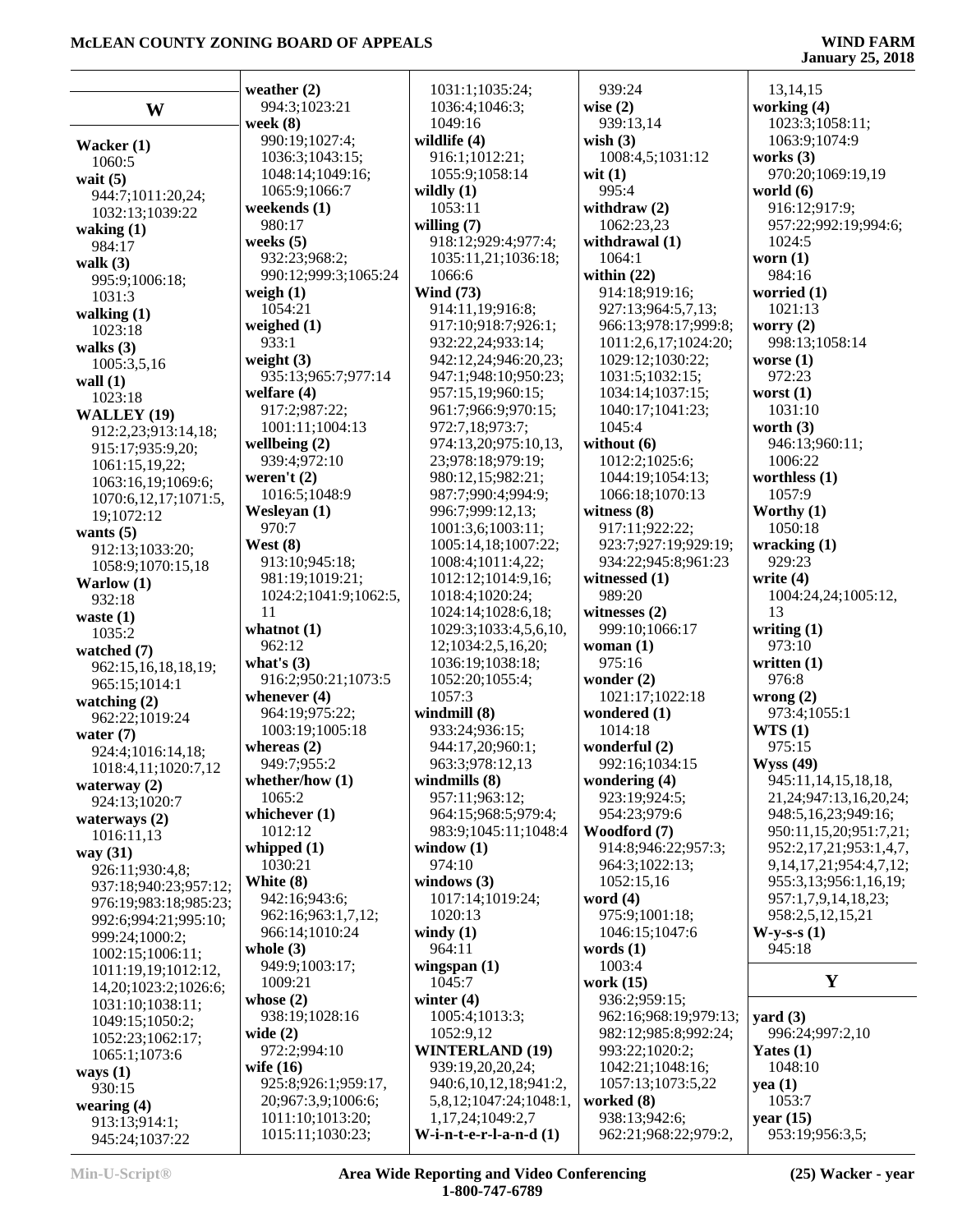| 957:3;960:10;980:15;  | 956:2;1039:24        | 1800(2)               | 913:10               |                     |
|-----------------------|----------------------|-----------------------|----------------------|---------------------|
| 993:4,6,7;1000:16;    | 100(7)               | 918:22;1060:5         | 2250(3)              | $\mathbf{3}$        |
| 1003:9;1004:23;       | 914:5;954:22;964:7;  | 1864(1)               | 937:4;969:24;        |                     |
| 1013:15;1025:11;      | 1025:9;1044:3;       | 1043:5                | 1020:21              |                     |
| 1034:22               | 1045:24;1046:5       | 1897(1)               | 22825(2)             | 3(4)                |
|                       |                      |                       |                      | 918:14;919:18;      |
| years $(41)$          | 1000(2)              | 997:7                 | 939:20;1048:1        | 972:6,12            |
| 922:7;925:9,17,20;    | 995:12;996:13        | 1917(1)               | 23(5)                | 3,000(1)            |
| 931:6;946:15;948:24;  | 105(4)               | 1046:1                | 917:18;918:16;       | 953:22              |
| 949:3;953:15;956:2;   | 996:3;1029:11,18;    | 1968(1)               | 997:4;1060:19;       | 30(1)               |
| 964:18;967:22;968:18, | 1064:4               | 991:16                | 1063:23              | 1023:15             |
| 18;970:7;979:13;      | 11(2)                | 1-acre $(1)$          | 23343(3)             |                     |
| 980:23;989:19;998:22; | 970:7;997:4          | 1034:7                | 954:17,19;983:6      | 300(1)              |
|                       |                      |                       |                      | 1062:5              |
| 999:11;1000:22;       | 1100(7)              |                       | 23479 (2)            | 3000(2)             |
| 1002:19,19,21;1005:7, | 1010:19;1062:3,18,   | $\boldsymbol{2}$      | 927:24;1022:7        | 949:6;998:7         |
| 7,7;1006:7,16;1007:7; | 20;1070:5,10;1073:13 |                       | 23571(1)             | 3075(2)             |
| 1011:9;1017:21;       | 116(1)               | 2(11)                 | 950:5                | 939:21;1048:2       |
| 1022:14,20;1023:3,15; | 1062:10              | 918:12;919:17;        | 23903 (3)            |                     |
| 1031:4;1033:17;       | 116-meter $(1)$      | 920:9,21;921:1;949:6; | 923:13;929:21;986:4  | 31(2)               |
|                       |                      |                       |                      | 1029:11,18          |
| 1034:22;1045:24;      | 1062:8               | 971:23;991:14;        | 24(1)                | 3100(3)             |
| 1057:5                | 12(2)                | 1001:14;1026:15;      | 993:2                | 935:21;951:14;      |
| yellow(1)             | 989:19;1040:23       | 1044:4                | 24/7(3)              | 1030:12             |
| 1025:18               | 13(3)                | 2.3(1)                | 1004:22;1005:20;     | 32(5)               |
| yesterday (1)         | 954:4;1026:11,12     | 1062:10               | 1042:24              |                     |
| 926:5                 | 13,000(1)            | 2.5(2)                | 2423(1)              | 925:17;993:11;      |
|                       |                      |                       |                      | 1029:10,13,17       |
| yields $(1)$          | 949:1                | 962:6;963:16          | 1020:21              | 320(1)              |
| 956:22                | 132(1)               | 2.75(1)               | 24322(2)             | 946:18              |
| young $(2)$           | 967:3                | 963:15                | 937:3;969:23         | 32897 (4)           |
| 948:15;1053:10        | 14(1)                | 20(1)                 | 2450(3)              | 941:20,23;962:2;    |
|                       | 973:24               | 918:19                | 935:21;951:14;       |                     |
| Z                     | 14,000(1)            | 200(1)                | 1030:12              | 1019:3              |
|                       |                      |                       |                      | 33(2)               |
|                       | 949:1                | 949:9                 | $24$ -hour $(1)$     | 1029:11,18          |
| ZBA(1)                | 1400(1)              | 2000s(1)              | 1035:16              | 33,700(1)           |
| 1035:19               | 948:8                | 991:22                | 25(1)                | 993:3               |
|                       |                      |                       |                      |                     |
| Zimmerman(22)         | 15(5)                | 2004(1)               | 918:19               |                     |
|                       |                      |                       |                      | 342(1)              |
| 911:15,16;921:13,     | 953:15;958:10;       | 1045:20               | 250(1)               | 932:15              |
| 18;923:2;947:17;      | 966:6;1035:8;1054:4  | 2006(1)               | 922:10               | 3500(1)             |
| 961:17;1009:14;       | 1500(8)              | 953:24                | 2550(1)              | 914:6               |
| 1015:8;1016:3,19,24;  | 922:11;996:10;       | 2007(1)               | 984:3                | 360(1)              |
| 1037:7,11;1050:23;    | 1011:6;1015:23;      | 953:24                | 25615(1)             | 1011:7              |
| 1053:4;1056:23;       | 1032:5,7;1036:20;    | 2009(2)               | 998:7                |                     |
|                       | 1037:8               |                       |                      | 365(1)              |
| 1057:1,23;1059:16;    |                      | 979:3,14              | 2600(2)              | 1004:23             |
| 1071:19;1072:21       | $1500$ -foot $(3)$   | 2012(1)               | 954:19;983:7         | 38(1)               |
| zone $(4)$            | 918:4;994:19;        | 954:4                 | 26759(2)             | 925:9               |
| 919:16,16;991:3;      | 1032:23              | 2016(2)               | 952:13;1038:8        | $39$ -decibel $(1)$ |
| 1004:5                | 15-acre $(1)$        | 1038:16;1046:14       | 2700(9)              | 918:5               |
| zoned $(3)$           | 1034:7               | 2017(4)               | 927:24;941:20,23;    | $3$ -decibel $(2)$  |
| 1034:5,9,13           | 16(2)                | 986:22;1023:6,7;      | 952:13;962:2;1019:3; |                     |
| Zoning $(7)$          | 926:11;1043:4        | 1031:17               | 1022:7;1038:9;       | 918:11;919:5        |
|                       |                      |                       |                      |                     |
| 911:3;912:22;         | 160(3)               | 2018(3)               | 1060:19              | 4                   |
| 914:15;915:11;916:15; | 1045:22,24;1046:1    | 993:2;1061:8,13       | 27709 (1)            |                     |
| 992:1;1038:18         | 160s(1)              | 2030(1)               | 984:3                | 4/27/2016(1)        |
|                       | 955:14               | 957:24                | 29(3)                | 993:10              |
| $\mathbf{1}$          | 1621(2)              | 21(2)                 | 1029:11,18,19        | 40(1)               |
|                       | 925:7;927:1          | 973:24;1023:7         | 2900(4)              | 968:18              |
| 1(6)                  | 1644(1)              | 2100(1)               | 923:13;929:22;       |                     |
|                       | 1045:8               |                       | 950:6;986:5          | 400(3)              |
| 946:1;971:4;989:6;    |                      | 988:17                |                      | 1009:6,8;1044:4     |
| 1001:9;1060:4;        | 17(4)                | 21302(1)              | 29485(1)             | 4000(1)             |
| 1073:11               | 1061:4,6,8,8         | 943:22                | 988:17               | 914:7               |
| 1,000(1)              | 1750(3)              | 21544(1)              | 2950(1)              | 41 $(1)$            |
| 949:23                | 918:22;922:10,18     | 1010:19               | 943:22               | 968:18              |
| 1,710(1)              | 18(4)                | 22(2)                 | 29th(2)              |                     |
| 1025:1                | 1040:19;1061:10,13,  | 1060:16;1063:23       | 1074:12,13           | 450(1)              |
| 10(2)                 | 14                   | 2219(1)               |                      | 1035:5<br>46(1)     |